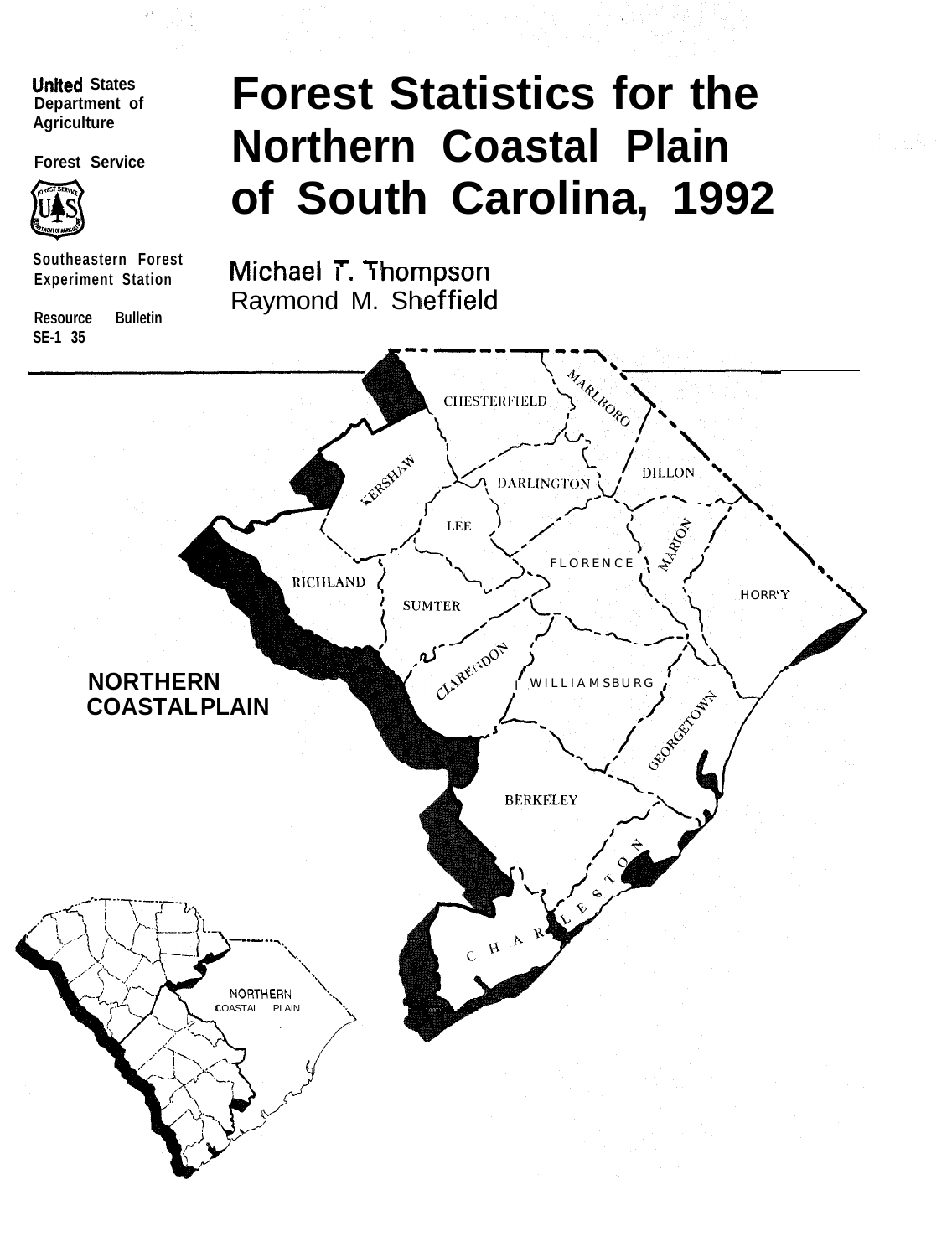The Forest Service, US. Department of Agriculture, is dedicated to the principle of multiple use management of the Nation's forest resources for sustained yields of wood, water, forage, wildlife, and recreation. Through forestry research, cooperation with the States and private forest owners, and management of the National Forests and National Grasslands, it strives-as directed by Congress-to provide increasingly greater service to a growing Nation.

USDA policy prohibits discrimination because of race, color, national origin, sex, age, religion, or handicapping condition. Any person who believes he or she has been discriminated against in any USDA-related activii should immediately contact the Secretary of Agriculture, Washington, DC 20250.

May 1993

Southeastern Forest Experiment Station P.O. Box 2680 Asheville, North Carolina 28802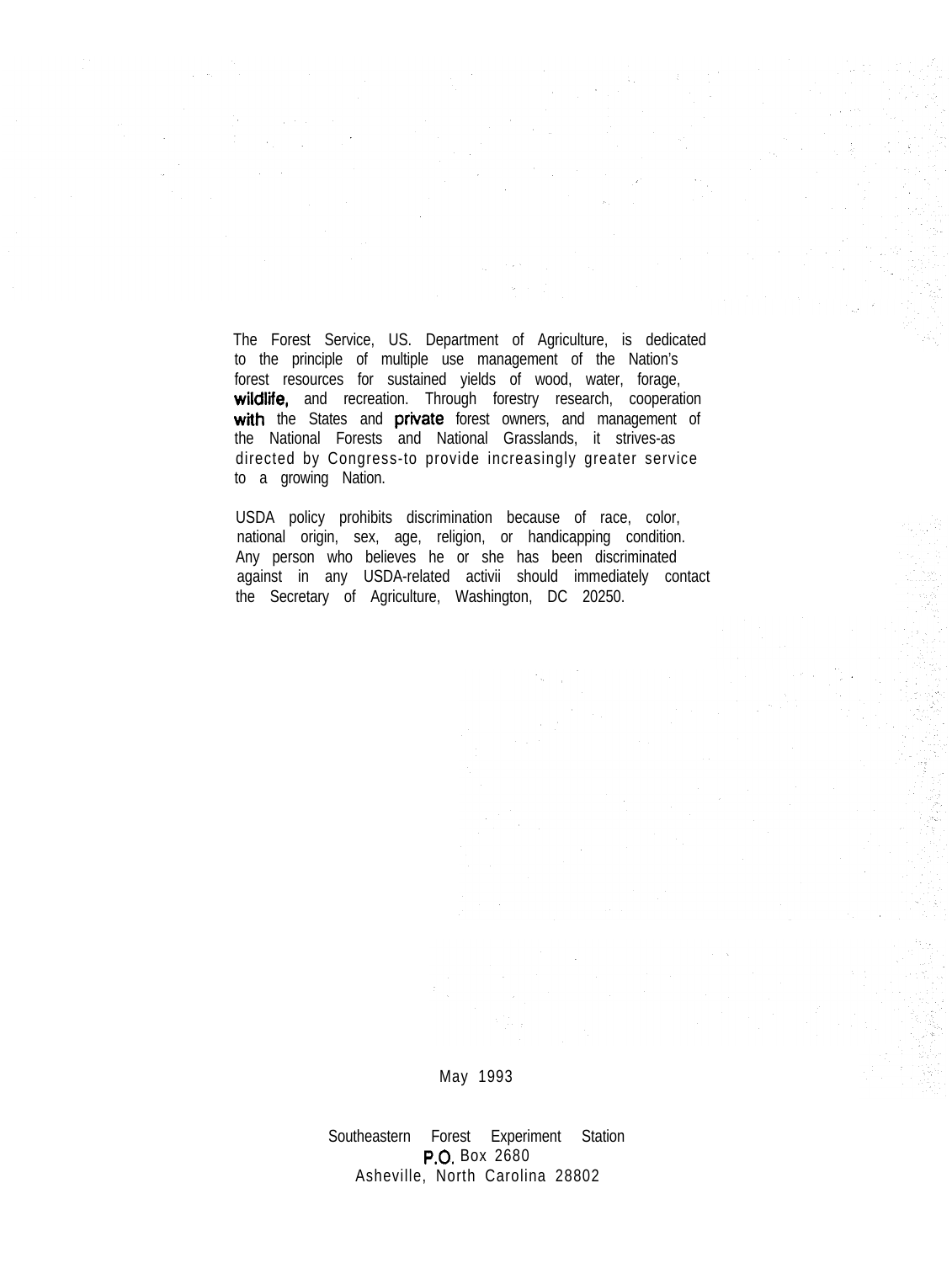**Forest Statistics for the Northern Coastal Plain of South Carolina, 1992**

**Michael T. Thompson, Resource Analyst Raymond M. Sheffield, Resource Analyst Forest Inventory and Analysis Asheville, North Carolina**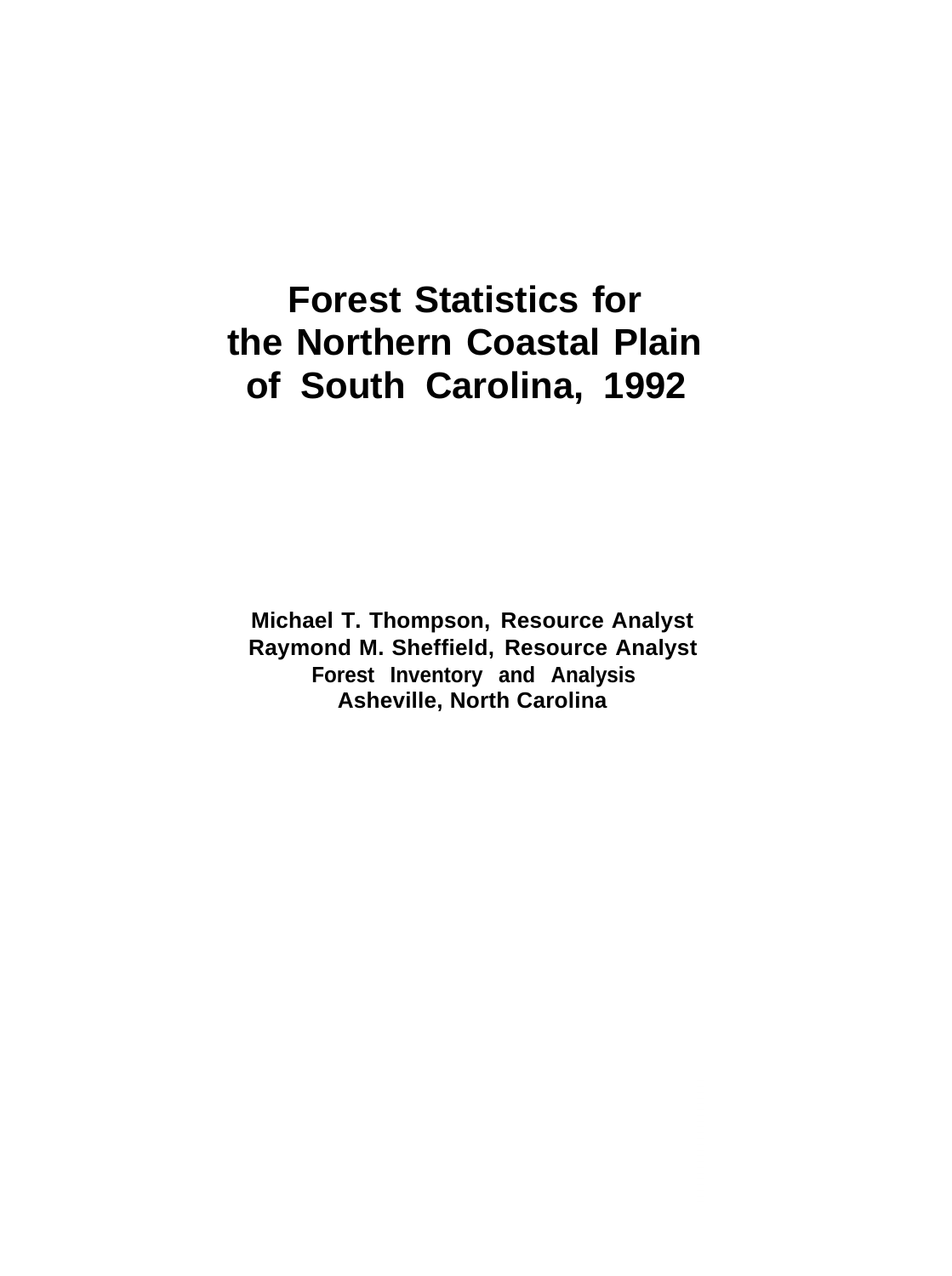# **Foreword**

This report highlights the principal findings of the seventh forest survey of the Northern Coastal Plain of South Carolina. Field work began in January 1992 and was completed in September 1992. Six previous surveys, completed in 1936, 1947, 1956, 1968, 1978, and 1986 provide statistics for measuring changes and trends over the past 56 years. The primary emphasis in this report is on the changes and trends since 1986.

Periodic surveys of forest resources are authorized by the Forest and Rangeland Renewable Resources Research Act of 1978. These surveys are a continuing, nationwide undertaking by the Regional Experiment Stations of the USDA Forest Service. In Florida, Georgia, North Carolina, South Carolina, and Virginia, these surveys are administered by the Forest Inventory and Analysis (Forest Survey) Research Unit at the Southeastern Forest Experiment Station, with headquarters in Asheville, NC. The primary objective of the survey is to periodically inventory and evaluate all forest and related resources. These multiresource data help provide a basis for formulating forest policies and programs and for the orderly development and use of the resources. This report deals only with the extent and condition of forest land, associated timber volumes, and rates of timber growth, mortality, and removals.

Additional information concerning any aspect of this survey may be obtained from:

Forest Inventory and Analysis Southeastern Forest Experiment Station P.O. Box 2680 Asheville, NC 28802 Phone: 704-257-4350

#### **Acknowledgments**

The Southeastern Station gratefully acknowledges the cooperation and assistance provided by the South Carolina Forestry Commission in collecting field data. Appreciation is also expressed for the excellent cooperation of other public agencies, forest industry, and other private landowners in providing information and access to the sample locations.

The following members of the FIA staff collected the field data:

George Baraket Mark Bloomfield Robert Bowman Robert Browning Michael Buchanan Rachael Buchanan Kevin Caswell Robert Clark Sarah Combs Jim Compton Mark Frizzell Jack Hampton

Troy Harrison Shirlea Johnson Ben Koontz Dave Lambert Ellen Law James McCall Brandy Messer Bill Moody Mike Norris David Phlegar Heather Quinn

Byron Rominger Edward Scott John Simpson Greg Smith Kyle Smith Chris Tambe Warren Tucker James Twaroski Billy Waldroup Cynthia Whitten James Wiggins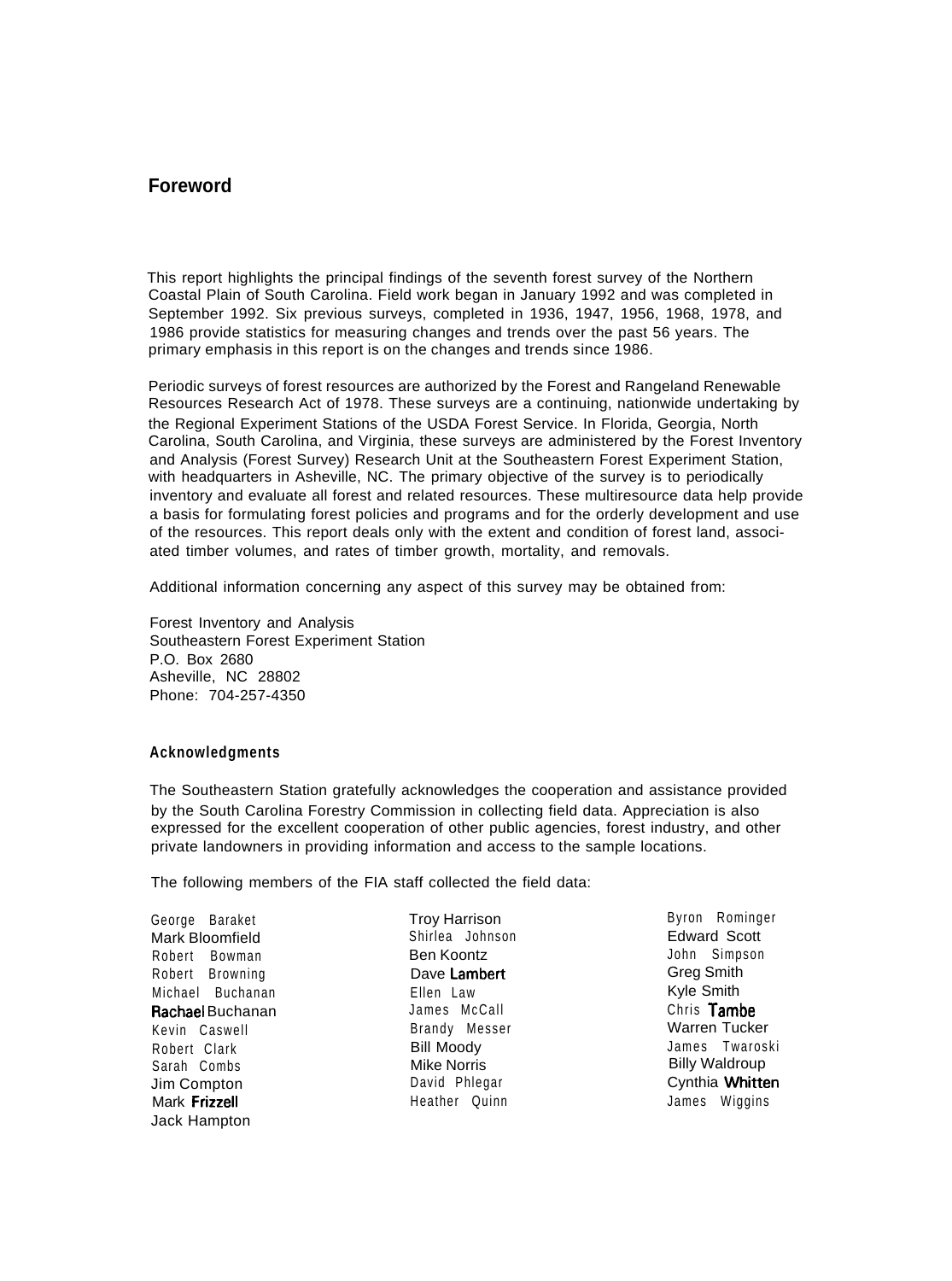# **Contents**

|                                                                                          | Page            |
|------------------------------------------------------------------------------------------|-----------------|
|                                                                                          |                 |
|                                                                                          |                 |
|                                                                                          | $\overline{4}$  |
|                                                                                          | $5\overline{5}$ |
|                                                                                          |                 |
|                                                                                          | 12 <sup>2</sup> |
| Index of Tables (and the contract of the contract of the contract of the lines of Tables | 13              |
|                                                                                          | 15              |

**' All tables in this report are available in Lotus l-2-3" worksheet files. These files will be supplied, upon request, on 3W- or 6%~inch diskettes.**

**The use of trade or firm names in this publication is for reader information and does not imply endorsement by the U.S. Department of Agriculture of any product or service.**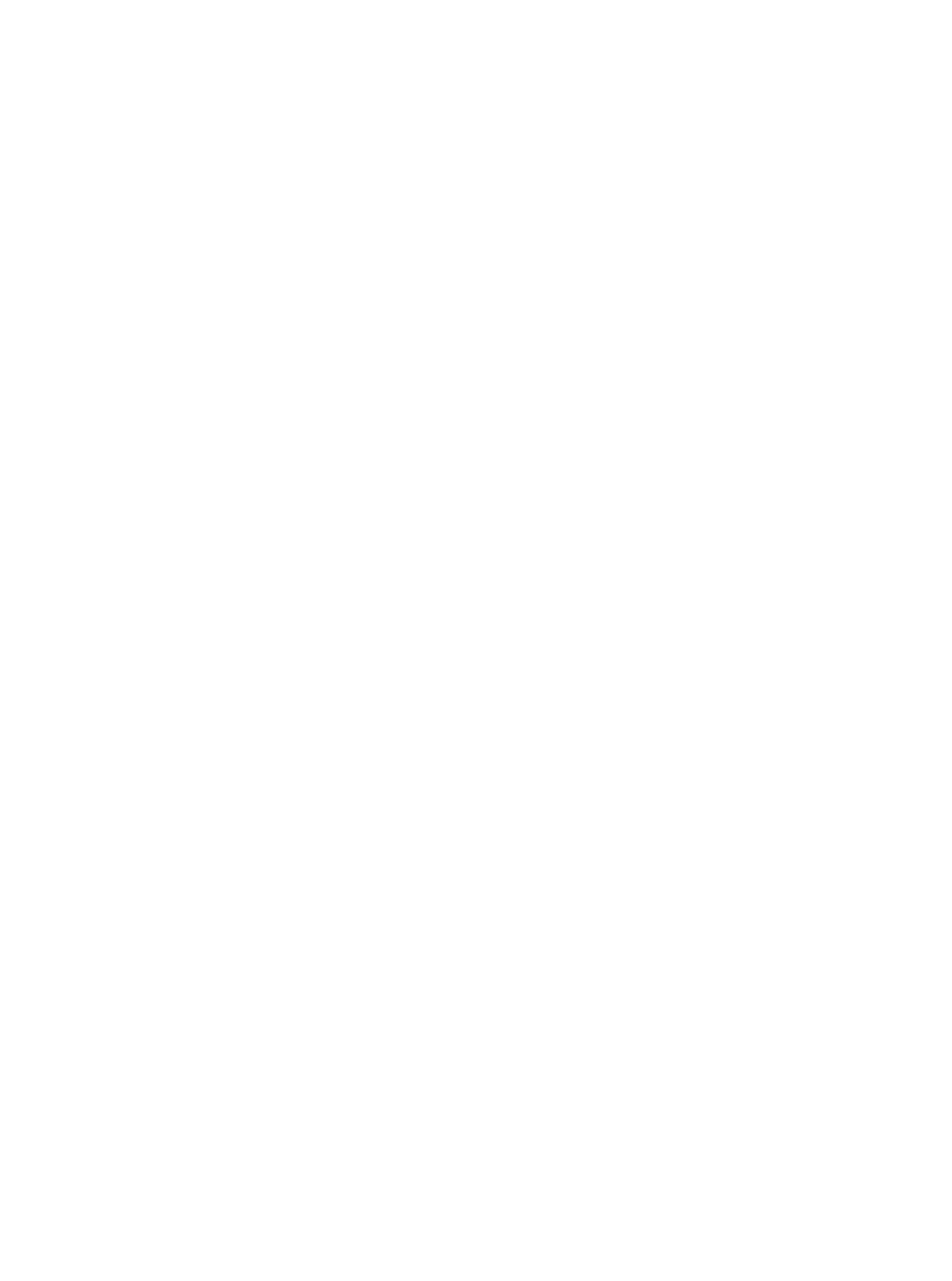# **Introduction**

This report summarizes results from a 1992 inventory of the forest resources of the Northern Coastal Plain of South Carolina. Current estimates of forest area, associated conditions, and timber volume are highlighted and compared with previous inventories. Average annual levels of growth, removals, and mortality since the previous inventory in 1986 are provided.

The forest resources in these 16 counties were severely damaged by Hurricane Huoo in 1989. Thus, rather severe reductions in inventory volumes, abnormally high mortality, and low levels of net annual growth are reported. For example, net growth of growing stock averaged less than 11 cubic feet per acre per year because of excessive storm-related mortality. Consequently, these growth rates are not reflective of what forests in this region are capable of producing or are now producing. Readers should also be aware that negative net growth values are reported for certain segments of the resource. In these situations, mortality exceeded levels of gross growth.

# **Highlights**

#### **Since 1986 in the Northern Coastal Plain of South Carolina-**

*@ area of timberland increased by 3 percent and now* totals 4.7 million acres, During the remeasurement period, this region experienced land use **changes** on over 454,000 acres. More than 155,000 acres of diversions to other land uses were offset by the addition of nearly 299,000 acres to the timberland base. All of the additions resulted from tree planting and natural reversion on former agricultural land. Urban and related uses accounted for 53 percent of the diverted area. Reclassification of timberland to a reserved status accounted for 28 percent of the diversions, and most of the remainder resulted from forest clearing for agricultural purposes. Timberland now accounts for 64 percent of the total acreage in this 16-county area.

area of timberland owned by nonindustrial private *forest (NIPF) landowners has increased by 332,000 acres, or 12percent.* NIPF owners currently control 3.2 million acres, or 67 percent of the timberland in the region. Within the **NIPF** category, timberland held by other individuals increased 18 percent to 1.5 million acres, and that of other corporate owners rose 21 percent to 551,000 acres. Farmer-owned timberland remained stable. Timberland owned or leased by forest industry declined 15 percent to under 1.1 million acres. The area of timberland in public ownership remained steady at 484,000 acres; public agencies account for 10 percent of timberland in the region.

• area of timberland classified as a pine type re*mained stable at 1.9 million acres.* Acreage in planted pine jumped 33 percent to 870,000 acres, whereas natural pine stands fell 17 percent to 1 .O million acres. Pine plantations now account for 46 percent of all pine stands in the region. Acreage in loblolly pine increased by over 11 percent to 1.5 million acres. In contrast, area in longleaf pine forest types declined 18 percent to 170,000 acres. Pond and slash pine types also dropped 36 and 35 percent, respectively. Oak-pine forest type increased 23 percent to 752,000 acres. The predominant hardwood forest type, oak-gum-cypress, increased 5 percent to 1.4 million acres. Acreage in oak-hickory types increased 2 percent to 525,000 acres. Hardwood types now constitute 44 percent of the total timberland area in the region.

• more than 116,000 acres were harvested annually *and retained in timberland.* Many of these acres experiencing a final harvest were the result of salvage efforts following Hurricane HUQO. The area harvested each year increased 21 percent, or 20,000 acres, over that harvested between 1978 and 1986. Of the acres harvested, 69 percent were on NIPF land, 22 percent on land controlled by forest industry, and the remaining 9 percent on public land. Pine stands (both planted and natural) accounted for 62 percent of the annual harvested acreage. Hardwood stands accounted for 28 percent of the annual harvest and oak-pine stands for the remaining 10 percent. In addition to final harvests, some form of partial harvests or intermediate cutting occurred on 22,000 acres each year. Natural disturbances such as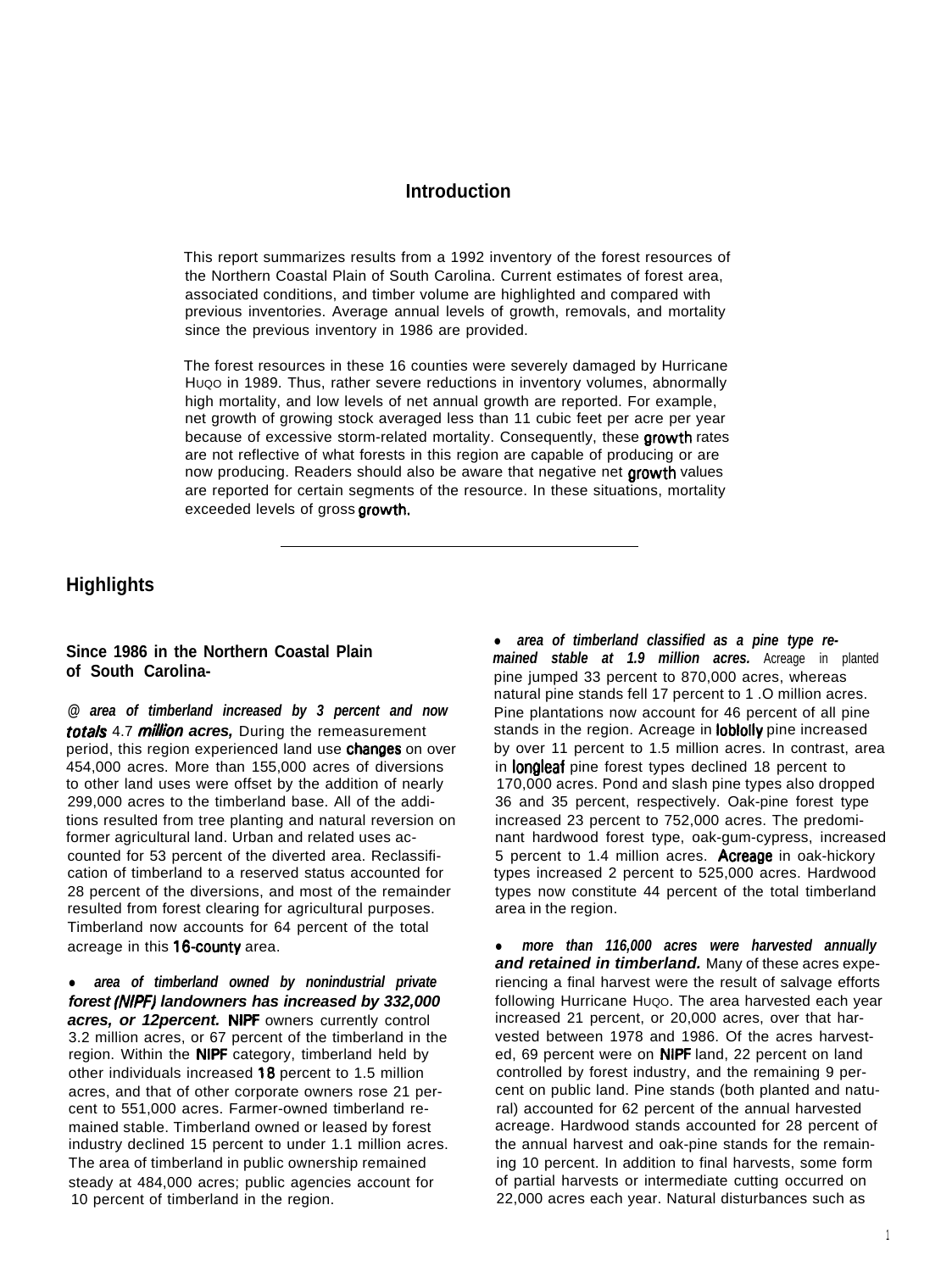weather, fire, insects, and diseases damaged 449,000 acres yearly. This average is well above the 36,000-acre annual average that was measured between 1978 and 1986, primarily as a result of the storm-related damage caused by Hugo.

**•** artificial and natural regeneration increased almost *SO percent from an average of 93,000 to 177,000 acres annually.* New pine stands established by artificial and natural methods averaged over 90,000 acres per year-exceeding the area of pine harvested by 25 percent. Nearly all of the increase in planting activity occurred on NIPF land, where planting rates more than tripled to 34,000 acres annually; one-half of the planting on NIPF properties was on nonforest lands. Artificial regeneration on public lands increased fivefold to 2,500 acres each year. Across all ownerships, the annual rate of natural regeneration almost doubled from 59,000 to 117,000 acres yearly. A large portion of this increase is attributed to the natural regeneration of new young stands on hurricane-damaged timberland. Large increases in natural regeneration occurred in all ownership categories. About 79 percent of the total acreage that naturally regenerated occurred on **NIPF** land; forest industry accounted for 1 1 percent, and public land made up the remaining 10 percent.

• average basal area of live trees 5.0 inches d.b.h. *and larger has dropped from 75 to 60 square feet per acre.* The severe weather damage sustained by older, high-volume stands contributed to this reduction. Area of stands classified as fully stocked decreased 6 percent to 1.7 million acres, whereas medium-stocked stands increased 5 percent to 2.1 million acres. Poorly stocked and nonstocked stands increased 21 percent to 0.9 million acres and account for 19 percent of the timberland in the region. Merchantable net volume per acre currently averages 1,301 cubic feet per acre, compared with 1,677 cubic feet per acre in 1986.

• number of live softwood stems in the 2-inch diame*ter class increased 85 percent, reversing a downward trend measured in the two previous inventories.* This large buildup is attributed primarily to accelerated rates of planting and natural pine regeneration that began in the 1980's. The increase in 2-inch softwoods occurred in stands that were established before Hurricane Hugo struck. For example, pine plantations and natural pine stands 4 to 12 years old accounted for 83 percent of the recent increase. Pine stands established since Hurricane Hugo should maintain or boost the inventory of small softwoods. Numbers of 4-inch softwoods increased 19 percent since 1986. In contrast to softwoods, the number of hardwood saplings dropped slightly-by 4 percent for the 2-inch class and 8 percent for the 4-inch class.

volume of softwood growing stock declined from *3.4 to 2.5 billion cubic feet, or 26 percent.* All the major softwood species registered declines in volume. Volume of loblolly pine dropped 24 percent to 1.7 billion cubic feet and accounted for 60 percent of the total decline. Loblolly pine remains the dominant species in terms of growing-stock volume with 69 percent of the current softwood inventory. Longleaf pine volume decreased 38 percent to 231 million cubic feet and slash pine volume fell 19 percent to 125 million cubic feet. Pond and shortleaf pines suffered the most severe volume loss of 46 and 47 percent to 130 and 28 million cubic feet, respectively. Softwood growing-stock volume fell 30 percent to 1.4 billion cubic feet on NIPF land and declined 37 percent to 368 million cubic feet on public land. On land controlled by forest industry, softwood volume dropped 9 percent to 730 million cubic feet. Softwood volume contained in pine plantations increased 24 percent to 617 million cubic feet, whereas softwood inventory in natural pine stands declined 42 percent to under 1.2 billion cubic feet. As a result of the severe volume loss sustained in natural pine stands, the distribution of softwood growing-stock volume by broad management class changed substantially. Planted pine stands now contain 25 percent of the current softwood inventory compared with 15 percent in 1986. Softwood growing-stock volume decreased across the range of diameter classes with the most severe reductions occurring in the largest diameter categories. Declines ranged from 2 percent in the 6-inch class to 46 percent in the 21-inch and larger class. The present inventory of softwood growing stock includes 9.5 billion board feet of sawtimber, down 33 percent since the previous survey.

volume of hardwood growing stock declined 13 *percent from 3.6 to 3.1 billion cubic feet.* Nearly all major species of hardwoods recorded declines in volume. The collective volume of red oaks dropped 26 percent to 584 million cubic feet and accounted for 40 percent of the total decline. Tupelo and blackgum-the major species group in terms of hardwood volume-declined 8 percent to 885 million cubic feet. Volume of sweetgum dropped 13 percent to 656 million cubic feet, while volume of soft maple increased 4 percent to 310 million cubic feet. By ownership, public land registered a larger decline (19 percent) in hardwood volume than any other category. Hardwood volume dropped 13 percent to 2.2 billion cubic feet on **NIPF** land and declined by an equal rate to 726 million cubic feet on land controlled by forest industry. Volume of hardwood growing stock declined in all diameter classes, although the declines were more moderate than those for softwoods. Consistent with the trends observed in softwood inventory by diameter class, the reductions for hardwoods were most severe in the large-diameter trees. The smallest decline of under 1 percent occurred in the lo-inch class, and the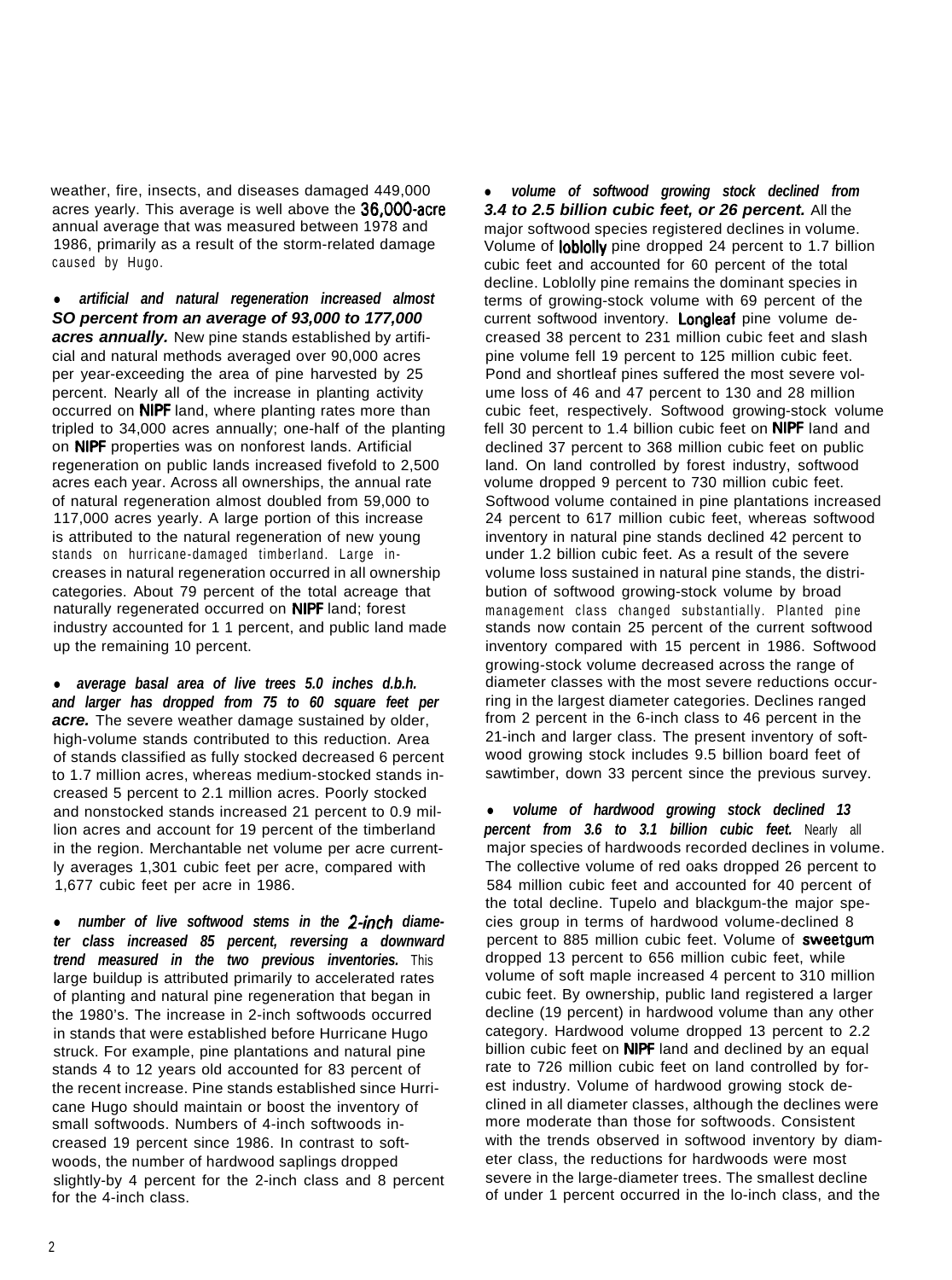largest decline of 36 percent occurred in the 2 1 -inch and larger category. The current inventory of hardwood growing stock includes 9.0 billion board feet of sawtimber, down 21 percent since 1966.

l *due to extreme mortality losses, net annual growth of softwood growing stock declined 84 percent from an average of 177 million cubic feet for the previous remeasurement period to only 28 million cubic feet between 1986 and 1992.* The decline was most severe on public land where softwood net growth dropped from 29 to -19 million cubic feet annually. Net growth for softwoods decreased 95 percent from 97 to 5 million cubic feet on NIPF land and was down 18 percent from 52 to 43 million cubic feet on land controlled by forest industry. The modest growth reduction on forest industry land is due to the lower incidence of damage and mortality losses in younger stands characteristic of this ownership. Because of abnormally low net growth, softwood removals were far greater than growth on NIPF and public land but exceeded growth by only 11 percent on land controlled by forest industry. Net annual growth of hardwood growing stock dropped nearly 77 percent from 96 to 23 million cubic feet. Hardwood growth declines were most severe on public land where net growth fell from 7 to -3 million cubic feet. Hardwood growth decreased 69 percent to 22 million cubic feet on NIPF land and dropped 82 percent to 4 million cubic feet on forest industry land. During the latest remeasurement cycle, hardwood removals were nearly three times the rate of net growth. Net annual growth for all species included 62 million board feet of sawtimber. Net growth per acre for softwood and hardwood growing stock declined from 62 to under 1 1 cubic feet per acre.

• annual removals of softwood growing stock in*creased 9 percent from an average of 160 to 175 million cubic feet.* The current level of softwood removals does not include 58 million cubic feet of softwood growing stock that was removed as a result of salvage operations following Hurricane Hugo. This volume was categorized as weather-related mortality. By ownership, 65 percent of the softwood removals came from NIPF land, 27 percent from forest industry land, and the remaining 8 percent from public land. Softwoods accounted for over two-thirds of total growing-stock removals and included 779 million board feet of sawtimber. Hardwood growing-stock removals jumped 18 percent to 87 million cubic feet-not including 7 million cubic feet of storm-related salvage volume classified as mortality. Nearly 75 percent of all hardwood removals came from NIPF land. Removals of hardwood growing stock included 303 million board feet of sawtimber.

annual mortality of softwood growing stock aver*aged 174 million cubic feet between 1986 and 1992, up more than eight times the level recorded between 1978 and 1986.* Of the total annual softwood mortality, about 155 million cubic feet is attributable to the effects of Hugo-related damage. Softwood mortality increased significantly in all ownership categories. The largest increase occurred on public land where softwood mortality soared from 3 to 44 million cubic feet. Softwood mortality included 808 million board feet of sawtimber and reduced gross growth by 86 percent. Annual mortality of hardwood growing stock jumped from 25 to 102 million cubic feet, of which 83 million cubic feet, or 81 percent, was weather-related mortality. Large increases in hardwood mortality occurred in all ownership classes. Hardwood mortality included 391 million board feet of sawtimber and reduced gross growth by 82 percent.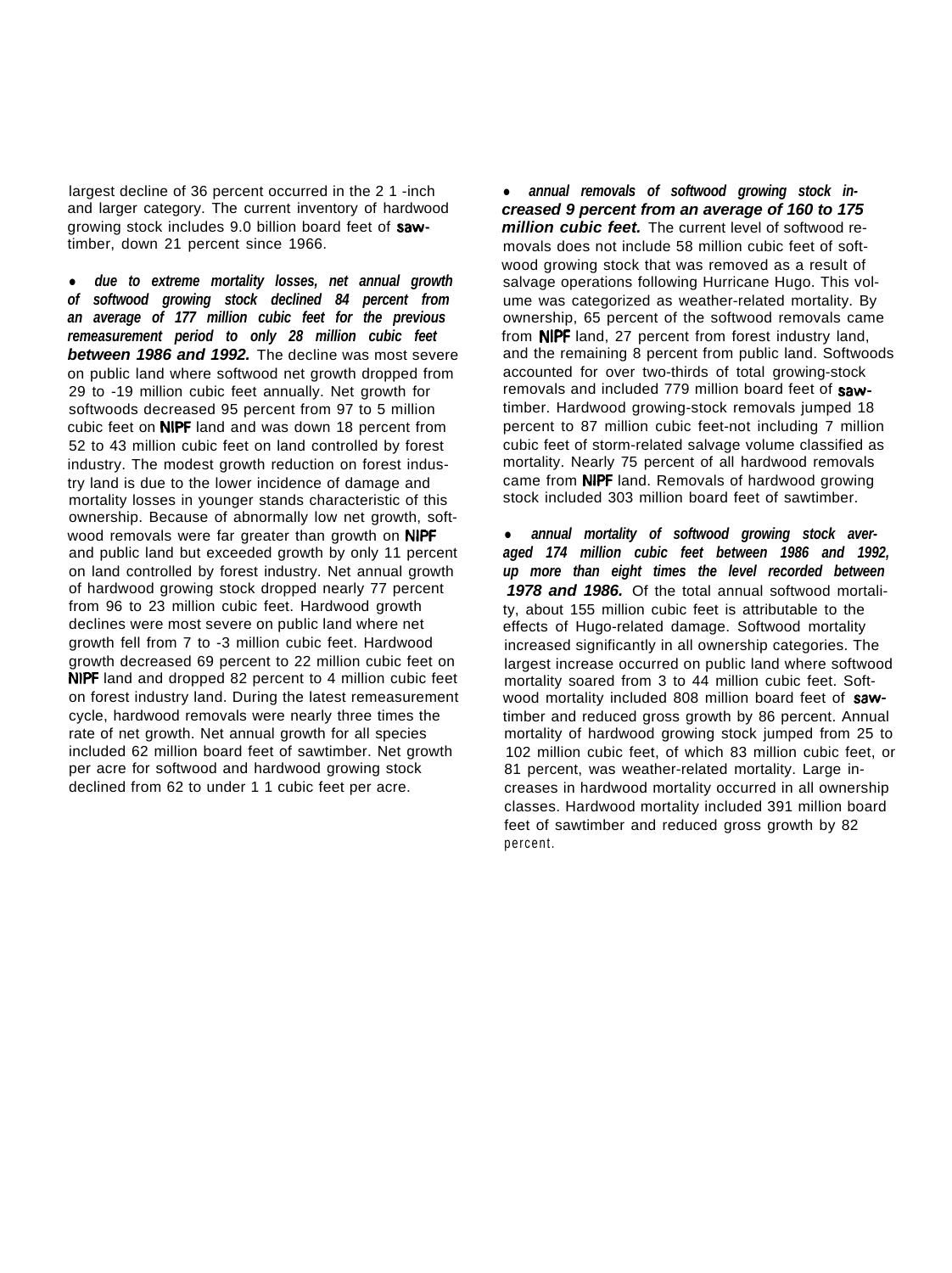#### **How the Inventory is Made**

Procedures used in the seventh inventory of the forest resources in the Northern Coastal Plain of South Carolina included several basic steps.

1. Initial estimates of forest and nonforest areas were based on the classification of 36,179 sample clusters systematically spaced on the latest aerial photographs available. A subsample of 3,1 14 of the 16-point clusters was ground checked, and a linear regression was fitted to the data to develop the relationship between the photo and ground classification of the subsample. This procedure provides a means for adjusting the initial estimates of area for change in land use since date of photography and for photo misclassification.

2. Estimates of timber volume and forest classification were based on measurements recorded at 1,934 ground sample locations systematically distributed on timberland. The plot design at each location was based on a cluster of 10 points. In most cases, variable plots, established by using a basal-area factor of 37.5 square feet per acre, were systematically spaced within a single forest condition at 5 of the 10 cluster points. Trees less than 5 inches d.b.h. were tallied on a fixed-radius plot around each point center.

3. Equations prepared from detailed measurements collected on standing trees in this Survey Unit, and similar measurements taken throughout the Southeast, were used to compute the volume of individual tally trees. A mirror caliper and sectional aluminum poles were used to obtain the additional measurements required to construct volume equations. Forest biomass estimates were made from equations developed by the Utilization of Southern Timber Research Work Unit, Southeastern Forest Experiment Station, Athens, GA.

4. Felled trees were measured at 34 active cutting operations. These data will supplement the standingtree volume data and be used to generate utilization factors for product and species groups.

5. Estimates of growth, removals, and mortality were determined from the remeasurement of 1,985 permanent sample plots established in the sixth survey.

6. Ownership information was collected from correspondence, public records, and local contacts. In counties where the sample missed a particular ownership class, temporary sample plots were added.

7. All field data were sent to Asheville for editing and were entered into disk and magnetic-tape storage for processing. Final estimates were based on statistical summaries of the data.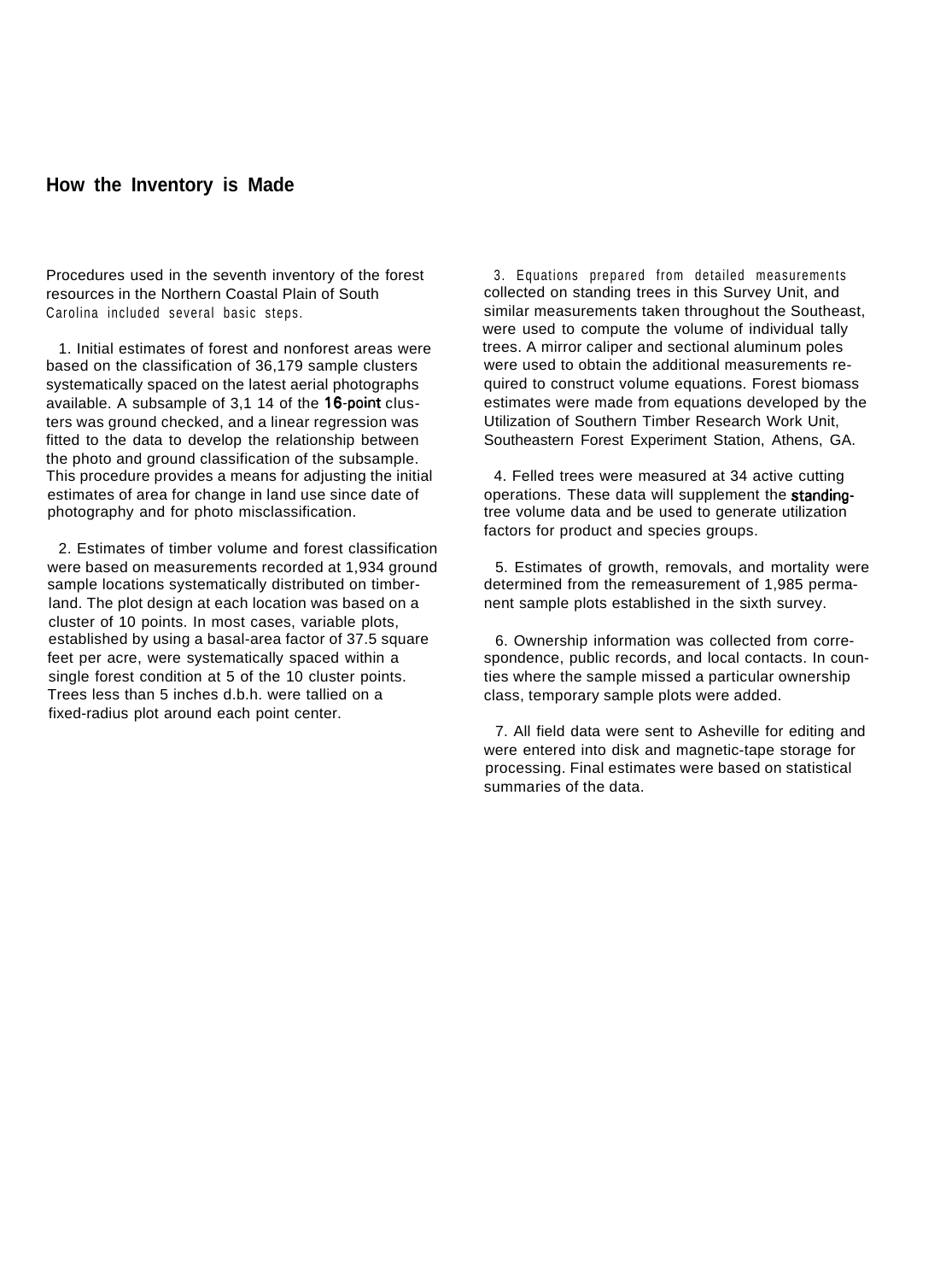# **Statistical Reliability**

FIA inventories employ sampling methods designed to achieve reliable statistics at the Survey Unit and State levels. A measure of reliability of inventory statistics is provided by sampling errors. These sampling errors mean that the chances are two out of three that the true population value is within the limits indicated by a confidence interval. Sampling errors (in percent) and associated confidence intervals around the sample estimates for timberland area, inventory volumes, and components of change are presented in the following table.

| ltem                                                                                                        | Sample estimate<br>and<br>confidence interval                                   | Sampling<br>error<br>(percent) |
|-------------------------------------------------------------------------------------------------------------|---------------------------------------------------------------------------------|--------------------------------|
| <b>Timberland (1,000 acres) 4,7 18.4 ± 17.9</b>                                                             |                                                                                 | 0.38                           |
| Growing stock (M ft <sup>3</sup> )<br>Inventory<br>Net annual growth<br>Annual removals<br>Annual mortality | $5650.5 \pm 135.6$<br>$51.1 \pm 13.9$<br>$262.4 \pm 14.9$<br>$276.1 \pm 12.8$   | 2.40<br>27.15<br>5.66<br>4.65  |
| Sawtimber (M fbm)<br>Inventory<br>Net annual growth<br>Annual removals<br>Annual mortality                  | 18,483.1 ± 552.6<br>61.7 $\pm$ 70.6<br>$1,082.9 \pm 68.8$<br>$1.198.6 \pm 64.8$ | 2.99<br>114.45<br>6.35<br>5.41 |

Sampling error increases as the area or volume considered decreases in magnitude. Sampling errors and associated confidence intervals are often unacceptably high for small components of the total resource. Statistical confidence may be computed for any subdivision of Survey Unit or State totals using the following formula. Sampling errors obtained from this method are only

approximations of reliability because this process assumes constant variance across all subdivisions of totals.

$$
SE_s = SE_t \frac{\sqrt{X_t}}{\sqrt{X_s}} ,
$$

where

 $SE<sub>n</sub>$  = sampling error for subdivision of Survey Unit or State total,

SE, = sampling error for Survey Unit or State total,

 $X_n$  = sum of values for the variable of interest (area or volume) for subdivision of Survey Unit or State,

 $X_t$  = total area or volume for Survey Unit or State.

For example, the estimate of sampling error for growingstock volume on other private timberland is computed as:

$$
SE, = 2.4 \frac{\sqrt{5,650.5}}{\sqrt{3,639.5}} = 2.99.
$$

Thus, the sampling error is 2.99 percent, and the resulting confidence interval (two times out of three) for growing-stock inventory on other private timberland is  $3.639.5 \pm 108.8$  million cubic feet.

County statistics are provided, but users are cautioned that the accuracy of individual county data is highly variable. Individual county statistics are provided so that any combination of counties may be added together until the totals are large enough to meet the desired degree of reliability. Sampling errors for key resource items for individual counties are provided in the following table.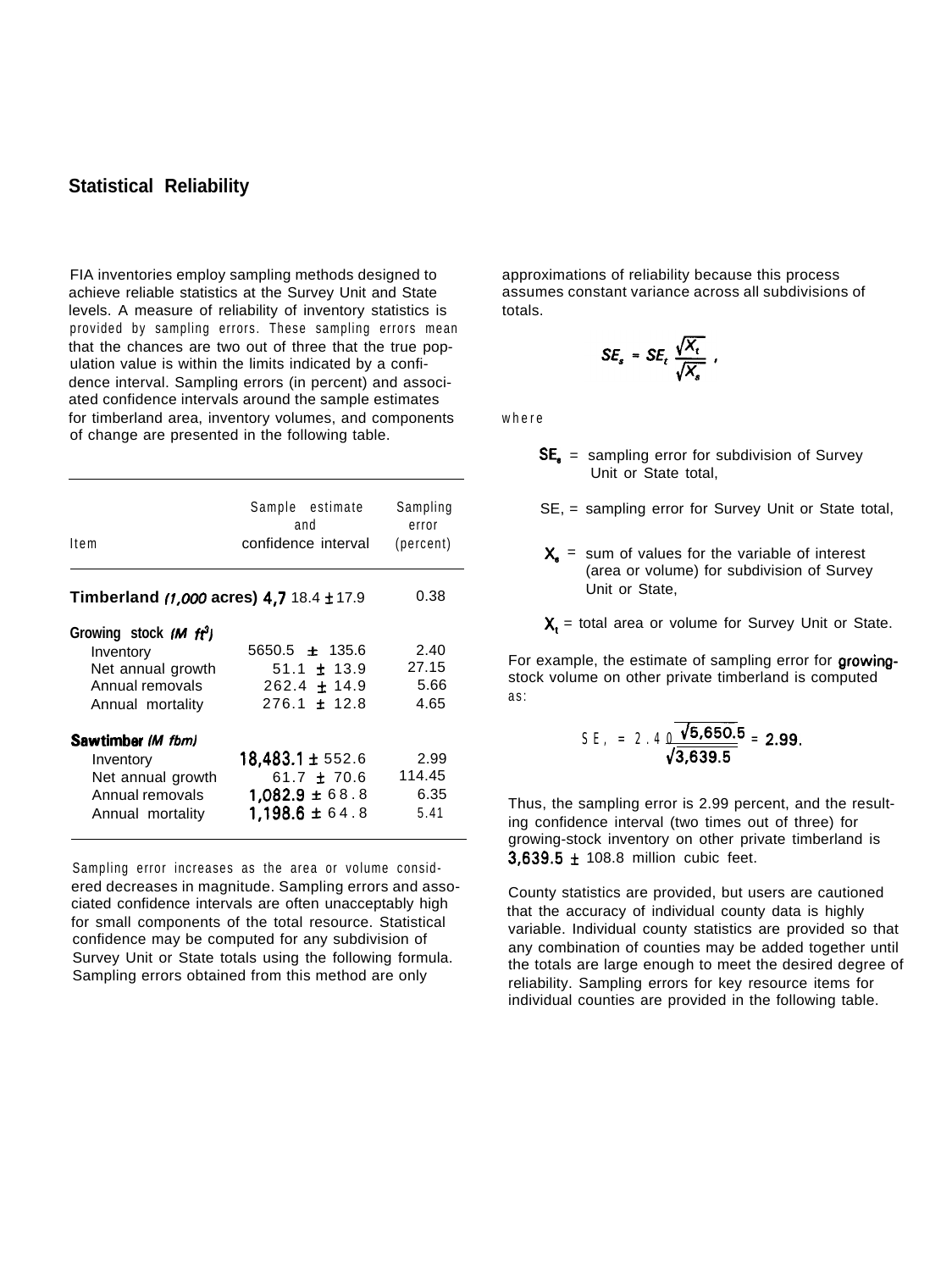| Sampling errors for county and unit totals,    |  |  |  |  |
|------------------------------------------------|--|--|--|--|
| in terms of one standard error,                |  |  |  |  |
| Northern Coastal Plain of South Carolina, 1992 |  |  |  |  |

|                 |                   | Cubic-foot volume           |        |                                  |  |  |  |  |
|-----------------|-------------------|-----------------------------|--------|----------------------------------|--|--|--|--|
|                 | of growing stock  |                             |        |                                  |  |  |  |  |
|                 | <b>Timberland</b> |                             |        |                                  |  |  |  |  |
| county          | area              |                             |        | <b>Inventory Growth Removals</b> |  |  |  |  |
|                 |                   | Sampling error <sup>a</sup> |        |                                  |  |  |  |  |
| <b>Berkeley</b> | 0.75              | 8.77                        | 20.38  | 17.08                            |  |  |  |  |
| Charleston      | 1.72              | 9.79                        | 28.93  | 20.70                            |  |  |  |  |
| Chesterfield    | 1.42              | 9.21                        | 25.09  | 21.87                            |  |  |  |  |
| Clarendon       | 2.14              | 13.18                       | 41.52  | 27.51                            |  |  |  |  |
| Darlington      | 1.98              | 13.59                       | 49.81  | 30.90                            |  |  |  |  |
| Dillon          | 2.18              | 12.00                       | 18.30  | 29.88                            |  |  |  |  |
| <b>Florence</b> | 1.32              | 8.70                        | 118.40 | 19.70                            |  |  |  |  |
| Georgetown      | 1.12              | 8.05                        | 24.13  | 19.37                            |  |  |  |  |
| <b>Horry</b>    | 1.08              | 8.55                        | 10.01  | 18.24                            |  |  |  |  |
| Kershaw         | 1.23              | 9.31                        | 14.37  | 18.92                            |  |  |  |  |
| Lee             | 4.04              | 15.82                       | 245.97 | 48.88                            |  |  |  |  |
| Marion          | 1.38              | 12.39                       | 14.85  | 19.84                            |  |  |  |  |
| Marlboro        | 2.51              | 9.07                        | 14.21  | 30.52                            |  |  |  |  |
| Richland        | 1.81              | 7.81                        | 9.78   | 22.80                            |  |  |  |  |
| Sumter          | 1.84              | 10.99                       | 85.20  | 27.47                            |  |  |  |  |
| Williamsburg    | 1.15              | 8.12                        | 275.89 | 18.88                            |  |  |  |  |
| Total           | 0.38              | 2.40                        | 27.15  | 5.88                             |  |  |  |  |

**\* By random-sampling formula (in percent).**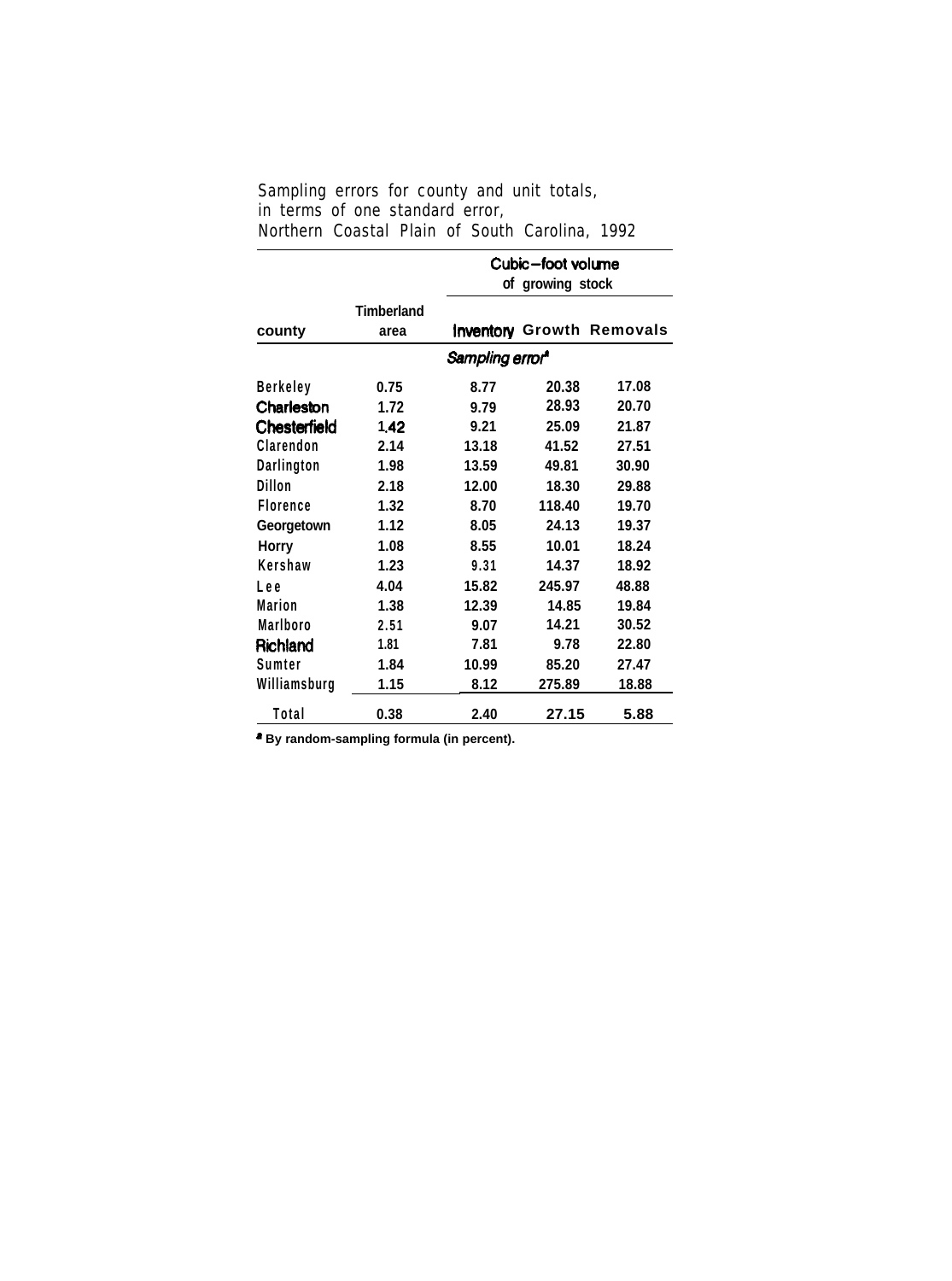# **Definitions**

**Basal** area. The area in square feet of the cross section at breast height of a single tree or of all the trees in a stand, usually expressed in square feet per acre.

**Biomass.** The aboveground green weight of solid wood and bark in live trees 1 .O inch d.b.h. and larger from the ground to the tip of the tree. All foliage is excluded. The weight of wood and bark in lateral limbs, secondary limbs, and twigs under 0.5 inch in diameter at the point of occurrence on sapling-size trees is included but is excluded on poletimber and sawtimber-size trees.

**Bole.** That portion of a tree between a l-foot stump and a 4-inch top diameter outside bark  $(d.o.b.)$  in trees  $5.0$ inches d.b.h. and larger.

**Broad management class.** A classification of timberland based on forest type and stand origin.

*Pine plantation.* Stands that have been artificially regenerated by planting or direct seeding and with a southern yellow pine, white pine-hemlock, or other softwood forest type.

*Natural pine.* Stands that have not been artificially regenerated and with a southern yellow pine, white pine-hemlock, or other softwood forest type.

*Oak-pine.* Stands with a forest type of oak-pine.

*Upland hardwood.* Stands with a forest type of oak-hickory, chestnut oak, southern scrub oak, or maple-beech-birch.

*Lowland hardwood.* Stands with a forest type of oak-gum-cypress, elm-ash-cottonwood, palm, or other tropical.

**Census water.** Streams, sloughs, estuaries, canals, and other moving bodies of water 200 feet wide and greater, and lakes, reservoirs, ponds, and other permanent bodies of water 4.5 acres in area and greater.

**Commercial forest land.** (see: Timberland).

**Commercial species.** Tree species currently or potentially suitable for industrial wood products. Noncommercial species are excluded.

**Cropland.** Land under cultivation within the past 24 months, including orchards and land in soil-improving crops but excluding land cultivated in developing improved pasture. Also includes idle farmland.

**D.b.h.** Tree diameter in inches (outside bark) at breast height (4.5 feet above the ground).

**Diameter class.** A classification of trees based on tree d.b.h. Two-inch diameter classes are commonly used by Forest Inventory and Analysis. with the even inch as the approximate midpoint for **a** class. For example, the 6-inch class includes trees 5.0-6.9 inches d.b.h.

**Farm.** Land on which agricultural operations are being conducted and sale of agricultural products totaled \$1,000 or more during the year.

**Farm operator.** A person who operates a farm, either doing the work or directly supervising the work.

**Farmer-owned land.** (see: Other private land).

**Forest Industry land.** Land owned by companies or individuals operating primary wood-using plants.

**Forest industry-leased land.** Land leased or under management contracts to forest industry from other owners for periods of one forest rotation or longer. Land under cutting contracts is not included.

**Forest land.** Land at least 16.7 percent stocked by forest trees of any size, or formerly having had such tree cover, and not currently developed for nonforest use.

**Forest type.** A classification of forest land based on the species forming a plurality of live-tree stocking.

*White pine-hemlock.* Forests in which eastern white pine, red pine, or jack pine, singly or in combination, constitute a plurality of the stocking. (Common associates include hemlock, birch, and maple.)

**Spruce-fir.** Forests in which spruce or true firs, singly or in combination, constitute a plurality of the stocking. (Common associates include maple, birch, and hemlock.)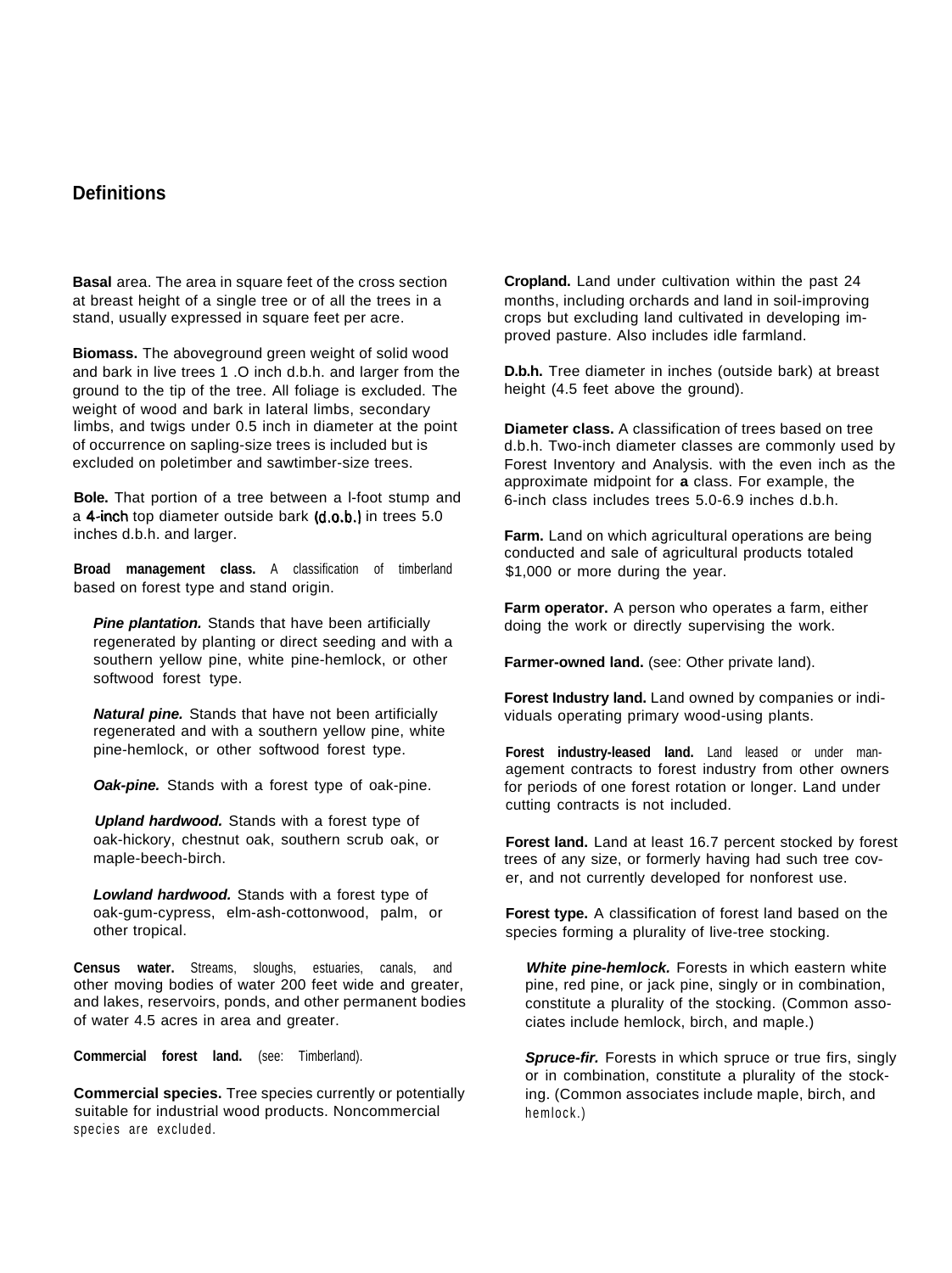*Longleaf-slash pine.* Forests in which longleaf or slash pine, singly or in combination, constitute a plurality of the stocking. (Common associates include oak, hickory, and gum.)

*Loblolly-shortleaf pine.* Forests in which loblolly pine, shortleaf pine, or other southern yellow pines, except longleaf or slash pine, singly or in combination, constitute a plurality of the stocking. (Common associates include oak, hickory, and gum.)

**Oak-pine.** Forests in which hardwoods (usually upland oaks) constitute a plurality of the stocking but in which pines account for 25 to 50 percent of the stocking. (Common associates include gum, hickory, and yellow-poplar.)

*Oak-hickory.* Forests in which upland oaks or hickory, singly or in combination, constitute a plurality of the stocking, except where pines account for 5 to 50 percent, in which case the stand would be classified oak-pine. (Common associates include yellowpoplar, elm, maple, and black walnut.)

*Oak-gum-cypress.* Bottom-land forests in which tupelo, blackgum, sweetgum, oaks, or southern cypress, singly or in combination, constitue a plurality of the stocking, except where **pines** account for 25 to 50 percent, in which case the stand would be classified oak-pine. (Common associates include cottonwood, willow, ash, elm, hackberry, and maple.)

*Elm-ash-cottonwood.* Forests in which elm, ash, or cottonwood, singly or in combination, constitute a plurality of the stocking. (Common associates include willow, sycamore, beech, and maple.)

*Maple-beech-birch.* Forests in which maple, beech, or yellow birch, singly or in combination, constitute a plurality of the stocking. (Common associates include hemlock, elm, basswood, and white pine.)

*Palm, other tropicals.* Forests in which palms and other tropicals constitute a plurality of the stocking.

Gross **growth.** Annual increase in merchantable volume of trees in the absence of cutting and mortality. (Gross growth includes survivor growth, ingrowth, growth on ingrowth, growth on removals prior to removal, and growth on mortality prior to death.)

**Growing-stock trees.** Live sawtimber-size trees of commercial species containing at least a 12-foot log, or two noncontiguous saw logs each 8 feet or longer, meeting minimum grade requirements (hardwoods must qualify as a log grade of either 3 or 4; softwoods must qualify as a log grade 3) with at least one-third of the gross board-foot volume (International l/4-inch rule) between a l-foot stump and the minimum saw-log top being sound, or a live tree below sawtimber size that will prospectively qualify under the above standards.

**Growing-stock volume.** Volume (cubic feet) of solid wood in growing-stock trees 5.0 inches d.b.h. and larger, from a l-foot stump to a minimum 4.0-inch top diameter, outside bark, on the central stem. Volume of solid wood in primary forks from the point of occurrence to a minimum 4.0-inch top diameter outside bark is included.

**Hardwoods.** Angiosperms; dicotyledonous trees (including all palm species which are monocotyledonous), usually broadleaf and deciduous.

*Soft hardwoods.* Soft-textured hardwoods such as boxelder, red and silver maples, hackberry, loblolly-bay, sweetgum, yellow-poplar, magnolia, sweetbay, water tupelo, blackgum, sycamore, cottonwood, black cherry, willow, basswood, and elm.

*Hard hardwoods.* Hard-textured hardwoods such as sugar maple, birch, hickory, dogwood, persimmon (forest grown), black locust, beech, ash, honeylocust, holly, black walnut, mulberry, and all commercial oaks.

**Idle farmland.** Cropland, orchard, improved pasture, and farm sites not tended within the past 2 years, and currently less than 16.7 percent stocked with live trees.

**improved pasture.** Land currently improved for grazing by cultivation, seeding, irrigation, or clearing of trees or brush.

**Industrial** wood. All roundwood products except fuelwood.

**Ingrowth.** The number or net volume of trees that grow large enough during a specified year to qualify as saplings, poletimber, or sawtimber.

**Land area.** The area of dry land and land temporarily or partly covered by water such as marshes, swamps, and river floodplains (omitting tidal flats below mean high tide), streams, sloughs, estuaries, and canals less than 200 feet wide, and lakes, reservoirs, and ponds less than 4.5 acres in area.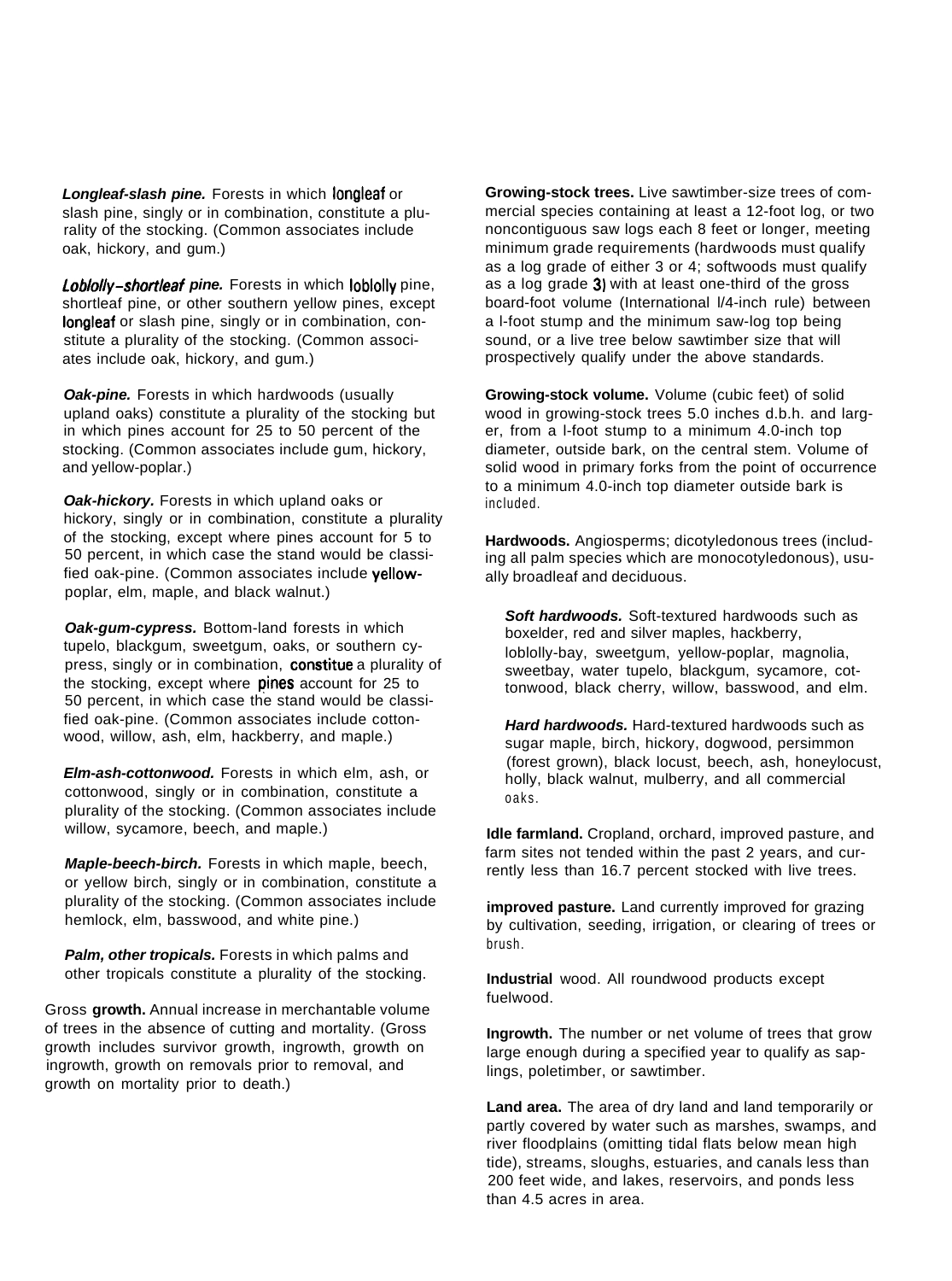Live **trees.** All trees 1 .O inch d.b.h. and larger which are not dead at the time of inventory.

**Live-tree volume.** Volume (cubic feet) of wood above the ground line in live trees 1 .O inch d.b.h. and larger. The volume in twigs and lateral limbs smaller than 0.5 inch in diameter at the point of occurrence on sapling-size trees is included but is excluded on poletimber and sawtimbersize trees.

Log grade. A classification of logs based on external characteristics as indicators of quality or value.

**Logging residues.** The unused merchantable portion of growing-stock trees cut or destroyed during logging operations.

**Manageable stand.** Timberland at least 60 percent stocked with growing-stock 'trees that can be featured together under a management scheme.

**Merchantable portion.** That portion of live trees 5.0 inches d.b.h. and larger between a l-foot stump and a minimum 4.0-inch top diameter outside bark on the central stem. That portion of primary forks from the point of occurrence to a minimum 4.0-inch top diameter outside bark is included.

**Merchantable volume.** Solid-wood volume in merchantable portion of live trees.

**Miscellaneous Federal land.** Federal land other than National forests, land administered by the Bureau of Land Management, and land administered by the Bureau of Indian Affairs.

**Miscellaneous private land.** (see: Other private land).

Mortality. The merchantable volume in trees that have died from natural causes during a specified period.

**National forest land.** Federal land that has been legally designated as national forests or purchase units, and other land under the administration of the Forest Service, including experimental areas and Bankhead-Jones Title Ill land.

**Net annual growth.** The net change in merchantable volume for a specific year in the absence of cutting (gross growth minus mortality for that specified year).

**Net volume.** Gross volume of wood less deductions for rot, sweep, or other defect affecting use for timber products.

**Noncommercial species.** Tree species of typically small size, poor form, or inferior quality which normally do not develop into trees suitable for industrial wood products.

**Nonforest land.** Land that has never supported forests and land formerly forested where timber production is precluded by development for other uses.

**Nonindustrial private forest (NIPF) land.** (see: Other private land).

Nonstocked forest **land.** Timberland less than 16.7 percent stocked with growing-stock trees.

**Other private land.** Privately owned land excluding forest industry land or forest industry-leased land. Also referred to as nonindustrial private forest (NIPF) land.

*Farmer-owned land.* Owned by farm operators, excluding incorporated farm ownerships.

**Other individual land.** Owned by individuals other than farm operators.

**Other corporate land.** Owned by corporations, including incorporated farm ownerships.

**Other removals.** The growing-stock volume of trees removed from the inventory by cultural operations such as timber stand improvement, land clearing, and other changes in land use that result in the removal of the trees from timberland.

**Plant residues.** Wood material generated in the production of timber products at primary manufacturing plants.

*Coarse residues.* Material, such as slabs, edgings, trim, veneer cores and ends, which is suitable for chipping.

*Fine residues.* Material, such as sawdust, shavings, and veneer chippings, which is not suitable for chipping.

*Plant byproducts.* Residues (coarse or fine) utilized in the further manufacture of industrial products or for consumer use, or utilized as fuel.

*Unused plant residues.* Residues (coarse or fine) that are not used for any product, including fuel.

**Poletimber-size trees.** Live trees at least 5.0 inches d.b.h. but smaller than sawtimber size.

**Primary wood-using plants.** Industries that receive roundwood or chips from roundwood for the manufacture of products such as veneer, pulp, and lumber.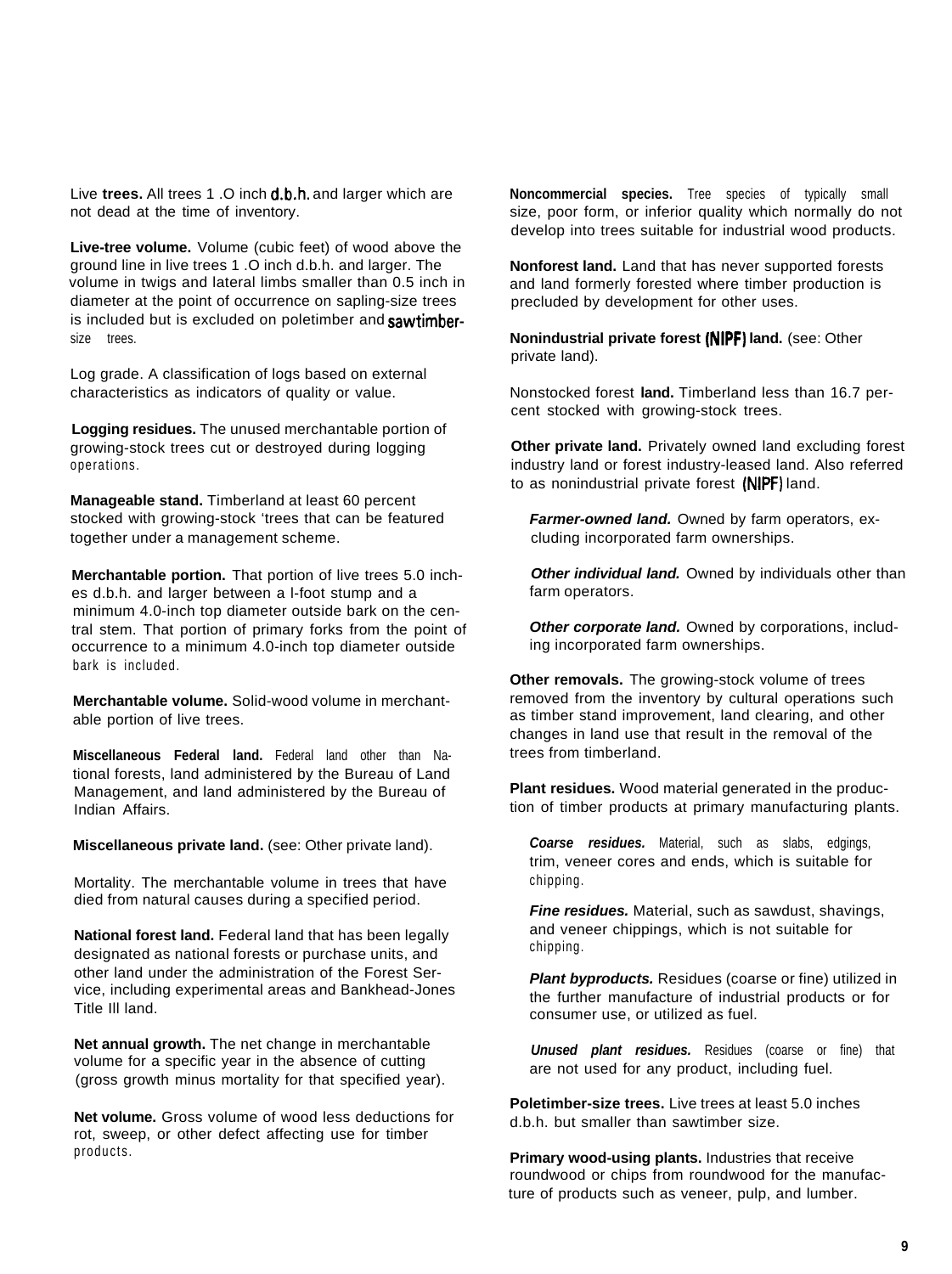**Productive-reserved forest land.** (see: Reserved timberland).

**Rangeland.** Land on which the natural vegetation is predominantly native grasses, grasslike plants, forbs, or shrubs valuable for forage, not qualifying as timberland and not developed for another land use. Rangeland includes natural grassland and Savannah.

**Reserved timberland.** Forest land sufficiently productive to qualify as timberland, but withdrawn from timber utilization through statute or administrative designation.

**Rotten trees.** Live trees of commercial species that do not contain at least one 1 P-foot saw log, or two noncontiguous saw logs, each 8 feet or longer, now or prospectively, primarily because of rot or missing sections, and with less than one-third of the gross board-foot tree volume in sound material.

**Rough trees.** Live trees of commercial species that do not contain at least one 12-foot saw log, or two noncontiguous saw logs, each 8 feet or longer, now or prospectively, primarily because of roughness, poor form, splits, and cracks, and with less than one-third of the gross board-foot tree volume in sound material; and live trees of noncommercial species.

**Roundwood (roundwood logs). Logs,** bolts, or other round sections cut from trees for industrial or consumer uses.

**Roundwood chipped.** Any timber cut primarily for pulpwood, delivered to nonpulpmills, chipped, and then sold to pulpmills as residues, including chipped tops, jump sections, whole trees, and pulpwood sticks.

**Roundwood products.** Any primary product such as lumber, poles, pilings, pulp, or **fuelwood** which is produced from roundwood.

**Salvable dead trees.** Standing or down dead trees considered utilizable by Forest Inventory and Analysis standards.

**Saplings.** Live trees 1 .O to 5.0 inches d.b.h.

**Saw log.** A log meeting minimum standards of diameter, length, and defect, including logs at least 8 feet long, sound and straight, and with a minimum diameter inside bark for softwoods of 8 inches (8 inches for hardwoods).

**Saw-log portion.** That part of the bole of sawtimber trees between a l-foot stump and the saw-log top, including the portion of forks large enough to contain a saw log.

**Saw-log top.** The point on the bole of sawtimber trees above which a conventional saw log cannot be produced. The minimum saw-log top is 7.0 inches in diameter outside bark  $(d.o.b.)$  for softwoods and 9.0 inches (d.o.b.1 for hardwoods.

**Sawtimber-size trees.** Softwoods 9.0 inches d.b.h. and larger and hardwoods 11 .O inches d.b.h. and larger.

**Sawtimber volume.** Growing-stock volume in the sawlog portion of sawtimber-size trees in board feet (International  $1/4$ -inch rule).

**Seedlings.** Trees less than 1 .O inch in d.b.h. Only seedlings of a commercial species  $t$ nat are not overtopped and are more than 8 inches tall for softwoods and 1 foot tall for hardwoods are counted.

**Site class. A** classification of forest land in terms of inherent capacity to grow crops of industrial wood based on fully stocked natural stands, by annual production capacity.

Softwoods. Gymnosperms; in the order Coniferales, usually evergreen (includes the genus *Taxodium* which is deciduous), having needles or scalelike leaves.

pines. Yellow pine species which include **lobiolly**, longleaf, slash, pond, shortleaf, pitch, Virginia, sand, spruce, and Table Mountain pines.

*Other softwoods.* Cypress, eastern red-cedar, white cedar, eastern white pine, eastern hemlock, spruce, and fir.

**Stand-size class.** A classification of forest land based on the diameter class distribution of live trees in the stand.

**Sawtimber stands.** Stands at least 18.7 percent stocked with live trees, with half or more of total stocking in sawtimber and poletimber trees, and with sawtimber stocking at least equal to poletimber stocking.

**Poletimber stands.** Stands at least 16.7 percent stocked with live trees, of which half or more of total stocking is in poletimber and sawtimber trees, and with poletimber stocking exceeding that of sawtimber.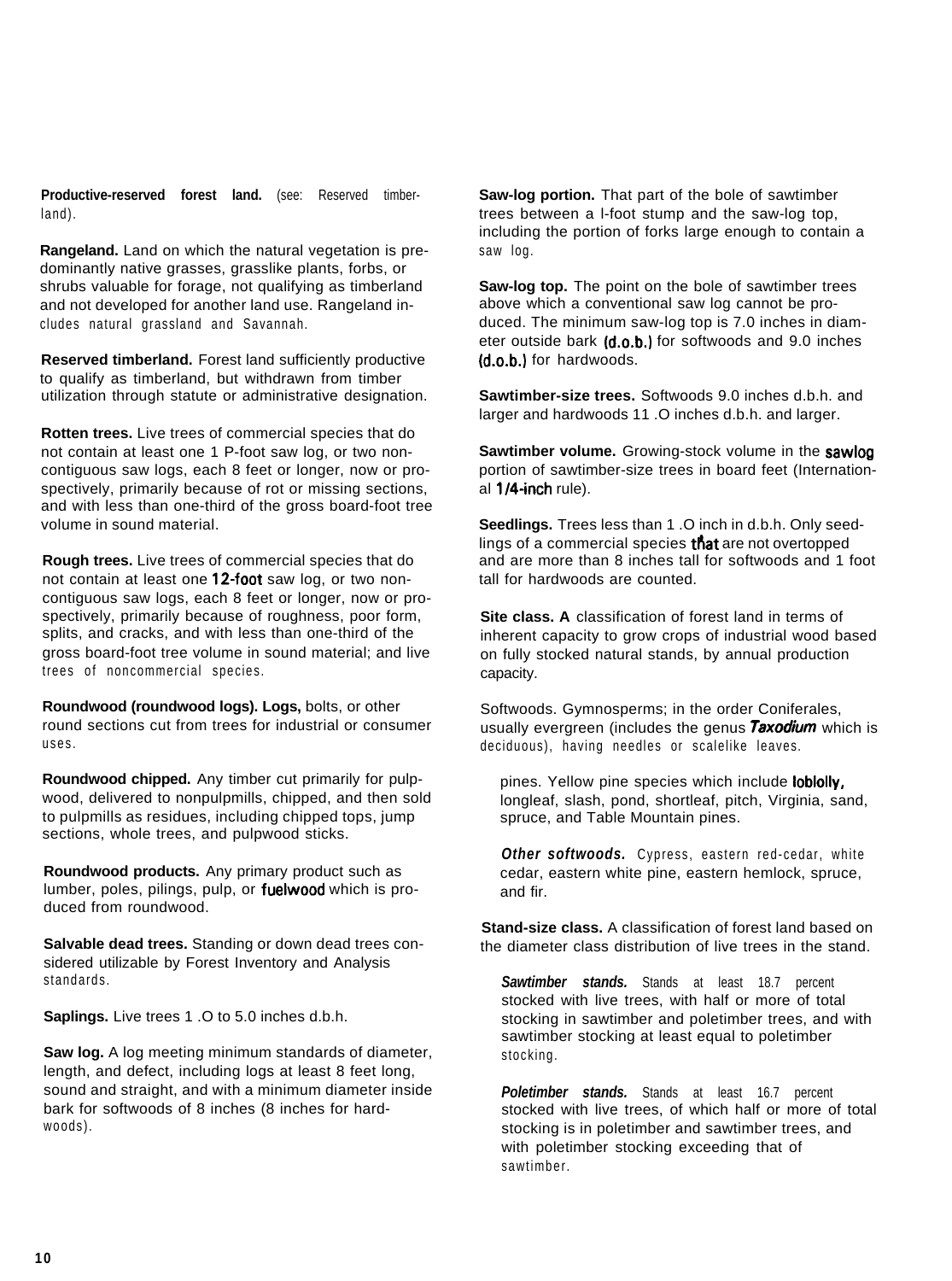*Sapling-seedling* stands. Stands at least 16.7 percent stocked with live trees of which more than half of total stocking is saplings and seedlings.

**State, county, and municipal land.** Land owned by States, counties, and local public agencies or municipalities, or land leased to these governmental units for 50 years or more.

**Stocking.** The degree of occupancy of land by trees, measured by basal area or the number of trees in a stand and spacing in the stand, compared with a minimum standard, depending on tree size, required to fully utilize the growth potential of the land.

*Fully stocked.* 100 percent or more stocking.

*Medium stocked.* 60 to 99 percent stocking.

**Poorly stocked.** Less than 60 percent stocking.

Density of trees and basal area per acre required for full stocking

| D.b.h.<br>class | Trees per acre<br>for full stocking | <b>Basal area</b><br>per acre |  |  |
|-----------------|-------------------------------------|-------------------------------|--|--|
| Seedlings       | 600                                 | $-1$                          |  |  |
| 2               | 560                                 | --                            |  |  |
| 4               | 460                                 | - 2                           |  |  |
| 6               | 340                                 | 67                            |  |  |
| 6               | 240                                 | 84                            |  |  |
| 10              | 155                                 | 85                            |  |  |
| 12              | 115                                 | 90                            |  |  |
| 14              | 90                                  | 96                            |  |  |
| 16              | 72                                  | 101                           |  |  |
| 18<br>20        | 60<br>51                            | 106<br>111                    |  |  |

**Survivor growth.** The merchantable volume increment on trees 5.0 inches d.b.h. and larger in the inventory at the beginning of the year and surviving to its end.

**Timberland.** Forest land that is capable of producing 20 cubic feet of industrial wood per acre per year and not withdrawn from timber utilization.

**Timber products.** Roundwood products and byproducts.

**Timber removals.** The merchantable volume of **trees** removed from the inventory by harvesting, Cultural operations such as stand improvement, land clearing, or changes in land use.

**Top.** The portion of the main stem and forks from a 4.0-inch diameter outside bark to the tips of the main stem and forks, plus all other limbs above the 4.0-inch top at least 0.5 inch in diameter at their point of occurrence.

**Treatment opportunity. A** classification of the management or treatment that would most improve for timber production the existing condition of the stand being sampled.

**Tree.** Woody plants having one erect perennial stem or trunk at least  $3$  inches  $d.b.h.,$  a more or less definitely formed crown of foliage, and a height of at least 13 feet.

Tree **grade.** A classification of sawtimber trees based on the log grade of the butt log in the tree.

**Unproductive forest land. (see:** Woodland).

**Upper-stem portion.** That part of the main stem or fork of sawtimber trees above the saw-log top to minimum top diameter 4.0 inches outside bark or to the point where the main stem or fork breaks into limbs.

**Urban and other areas.** Areas developed for residential, industrial, or recreational purposes, school yards, cemeteries, roads, railroads, airports, beaches, powerlines and other rights-of-way, or other nonforest land not included in any other specified land use class.

**Woodland.** Forest land incapable of producing 20 cubic feet per acre per year of industrial wood under natural conditions, because of adverse site conditions.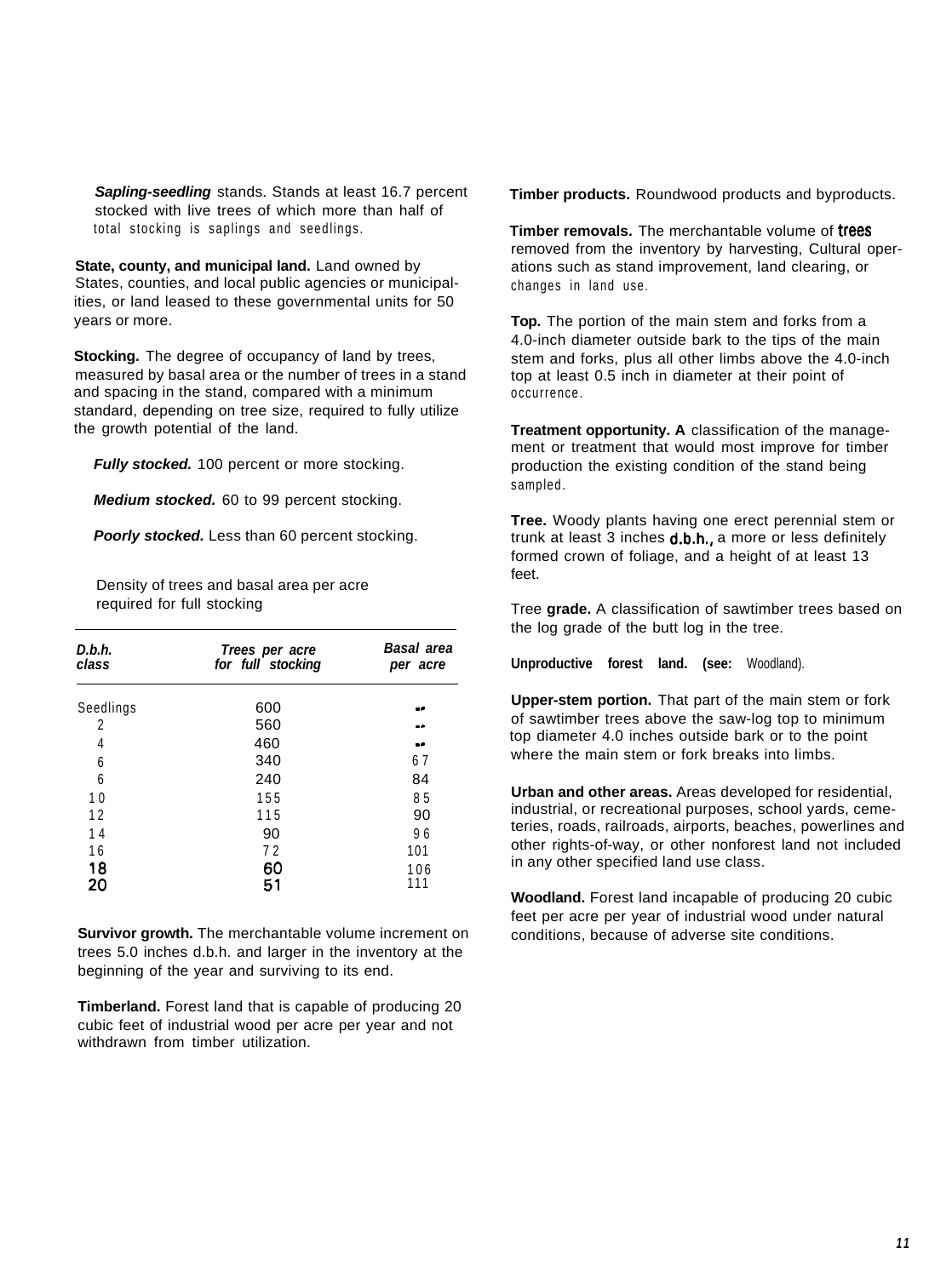# **CONVERSION FACTORS**

| D.b.h.  | All     |      | Other    |          |
|---------|---------|------|----------|----------|
| class   | species | Pine | softwood | Hardwood |
| 6       | 60.5    | 61 0 | 66.2     | 60.0     |
| 6       | 66.5    | 66.1 | 76.0     | 66.4     |
| 10      | 73.5    | 73.1 | 61.4     | 73.4     |
| 12      | 76.6    | 76.7 | 65.2     | 76.4     |
| 14      | 79.1    | 79.4 | 66.2     | 76.4     |
| 16      | 60.9    | 61.6 | 90.4     | 79.6     |
| 16      | 62.4    | 63.3 | 92.3     | 60.6     |
| 20      | 63.2    | 64.6 | 93.6     | 61.5     |
| 22      | 64.5    | 66.0 | 95.1     | 62.1     |
| $24+$   | 65.0    | 67.9 | 97.3     | 63.1     |
| Average | 74.9    | 74.6 | 67.0     | 74.4     |

#### **Cubic feet of wood per average cord (excluding bark)**

**Metric equivalents of units used in this report**

|              | <b>1</b> acre = $4.046.86$ square meters or $0.404666$ hectare |  |
|--------------|----------------------------------------------------------------|--|
|              | 1 cubic foot = $0.026317$ cubic meter                          |  |
|              | 1 inch = $2.54$ centimeters or 0.0254 meter                    |  |
|              | Breast height (4.5 feet) = 1.4 meters above ground level       |  |
|              | 1 square foot $\equiv$ 929.03 square centimeters or 0.0929     |  |
| square meter |                                                                |  |
|              | 1 square foot per acre basal area $= 0.229566$ square meter    |  |
| per hectare  |                                                                |  |
|              | 1 pound = $0.454$ kilogram                                     |  |
|              | 1 ton = $0.907$ metric ton                                     |  |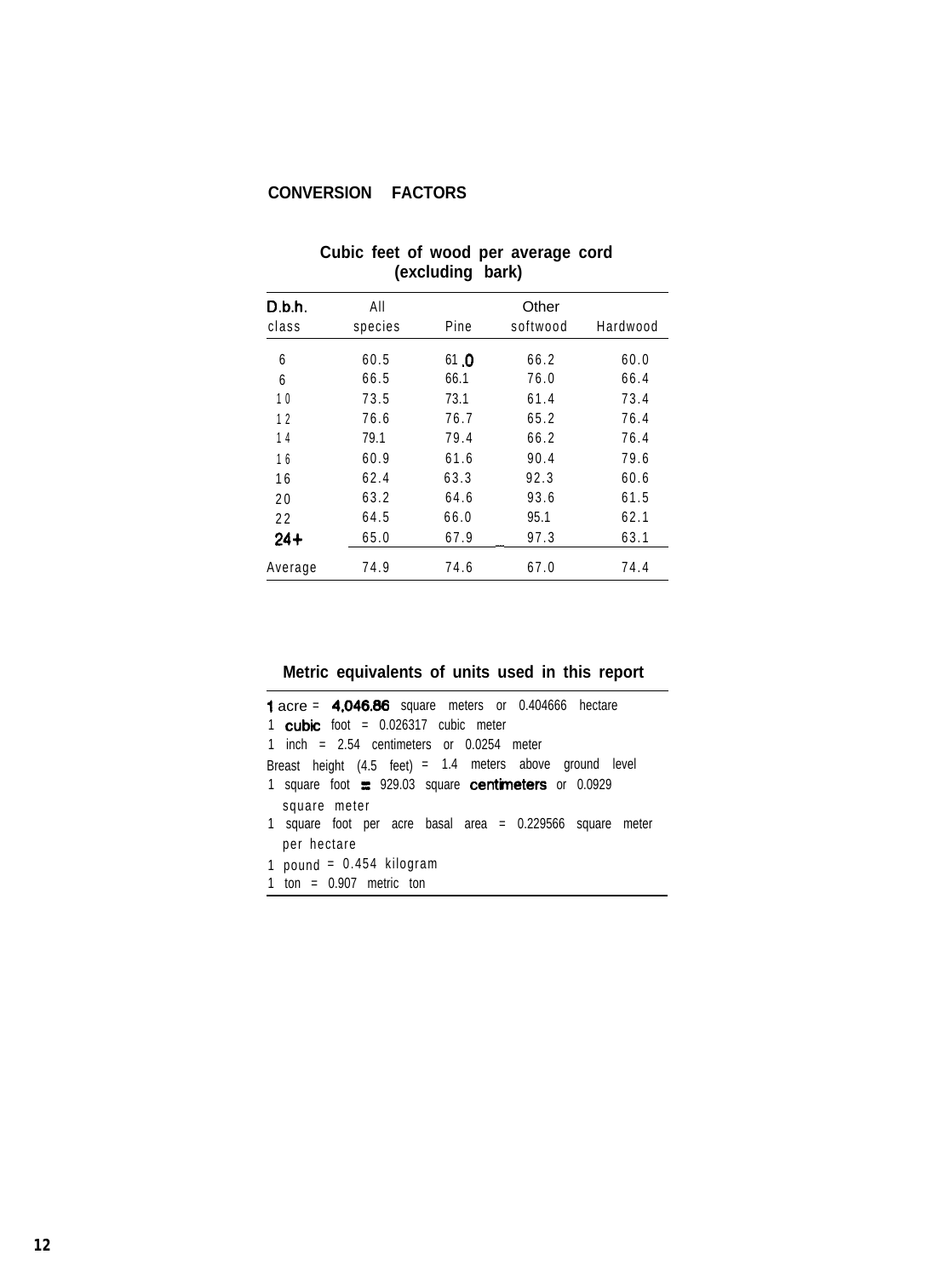# **Index of Tables'**

#### **County Tables**

- 1. Area, by county and land class
- 2. Area of timberland, by county and ownership class
- 3. Area of timberland, by county and forest-type group
- 4. Area of timberland, by county and stand-size class
- 5. Area of timberland, by county and site class
- 6. Area of timberland, by county and stocking class of growing-stock trees
- 7. Volume of growing stock and sawtimber on timberland, by county and species group
- 6. Average net annual growth of growing stock and sawtimber on timberland, by county and species group
- 9. Average annual removals of growing stock and sawtimber on timberland, by county and species group

#### **Unit Tables**

- 10. Area of timberland, by forest type and ownership class
- 11. Area of timberland, by ownership and stocking classes of growing stock trees
- 12. Area of timberland, by forest type and stand-size class
- 13. Area of timberland, by stand-age and broad management classes, all ownerships
- 14. Area of timberland, by stand-age and broad management classes, public ownerships
- 15. Area of timberland, by stand-age and broad management classes, forest industry
- 16. Area of timberland, by stand-age and broad management classes, other private ownerships
- 17. Area of timberland, by broad management and stand-volume classes
- 18. Volume of growing stock on timberland, by broad management class, species group, and stand-age class
- 19. Average net annual growth on timberland, by broad management class, species group, and stand-age class
- 20. Average annual removals of growing stock on timberland, by broad mangement class, species group, and stand-age class
- 21. Merchantable volume of live trees and growing stock on timberland, by forest-type and species grow
- 22. Area of timberland treated or disturbed annually and retained in timberland, by treatment or disturbance and ownership class
- 23. Area of timberland treated or disturbed annually and retained in timberland, by treatment or disturbance and broad management class
- 24. Area of timberland regenerated annually, by type of regeneration and broad management class
- 25. Area of timberland, by treatment opportunity and broad management classes
- 26. Area of timberland, by treatment opportunity and ownership classes
- 27. Merchantable volume of live trees and growing stock on timberland, by ownership class and species group
- 28. Volume of sawtimber on timberland, by ownership class and species group
- 29. Average net annual growth and removals of growing stock on timberland, by ownership class and species group
- 30. Average net annual growth and removals of sawtimber on timberland, by ownership class and species group
- 31. Volume of timber on timberland, by class of timber and species group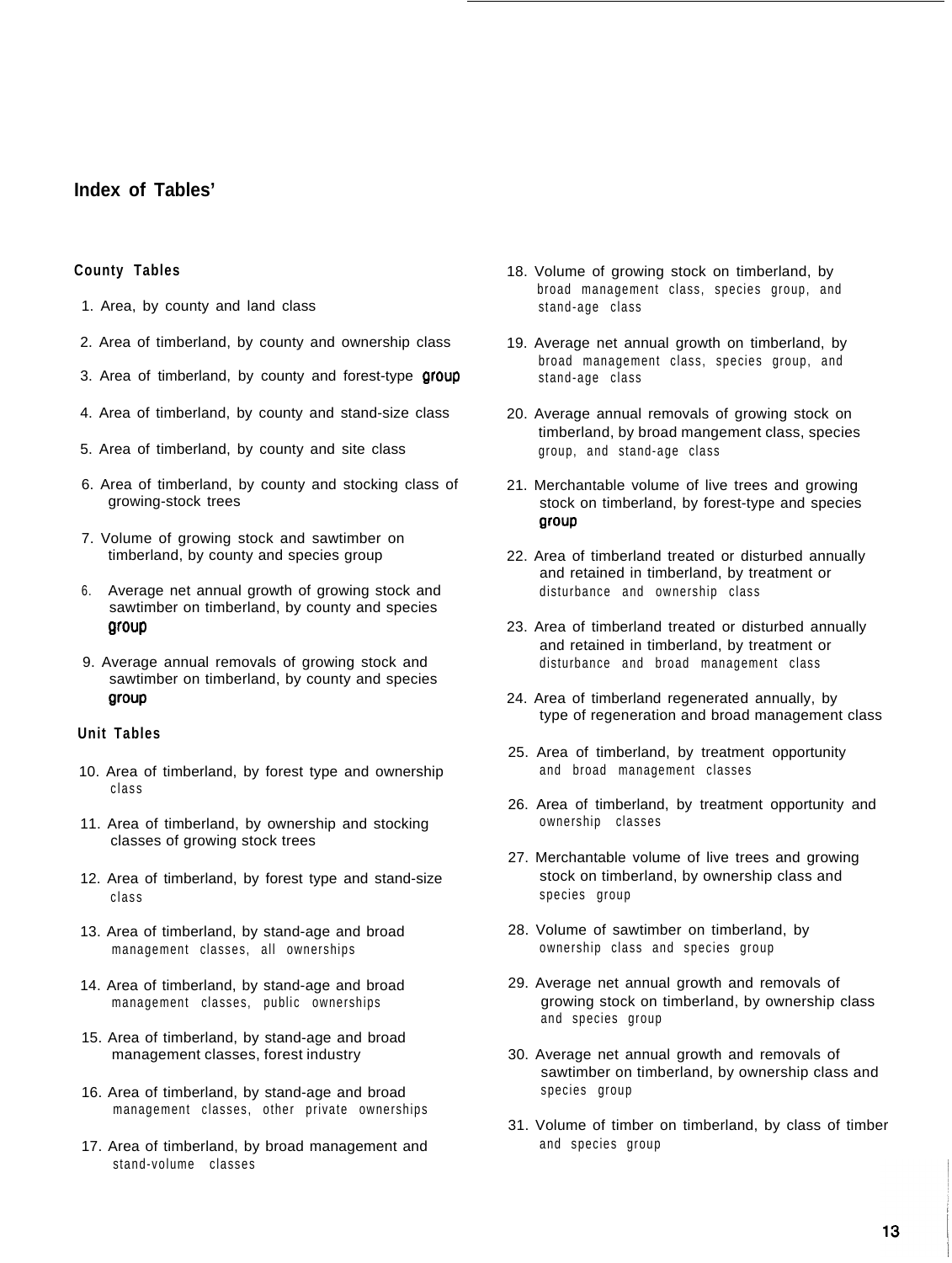- 32. Number of live trees on timberland, by species and diameter class
- 33. Number of growing-stock trees on timberland, by species and diameter class
- 34. Merchantable volume of live trees on timberland, by species and diameter class
- 35. Volume of growing stock on timberland, by species and diameter class
- 36. Volume of sawtimber on timberland, by species and diameter class
- 37. Volume of sawtimber on timberland, by species, size class, and tree grade
- 38. Cubic volume in the merchantable saw-log portion of sawtimber trees on timberland, by species and diameter class
- 39. Total volume of live trees on timberland, by species and diameter class
- 40. Green weight of forest biomass on timberland, by species and diameter class
- 41. Average net annual growth and removals of live timber and growing stock on timberland, by species
- 42. Average net annual growth and removals of sawtimber on timberland, by species
- 43. Average annual removals of growing stock on timberland, by species and diameter class
- 44. Average annual mortality of live timber, growing stock, and sawtimber on timberland, by species
- 45. Change in number of live trees on timberland, by species group, survey completion date, and diameter class
- 46. Land area, by land use class, major forest type, and survey completion date
- 47. Volume of sawtimber, growing stock, and live timber on timberland, by species group, survey completion date, and diameter class

' Tables 1-12, 27, 29-33, 36-39, 41, 42, and 4 4 are common to all Forest Inventory and Analysis forest **resource statistical reports of the Eastern United States.**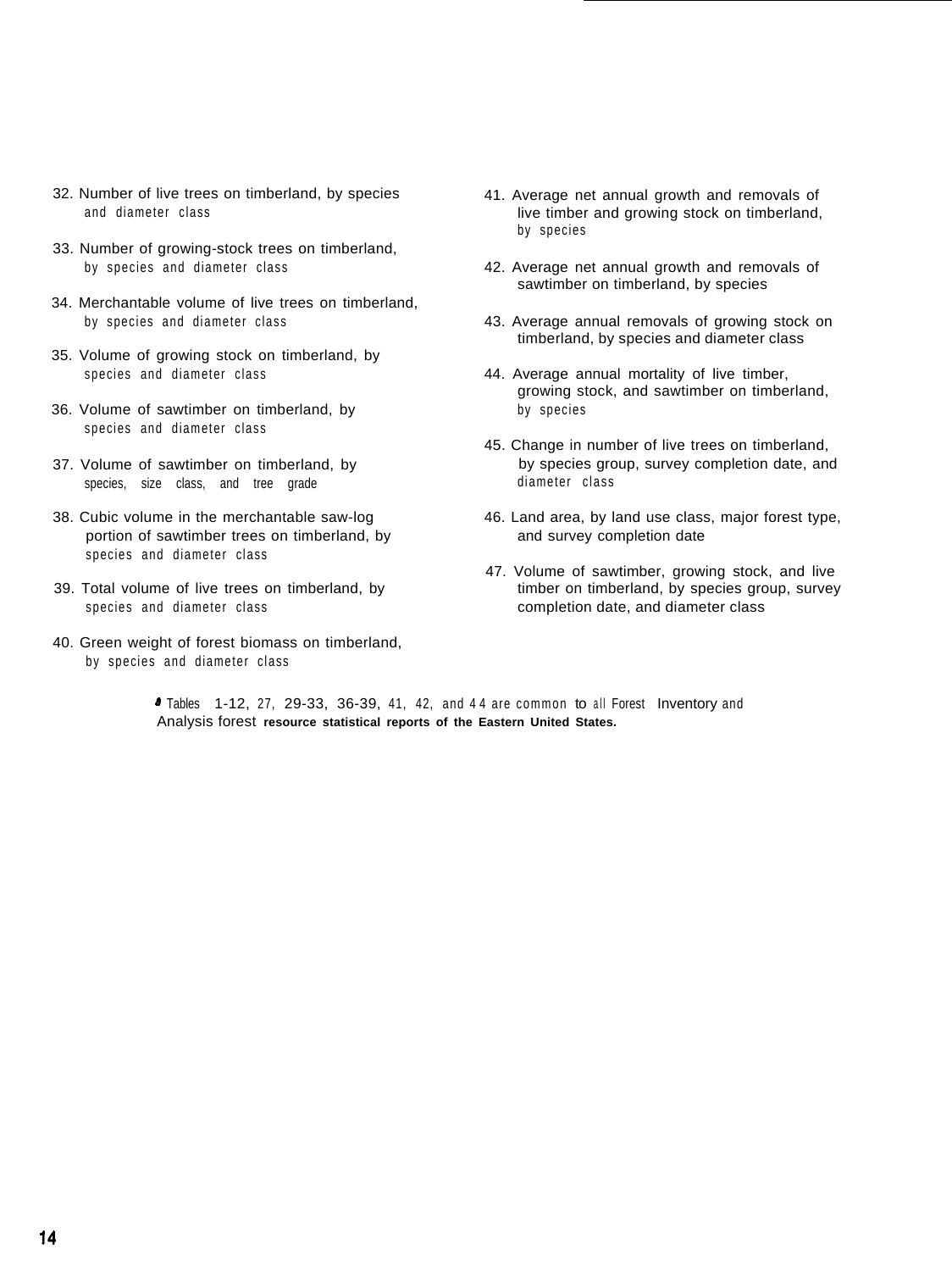|                     |              | Forest land |                   |          |                               |                                       |  |  |  |  |
|---------------------|--------------|-------------|-------------------|----------|-------------------------------|---------------------------------------|--|--|--|--|
| County              | All<br>land* | Total       | <b>Timberland</b> | Woodland | <b>Reserved</b><br>timberland | <b>Nonforest</b><br>land <sup>b</sup> |  |  |  |  |
|                     |              |             | Acres             |          |                               |                                       |  |  |  |  |
| <b>Berkeley</b>     | 703,712      | 552, 928    | 548, 104          |          | 4,824                         | 150,784                               |  |  |  |  |
| <b>Charleston</b>   | 587,149      | 285,718     | 270.370           |          | 15, 348                       | 301,488                               |  |  |  |  |
| <b>Chesterfield</b> | 511,220      | 389,397     | 381, 872          |          | 7,525                         | 141,828                               |  |  |  |  |
| Clarendon           | 388.840      | 222,851     | 221,802           |          | 849                           | 185,989                               |  |  |  |  |
| <b>Darlington</b>   | 359,718      | 191,840     | 188.885           |          | 2.975                         | 187,878                               |  |  |  |  |
| <b>Dillon</b>       | 259,129      | 145,518     | 144, 487          |          | 1,051                         | 113,811                               |  |  |  |  |
| <b>Florence</b>     | 511,494      | 294,099     | 293, 435          |          | 884                           | 217,395                               |  |  |  |  |
| Georgetown          | 521,511      | 881,897     | 379, 227          |          | 2,470                         | 139,814                               |  |  |  |  |
| Horry               | 725, 574     | 480,178     | 449,009           |          | 11,187                        | 285, 398                              |  |  |  |  |
| Kershaw             | 484, 832     | 378.508     | 375, 934          |          | 574                           | 88, 324                               |  |  |  |  |
| Lee                 | 282, 811     | 138, 448    | 135,885           |          | 2,581                         | 124, 185                              |  |  |  |  |
| <b>Marion</b>       | 313,024      | 219, 553    | 217.523           |          | 2,030                         | 93,471                                |  |  |  |  |
| <b>Marlboro</b>     | 307,021      | 184,752     | 184,702           |          | 50                            | 122,269                               |  |  |  |  |
| Richland            | 484,188      | 323, 780    | 302,521           |          | 21,259                        | 180, 406                              |  |  |  |  |
| <b>Sumter</b>       | 425,894      | 237,791     | 235, 443          |          | 2,348                         | 188, 103                              |  |  |  |  |
| Williamsburg        | 597,780      | 409,310     | 409,310           | --       |                               | 188, 450                              |  |  |  |  |
| <b>Total</b>        | 7,423,475    | 4,794,162   | 4.718.449         |          | 75,713                        | 2,629,313                             |  |  |  |  |

**Table** 1--Area, by county and land class, Northern Coastal Plain of South Carolina, 1992

**\* From the U.S. Bureau of the Census, 1990.**

**b Includes 14,454 acres of water according to Forest Inventory and Analysis standards of ares chssification, but defined by the Bureau of Census as land.**

|                     |            | Ownershipclass  |                      |              |                   |                       |                     |               |                      |
|---------------------|------------|-----------------|----------------------|--------------|-------------------|-----------------------|---------------------|---------------|----------------------|
|                     | All        | <b>National</b> | <b>Miscellaneous</b> |              | <b>County and</b> | Forest                |                     | Other private |                      |
| County              | ownerships | forest          | Federal              | <b>Stale</b> | municipal         | industry <sup>a</sup> | Farmer              |               | Corporate Individual |
|                     |            |                 |                      |              | Acres             |                       |                     |               |                      |
| <b>Berkeley</b>     | 546,104    | 163,769         | 9,516                | 16,157       | 221               | 162,595               | 51,419.             | 34,279        | 66,146               |
| <b>Charleston</b>   | 270,370    | 47,145          | 646                  | 9,162        | 4,972             | 53,846                | 27,159              | 37,604        | 69,632               |
| <b>Chesterfield</b> | 361,672    |                 | 43,150               | 43,445       | 440               | 35,674                | 116,001             | 27,640        | 95,122               |
| Clarendon           | 221,602    |                 | 2,426                | 4,714        | 46                | 44,311                | 62,646              | 25,045        | 62,612               |
| Darlington          | 166,665    |                 | 1,010                | 1,600        | 417               | 29,126                | 73,746              | 21,509        | 61,455               |
| <b>Dillon</b>       | 144,467    |                 | . .                  | 9            | 46                | 32,747                | 66,522              | 10,151        | 32,992               |
| <b>Florence</b>     | 293,435    |                 |                      | 2,041        | 906               | 49,953                | 119,053             | 26,726        | 94,766               |
| Georgetown          | 379,227    |                 |                      | 4,416        | 275               | 206,665               | 19,206              | 60,016        | 66,425               |
| Horry               | 449,009    |                 | 1,676                | 523          | 1,208             | 104,690               | 134,692             | 76,463        | 127,535              |
| Kershaw             | 375,934    |                 |                      | 594          | 1,693             | 69,793                | 50,224              | 65,291        | 166,339              |
| Lee                 | 135,665    |                 | 70                   | 10           | 147               | 12,643                | 40,932              | 5,456         | 76,405               |
| Marion              | 217,523    | <b>MAY 1980</b> |                      | 10           | 046               | 92,660                | 50,771              |               | 73,336               |
| Marlboro            | 164,702    |                 |                      | . .          | 105               | 57,762                | 67,577              | 16,119        | 21,139               |
| Richland            | 302,521    |                 | 47,614               | 4,364        | 644               | 24,124                | 16,431              | 73,722        | 133,622              |
| Sumter              | 235,443    |                 | 275                  | 44,623       | 425               | 12,956                | 62,311              | 37,366        | 77,265               |
| Williamsburg        | 409,310    | --              |                      |              | 50                | 86,074                | <u>143,050</u>      | 29,140        | 150,996              |
| Total               | 4,718,449  | 230,914         | 106,389              | 133,870      | 12,441            |                       | 1,078,145 1,145,942 | 550,771       | 1,459,977            |

# **Table 2- - Area of timberland, by county** and **ownership class, Northern Coastal Plain of South Carolina, 1992**

**'Includes 36,445 scros of other private land unbr long-brrn loam.**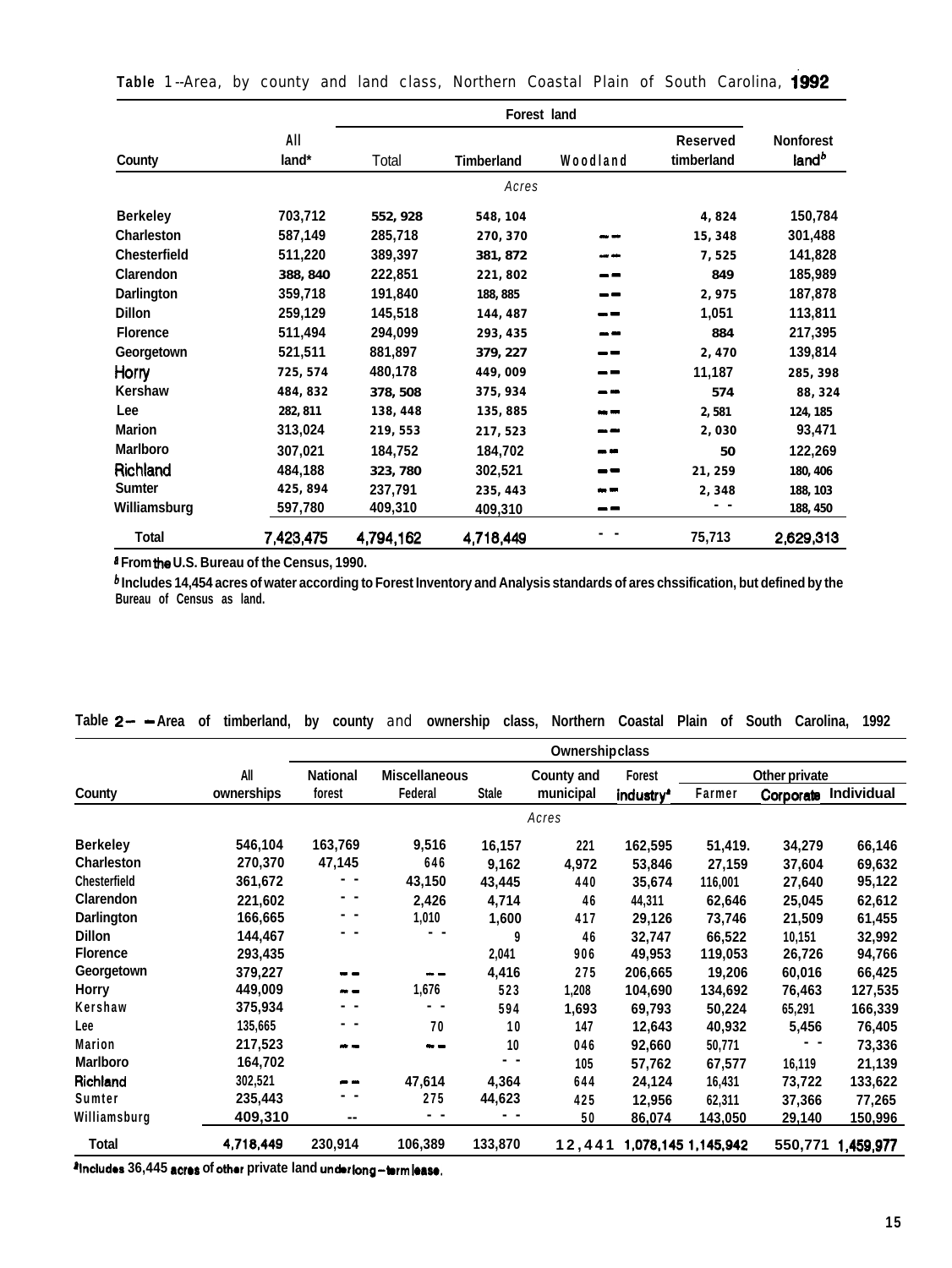|                     | Forest-type group         |                                                                                                |                                                                                                                                                                                                                                                                                                                                                                                                                                                |                            |                         |                 |                 |                       |                                  |                       |
|---------------------|---------------------------|------------------------------------------------------------------------------------------------|------------------------------------------------------------------------------------------------------------------------------------------------------------------------------------------------------------------------------------------------------------------------------------------------------------------------------------------------------------------------------------------------------------------------------------------------|----------------------------|-------------------------|-----------------|-----------------|-----------------------|----------------------------------|-----------------------|
| county              | All type<br><b>groups</b> | White pine-<br>hemlock                                                                         | fir                                                                                                                                                                                                                                                                                                                                                                                                                                            | Spruce- Longleaf-<br>slash | $Lobloly-$<br>shottleaf | $Oak -$<br>pine | Oak-<br>hickory | $Oak-gum-$<br>cypress | $E$ lm $-$ ash $-$<br>cottonwood | Maple-beech-<br>birch |
|                     |                           |                                                                                                |                                                                                                                                                                                                                                                                                                                                                                                                                                                |                            |                         | Acres           |                 |                       |                                  |                       |
| <b>Berkeley</b>     | 548, 104                  | --                                                                                             | --                                                                                                                                                                                                                                                                                                                                                                                                                                             | 24, 587                    | 281,787                 | 75, 389         | 28, 874         | 155, 470              | 2,197                            |                       |
| <b>Charleston</b>   | 270, 370                  | - -                                                                                            | $\frac{1}{2} \left( \frac{1}{2} \right) \frac{1}{2} \left( \frac{1}{2} \right) \frac{1}{2} \left( \frac{1}{2} \right) \frac{1}{2} \left( \frac{1}{2} \right) \frac{1}{2} \left( \frac{1}{2} \right) \frac{1}{2} \left( \frac{1}{2} \right) \frac{1}{2} \left( \frac{1}{2} \right) \frac{1}{2} \left( \frac{1}{2} \right) \frac{1}{2} \left( \frac{1}{2} \right) \frac{1}{2} \left( \frac{1}{2} \right) \frac{1}{2} \left( \frac{1}{2} \right)$ | 15,048                     | 93, 179                 | 52, 459         | 22, 139         | 87, 547               | . .                              | --                    |
| <b>Chesterfiild</b> | 381, 872                  | - -                                                                                            | . .                                                                                                                                                                                                                                                                                                                                                                                                                                            | 79, 125                    | 93, 123                 | 88, 899         | 78,880          | 41,818                | 2,248                            |                       |
| Clarendon           | 221, 802                  | - -                                                                                            | $ -$                                                                                                                                                                                                                                                                                                                                                                                                                                           | $\qquad \qquad \bullet$    | 50, 949                 | 48, 894         | 15,550          | 103, 843              | 2,788                            |                       |
| Darlington          | 188, 865                  | - -                                                                                            | - -                                                                                                                                                                                                                                                                                                                                                                                                                                            | 3,073                      | 49, 010                 | 57, 201         | 38, 875         | 37, 298               | 5,410                            |                       |
| <b>Dillon</b>       | 144, 487                  |                                                                                                |                                                                                                                                                                                                                                                                                                                                                                                                                                                |                            | 49.558                  | 24,939          | 12,888          | 54, 748               | 2,538                            | --                    |
| <b>Florence</b>     | 293, 435                  | --                                                                                             | --                                                                                                                                                                                                                                                                                                                                                                                                                                             | 5,870                      | 99.882                  | 43, 731         | 31,588          | 109, 543              | 3, 241                           | --                    |
| Georgetown          | 379, 227                  | . .                                                                                            | $\sim$ $ \sim$                                                                                                                                                                                                                                                                                                                                                                                                                                 | 17,048                     | 182, 752                | 42, 275         | 14, 849         | 122, 503              |                                  |                       |
| Horry               | 449,009                   | $\frac{1}{2} \left( \frac{1}{2} \right) \frac{1}{2} \left( \frac{1}{2} \right)$                | $\sim$ $ \sim$                                                                                                                                                                                                                                                                                                                                                                                                                                 | 11,045                     | 185,000                 | 59, 984         | 44,823          | 188, 157              |                                  |                       |
| Kershaw             | 375, 934                  | - -                                                                                            | - -                                                                                                                                                                                                                                                                                                                                                                                                                                            | 52, 119                    | 129.283                 | 82, 011         | 81,717          | 45, 797               | 5,022                            |                       |
| Lee                 | 135, 865                  |                                                                                                |                                                                                                                                                                                                                                                                                                                                                                                                                                                |                            | 85, 885                 | 10,540          | 24, 184         | 35, 258               |                                  |                       |
| <b>Marion</b>       | 217, 523                  | --                                                                                             | --                                                                                                                                                                                                                                                                                                                                                                                                                                             | 5, 134                     | 57, 844                 | 29.508          | 35, 147         | 84,758                | 5, 134                           |                       |
| Marlboro            | 184,702                   | - -                                                                                            | . .                                                                                                                                                                                                                                                                                                                                                                                                                                            | 8,208                      | 82, 239                 | 11,274          | 27, 547         | 75, 434               |                                  |                       |
| <b>Rihland</b>      | 302, 521                  | $\frac{1}{2} \left( \frac{1}{2} \right) \left( \frac{1}{2} \right) \left( \frac{1}{2} \right)$ | - -                                                                                                                                                                                                                                                                                                                                                                                                                                            | 23, 387                    | 100.532                 | 81,777          | 58,889          | 57,872                | 2,304                            |                       |
| <b>Sumter</b>       | 235, 443                  | - -                                                                                            | - -                                                                                                                                                                                                                                                                                                                                                                                                                                            | 8, 151                     | 59,700                  | 43, 044         | 38, 473         | 88, 075               | $ -$                             | an an                 |
| Williamsburg        | 409, 310                  | . .                                                                                            | - -                                                                                                                                                                                                                                                                                                                                                                                                                                            | 13, 245                    | 121, 310                | 59, 981         | 59,729          | 155, 045              | . .                              | . .                   |
| Total               | 4,718,449                 |                                                                                                | . .                                                                                                                                                                                                                                                                                                                                                                                                                                            | 285,819                    | 1,641,796               | 751,906         | 805,312         | 1,422,756             | 30, 880                          | $ -$                  |

Table 3--Area of timberland, by county and forest-type group, Northern Coastal Plain of South Carolina, 1992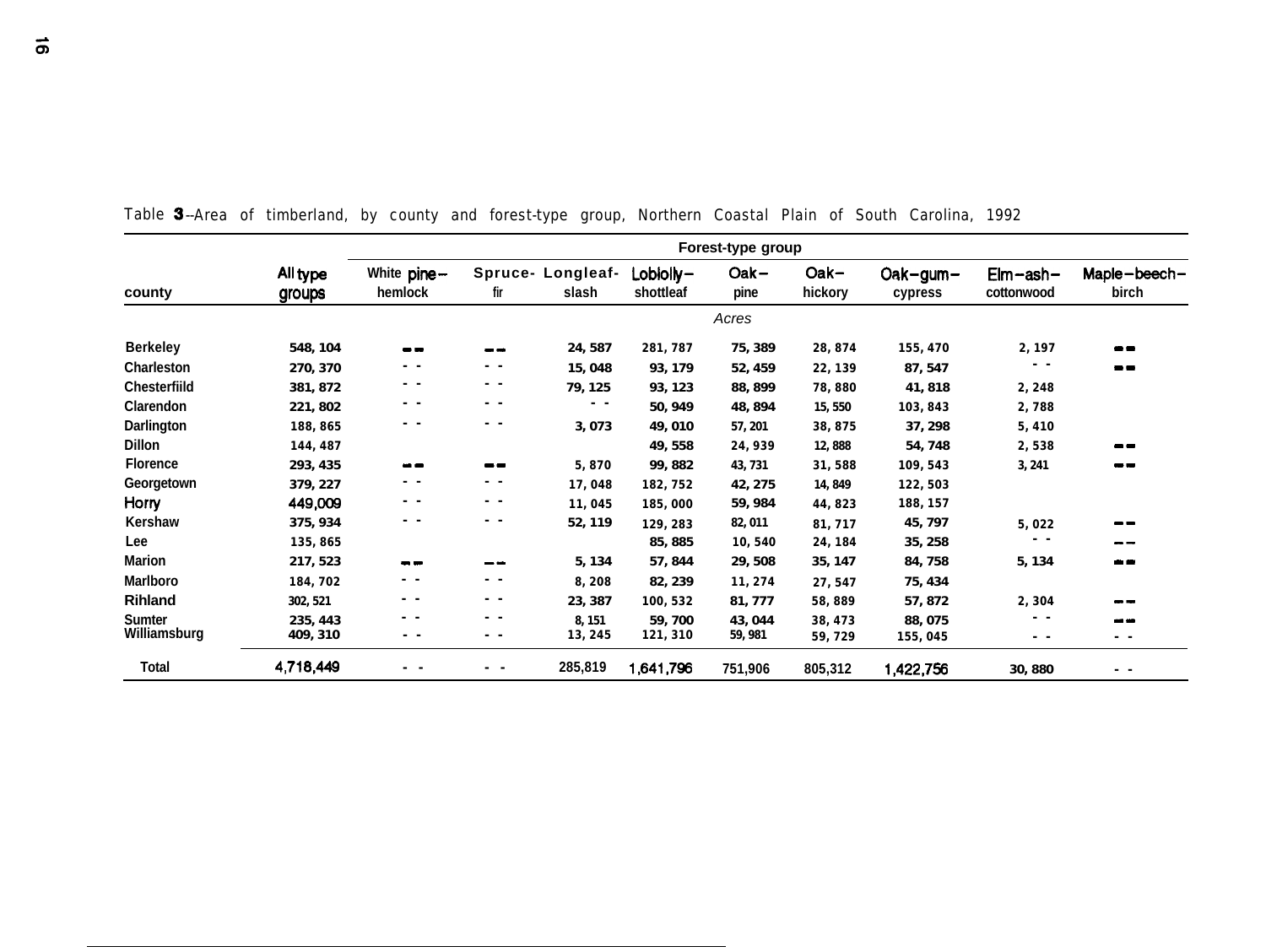|                   |               | <b>Stand</b> -size             |           |                        |                            |
|-------------------|---------------|--------------------------------|-----------|------------------------|----------------------------|
| County            | All<br>stands | Poletinber<br><b>Sawtimber</b> |           | $Sapling-$<br>seedling | <b>Nonstocked</b><br>areas |
|                   |               |                                | Acres     |                        |                            |
| <b>Berkeley</b>   | 548, 104      | 157, 221                       | 123, 263  | 281,088                | 8,592                      |
| <b>Charleston</b> | 270, 370      | 97,012                         | 52, 254   | 118,926                | 4,178                      |
| Chesterfield      | 381, 872      | 118,887                        | 108,055   | 128, 204               | 8,928                      |
| <b>Clarendon</b>  | 221,802       | 59, 194                        | 41, 443   | 121, 185               |                            |
| Darlington        | 188, 865      | 54,897                         | 51,045    | 82, 923                | - -                        |
| Dillon            | 144, 487      | 77, 353                        | 29, 137   | 37, 977                |                            |
| <b>Florence</b>   | 293, 435      | 119, 170                       | 51, 124   | 123, 141               | - -                        |
| Georgetown        | 379, 227      | 145, 406                       | 83, 857   | 150.164                | . .                        |
| Horry             | 449,009       | 224, 553                       | 78, 499   | 145,504                | 2, 453                     |
| <b>Kershaw</b>    | 375, 934      | 88, 852                        | 108, 383  | 174,081                | 4,838                      |
| Lee               | 135, 865      | 34,052                         | 33, 382   | 88, 431                |                            |
| Marion            | 217, 523      | 83, 794                        | 41, 595   | 92, 134                |                            |
| Marlboro          | 184,702       | 82, 527                        | 59, 809   | 40, 724                | 1,842                      |
| Richland          | 302, 521      | 127, 460                       | 77, 473   | 93, 091                | 4,497                      |
| Sunter            | 235, 443      | 89,008                         | 83, 933   | 100, 466               | 2,038                      |
| Williamsburg      | 409, 310      | 135, 003                       | 93, 489   | 170, 842               | 9,998                      |
| Total             | 4,718,449     | 1,674,187                      | 1,094,461 | 1,906,841              | 42,960                     |

**Table 4--Area of timberland, by county and stand-size class, Northern Coastal Plain of South Carolina, 1992**

**Table 5- -Area of timberland, by county and site class, Northern Coastal Plain of South Carolina, 1992**

|                   |           |       |             | Si i eclass (cubic feet per acre per year) |           |           |
|-------------------|-----------|-------|-------------|--------------------------------------------|-----------|-----------|
|                   | All       |       |             |                                            |           |           |
| County            | classes   | >164  | $120 - 164$ | 85-119                                     | $50 - 84$ | $20 - 49$ |
|                   |           |       |             | Acres                                      |           |           |
| <b>Berkeley</b>   | 548, 104  |       | 31, 752     | 195, 341                                   | 287, 558  | 33, 453   |
| <b>Charleston</b> | 270, 370  |       | 31, 614     | 98, 228                                    | 98, 240   | 42, 288   |
| Chesterfield      | 381, 872  |       | 8,960       | 82, 615                                    | 183, 847  | 128, 650  |
| <b>Clarendon</b>  | 221,802   |       | 8,037       | 80, 572                                    | 112, 188  | 21,005    |
| Darlington        | 188, 665  |       | 4,429       | 48,638                                     | 111, 217  | 24, 581   |
| Dillon            | 144, 487  |       | 2,538       | 50, 399                                    | 86,589    | 24, 941   |
| <b>Florence</b>   | 293, 435  |       | 7,290       | 70,502                                     | 208, 354  | 7,289     |
| Georgetown        | 379, 227  |       | 9,844       | 97,086                                     | 227, 346  | 44, 971   |
| Horry             | 449,009   | 2,452 | 11,821      | 111, 945                                   | 252,880   | 69, 931   |
| <b>Kershaw</b>    | 375, 934  | 2,511 | 5,023       | 48,682                                     | 234, 134  | 85, 584   |
| Lee               | 135, 865  |       |             | 21, 291                                    | 91, 858   | 22, 916   |
| <b>Marion</b>     | 217, 523  |       | 2,314       | 81,864                                     | 119, 737  | 13,608    |
| Marlboro          | 184, 702  |       | 3,282       | 66, 481                                    | 97, 934   | 17,005    |
| Richland          | 302, 521  |       | 4,808       | 57,781                                     | 197, 508  | 42,846    |
| <b>Sunter</b>     | 235, 443  |       | 4,985       | 77,031                                     | 123, 024  | 30, 403   |
| Williamsburg      | 409, 310  |       | 12,847      | 100, 817                                   | 246,084   | 49, 982   |
| Total             | 4,718,449 | 4,963 | 147, 144    | 1,269,033                                  | 2,638,056 | 659, 253  |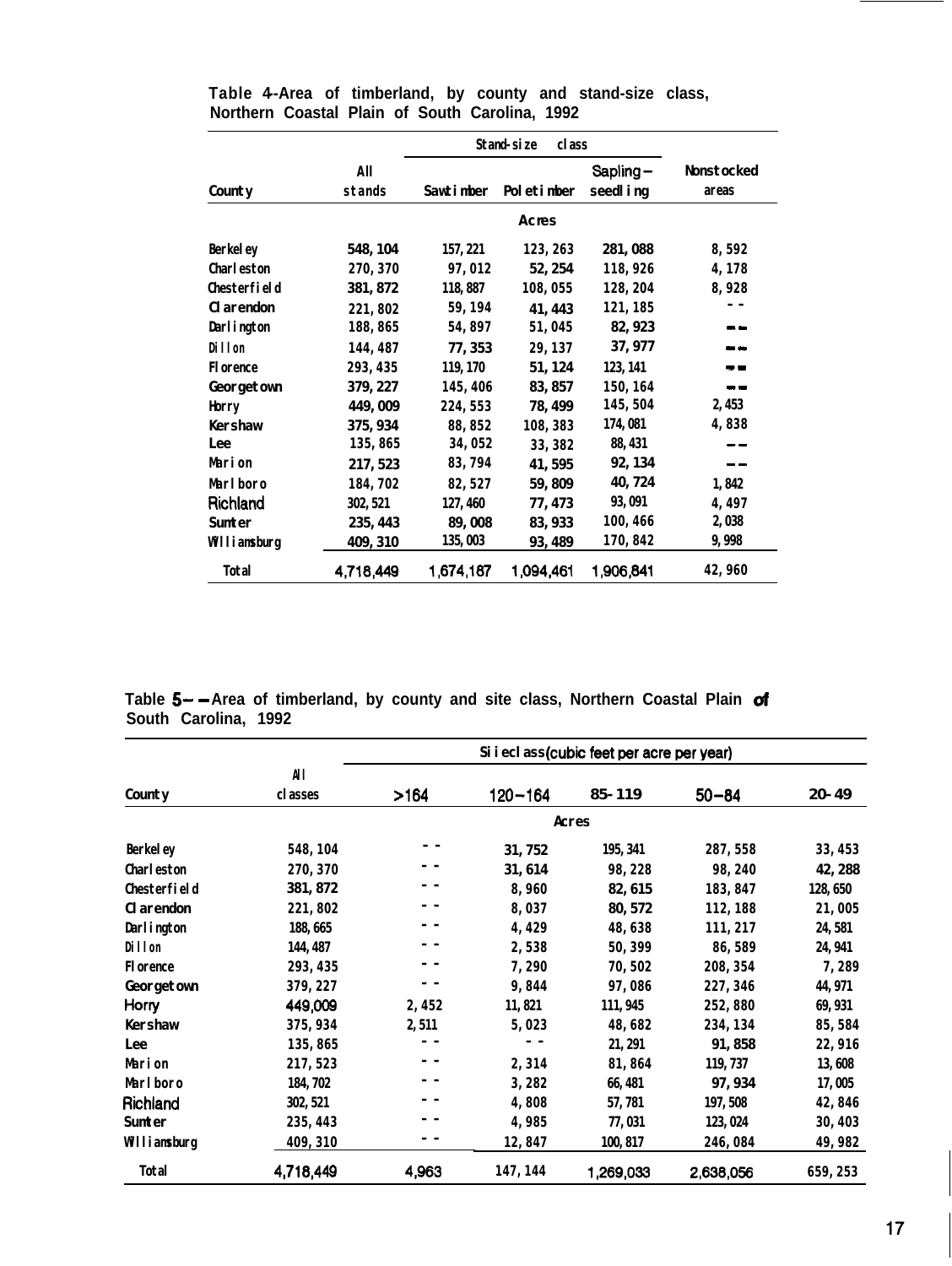|                   |           |         |             | Stocking class (percent)" |             |         |
|-------------------|-----------|---------|-------------|---------------------------|-------------|---------|
|                   | All       |         |             |                           |             |         |
| county            | classes   | >130    | $100 - 130$ | 60-99                     | $16.7 - 59$ | < 16.7  |
|                   |           |         |             | Acres                     |             |         |
| <b>Berkeley</b>   | 546, 104  | 14,007  | 167, 415    | 220, 071                  | 117,536     | 9,075   |
| <b>Charleston</b> | 270, 370  | 10,510  | 61, 721     | 120, 642                  | 49, 076     | 6, 421  |
| Chesterfield      | 361, 672  | 17,023  | 76, 046     | 158,293                   | 62, 025     | 26, 465 |
| <b>Clarendon</b>  | 221,602   | 11,230  | 73, 636     | 69,775                    | 46, 961     |         |
| Darlington        | 166, 665  | 1,026   | 62,743      | 99, 156                   | 25,936      |         |
| Dillon            | 144, 467  | 10, 151 | 51, 592     | 60,030                    | 20, 156     | 2,536   |
| <b>Florence</b>   | 293, 435  | 4,660   | 97,230      | 141, 639                  | 41, 406     | 6,100   |
| Georgetown        | 379, 227  | 27,669  | 170, 423    | 136, 502                  | 42, 032     | 2, 401  |
| Horry             | 449, 00Q  | 44,730  | 169,066     | 176, 643                  | 53, 524     | 4,906   |
| <b>Kershaw</b>    | 375, 934  | 10,044  | 92, 754     | 166, 740                  | 86,690      | 19,706  |
| Lee               | 135, 665  |         | 51,460      | 59,969                    | 24,396      |         |
| <b>Marion</b>     | 217, 523  | 15,404  | 62, 243     | 109, 071                  | 22, 651     | 7,954   |
| Marlboro          | 164, 702  | 7,661   | 73,776      | 72,519                    | 26,064      | 4,662   |
| Richland          | 302, 521  | 2,304   | 116, 175    | 120, 736                  | 56,609      | 4,497   |
| <b>Sunter</b>     | 235, 443  | 5, 261  | 59, 246     | 121,566                   | 45, 292     | 4,076   |
| Williamsburg      | 409, 310  | 7,346   | 129,005     | 199, 064                  | 55, 929     | 17,943  |
| Total             | 4,718,449 | 189,450 | 1,556,694   | 2,052,856                 | 796, 665    | 120,764 |

**Table 6- -Area of timberland, by county and stocking class of growing-stock trees, Northern Coastal Plain of South Carolina, 1992**

**a See stocking standards under "stocking" in definitions.**

**Table 7- -Volume of growing stock and sawtimber on limberland, by county and species group, Northern Coastal Plain of South Carolina, 1992**

|                 | Growing stock  |                  |                            |           |           | <b>Sawtimber</b> |             |                     |             |           |
|-----------------|----------------|------------------|----------------------------|-----------|-----------|------------------|-------------|---------------------|-------------|-----------|
|                 | All            |                  | Other                      | Soft      | Hard      | All              |             | Other               | <b>Soft</b> | Hard      |
| County          | <b>species</b> | Pin <sub>8</sub> | softwood                   | hardwood  | hardwood  | species          | <b>Pins</b> | softwood            | hardwood    | hardwood  |
|                 |                |                  | Thousand <b>cubic</b> feet |           |           |                  |             | Thousand board feet |             |           |
| <b>Berkeley</b> | 511, 884       | 233, 007         | 34,954                     | 154, 487  | 89,436    | 1,543,014        | 697, 441    | 124.643             | 402, 752    | 318, 178  |
| Charleston      | 321, 076       | 125, 924         | 20, 162                    | 109.684   | 65,306    | 1,073,588        | 499, 425    | 76, 710             | 307,793     | 167, 660  |
| Chesterfield    | 389,990        | 207, 295         | 351                        | 116, 065  | 64, 259   | 1,227,109        | 696,650     |                     | 365,582     | 164, 877  |
| Clarendon       | 198, 120       | 50,022           | 21,371                     | 92,308    | 34, 419   | 546,882          | 167,991     | 58, 826             | 225, 971    | 93,094    |
| Darlington      | 212, 297       | 91, 592          | 13,912                     | 60,900    | 45, 893   | 727, 573         | 399,733     | 66.285              | 182, 857    | 78,698    |
| Dillon          | 257, 637       | 91,511           | 14,234                     | 115,766   | 36, 126   | 951, 322         | 443,500     | 74.385              | 334, 765    | 98, 672   |
| Florence        | 355,296        | 133, 413         | 14, 271                    | 135, 560  | 72,032    | 1,298,993        | 585,391     | 55, 274             | 450,024     | 208,304   |
| Georgetown      | 485,857        | 239,673          | 25, 859                    | 159,608   | 60,717    | 1,602,067        | 855, 217    | 104, 443            | 435, 774    | 206,633   |
| Horry           | 767, 671       | 294, 292         | 44,965                     | 335,066   | 93, 348   | 2,726,614        | 1,326,776   | 179, 312            | 878,935     | 341,591   |
| Kershaw         | 296, 422       | 157, 144         | 3,717                      | 80, 245   | 55, 316   | 827,020          | 452,099     | 13, 217             | 234,047     | 127, 657  |
| <b>Lee</b>      | 121, 773       | 64, 216          | $\sim$ $\sim$              | 48,344    | 19,213    | 375, 712         | 200, 130    |                     | 131,593     | 43,969    |
| <b>Marion</b>   | 353,450        | 72.607           | 32.762                     | 169.336   | 58, 745   | 1.152.386        | 291, 633    | 161, 777            | 522,000     | 176, 976  |
| <b>Marlboro</b> | 316, 239       | 110,601          | 7, 161                     | 152, 192  | 48, 265   | 1,014,422        | 402, 431    | 35, 678             | 417, 117    | 159, 196  |
| Richland        | 376, 276       | 167,403          | 4,841                      | 106, 556  | 99,474    | 1,258,356        | 644,652     | 9,168               | 305, 611    | 298, 925  |
| Sumter          | 270, 409       | 77, 625          | 10, 264                    | 131, 569  | 50,931    | 867,508          | 219, 194    | 39, 936             | 468,543     | 139, 835  |
| Williamsburg    | 412, 054       | 151,306          | 9,058                      | 140, 792  | 110,898   | 1,290,581        | 556, 270    | 42, 174             | 329, 911    | 960, 226  |
| Total           | 5,650,451      | 2.257,631        | 257, 902                   | 2.130,540 | 1,004,378 | 18,483,147       | 8,440,533   | 1.044.828           | 5993, 275   | 3,004,511 |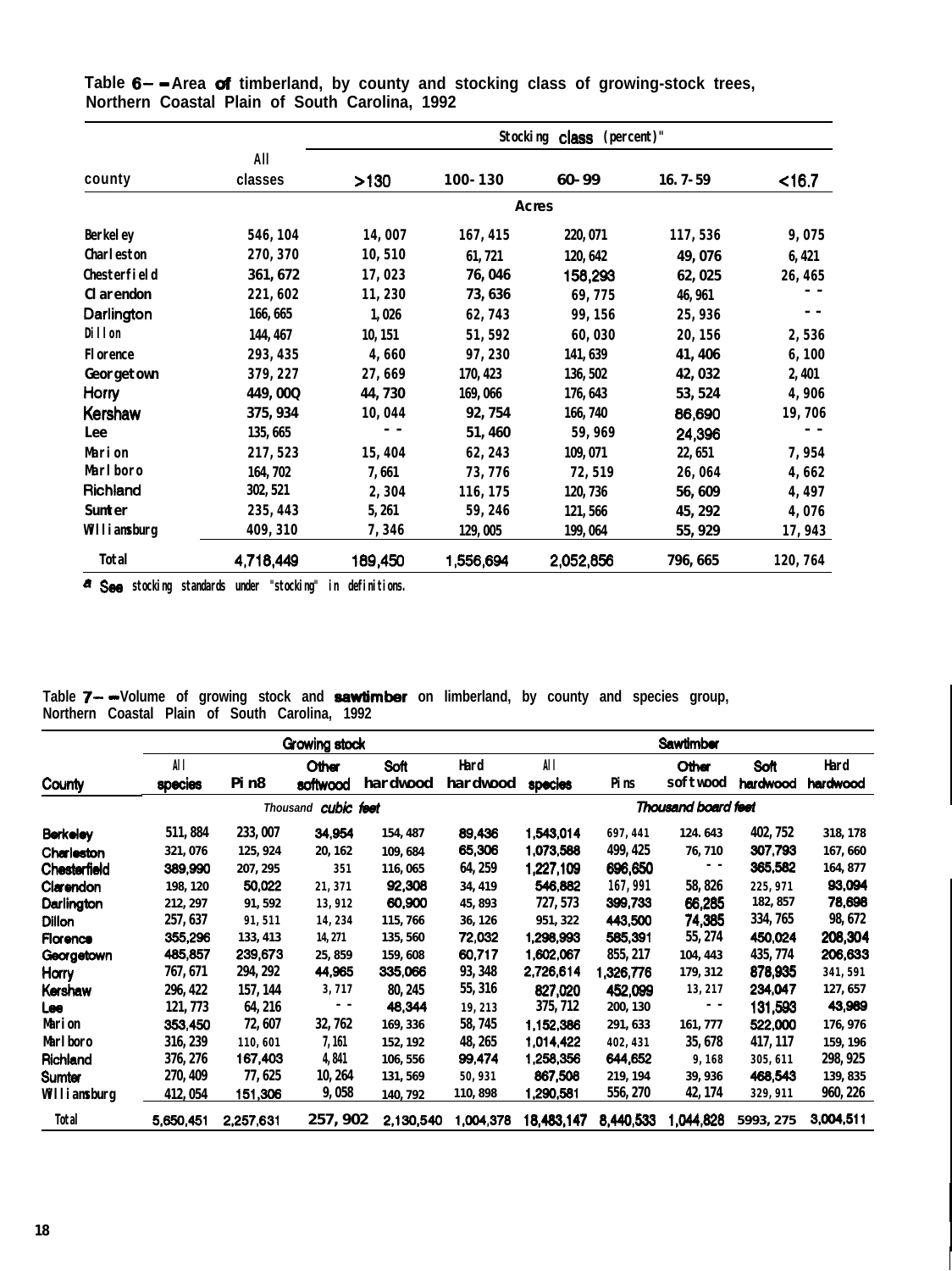|                     |                |           | Growina                    | stock            |                  |                |            | Sewtimber           |                  |                  |  |
|---------------------|----------------|-----------|----------------------------|------------------|------------------|----------------|------------|---------------------|------------------|------------------|--|
| County              | All<br>species | Pine      | Other<br>softwood          | Soft<br>hardwood | Hard<br>hardwood | All<br>species | Pine       | Other<br>softwood   | Soft<br>hardwood | Hard<br>hardwood |  |
|                     |                |           | <b>Thousand cubic feet</b> |                  |                  |                |            | Thousand board feet |                  |                  |  |
| <b>Berkeley</b>     | $-32,021$      | $-27,879$ | 272                        | $-150$           | $-4,264$         | $-179,559$     | $-162,476$ | 1,413               | 657              | $-19,153$        |  |
| Charleston          | $-12,924$      | $-12,597$ | $-442$                     | 125              | $-10$            | $-72,133$      | $-66,869$  | $-1,763$            | $-1,112$         | $-2,389$         |  |
| <b>Chesterfield</b> | 12,252         | 8,464     | 31                         | 2,464            | 1,293            | 38,763         | 24,735     | . .                 | 11,075           | 2,953            |  |
| Clarendon           | $-9,962$       | $-2,933$  | 473                        | $-2,217$         | $-5,305$         | $-60,822$      | $-26,602$  | 644                 | $-10,517$        | $-24,347$        |  |
| Darlington          | 5,753          | 4,003     | $-86$                      | 1,280            | 556              | 12,790         | 12,636     | -80                 | 3,049            | $-2,815$         |  |
| <b>Dilbn</b>        | 6,520          | 5,014     | 352                        | 2,577            | 577              | 41,684         | 27,234     | 2,235               | 10,612           | 1,543            |  |
| <b>Florence</b>     | 1,930          | 970       | 39                         | 2,601            | $-1,680$         | 7,414          | ii ,849    | $-35$               | 7,793            | $-12,193$        |  |
| Georgetown          | 11,348         | 10,678    | 378                        | 1,608            | $-1,516$         | 34,941         | 34,369     | 2,038               | 4,275            | $-5,741$         |  |
| Horry               | 21,396         | 12,556    | 856                        | 7,080            | 904              | 95,812         | 65,550     | 4,065               | 23,754           | 2,423            |  |
| Kershaw             | 12,963         | 8,889     | 74                         | 2,204            | 1,796            | 47,800         | 31.998     | 119                 | 7,519            | 8,164            |  |
| Lee                 | $-1,427$       | 645       | $\mathbf{2}$               | $-1,615$         | $-659$           | $-11,560$      | 516        | 14                  | -a,554           | $-3,536$         |  |
| <b>Marion</b>       | 10,605         | 4,049     | 71                         | 4,993            | 1,492            | 37,688         | 16,918     | 722                 | 15,099           | 4,949            |  |
| Marlboro            | 12,646         | 7,078     | 124                        | 3,869            | 1,575            | 57,677         | 35,150     | 738                 | 13,674           | 8,115            |  |
| Richland            | 16,054         | 9,381     | 78                         | 3,160            | 3,435            | 62,356         | 38,969     | 16                  | 9,748            | 13,625           |  |
| Sumter              | $-4,614$       | $-3,149$  | 141                        | 326              | $-1,934$         | $-34,550$      | -27,791    | 274                 | 2,819            | $-9,852$         |  |
| Williamsburg        | $-1.366$       | 404       | -59                        | 1.532            | $-3,243$         | -16,651        | $-6.408$   | $-250$              | 4,684            | $-14,677$        |  |
| Total               | 51,133         | 25,973    | 2,304                      | 29,839           | $-6,983$         | 61,652         | 9,778      | 10,230              | 94,575           | $-52,931$        |  |

**Table 8--Average net annual growth of growing stock and sawtimber on timberland, by county and species group, Northern Coastal Plain of South Carolina, 1988-1991**

**Table Q- -Average annual removals of growing stock and sawtimber on timberland, by county and species group, Northern Coastal Plain of South Carolina, 1986-1991**

|                 |                |         | Growing<br>stock    |        |                                   |           |         | <b>Sewtimber</b>    |                  |                  |  |
|-----------------|----------------|---------|---------------------|--------|-----------------------------------|-----------|---------|---------------------|------------------|------------------|--|
| County          | All<br>species | Pine    | Other<br>softwood   | soft   | Herd<br>hardwood hardwood species | All       | Pine    | Other<br>softwood   | Soft<br>hardwood | Herd<br>hardwood |  |
|                 |                |         | Thousand cubic feet |        |                                   |           |         | Thousand board feet |                  |                  |  |
| <b>Berkeley</b> | 20,440         | 15,714  | --                  | 1,737  | 2,989                             | 73,828    | 57,736  | --                  | 3,428            | 12,662           |  |
| Charleston      | 16,166         | 12,412  | --                  | 1,162  | 2,614                             | 76,064    | 66,045  | --                  | 1,989            | 8,050            |  |
| Chesterfield    | 11,025         | 6,629   | $-$                 | 3,030  | 1,366                             | 41,007    | 23,765  | --                  | 13,303           | 3,919            |  |
| Ckuendon        | 14,705         | 7,647   | 411                 | 4,071  | 2,376                             | 65,566    | 41,413  | 1,987               | 13,331           | 8,865            |  |
| Darlington      | 7,821          | 5,274   | --                  | 669    | 1,878                             | 31,602    | 24,701  |                     | 2,262            | 4,639            |  |
| Dillon          | 6,251          | 3,328   | $=$                 | 1,157  | 1,766                             | 22,622    | 14,278  | --                  | 2,627            | 5,417            |  |
| Florence        | 23,256         | 15,897  | 1,691               | 2,616  | 3,046                             | 108,962   | al ,597 | 9,041               | 6,368            | 11,956           |  |
| Georgetown      | 19,441         | 16.386  | . .                 | 979    | 2,076                             | 70,542    | 63,461  | $\bullet -$         | 1,909            | 5,172            |  |
| Horry           | 26,876         | 21,118  | 767                 | 4,153  | 2,838                             | 125,336   | 99,442  | 3,61a               | 11,843           | 10,435           |  |
| Kershaw         | 19,169         | 15,032  | --                  | 2,342  | 1,795                             | 75,042    | 59,945  | --                  | 9,776            | 5,321            |  |
| Lee             | 5,094          | 4.644   | 104                 | 100    | 246                               | 17,130    | 15,656  | 486                 | 378              | 370              |  |
| <b>Marion</b>   | 24,665         | 12,061  | 545                 | 7,421  | 4,826                             | 107,666   | 60,471  | 2,174               | 25,740           | 19,301           |  |
| Mariboro        | 5,013          | 2,830   | . .                 | 1,448  | 735                               | 14,811    | 6,045   | --                  | 5,196            | 3,568            |  |
| <b>Richland</b> | la640          | a,752   | 345                 | 4,933  | 4,610                             | 77,827    | 36,574  | 1,622               | 17,665           | 19,466           |  |
| Sumter          | 11,627         | 5,196   | 101                 | 5,233  | 1,097                             | 46,214    | 21.264  | 518                 | 19,357           | 5,055            |  |
| Williamsburg    | 29,975         | 17,576  | 604                 | 6,537  | 5,256                             | 128,545   | al, 840 | 3,233               | 23,544           | 19926            |  |
| Total           | 262,400        | 170,728 | 4.568               | 47,566 | 39,516                            | 1,082,896 | 756,575 | 22,879              | 159,318          | 144,124          |  |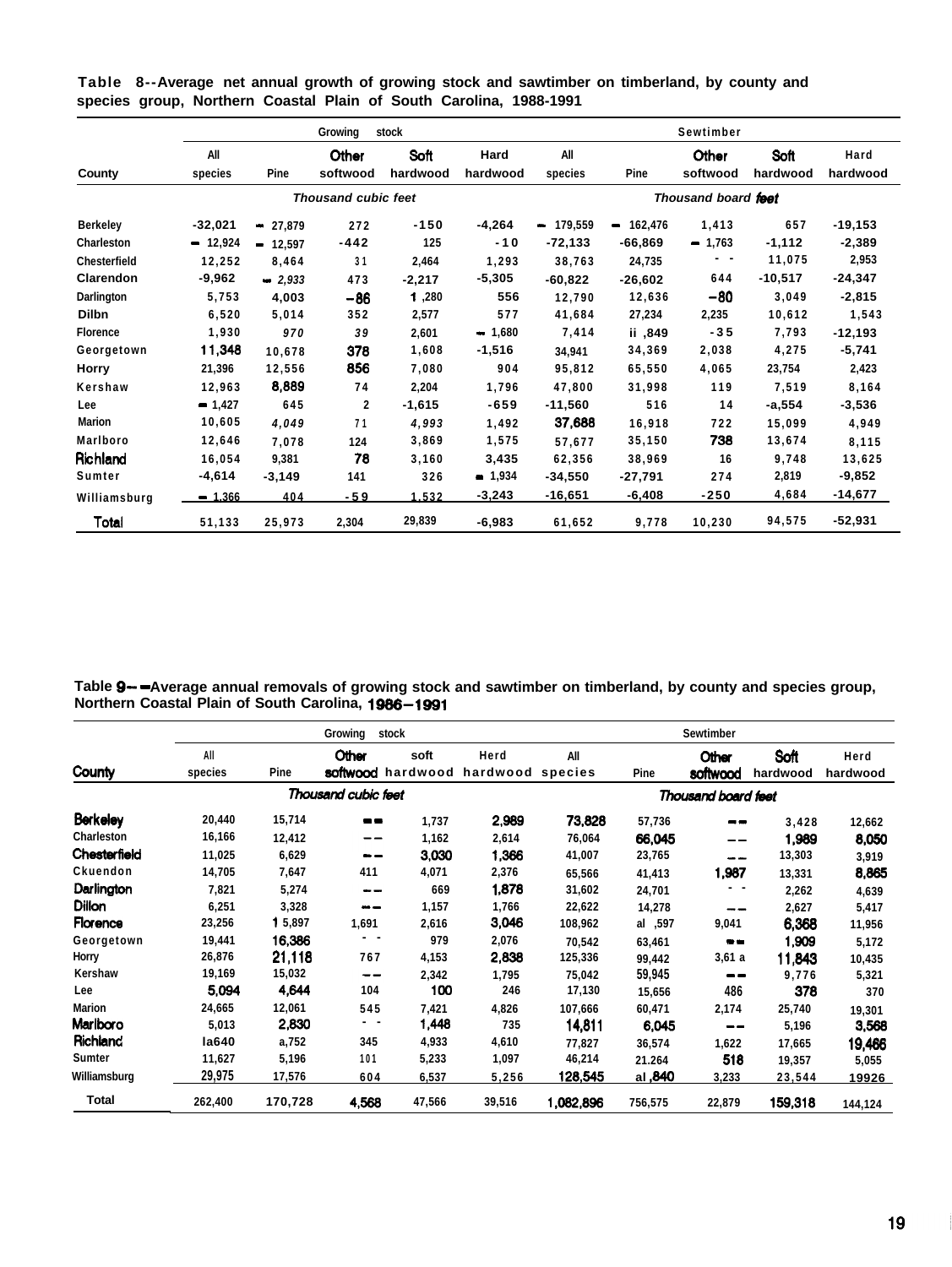|                       |                   |                           |                        | Ownership class           |                                         |                  |
|-----------------------|-------------------|---------------------------|------------------------|---------------------------|-----------------------------------------|------------------|
| Forest type           | All<br>ownerships | <b>National</b><br>forest | <b>Other</b><br>public | <b>Forest</b><br>industry | <b>Forest</b><br>$industry -$<br>leased | Other<br>private |
|                       |                   |                           |                        | Acres                     |                                         |                  |
| Softwood types        |                   |                           |                        |                           |                                         |                  |
| White<br>pine-hemlock |                   |                           |                        |                           |                                         |                  |
| Spruce-fir            |                   |                           |                        |                           |                                         |                  |
| Longleaf pine         | 170,055           | 18,703                    | 66,453                 | 6,892                     |                                         | 78,007           |
| Slash pine            | 95,764            | 2,483                     | 29,297                 | 26,479                    | --                                      | 37,505           |
| Loblolly pine         | 1,530,603         | 83,274                    | 46,963                 | 512,988                   | 17,104                                  | 870,274          |
| Shortleaf pine        | 7,134             |                           |                        |                           |                                         | 7,134            |
| Virginia pine         |                   |                           |                        |                           |                                         |                  |
| Sand pine             |                   |                           |                        |                           |                                         |                  |
| Eastern redcedar      | 4,607             |                           |                        |                           |                                         | 4,607            |
| Pond pine             | 99,452            | 2,484                     | 10,960                 | 27,554                    |                                         | 58,454           |
| Spruce pine           |                   |                           |                        |                           |                                         |                  |
| Pitch pine            |                   |                           |                        |                           |                                         |                  |
| Table Mountain pine   |                   |                           |                        |                           |                                         |                  |
| Total                 | 1,907,615         | 106,944                   | 153,673                | 573.913                   |                                         | 17,104 1,055,981 |
| Hardwood types        |                   |                           |                        |                           |                                         |                  |
| Oak-pine              | 751,908           | 37,404                    | 33,256                 | 85,374                    | 12,897                                  | 582,975          |
| Oak-hickory           | 524,665           | 8,110                     | 14,900                 | 50,245                    |                                         | 451,430          |
| Chestnut oak          |                   |                           |                        |                           |                                         |                  |
| Southern scrub oak    | 80,627            |                           | 12,212                 | 4,320                     |                                         | 64,095           |
| Oak-gum-cypress       | 1,422,756         | 78,456                    | 38,659                 | 315,082                   | 1,034                                   | 989,525          |
| Elm-ash-cottonwood    | 30,860            |                           |                        | 12,766                    | 5,410                                   | 12,684           |
| Maple-beech-birch     |                   |                           |                        |                           |                                         |                  |
| Total                 | 2,810,834         | 123,970                   | 99,027                 | 467.787                   |                                         | 19,341 2,100,709 |
| All types             | 4,718,449         | 230,914                   | 252,700                | 1,041,700                 |                                         | 36,445 3,156,690 |

# Table 10--Area of timberland, by forest type and ownership class, **Northern Coastal Plain of South Carolina, 1992**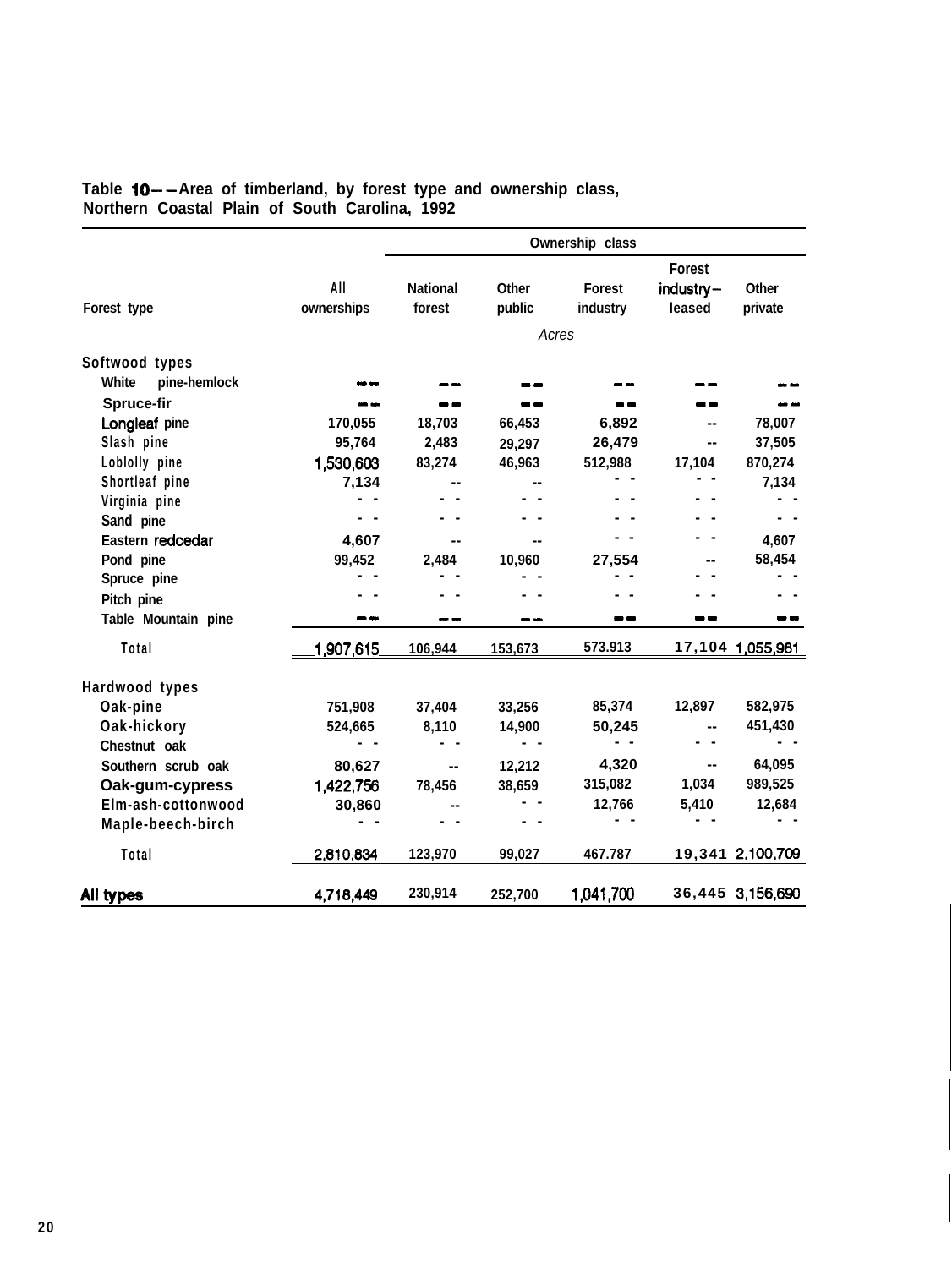|                                              |                      | Stocking class (percent)' |                   |                    |                  |          |  |  |
|----------------------------------------------|----------------------|---------------------------|-------------------|--------------------|------------------|----------|--|--|
| Ownership class                              | All<br>classes       | >130                      | 100-130           | 60-99              | $16.7 - 59$      | $<$ 16.7 |  |  |
|                                              |                      |                           |                   | Acres              |                  |          |  |  |
| National forest                              | 230, 914             | 4,967                     | 65, 251           | 63, 425            | 54.766           | 2,463    |  |  |
| Other public                                 | 252.700              | 6,465                     | 75.996            | 79.914             | 60.622           | 9.661    |  |  |
| Forest industry<br>industry-leased<br>Forest | 1,041.700<br>36, 445 | 58,060<br>1.026           | 450.944<br>17,012 | 371.132<br>16, 739 | 139.252<br>1.666 | 22, 312  |  |  |
| Other private                                | 3,156,690            | 116,910                   | 927, 469          | 1.501.646          | 522, 357         | 66,266   |  |  |
| All ownerships                               | 4,718,449            | 169, 450                  | <b>1,556,694</b>  | 2,052,856          | 796, 665         | 120, 764 |  |  |

**Table 11 --Area of timberland, by ownership and stocking classes of growing-stock trees, Northern Coastal Plain of South Carolina, 1992**

a See stocking standards under "stocking" in definitions.

# **Table 12 --Area of timberland, by forest type and stand-size class, Northern Coastal Plain of South Carolina, 1992**

|                       | All           |           |               | Sapling-  | Nonstocked |
|-----------------------|---------------|-----------|---------------|-----------|------------|
| Forest type           | stands        | Sawtimber | Poletinber    | seedling  | areas      |
|                       |               |           | Acres         |           |            |
| Softwood types        |               |           |               |           |            |
| White<br>pine-hemlock |               |           |               |           |            |
| Spruce-fir            |               |           |               |           |            |
| Longleaf pins         | 170,055       | 65, 719   | 35, 972       | 44, 633   | 3,731      |
| Slash pine            | 95,764        | 29,066    | 37, 491       | 26,696    | 2,511      |
| Loblolly pine         | 1,530,603     | 461, 259  | 341, 296      | 716, 264  | 11,762     |
| Shortleaf pine        | 7,134         | - -       | 4,623         | 2,511     |            |
| Virginia pine         |               |           | - -           |           |            |
| Sand pine             |               |           | $ -$          |           |            |
| Eastern redcedar      | 4,607         | - -       | 2,304         | 2,303     |            |
| Pond pine             | 99, 452       | 35, 646   | 23, 346       | 40, 256   |            |
| Spruce pine           |               |           |               |           |            |
| Pitch pine            |               |           |               |           |            |
| Table Muntain pine    |               |           |               |           |            |
| <b>Total</b>          | 1,907,615     | 611, 692  | 445,036       | 632, 663  | 16.024     |
| Hardwood types        |               |           |               |           |            |
| Oak-pine              | 751, 906      | 166,606   | 146, 332      | 431, 797  | 4,969      |
| Oak-hickory           | 524, 685      | 156, 999  | 133,706       | 229, 354  | 4,624      |
| Chestnut oak          |               |           | $\sim$ $\sim$ | $ -$      | $ -$       |
| Southern scrub oak    | 60, 627       | - -       | 19, 371       | 56, 643   | 4,413      |
| Oak-gum -cypress      | 1,422,756     | 726, 235  | 342, 796      | 340, 793  | 10,930     |
| Elm-ash-cottonwood    | 30,660        | 10,253    | 5,216         | 15, 391   |            |
| Maple-beech-birch     | $\sim$ $\sim$ |           | $\sim$ $\sim$ |           |            |
| Total                 | 2.610.634     | 1.062.295 | 649.425       | 1,074,178 | 24.936     |
| All types             | 4,718,449     | 1,674,187 | 1,094,461     | 1,906,841 | 42,960     |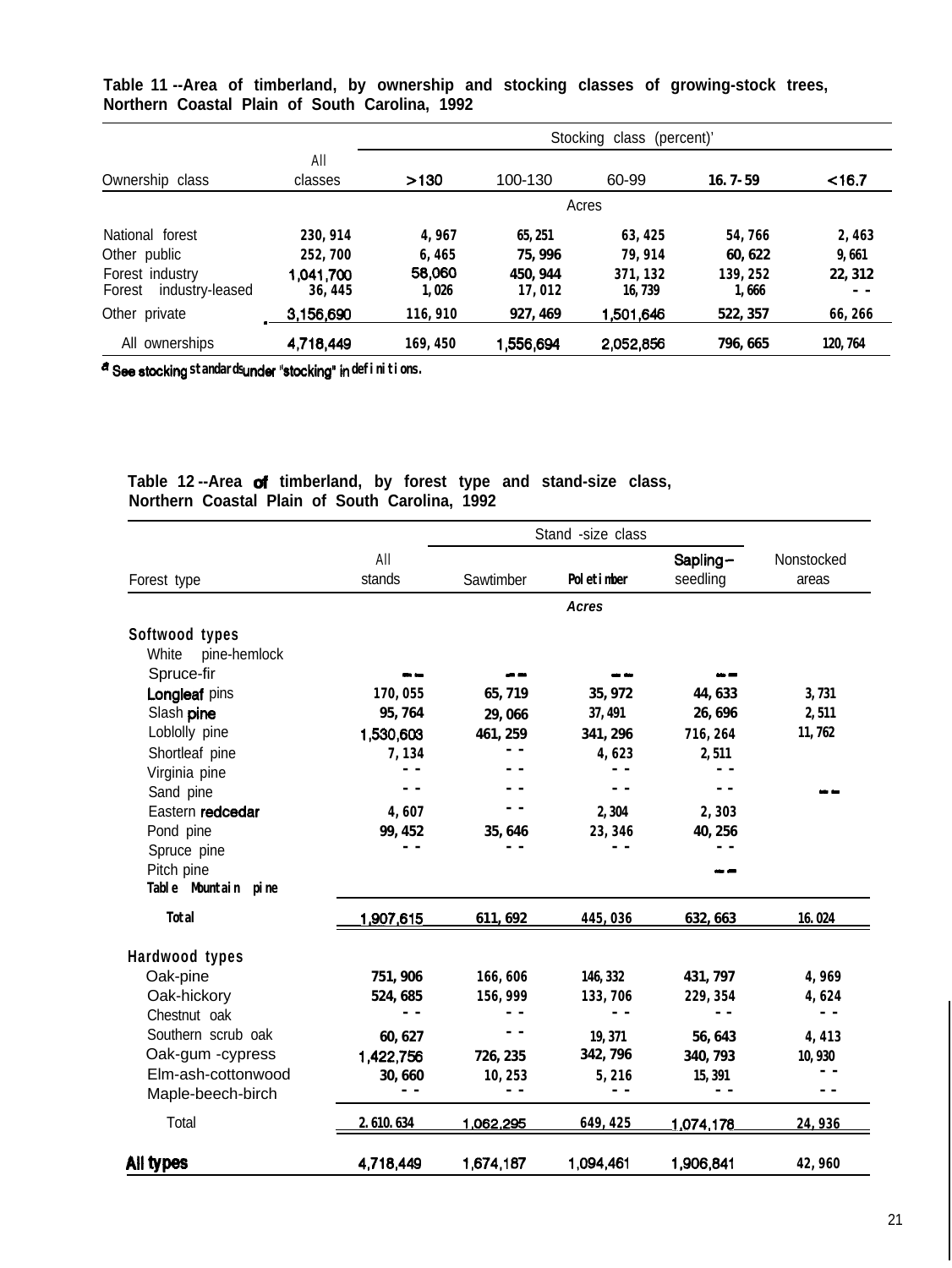|                               |                |                    | Broad           | management class |                    |                     |
|-------------------------------|----------------|--------------------|-----------------|------------------|--------------------|---------------------|
| Stand-age<br>class<br>(years) | All<br>classes | Pine<br>plantation | Natural<br>pine | Oak-pine         | Upland<br>hardwood | Lowland<br>hardwood |
|                               |                |                    | Acres           |                  |                    |                     |
| $0 - 10$                      | 1,369,043      | 450, 782           | 285, 454        | 297, 555         | 151,805            | 203, 447            |
| $11 - 20$                     | 492, 395       | 177, 832           | 107, 122        | 91, 744          | 44, 731            | 70, 988             |
| $21 - 30$                     | 387, 817       | 131, 247           | 124, 285        | 37,089           | 37, 248            | 37,970              |
| $31 - 40$                     | 373, 998       | 81,830             | 114,308         | 35, 992          | 38,888             | 103, 202            |
| $41 - 50$                     | 359, 313       | 8.399              | 139, 349        | 49,003           | 83, 911            | 100, 851            |
| $51 - 60$                     | 315, 805       | - -                | 88, 025         | 38, 154          | 40,808             | 152, 818            |
| $61 - 70$                     | 250, 971       | --                 | 54, 202         | 28,042           | 19, 147            | 151,530             |
| $71 - 80$                     | 132,983        | --                 | 22, 115         | 8.011            | 4,519              | 98, 343             |
| $81 +$                        | 218, 813       |                    | 13,870          | 12, 917          | 7,234              | 184, 992            |
| manageable stand<br>No.       | 837, 506       | 21,875             | 111, 520        | 157, 419         | 197,045            | 349, 847            |
| All classes                   | 4,718,449      | 889, 585           | 1,038,050       | 751, 908         | 805, 312           | 1,453,616           |

**Table la-- Area of timberland, by stand-age and broad management classes, all ownerships, Northern Coastal Plain of South Carolina, 1992**

**Table 14-- Area of timberland, by stand-age and broad management classes, public ownerships, Northern Coastal Plain of South Carolina, 1992**

|                               |                | Broad management class |                 |          |                    |                     |  |  |
|-------------------------------|----------------|------------------------|-----------------|----------|--------------------|---------------------|--|--|
| Stand-age<br>class<br>(years) | All<br>classes | Pine<br>plantation     | Natural<br>pine | Oak-pine | Upland<br>hardwood | Lowland<br>hardwood |  |  |
|                               |                |                        | <b>Acres</b>    |          |                    |                     |  |  |
| $0 - 10$                      | 94,840         | 14,802                 | 41, 388         | 19, 409  | 10,385             | 9,078               |  |  |
| $11 - 20$                     | 34,583         | 4.522                  | 11,775          | 10, 147  |                    | 8,139               |  |  |
| $21 - 30$                     | 38, 523        | 13, 483                | 18,789          | 2,801    | 545                | 925                 |  |  |
| $31 - 40$                     | 70, 325        | 38.001                 | 18,788          |          |                    | 13,538              |  |  |
| 41-50                         | 28, 445        |                        | 10,943          | 8,217    |                    | 7,285               |  |  |
| $51 - 60$                     | 34,889         | --                     | 18,819          |          | 2,800              | 15,270              |  |  |
| $61 - 70$                     | 38,833         | $ -$                   | 18.191          |          |                    | 18,842              |  |  |
| $71 - 80$                     | 15,007         | --                     | 9,930           |          |                    | 5,077               |  |  |
| $81+$                         | 28, 472        |                        | 8, 482          |          | 2, 434             | 19,528              |  |  |
| manageable stand<br>No.       | 105, 897       | 2,287                  | 34, 879         | 30,088   | 19,008             | 19,837              |  |  |
| All classes                   | 483.814        | 72.875                 | 187, 742        | 70,880   | 35, 222            | 117, 115            |  |  |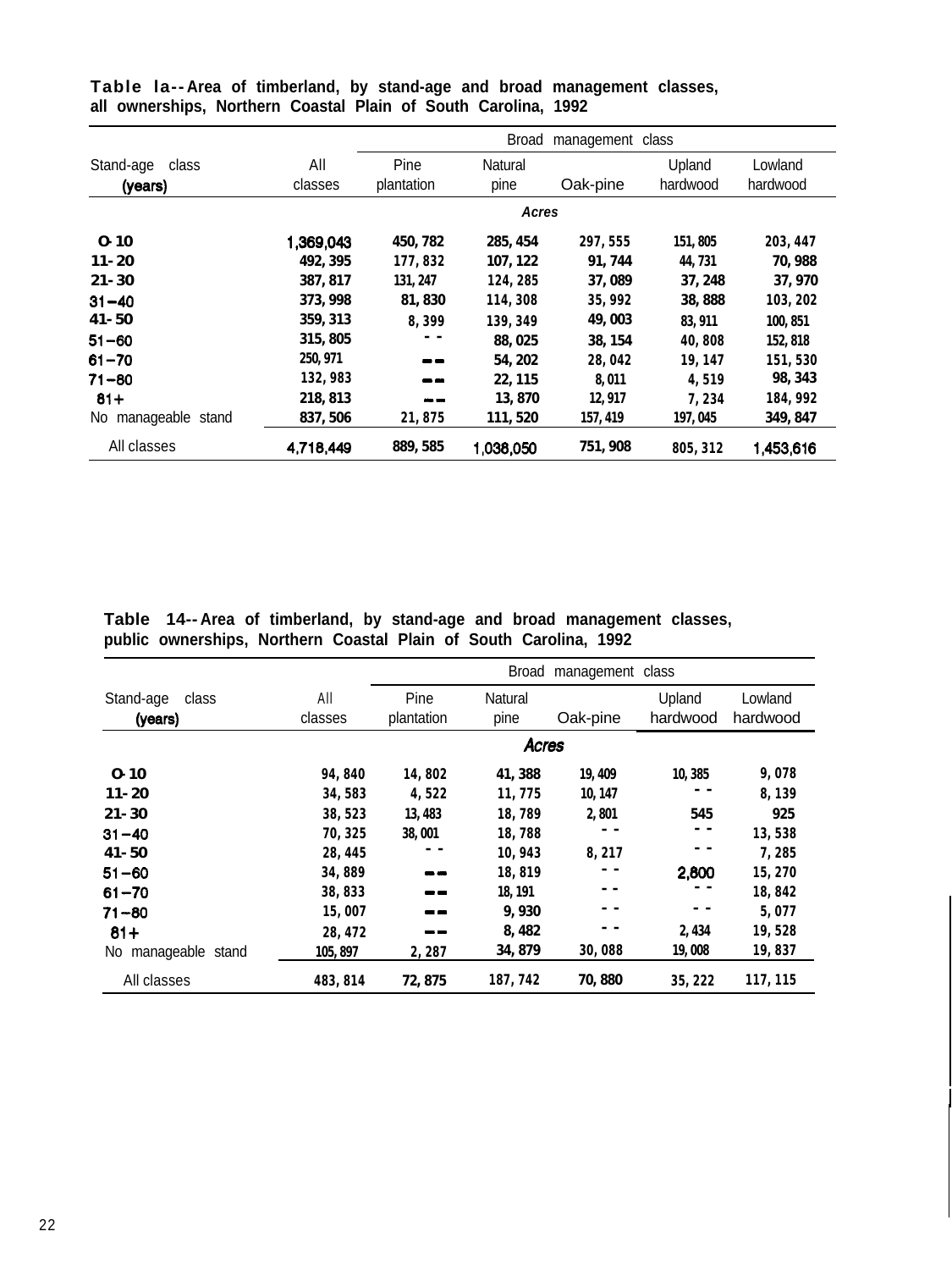|                                |                |                    |                  | <b>Broad management class</b> |                            |                             |
|--------------------------------|----------------|--------------------|------------------|-------------------------------|----------------------------|-----------------------------|
| Stand<br>-age class<br>(years) | All<br>classes | Pine<br>plantation | Natural<br>pi ne | 0ak-<br>pi ne                 | <b>Upl</b> and<br>hardwood | <b>Lowl</b> and<br>hardwood |
|                                |                |                    |                  | Acres                         |                            |                             |
| $0 - 10$                       | 316, 513       | 203, 157           | 22,726           | 43.305                        | 12, 772                    | 36, 551                     |
| $11 - 20$                      | 156.320        | 106, 091           | 23, 724          | 10,966                        | 7,207                      | 10, 312                     |
| $21 - 30$                      | 123, 640       | 67, 663            | 20, 501          | 6,646                         | - -                        | 6,626                       |
| $31 - 40$                      | 79, 140        | 25, 765            | 34, 667          | 4,402                         | 2,353                      | 11,733                      |
| $41 - 50$                      | 52,300         | 1,642              | 23.467           | 3,639                         | 2,246                      | 21, 104                     |
| $51 - 60$                      | 59, 397        |                    | 14, 361          | 11, 166                       |                            | 33, 626                     |
| 61-70                          | 41, 306        |                    |                  | 2,316                         | 4, 511                     | 34, 477                     |
| $71 - 80$                      | 13, 172        | - -                | $\blacksquare$   |                               | $ -$                       | 13, 172                     |
| $81 +$                         | 75,066         |                    | - -              | --                            | - -                        | 75,066                      |
| No manageable stand            | 157,269        | 4,770              | 22, 041          | 13, 565                       | 25, 474                    | 91, 399                     |
| classes<br>All                 | 1,078,145      | 429, 306           | 161,709          | 96, 271                       | 54, 565                    | 334, 292                    |

**Table 15-- Area of timberland, by stand-age and broad management classes,** forest industry,<sup>a</sup> Northern Coastal Plain of South Carolina, 1992

a Includes 36,445 acres of other private land under long-term lease.

**Table 16-- Area of timberland, by stand-age and broad management classes, other private ownerships,\* Northern Coastal Plain of South Carolina, 1992**

| Stand-age class<br>(years) | All<br>classes | Pine<br>plantation | Natural<br>pi ne | Oak-pine | <b>Upl</b> and<br>hardwood | <b>Lowl</b> and<br>hardwood |
|----------------------------|----------------|--------------------|------------------|----------|----------------------------|-----------------------------|
|                            |                |                    | Acres            |          |                            |                             |
| $0 - 10$                   | 955, 690       | 233.023            | 201, 360         | 234, 641 | 126,646                    | 157,616                     |
| $11 - 20$                  | 299, 492       | 67, 219            | 71.623           | 70, 611  | 37, 524                    | 52, 515                     |
| $21 - 30$                  | 207, 654       | 29, 921            | 64, 995          | 25,620   | 36, 701                    | 30, 417                     |
| $31 - 40$                  | 224, 533       | 17,644             | 60, 653          | 31,590   | 36, 513                    | 77, 933                     |
| $41 - 50$                  | 260, 566       | 4,757              | 104, 939         | 36, 947  | 61, 663                    | 72, 262                     |
| $51 - 60$                  | 221, 519       | - -                | 55, 025          | 24.966   | 36,006                     | 103, 520                    |
| 61-70                      | 172,632        | - -                | 36,011           | 23,724   | 14,636                     | 96.461                      |
| $71 - 80$                  | 104,609        | $ -$               | 12.165           | 6.011    | 4,519                      | 60, 094                     |
| $81+$                      | 115, 253       | - -                | 7,206            | 12, 917  | 4,750                      | 90, 376                     |
| Nomanageablestand          | 574, 340       | 14, 616            | 54,600           | 113.746  | 152, 563                   | 236, 611                    |
| All classes                | 3,156,690      | 367, 362           | 666, 599         | 562, 975 | 515, 525                   | 1,002,209                   |

**aExcludes36,445acresofother privateland under long-tsrmleasetoforestindustry.**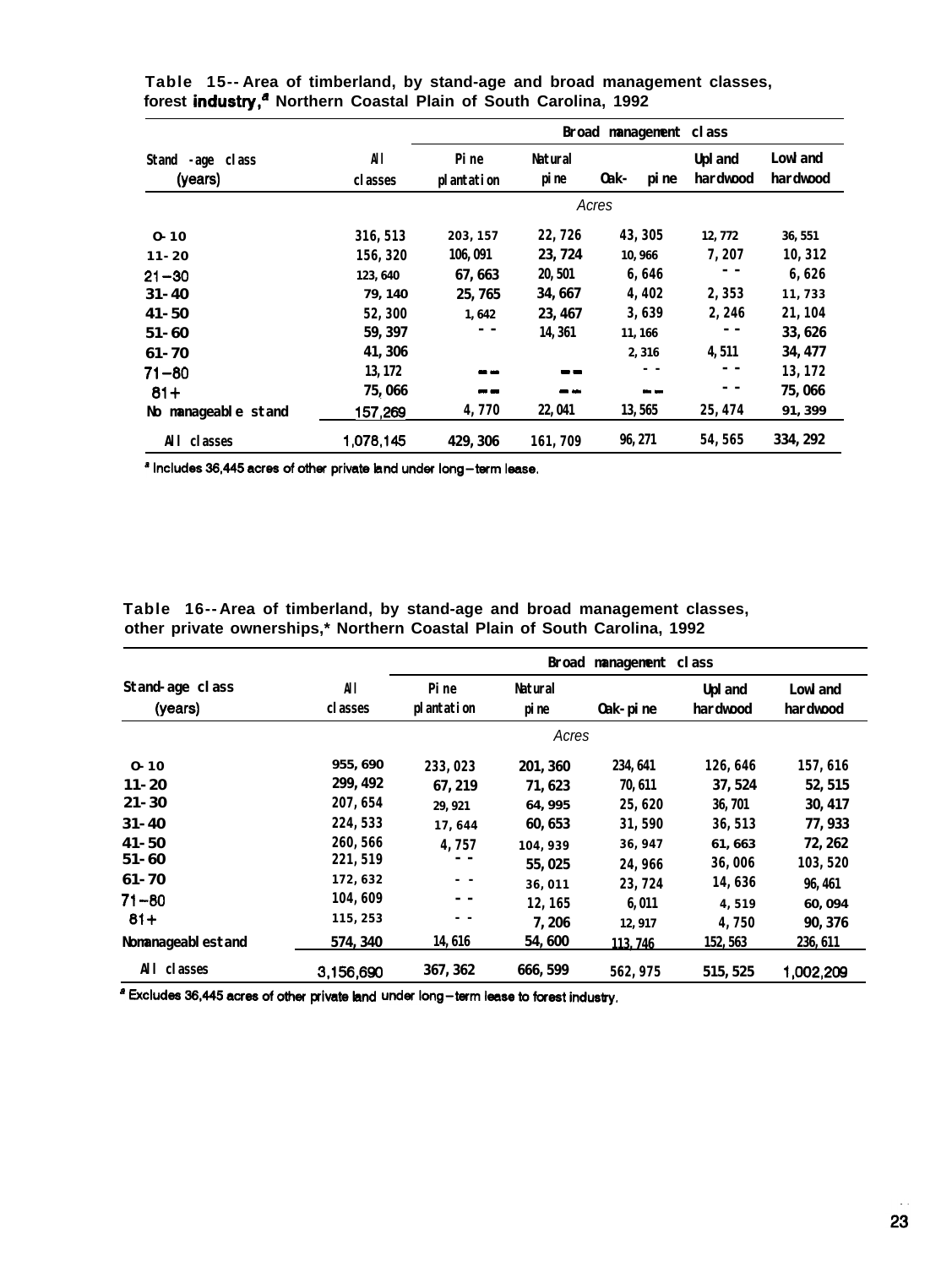|                                  |                | Stand<br>-volume class<br>(cubic feet of growing stock per acre) |         |           |           |           |  |
|----------------------------------|----------------|------------------------------------------------------------------|---------|-----------|-----------|-----------|--|
| <b>Broad</b><br>management class | All<br>classes | $0 - 499$                                                        | 500-999 | 1000-1499 | 1500-1999 | $2000+$   |  |
|                                  |                |                                                                  |         | Acres     |           |           |  |
| Pine plantation                  | 889,585        | 493,786                                                          | 115.245 | 123.478   | 52.474    | 84,580    |  |
| Natural pine                     | 1,038,050      | 341.118                                                          | 180.990 | 135,895   | 113.320   | 286,729   |  |
| Oak-pine                         | 751.906        | 356,623                                                          | 167.541 | 95.301    | 56.720    | 75.721    |  |
| Upland<br>hardwood               | 605.312        | 290,969                                                          | 91.861  | 73,663    | 52,521    | 96.098    |  |
| Lowland<br>hardwood              | 1,453,616      | 322,203                                                          | 196.576 | 220,938   | 1971960   | 515,939   |  |
| All classes                      | 4,718,449      | 1,804,699                                                        | 732,213 | 649.475   | 472.995   | 1,059,067 |  |

#### **Table 17-- Area of timberland, by broad management and stand-volume classes, Northern Coastal Plain of South Carolina, 1992**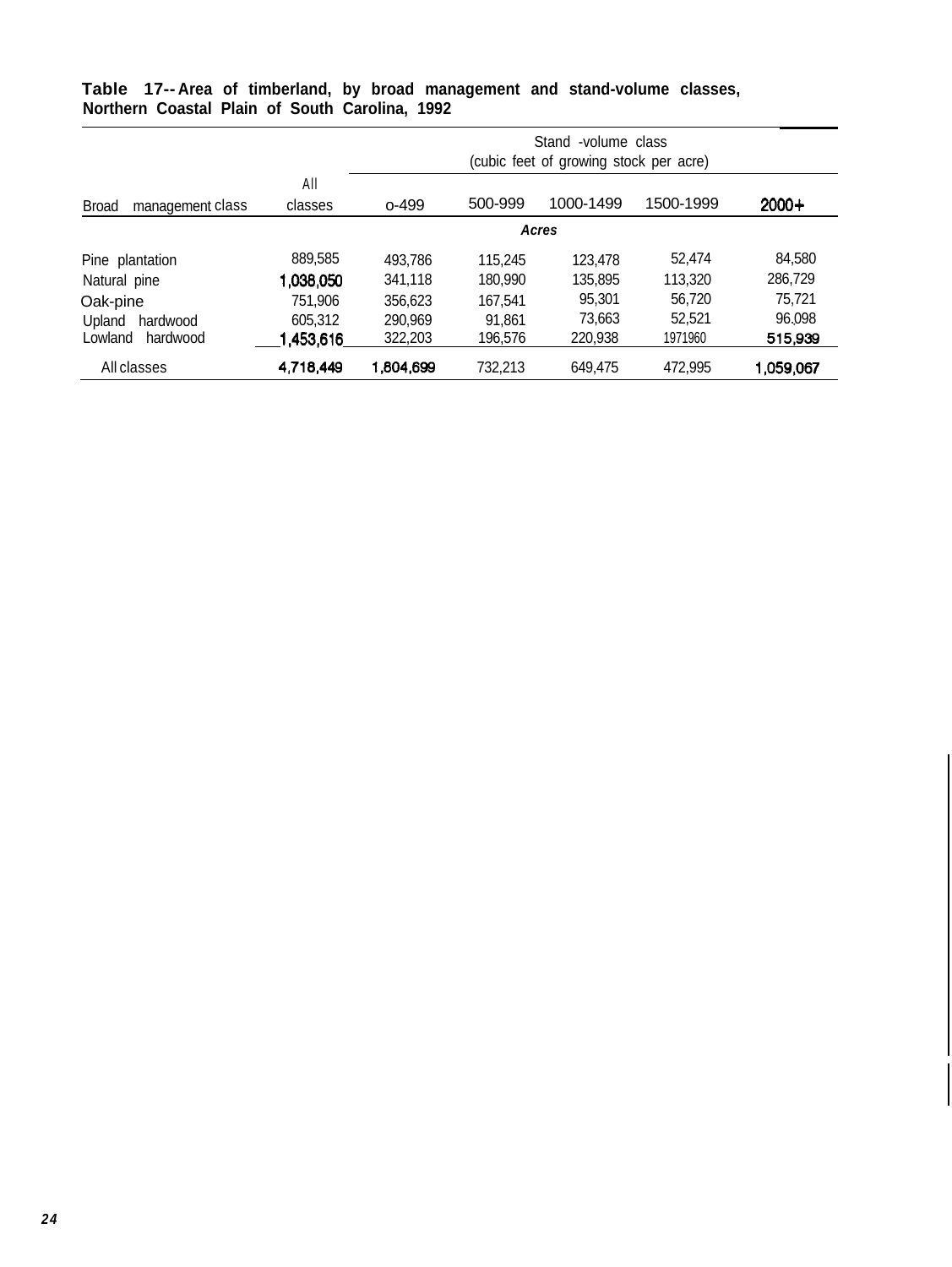| <b>Broadmanagement</b>    |                | <b>No</b>           |                                           | <b>Stand-ageclass(years)</b> |           |                     |           |               |           |               |            |  |  |
|---------------------------|----------------|---------------------|-------------------------------------------|------------------------------|-----------|---------------------|-----------|---------------|-----------|---------------|------------|--|--|
| class and<br>speciesgroup | All<br>classes | nanageable<br>stand | $\overline{\mathbf{0} \cdot \mathbf{10}}$ | $11 - 20$                    | $21 - 30$ | $31 - 40$           | $41 - 50$ | $51 - 60$     | $61 - 70$ | $71 - 80$     | $81+$      |  |  |
|                           |                |                     |                                           |                              |           | Thousand cubic feet |           |               |           |               |            |  |  |
| Pine plantation           |                |                     |                                           |                              |           |                     |           |               |           |               |            |  |  |
| Softwood                  | 616,766        | 7,694               | 27,671                                    | 160, 351                     | 243, 603  | 140, 246            | 17,001    |               |           |               |            |  |  |
| Hardwood                  | 16, 126        | $ -$                | 2,364                                     | 5,697                        | 5,493     | 2,496               | 1,676     | - -           |           | $ -$          | $ -$       |  |  |
| <b>Total</b>              | 634,894        | 7,694               | 30.035                                    | 166, 246                     | 249, 296  | 142, 742            | 16,679    | $\sim$ $\sim$ | $ -$      | $\sim$ $-$    | $\sim$ $-$ |  |  |
| Natural<br>pine           |                |                     |                                           |                              |           |                     |           |               |           |               |            |  |  |
| Softwood                  | 1,165,716      | 36, 294             | 66, 630                                   | 63,760                       | 159,649   | 175,061             | 306, 291  | 176,636       | 116, 255  | 41,615        | 21,065     |  |  |
| Hardwood                  | 167, 691       | 3,061               | 19,650                                    | 11,366                       | 19, 451   | 19, 351             | 42,906    | 22, 997       | 19, 321   | 4,054         | 5,492      |  |  |
| <b>Total</b>              | $\_1,333,407$  | 39.375              | 66.260                                    | 75.166                       | 179.100   | 194.432             | 349,197   | 199, 633      | 135.576   | 45.669        | 26.577     |  |  |
| Oak-pine                  |                |                     |                                           |                              |           |                     |           |               |           |               |            |  |  |
| Softwood                  | 320, 144       | 49, 106             | 42,639                                    | 20, 175                      | 20, 171   | 35, 264             | 55, 165   | 41,796        | 26,707    | 13,957        | 13, 144    |  |  |
| Hardwood                  | 282,269        | 24,729              | 45, 612                                   | 23,760                       | 20, 432   | 20, 367             | 53, 953   | 33,769        | 31,796    | 12,416        | 15,215     |  |  |
| <b>Total</b>              | 602.413        | 73, 635             | 66.451                                    | 43.935                       | 40,603    | 55.671              | 109.116   | 75, 565       | 60.503    | 26, 373       | 26.359     |  |  |
| Upland hardwood           |                |                     |                                           |                              |           |                     |           |               |           |               |            |  |  |
| softwood                  | 61, 245        | 10,432              | 6,693                                     | 4,602                        | 9,066     | 3,349               | 13,360    | 6,756         | 1,997     | $\sim$ $\sim$ | 2,966      |  |  |
| <b>Hardwood</b>           | 472,096        | 66, 295             | 33, 164                                   | 27, 374                      | 26,697    | 56, 260             | 106,063   | 75, 997       | 50,964    | 9,304         | 13,716     |  |  |
| <b>Total</b>              | 533.341        | 76, 727             | 39.677                                    | 31.976                       | 37,965    | 61.609              | 119, 463  | 64,755        | 52,981    | 9.304         | 16,664     |  |  |
| Lowland hardwood          |                |                     |                                           |                              |           |                     |           |               |           |               |            |  |  |
| Softwood                  | 351, 662       | 21,030              | 6,752                                     | 7,739                        | 5,097     | 21,076              | 32, 940   | 53, 542       | 47,606    | 32, 226       | 121,650    |  |  |
| <b>Hardwood</b>           | 2,194,734      | 224, 930            | 56,775                                    | 49,766                       | 36, 407   | 163,893             | 173, 436  | 344,392       | 364,725   | 234,680       | 541,726    |  |  |
| Total                     | 2,546,396      | 245,960             | 67.527                                    | 57,507                       | 43.504    | 164, 971            | 206.376   | 397.934       | 412.333   | 266906        | 663, 376   |  |  |
|                           |                |                     |                                           |                              |           |                     |           |               |           |               |            |  |  |
| All types                 |                |                     |                                           |                              |           |                     |           |               |           |               |            |  |  |
| <b>Softwood</b>           | 2,515,533      | 124,556             | 154, 365                                  | 276, 647                     | 437, 766  | 375, 036            | 424, 777  | 260, 932      | 194, 567  | 67, 996       | 158, 645   |  |  |
| <b>Hardwood</b>           | 3,134,918      | 321, 035            | 159,705                                   | 116, 167                     | 112,660   | 264, 367            | 376, 256  | 477, 155      | 466, 626  | 260, 454      | 576, 151   |  |  |
| <b>Total</b>              | 5,650,451      | 445, 591            | 314, 170                                  | 394, 634                     | 550, 466  | 639, 425            | 603, 035  | 756, 067      | 661, 393  | 346, 452      | 734,996    |  |  |

Table 18--Volume of growing stock on timberland, by broad management class, species group, and stand-age class, Northern Coastal Plain of South Carolina, 1992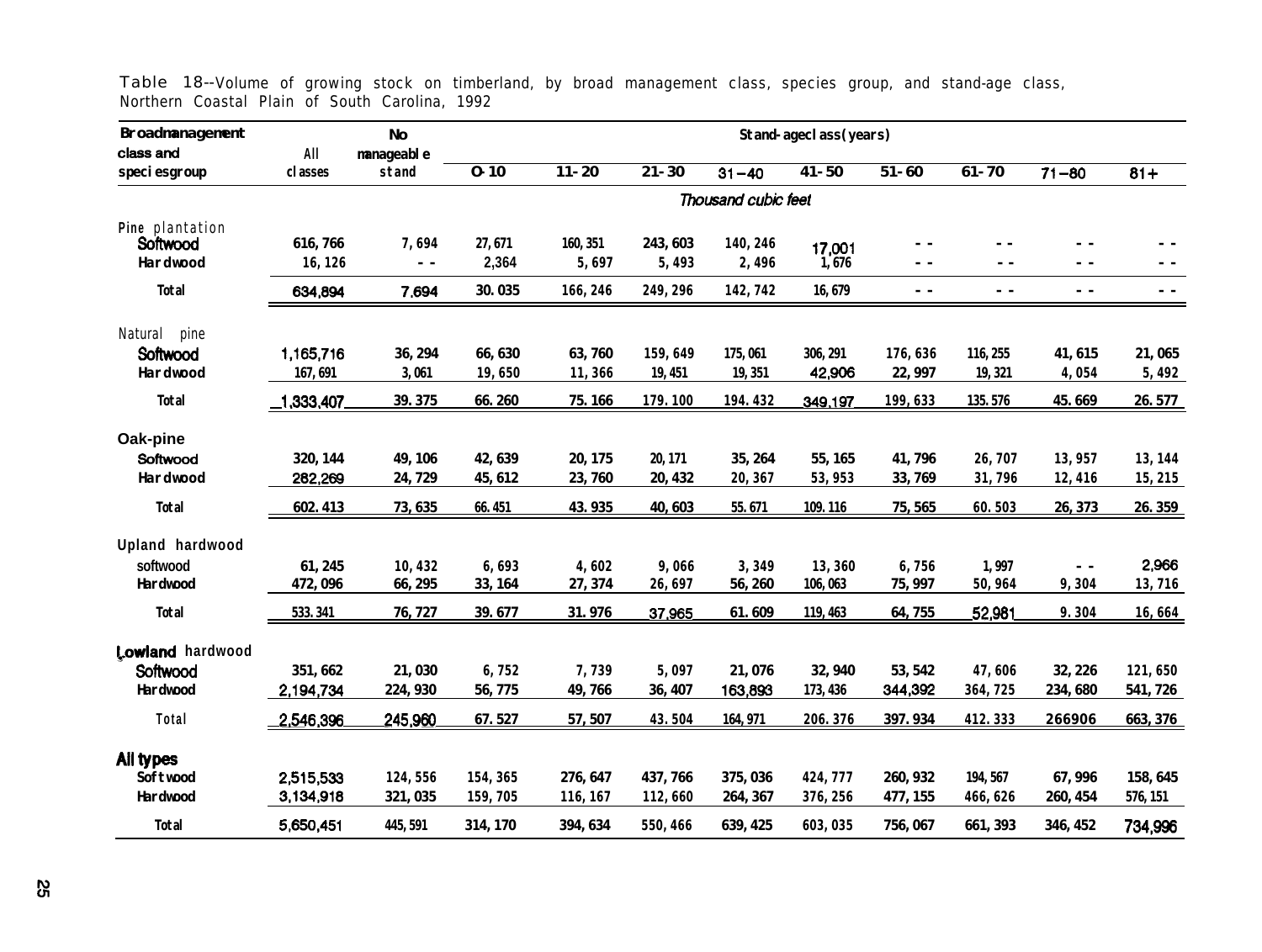**Broadmanagement** class<sup>a</sup> and **speciesgroup No Stand-age class<sup>2</sup> (years) All manageable classes stand O-10 11-20 21-30 31-40 41-50 51-60 61-70 71-60 61+** *Thousand cubk feet* Pine plantation softwood **Hardwood Total 52,666 40 20,573 26,976 3,963 1,943 -607 - - - - - - - - 970 - - 212 402 257 37 62 - - - - - - - - 53,656 40 20,765 27,376 4,220 1.960 -745 - - - - - - - -** Natural pine softwood **Hardwood Total -26,742 1,093 1,624 9,654 -1,172 -2,146 -13,640 -10,155 -4,026 -2,996 -5,172 5,963 26 417 932 1,056 1,204 1,294 976 -11 -6 69 -20.779 1.121 2.241 10.766 -114 -944 -12.546 -9.177 -4.039 -3,004 -5.103** Oak-pine **Softwood Hardwood Total 2,454 2,075 366 4,597 616 66 -1,776 -1,063 -374 -553 -1,702 1,707 1,126 416 1,260 945 569 152 67 -737 -643 -1,266 4.161 3,201 762 5,677 1.763 657 -1,626 -1.016 -1.111 -1.396 -2.970** Upland hardwood Softwood **Hardwood Total 330 236 <sup>661</sup> 24 36 525 -414 -215 -162 <sup>21</sup> -364 6,770 2,034 1,616 734 926 2,559 2,356 164 -266 -247 -1,266 9,100 2.272 2,477 756 962 3.064 1.944 -51 -470 -226 -1,650** Lowland hardwood Softwood **Hardwood Total -453 939 -127 <sup>241</sup> 192 937 154 -361 -1,446 -535 -445 5,446 4,165 1,256 1,906 3,309 5,176 66 -1,260 -7,179 -3,302 1,263 4,993 5.124 1,131 2.147 3.501 6.115 222 -1.621 -6,627 -3,637 636** AlI types softwood **26,277 4,365 23,297 41,692 3,637 1,345 -16,665 -11,614 -6,032 -4,065 -7,663 Hardwood 22,656 7,373 4,119 5,254 6,495 9,547 3,934 -51 -6,215 -4,396 -1,202 Total 51,133 11,756 27,416 46,946 10,332 10,692 -12,751 -11,665 -14,247 -6,463 -6,665**

Table 19- -Average net annual growth of growing stock on timberland, by broad management class, species group, and stand-age class, Northern Coastal Plain of South Carolina, 1986-1991

<sup>a</sup> Classifications at the beginning of the remeasurement period.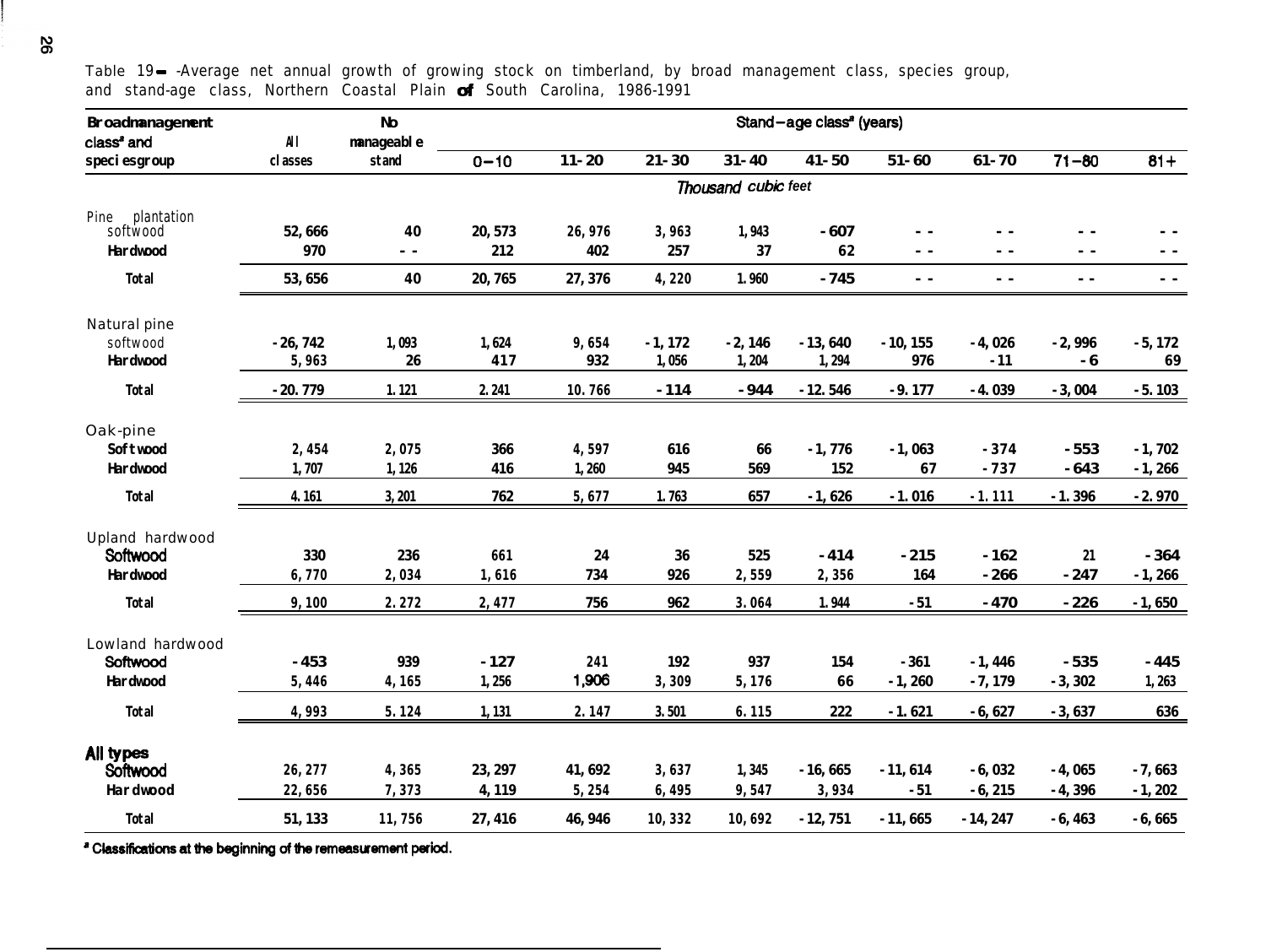| <b>Broadmanagement</b><br>class <sup>a</sup> and | All      | <b>No</b><br>manageable |            |           |           |                     | Stand-age class <sup>a</sup> (years) |                                          |           |               |               |
|--------------------------------------------------|----------|-------------------------|------------|-----------|-----------|---------------------|--------------------------------------|------------------------------------------|-----------|---------------|---------------|
| speciesgroup                                     | classes  | stand                   | $0 - 10$   | $11 - 20$ | $21 - 30$ | $31 - 40$           | $41 - 50$                            | $51 - 60$                                | $61 - 70$ | $71 - 80$     | $81+$         |
|                                                  |          |                         |            |           |           | Thousand cubic feet |                                      |                                          |           |               |               |
| Pine plantation                                  |          |                         |            |           |           |                     |                                      |                                          |           |               |               |
| Softwood                                         | 36, 563  | 573                     | $ -$       | 10,260    | 16, 166   | 6,202               | 1,360                                | - -                                      |           | $-$           |               |
| Hardwood                                         | 163      | $\sim$ $\sim$           | $ -$       | 42        | 141       | $\sim$ $-$          | $\sim$ $-$                           | $ -$                                     | $ -$      | $\sim$ $\sim$ | $\sim$ $\sim$ |
| <b>Total</b>                                     | 36,766   | 573                     | $\sim$ $-$ | 10,322    | 16,309    | 6, 202              | 1.360                                | $\frac{1}{2} \left( \frac{1}{2} \right)$ | $ -$      | $\sim$ $\sim$ | $\sim$ $-$    |
| pine<br><b>Natural</b>                           |          |                         |            |           |           |                     |                                      |                                          |           |               |               |
| Softwood                                         | 109, 442 | 2,463                   | 2,235      | 4,324     | 6,579     | 24, 981             | 35, 295                              | 16,760                                   | 9,160     | 5,605         | $ -$          |
| Hardwood                                         | 9,216    | 97                      | 52         | 264       | $ -$      | 1,421               | 3,607                                | 2,525                                    | 374       | 656           | $\sim$ $-$    |
| <b>Total</b>                                     | 116, 658 | 2.560                   | 2,267      | 4.606     | 6.579     | 26,402              | 36.902                               | 19.305                                   | 9.534     | 6.461         |               |
| Oak-pine                                         |          |                         |            |           |           |                     |                                      |                                          |           |               |               |
| <b>Softwood</b>                                  | 17, 109  | 2,106                   | 467        | 1,362     | 709       | 3,005               | 2,704                                | 4,576                                    | 1, 165    | 973           | $\sim$ $-$    |
| Hardwood                                         | 7.444    | 661                     | 656        | 69        | 153       | 1,190               | 1,290                                | 2,609                                    | 666       | <b>106</b>    | $\sim$ $-$    |
| <b>Total</b>                                     | 24, 553  | 2,767                   | 1,145      | 1,451     | 862       | 4.195               | 3,994                                | 7.167                                    | 1.653     | 1,079         | $ -$          |
| Upland hardwood                                  |          |                         |            |           |           |                     |                                      |                                          |           |               |               |
| <b>Softwood</b>                                  | 3,246    | 312                     | 171        | 153       | $ -$      | 959                 | 1,111                                | - -                                      | 174       | 366           | - -           |
| <b>Hardwood</b>                                  | 16, 141  | 1,957                   | 66         | 496       | 176       | 4,026               | 3,360                                | 3,035                                    | 626       | 2,177         | $ -$          |
| <b>Total</b>                                     | 19.387   | 2.269                   | 257        | 651       | 176       | 4.985               | 4.471                                | 3.035                                    | 1.000     | 2.543         | $\sim$ $-$    |
| Lowland hardwood                                 |          |                         |            |           |           |                     |                                      |                                          |           |               |               |
| Softwood                                         | 6,916    | 520                     | 274        | 220       | 336       | 927                 | 1,176                                | 585                                      | 1,596     | 1,143         | 2,137         |
| <b>Hardwood</b>                                  | 54, 120  | 1.475                   | 223        | 365       | 483       | 5,854               | 3.156                                | 9,247                                    | 13, 163   | 9,230         | 10,924        |
| Total                                            | 63,036   | 1.995                   | 497        | 585       | 819       | 8.781               | 4,332                                | 9.832                                    | 14.761    | 10.373        | 13.061        |
| All types                                        |          |                         |            |           |           |                     |                                      |                                          |           |               |               |
| Softwood                                         | 175, 296 | 5,994                   | 3,167      | 16, 359   | 27,792    | 36,074              | 41,646                               | 21, 943                                  | 12,097    | 8,067         | 2,137         |
| <b>Hardwood</b>                                  | 67, 104  | 4.210                   | 1.019      | 1,256     | 953       | 12, 491             | 11,413                               | 17,416                                   | 15,051    | 12,369        | 10, 924       |
| <b>Total</b>                                     | 262, 400 | 10, 204                 | 4,186      | 17,617    | 28,745    | 46,565              | 53, 059                              | 39, 359                                  | 27, 148   | 20, 456       | 13,061        |

Table 20-- Average annual removals of growing stock on timberland, by broad management class, species group, and stand-age class, Northern Coastal Plain of South Carolina, 1988-1991

**a Classifications at the beginning of the remeasurement period.**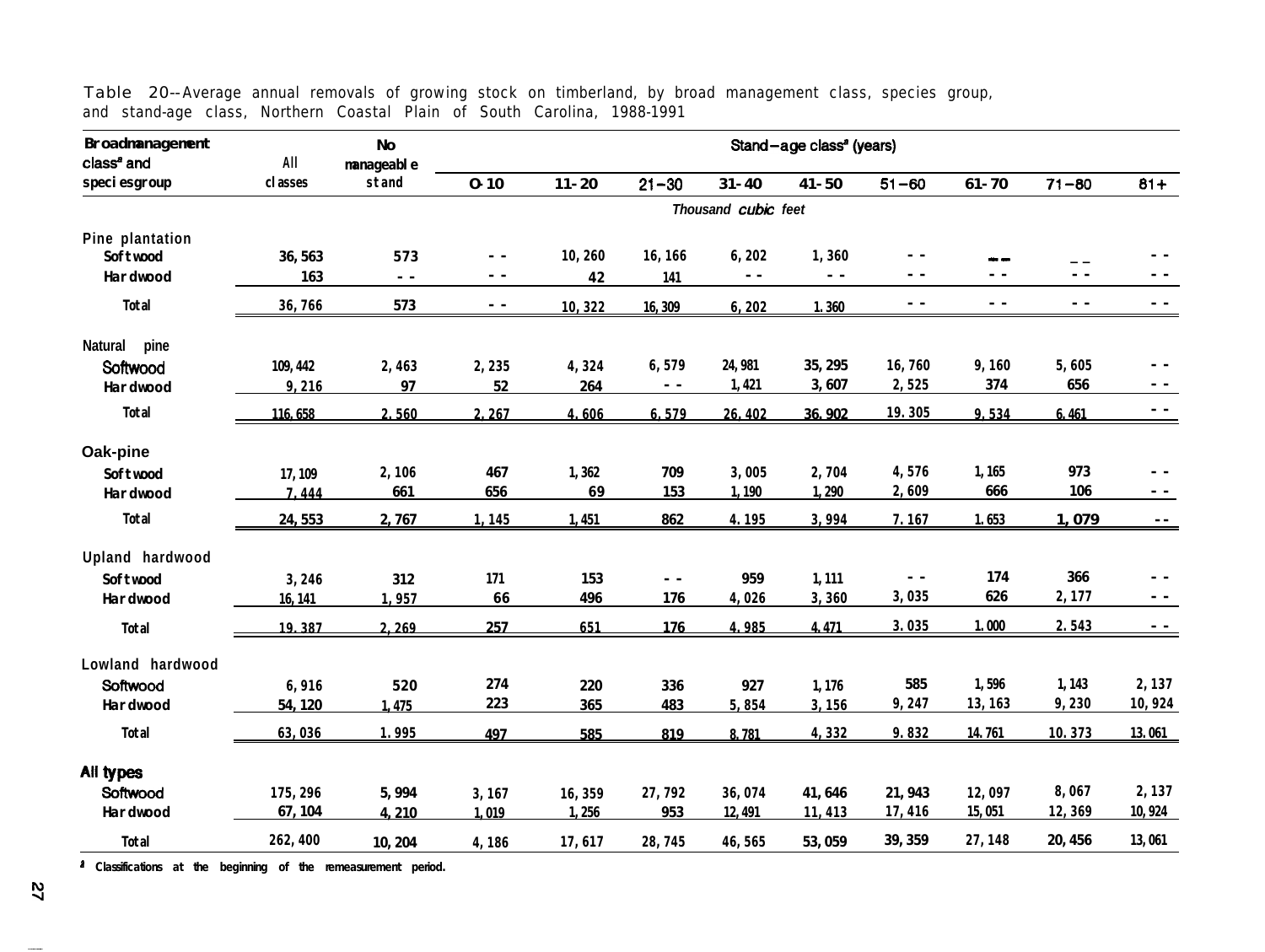Table 21 --Merchantable volume of live trees and growing stock on timberland, by forest-type and species groups, Northern Coastal Plain of South Carolina, 1992

|                         |                |             | Live trees        |                  |                     | Growing stock       |           |                     |                  |                  |  |
|-------------------------|----------------|-------------|-------------------|------------------|---------------------|---------------------|-----------|---------------------|------------------|------------------|--|
| Forest-type group       | All<br>species | <b>Pine</b> | Other<br>softwood | Soft<br>hardwood | Hard<br>hardwood    | All<br>species      | Pins      | Other<br>softwood   | Soft<br>hardwood | Hard<br>hardwood |  |
|                         |                |             |                   |                  |                     | Thousand cubic feet |           |                     |                  |                  |  |
| White pine-hemlock      | - -            | $ -$        | $\sim -$          | --               | $\bullet$ $\bullet$ |                     | $- -$     | $\bullet$ $\bullet$ | $\bullet$        |                  |  |
| Spruca-fir              | $ -$           | . .         |                   |                  |                     | - -                 | --        | --                  | --               | --               |  |
| Longleaf-slash pins     | 294,655        | 281.489     | $\blacksquare$    | 5,684            | 7,482               | 287, 589            | 278,780   | $- -$               | 4,751            | 4,058            |  |
| Lobiolly-shortleaf pine | 1.719.932      | 1,511,991   | 4.812             | 107.422          | 95,707              | 1,680,712           | .499,166  | 4,536               | 95,568           | 81, 442          |  |
| Oak-pine                | 644, 918       | 312, 443    | 10,315            | 142,017          | 180, 143            | 602.413             | 311, 107  | 9.037               | 124.506          | 157,763          |  |
| Oak-hickory             | 608, 098       | 59, 375     | 1.870             | 264, 529         | 282.324             | 533, 341            | 59.375    | 1,870               | 235,069          | 237,027          |  |
| Oak-gum-cyprorr         | 2.838.535      | 109, 513    | 250.028           | 1,866,007        | 612,987             | 2.519.692           | 108, 698  | 241,061             | 652.971,         | 516,962          |  |
| Elm-ash-cotbnwood       | 30, 473        | 505         | 1.308             | 19,005           | 8.575               | 26,704              | 505       | 1,398               | 17, 675          | 7, 126           |  |
| Maple-beech-birch       |                | $- -$       | - -               | - -              |                     |                     | $ -$      |                     | $ -$             |                  |  |
| All types               | 6,136,611      | 2,275,316   | 268, 423          | 2.405.654        | 1,187,218           | 5,650,451           | 2,257,631 | 257, 902            | 2,130,540        | ,004,378         |  |

**Table 22-- Area of timberland treated or disturbed annually and retained in timberland, by treatment or disturbance and ownership class, Northern Coastal Plain of South Carolina, 1986 to 1992**

|                                    |                   | Ownership<br>class |                    |                                  |                  |  |  |  |  |  |  |
|------------------------------------|-------------------|--------------------|--------------------|----------------------------------|------------------|--|--|--|--|--|--|
| <b>Treatment or</b><br>disturbance | All<br>ownerships | Public             | Forest<br>industry | Forest<br>$industry -$<br>leased | Other<br>private |  |  |  |  |  |  |
|                                    |                   |                    | Acres              |                                  |                  |  |  |  |  |  |  |
| Final harvest                      | 116,408           | 9.941              | 25,503             | 101                              | 80.863           |  |  |  |  |  |  |
| Partial harvest*                   | 11,455            | 345                | 2.766              |                                  | 8.344            |  |  |  |  |  |  |
| Commercial<br>thinning             | 10.564            | 726                | 4.721              | 164                              | 4,953            |  |  |  |  |  |  |
| Other stand improvement            | 6.783             | 3,652              |                    |                                  | 3,131            |  |  |  |  |  |  |
| Site preparation                   | 46,577            | 3.449              | 23,241             | 101                              | 19,786           |  |  |  |  |  |  |
| Artificial regeneration'           | 59,498            | 2,509              | 22,789             | 101                              | 34,099           |  |  |  |  |  |  |
| Natural regeneration <sup>c</sup>  | 117,272           | 11,916             | 13.071             | . .                              | 92,285           |  |  |  |  |  |  |
| Other treatment                    | 60,044            | 6,833              | 5,742              |                                  | 47,469           |  |  |  |  |  |  |
| Natural disturbance                | 449.058           | 57.145             | 97.502             | 1,070                            | 293,341          |  |  |  |  |  |  |

**a Since some acres experience more than one treatment OT disturbance, there are no column totals. \*Includes high-grading and some selective cutting.**

<sup>c</sup> **includes** establishment of trees for timber production on forest and nonforest land.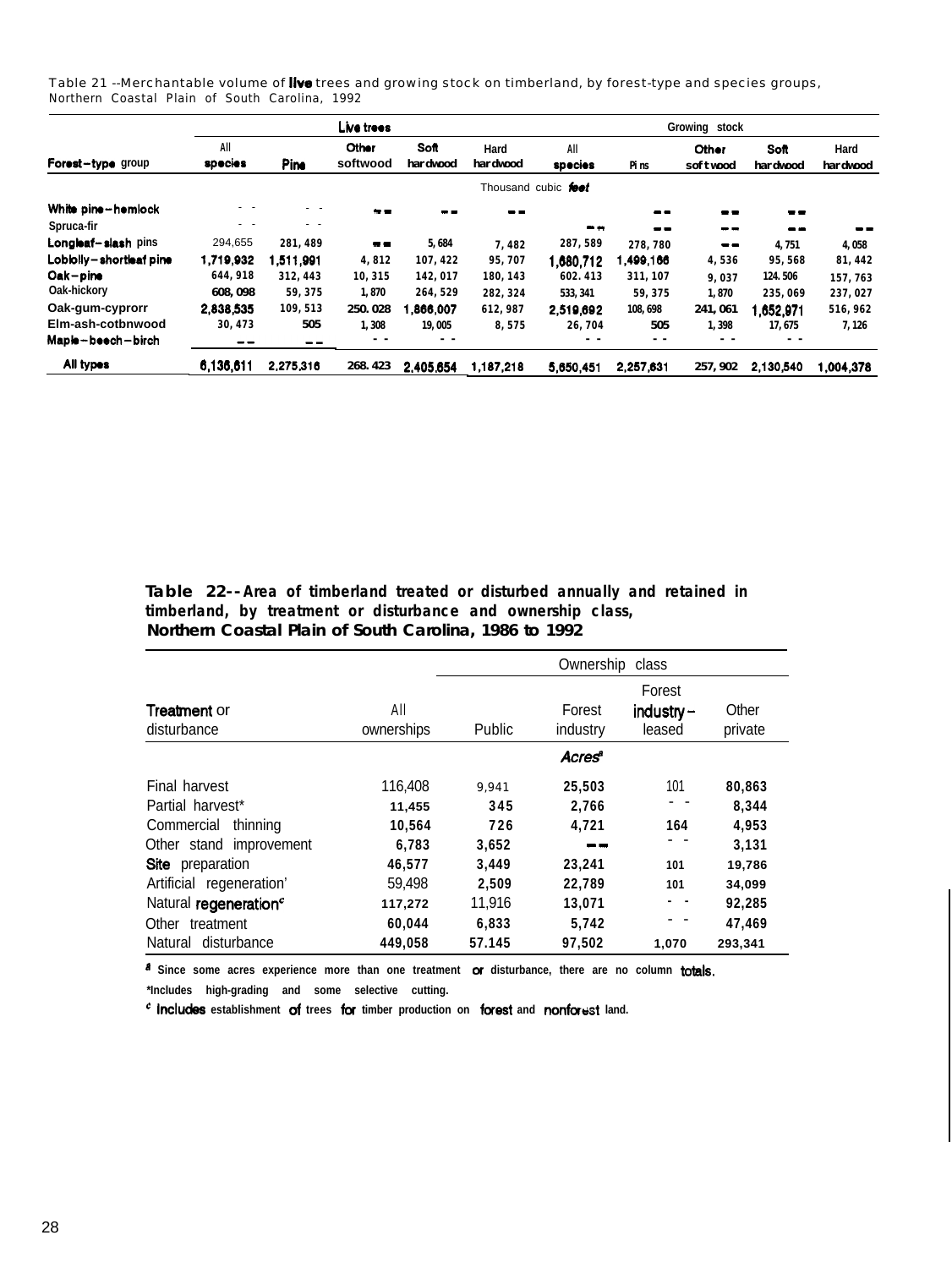|                                                                          |                           | management class <sup>®</sup><br><b>Broad</b> |                    |                  |                    |                     |  |  |  |  |  |
|--------------------------------------------------------------------------|---------------------------|-----------------------------------------------|--------------------|------------------|--------------------|---------------------|--|--|--|--|--|
| Treatment or<br>disturbance                                              | All<br>classes            | Pine<br>plantation                            | Natural<br>pine    | $Oak -$<br>pine  | Upland<br>hardwood | Lowland<br>hardwood |  |  |  |  |  |
|                                                                          |                           |                                               | Acres <sup>b</sup> |                  |                    |                     |  |  |  |  |  |
| Final harvest                                                            | 116,406                   | 15.010                                        | 57.074             | 12,109           | 6,427              | 23,766              |  |  |  |  |  |
| Partial harvest <sup>c</sup><br><b>Commercial thinning</b>               | 11,455<br>10,564          | 367<br>6,203                                  | 3.694<br>4,361     | 3,466            | 1,172              | 2.754               |  |  |  |  |  |
| Other<br>stand improvement<br>Siie preparation<br><b>Other</b> treabnent | 6.763<br>46,577<br>60,044 | 426<br>9.013                                  | 5,553<br>16.972    | 426<br>5,941     | - -<br>5,403       | 374<br>9.246        |  |  |  |  |  |
| disturbance<br>Natural                                                   | 449,056                   | 4.319<br>59,762                               | 25,366<br>121,165  | 11,069<br>55,337 | 9,406<br>53,731    | 9,660<br>159,023    |  |  |  |  |  |

**Table 23-- Area of timberland treated or disturbed annually and retained in timberland, by treatment or disturbance and broad management class, Northern Coastal Plain of South Carolina, 1988 to 1992**

**a Classification before treatment or disturbance.**

**b Since some acres experience more than one treatment cr disturbance, there are no column totals.**

c Includes high-grading and some selective cutting.

|                                                        |         | Broad management class <sup>®</sup> |         |         |          |          |  |  |  |  |
|--------------------------------------------------------|---------|-------------------------------------|---------|---------|----------|----------|--|--|--|--|
| Type of                                                | All     | Pine                                | Natural | $Oak -$ | Upland   | Lowland  |  |  |  |  |
| regeneration                                           | classes | plantation                          | pine    | pine    | hardwood | hardwood |  |  |  |  |
|                                                        |         |                                     | Acres   |         |          |          |  |  |  |  |
| Artificial regeneration<br>following harvest           | 23,653  | 21,977                              |         | 1,676   |          |          |  |  |  |  |
| Natural regeneration<br>following harvest              | 61,299  |                                     | 15,671  | 15,603  | 12,351   | 17,674   |  |  |  |  |
| <b>Other</b> artificial regeneration<br>on forest land | 16,114  | 15,626                              |         | 1,667   | 621      |          |  |  |  |  |
| Other natural regeneration<br>on forest land           | 49,491  |                                     | 14,165  | 16,504  | 7,271    | 11,531   |  |  |  |  |
| <b>Artificial</b> regeneration on<br>nonforest land    | 17,731  | 17,731                              |         |         |          |          |  |  |  |  |
| Natural reversion of                                   |         |                                     |         |         |          |          |  |  |  |  |
| nonforest land                                         | 6,462   |                                     | 5,273   | 419     |          | 790      |  |  |  |  |
| Total                                                  | 176,770 | 55,334                              | 35,129  | 35,669  | 20,443   | 29,995   |  |  |  |  |

**Table 24- - Area of timberland regenerated annually, by type of regeneration and broad management class, Northern Coastal Plain of South Carolina, 1988 to 1992**

<sup>a</sup> Classification after regeneration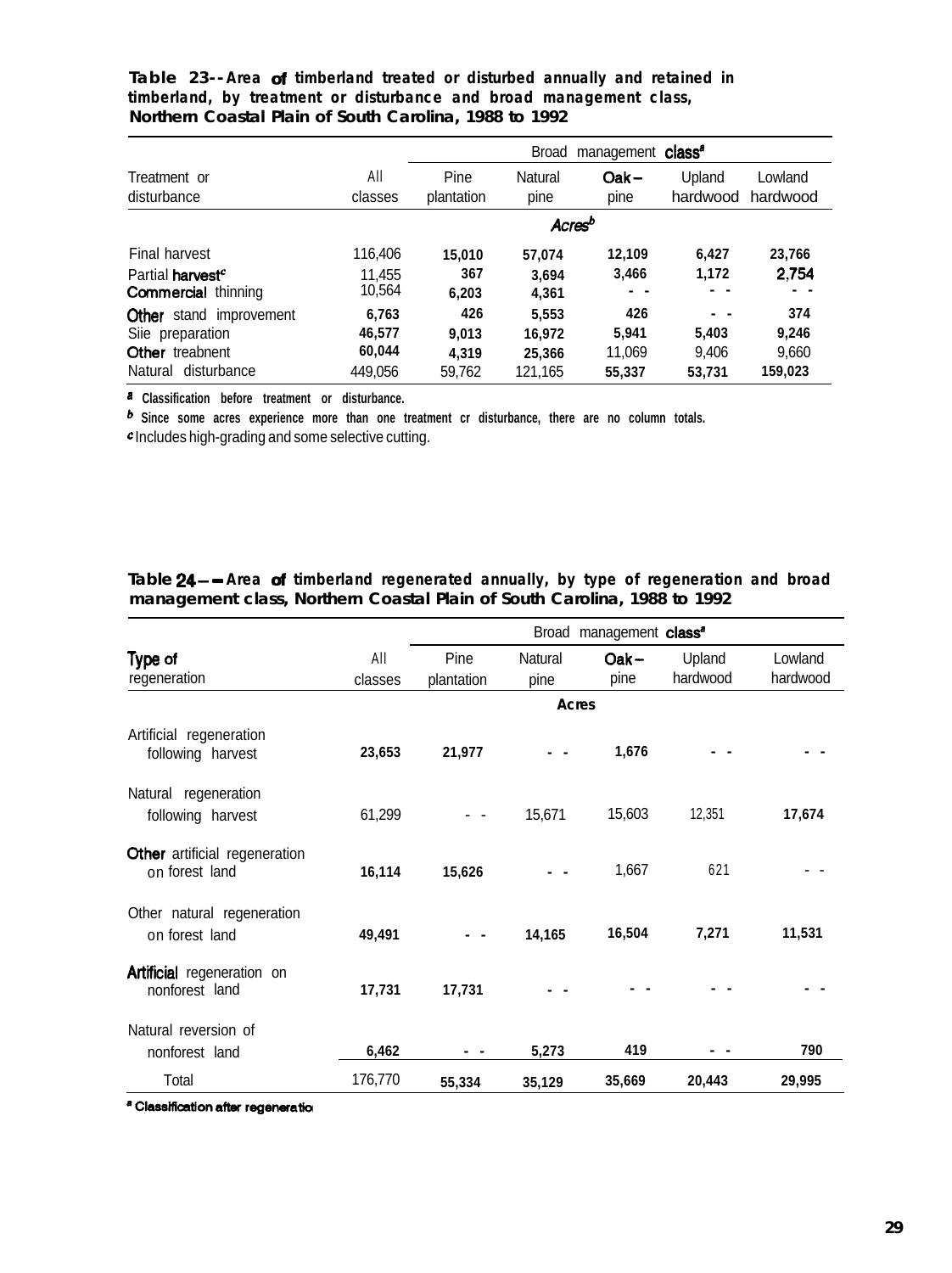|                            | Broad<br>management class |            |           |         |          |           |  |  |  |  |  |  |
|----------------------------|---------------------------|------------|-----------|---------|----------|-----------|--|--|--|--|--|--|
| Treatment                  | All                       | Pine       | Natural   | $Oak -$ | Upland   | Lowland   |  |  |  |  |  |  |
| opportunity<br>class       | classes                   | plantation | pine      | pine    | hardwood | hardwood  |  |  |  |  |  |  |
|                            |                           | Acres      |           |         |          |           |  |  |  |  |  |  |
| Salvage                    | 46,650                    | 4,236      | 6,565     | 2.090   | 4,763    | 26,976    |  |  |  |  |  |  |
| Harvest                    | 176,062                   |            | 35,292    | 20,173  | 7,342    | 113,275   |  |  |  |  |  |  |
| thinning<br>Commercial     | 120,216                   | 63,220     | 29,353    |         |          | 7,645     |  |  |  |  |  |  |
| Other stand improvement    | 360,660                   | 32,496     | 66,162    | 69,092  | 63,341   | 109,747   |  |  |  |  |  |  |
| Stand conversion           | 30,337                    | 4.607      | - -       | 2.449   | 6.314    | 14,967    |  |  |  |  |  |  |
| Regeneration               | 796,569                   | 21,675     | 106,926   | 157,419 | 197,045  | 313,504   |  |  |  |  |  |  |
| Stand in relatively        |                           |            |           |         |          |           |  |  |  |  |  |  |
| good condition             | 2,921,902                 | 723,329    | 766,647   | 460.663 | 324,467  | 626,556   |  |  |  |  |  |  |
| Adverse sites <sup>a</sup> | 243,631                   |            | 4,665     |         |          | 236,946   |  |  |  |  |  |  |
| All classes                | 4,718,449                 | 669,565    | 1,038,050 | 751,906 | 605,312  | 1,453,616 |  |  |  |  |  |  |

**Table 25 - -Area of timberland, by treatment opportunity and broad management classes, Northern Coastal Plain of South Carolina, 1992**

**a Areas where management opportunities are severely limitad because of steep slopes or poor drainage.**

|                            |            |         | Ownership class |              |           |
|----------------------------|------------|---------|-----------------|--------------|-----------|
|                            |            |         |                 | Forest       |           |
| Treatment                  | All        |         | Forest          | $industry -$ | Other     |
| opportunity<br>class       | ownerships | Public  | industry        | leased       | private   |
|                            |            |         | Acres           |              |           |
| Salvage                    | 46,650     | 7,005   | 10,663          |              | 26,762    |
| Harvest                    | 176,062    | 29,153  | 33,255          |              | 113,674   |
| thinning<br>Commercial     | 120,216    | 19,167  | 46,960          |              | 52,071    |
| Other stand improvement    | 360,660    | 29,926  | 30,660          | 5,142        | 314,912   |
| Stand conversion           | 30,337     | 2,267   | 2,049           |              | 26,961    |
| Regeneration               | 796,569    | 96,672  | 141,160         |              | 556,717   |
| Stand in relatively        |            |         |                 |              |           |
| good condition             | 2,921,902  | 266,614 | 703,452         | 30.269       | 1,919,567 |
| Adverse sites <sup>®</sup> | 243,631    | 26,770  | 71,041          | 1,034        | 142,966   |
| All classes                | 4,718,449  | 463.614 | 1,041,700       | 36,445       | 3,156,690 |

**Table 26-- Area of timberland, by treatment opportunity and ownership classes, Northern Coastal Plain of South Carolina, 1992**

**a Areas where management opportunities are severely limited because of** steep **slopes or poor drainage.**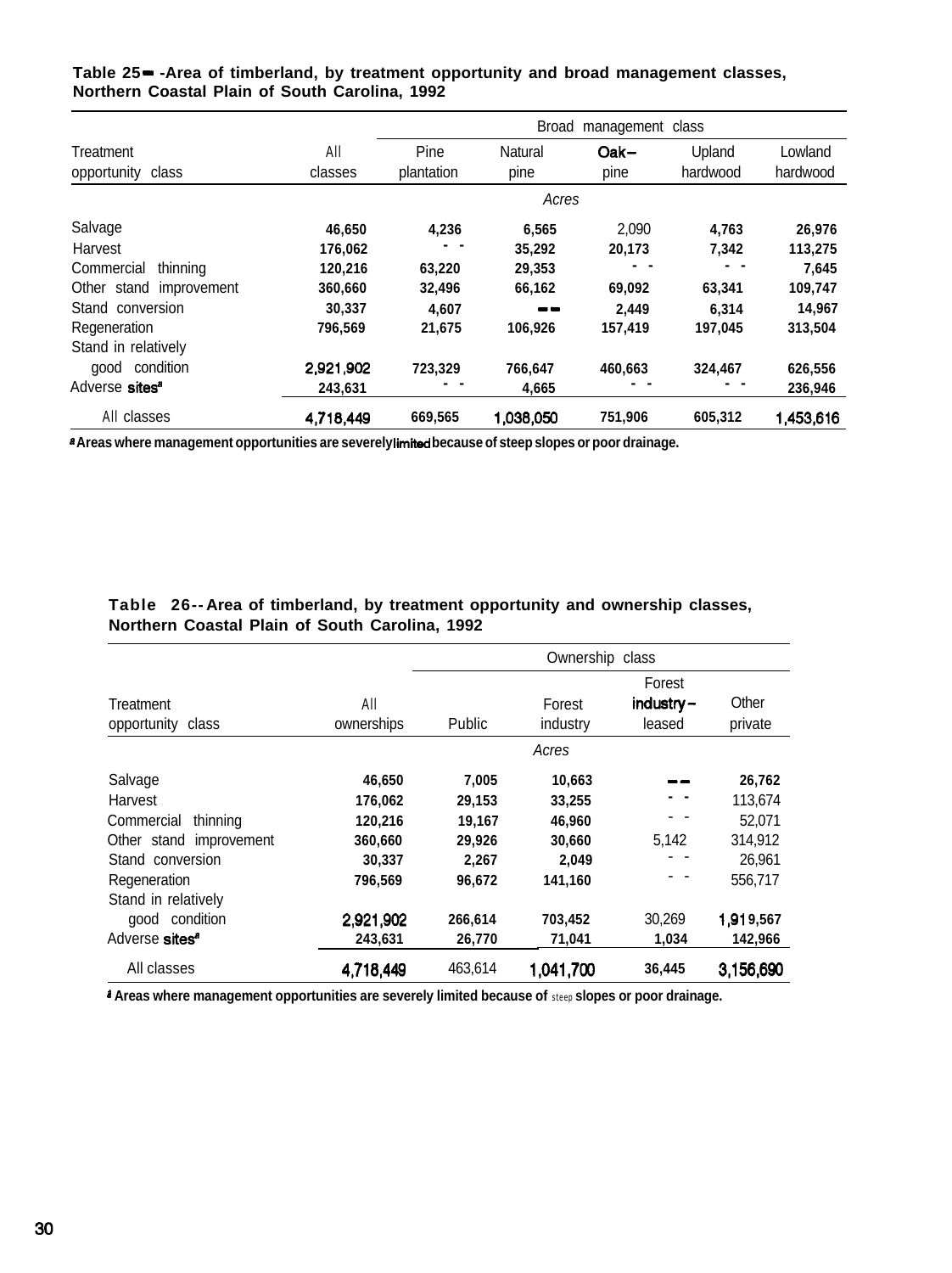Table 27--Merchantable volume of live trees and growing stock on timberland. by ownership class and species group, Northern Coastal Plain of South Carolina. 1992

|                        |                |           | Live trees |           |           | &owing stock      |           |          |           |           |  |
|------------------------|----------------|-----------|------------|-----------|-----------|-------------------|-----------|----------|-----------|-----------|--|
|                        | All            |           | othsr      | Soft      | Hard      | All               |           | Other    | soft      | Hard      |  |
| Ownership class        | <b>species</b> | Pine      | softwood   | hardwood  | hardwood  | species           | Pins      | softwood | hardwood  | hardwood  |  |
|                        |                |           |            |           | Thousand  | cubic <b>foot</b> |           |          |           |           |  |
| National forest        | 250.418        | 91.791    | 35,740     | 99.475    | 32.409    | 239.079           | 91.040    | 35,114   | 85.519    | 25.405    |  |
| Other public           | 338.825        | 221,579   | 21,337     | 47.420    | 48,390    | 315.855           | 220.890   | 21,337   | 39.290    | 34,349    |  |
| Forest industry        | .536.694       | 535,540   | 78,825     | 501,798   | 219,431   | 1.426,111         | 531,334   | 75,253   | 531.930   | 185,584   |  |
| Forest industry-leased | 31.340         | 20,539    | 1,417      | 4.715     | 4,558     | 29.913            | 20.539    | 1.417    | 4,352     | 3,505     |  |
| Other private          | 3,969,335      | .304.667  | 130.104    | 1.652.244 | 882,320   | 3.639.482         | .293.828  | 123,771  | 1.468.449 | 753,434   |  |
| All ownerships         | 6.136.611      | 2.275.316 | 258,423    | 2.405.654 | 1.187.218 | 5.650.451         | 2.257.631 | 257,902  | 2.130.540 | 1.004.378 |  |

Table 28 --Volume of sawtimber on timberland, by ownership class and species group, Northern Coastal Plain of South Carolina, 1992

|                        |                |           | Small sawtimber <sup>4</sup> |                  | Large sawtimber <sup>D</sup> |                |           |                          |                  |                  |
|------------------------|----------------|-----------|------------------------------|------------------|------------------------------|----------------|-----------|--------------------------|------------------|------------------|
| Ownership class        | All<br>species | Pins      | Other<br>softwood            | sot?<br>hardwood | Hard<br>hardwood             | All<br>species | Pins      | <b>Other</b><br>softwood | soil<br>hardwood | Hard<br>hardwood |
|                        |                |           |                              |                  | Thousand                     | board foot     |           |                          |                  |                  |
| National forest        | 377,181        | 151.944   | 55,525                       | 125,853          | 32,848                       | 415,553        | 174,031   | 84,325                   | 104,055          | 52,241           |
| Other public           | 588.394        | 491.855   | 25,543                       | 30,778           | 39,207                       | 433.238        | 322.271   | 27.390                   | 50.705           | 32,853           |
| Forest industry        | 2.193,493      | .372.259  | 77,091                       | 594.097          | 150,045                      | 2.208.560      | 407,097   | 250.479                  | 950.025          | 500,950          |
| Forest industry-leased | 50.297         | 44.257    | 3,014                        | 3,015            | - -                          | 19.588         | $ -$      | 2.877                    | 4.339            | 12,472           |
| Other private          | 4,926,965      | 2,488,778 | 158,428                      | 1,521,031        | 758,728                      | 7,269,768      | 2,887,120 | 348,145                  | 2,609,355        | 1,425,147        |
| AII<br>ownerships      | 8.136.330      | 4.559.114 | 321.502                      | 2.274.785        | 980.829                      | 10,346,817     | 3.881.419 | 723.225                  | 3.718.490        | 2.023,682        |

**a Volume of sawtimber tows less than 15.0 inches at d.b.h.**

'Volume of sawtimber trees 15.0 inches and larger at d.b.h.

Table 29 - **Average** net annual growth and removals of growing stock on timberland, by **ownership class** and species group, Northern Coastal Plain of South Carolina. 1986-1991

|                         |                | Not       | annual growth     |        |                           | Annual timber removals |         |              |        |                                    |  |
|-------------------------|----------------|-----------|-------------------|--------|---------------------------|------------------------|---------|--------------|--------|------------------------------------|--|
| Ownership class         | All<br>species | Pins      | Othsr<br>softwood | soil   | Hard<br>hardwood hardwood | All<br>species         | Pins    | <b>Other</b> | Soft   | Hard<br>softwood hardwood hardwood |  |
|                         |                |           |                   |        | Thousand                  | cubic foot             |         |              |        |                                    |  |
| National forest         | $-25.554$      | $-22.555$ | $-417$            | $-352$ | $-3.129$                  | 5.475                  | 5,455   | $ -$         | 572    | 448                                |  |
| Other public            | 4,594          | 3.531     | 355               | $-532$ | 1,330                     | 14.834                 | 8,553   | 485          | 3,500  | 2,085                              |  |
| Forest industry         | 44,552         | 39,918    | 754               | 5.941  | $-1,051$                  | 52,285                 | 47.085  | 571          | 5.913  | 7,515                              |  |
| Forest<br>industry-bard | 1,812          | 2.158     | 33                | 508    | $-887$                    | 752                    | $ -$    | $ -$         | 505    | 147                                |  |
| Other private           | 25,519         | 3.022     | 1.559             | 24.274 | $-2.345$                  | 178.052                | 109.523 | 3.412        | 35.898 | 29,219                             |  |
| All ownerships          | 51,133         | 25.973    | 2.304             | 29.839 | $-5.983$                  | 252.400                | 170.728 | 4.558        | 47.588 | 39,515                             |  |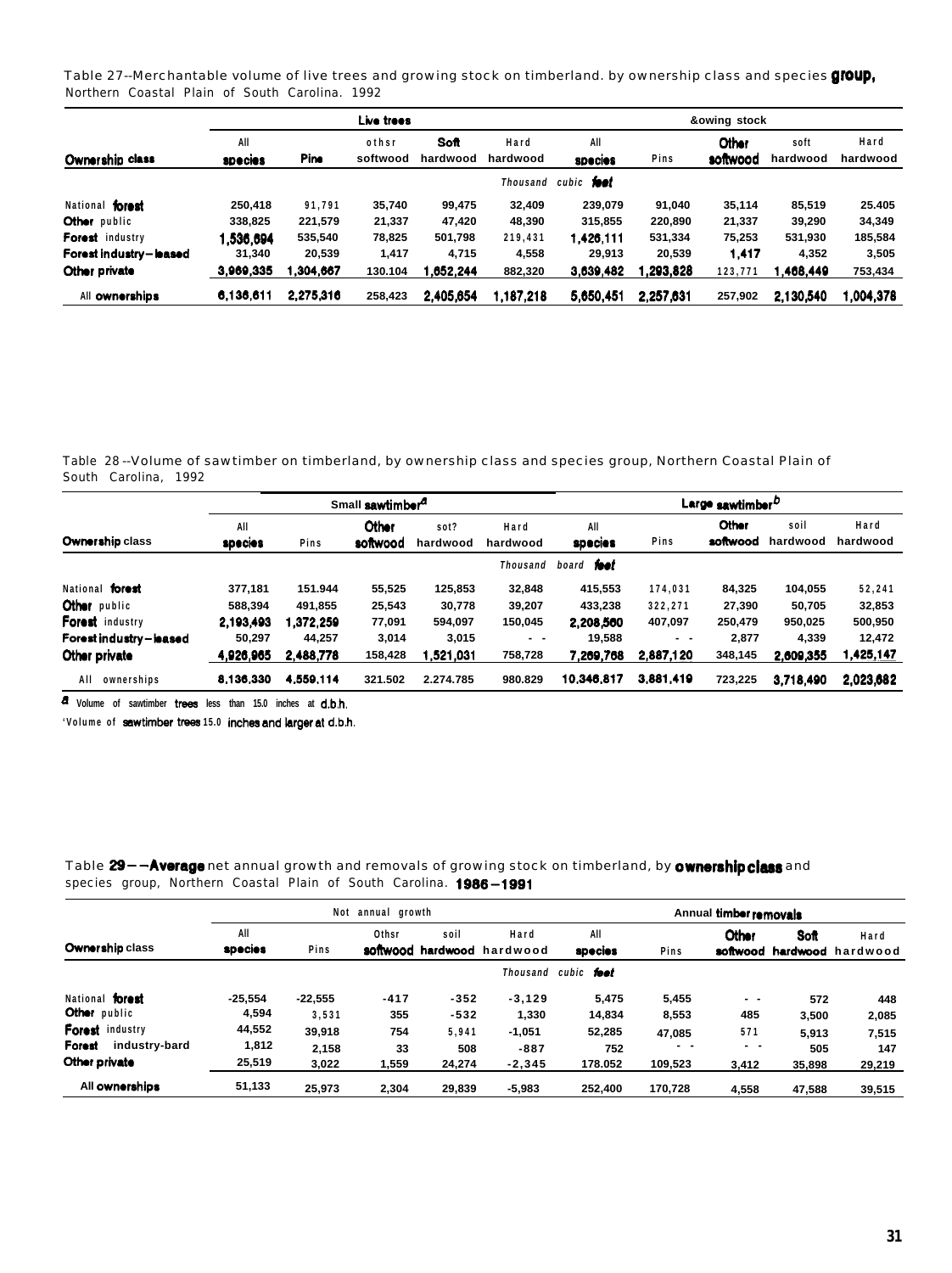Table 30--Average net annual growth and removals of sawtimber on timberland, by ownership class and species group, Northern Coastal Plain of South Carolina, 1988-1991

|                        |                | annual growth | Annual timber removals |                  |                  |                       |         |                   |                  |                  |
|------------------------|----------------|---------------|------------------------|------------------|------------------|-----------------------|---------|-------------------|------------------|------------------|
| Owmrship<br>class      | All<br>species | <b>Pine</b>   | other<br>softwood      | soft<br>hardwood | Hard<br>hardwood | All<br><b>species</b> | Pine    | Other<br>aoftwood | soft<br>hardwood | Hard<br>hardwood |
|                        |                |               |                        |                  |                  | Thousand board feet   |         |                   |                  |                  |
| National forest        | $-139.204$     | $-121,815$    | $-1,490$               | $-1,496$         | $-14.493$        | 26,874                | 25,590  | $ -$              | 655              | 629              |
| Other public           | 15.244         | 14.124        | 500                    | $-1.570$         | 2.190            | 58.441                | 35.750  | 2.501             | 11,647           | 8,453            |
| Forest industry        | 154,914        | 139,160       | 3.641                  | 23,623           | $-11.510$        | 230.005               | 171,686 | 2,770             | 24.735           | 30,805           |
| Forest industry-leased | 531            | 5,110         | 184                    | 202              | $-4.965$         | 2,770                 | $ -$    | $ -$              | 2.160            | 610              |
| Other private          | 30,257         | $-26,801$     | 7,395                  | 73,816           | $-24.153$        | 764.806               | 523,540 | 17,509            | 120,121          | 103.627          |
| AII<br>ownerships      | 61,652         | 9,778         | 10.230                 | 94,575           | $-52.931$        | .082.896              | 756.575 | 22.870            | 159.318          | 144.124          |

### **Table 31 --Volume of timber on timberland, by class of timber and species group, Northern Coastal Plain of South Carolina, 1992**

|                                 | All              |                  | Other                      | soft      | Hard      |
|---------------------------------|------------------|------------------|----------------------------|-----------|-----------|
| Class of timber                 | species          | Pine             | softwood                   | hardwood  | hardwood  |
|                                 |                  |                  | <b>Thousand cubic feet</b> |           |           |
| <b>Sawtimber</b><br>trees       |                  |                  |                            |           |           |
| Saw-log portion                 | 3,410,367        | 1,528,039        | 198, 265                   | 1,138,721 | 545, 342  |
| Upper-stem portion <sup>a</sup> | 487, 319         | 140, 168         | 21,647                     | 213, 236  | 92,286    |
| Total                           | 3,877,686        | 1,668,207        | 219, 912                   | 1,351,959 | 637,806   |
| Poletim ber trees               | 1,772,765        | 589, 424         | 37,990                     | 778, 581  | 366, 770  |
| All growing-stocktrees          | <u>5,650,451</u> | <u>2,257,631</u> | 257.902                    | 2,130,540 | 1,004,378 |
| Rough<br>trees                  |                  |                  |                            |           |           |
| Sawtimbersize                   | 159.394          | 6,877            | 3,612                      | 97,888    | 51,017    |
| Poletimbar size                 | 226, 904         | 10, 369          | 1, 167                     | 109, 503  | 107,865   |
| Total                           | 388.298          | 17.246           | 4,779                      | 207,391   | 158,882   |
| Rotten<br>trees                 |                  |                  |                            |           |           |
| Sawtimber size                  | 85,899           |                  | 5,527                      | 59.281    | 20, 911   |
| Poletimber size                 | 12, 163          | 439              | 215                        | 8,462     | 3,047     |
| Total                           | 97.862           | 439              | 5.742                      | 87.723    | 23,958    |
| Salvable dead<br>trees          |                  |                  |                            |           |           |
| Sawtimber size                  | 53, 893          | 42, 114          | 943                        | 4,283     | 6,553     |
| Poletimbar size                 | 10,518           | 7,259            | 59                         | 1,714     | 1,484     |
| Total                           | 84, 409          | <u>49, 373</u>   | 1.002                      | 5,997     | 8,037     |
| all timber<br>Total,            | 6,201,020        | 2,324,689        | 269, 425                   | 2,411,651 | 1,195,255 |
|                                 |                  |                  |                            |           |           |

**alnclu~cullsectionsinthe saw-log portion.**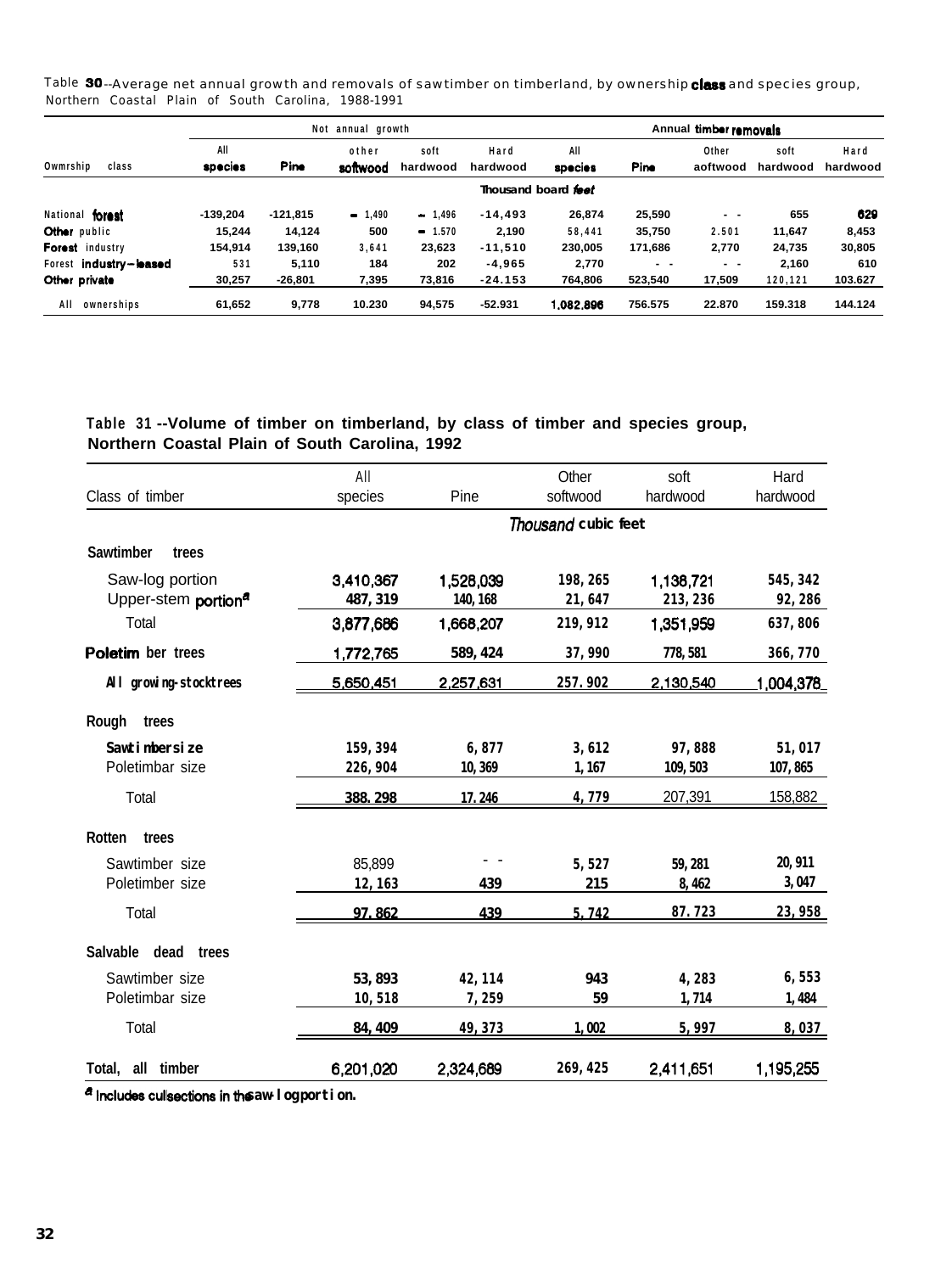| Table 82– Number of live trees on timberland, by species and diameter class, Northern Coastal Plain of South Cardina. 1992 |  |  |  |  |
|----------------------------------------------------------------------------------------------------------------------------|--|--|--|--|
|----------------------------------------------------------------------------------------------------------------------------|--|--|--|--|

|                            |                   |                |                      |                                                                            |                   |                | Diameter class (inchosatbroasthoight) |                   |                          |                |                   |                         |                          |
|----------------------------|-------------------|----------------|----------------------|----------------------------------------------------------------------------|-------------------|----------------|---------------------------------------|-------------------|--------------------------|----------------|-------------------|-------------------------|--------------------------|
|                            | All               | $1.0 -$        | $3.0 -$              | $5.0 -$                                                                    | $7.0 -$           | $9.0 -$        | $11.0 -$                              | $13.0 -$          | $15.0 -$                 | $17.0 -$       | $19.0 -$          | $21.0 -$                | 29.0 and                 |
| <b>Species</b>             | classes           | 2.9            | 4.9                  | 6.9                                                                        | 8.9               | 10.9           | 12.9                                  | 14.9              | 16.9                     | 18.9           | 20.9              | 28.9                    | larger                   |
|                            |                   |                |                      |                                                                            |                   | Thousand trees |                                       |                   |                          |                |                   |                         |                          |
| softwood                   |                   |                |                      |                                                                            |                   |                |                                       |                   |                          |                |                   |                         |                          |
| Longleaf pine              | 37,530            | 12,208         | 6,260                | 6.1%                                                                       | 4,977             | 2,512          | 2.3%                                  | 1,595             | 891                      | 314            | 182               | $\overline{\mathbf{r}}$ | . .                      |
| Slash pine                 | 35.146            | 9,039          | 9,550                | 6.3%                                                                       | 5,611             | 2,494          | 1,295                                 | 442               | 234                      | 65             | 18                | $ -$                    | . .                      |
| Shortleaf pine             | 7,600             | 2,820          | 1,624                | 1,741                                                                      | 539               | 354            | 278                                   | to 7              | 82                       | 43             | $- -$             | 12                      | $\sim$                   |
| Lobiolly pine              | 731,309           | 393,297        | 153,690              | 85,520                                                                     | 43,873            | 23,644         | 13,590                                | 8,286             | 4.650                    | 2,555          | 1,184             | 973                     | 47                       |
| Pond pine                  | 36,090            | 14,445         | 7,949                | 4,749                                                                      | 3,985             | 1.956          | 1,589                                 | 662               | 376                      | 272            | 86                | 21                      | $\sim$                   |
| Virginia pine              | $\sim$ $-$        | $\sim$ $-$     | $\sim$ $-$           | $\qquad \qquad -$                                                          | $\qquad \qquad -$ | $\sim$ $-$     | $ -$                                  | $\sim$ $-$        | $\sim$ $-$               | $\sim$ $-$     | $\qquad \qquad -$ | $\qquad \qquad -$       | - -                      |
| Pitch pine                 | $\sim$ $-$        | $\sim$ $-$     | $\sim$ $\sim$        | . .                                                                        | - -               | $\sim$ $-$     | $\sim$ $\sim$                         | $\sim$ $\sim$     | - -                      | $\sim$ $\sim$  | --                | . .                     | . .                      |
| <b>Table Mountain pine</b> | $\sim$ $-$        | $\sim$ $-$     | $\sim$ $\sim$        | . .                                                                        | - -               | $\sim$ $\sim$  | $\sim$ $\sim$                         | - -               | - -                      | $\sim$ $-$     | - -               | $\sim$ $\sim$           | . .                      |
| Sprucopine                 | 1,184             | 1.0%           | $ -$                 | - -                                                                        | 51                | $ -$           | . .                                   | 14                | 11                       | 20             | --                |                         |                          |
| Sand pine                  | $\qquad \qquad -$ | $\sim$ $\sim$  | $ -$                 | . .                                                                        | - -               | $\sim$ $\sim$  | . .                                   | - -               | - -                      | $\sim$ $\sim$  | --                | --                      | --                       |
| Eastern white pine         | $\sim$ $-$        | $\sim$ $-$     | $\sim$ $-$           | . .                                                                        | - -               | $\sim$ $\sim$  | $\sim$ $\sim$                         | $\qquad \qquad -$ | - -                      | $\sim$ $-$     | - -               | --<br>$\sim$ $\sim$     | $ -$<br>--               |
| Eastem hemlock             | $\sim$ $-$        | $\sim$ $-$     | $\sim$ $\sim$        | . .                                                                        | - -               | $\sim$ $-$     | . .                                   | - -               | . .                      | $\sim$ $\sim$  | --                |                         |                          |
| Spruceand fir              | $\sim$ $-$        | $\sim$ $-$     | $\sim$ $ \sim$       | $\sim$ $\sim$                                                              | - -               | $\sim$ $-$     | . .                                   | $\sim$ $\sim$     | . .                      | $\sim$ $-$     | --                | $- -$<br>$- -$          | -- --<br>--              |
| <b>Baldcypress</b>         | 19,429            | 5,861          | 3.063                | 3,084                                                                      | 1.9%              | 1,440          | 1,125                                 | 847               | 560                      | 594            |                   |                         | 48                       |
| Pondcypress                | 10,894            |                |                      |                                                                            |                   |                |                                       |                   |                          |                | 312               | 507                     |                          |
| Cedars                     | 9.178             | 3.801<br>5,066 | 2,279                | 1,607                                                                      | 987               | 1,054          | 558<br>$ -$                           | 221<br>$\sim$ $-$ | 200<br>$\qquad \qquad -$ | 90<br>23       | 48<br>9           | 48<br>12                |                          |
|                            |                   |                | 2,481                | 919                                                                        | 567               | 101            |                                       |                   |                          |                |                   |                         | $\overline{\phantom{a}}$ |
| Totalsotwoods              | 888.360           | 447.625        | 186.896              | 110.203                                                                    | 62.578            | 33.555         | 20.834                                | 12.174            | 7.004                    | 3.976          | 1,839             | 1.5%                    | 96                       |
| Hardwood                   |                   |                |                      |                                                                            |                   |                |                                       |                   |                          |                |                   |                         |                          |
| Select white oaks          | 32.140            | 16,251         | 5,879                | 2,940                                                                      | 2,718             | 1,551          | 1.051                                 | 814               | 371                      | 282            | 114               | 166                     | 3                        |
| Select red oaks            | 7.1%              | 3,744          | 1,001                | 1.048                                                                      | 291               | 266            | 251                                   | 200               | 142                      | 58             | 66                | 79                      | 23                       |
| Chestnut oak               | $\sim$ $-$        | $ -$           | $ -$                 | $\sim$ $-$                                                                 | $ -$              | $\sim$ $-$     | $\qquad \qquad -$                     | $\sim$ $-$        | $\sim$ $-$               | . .            | - -               | $\sim$ $\sim$           | . .                      |
| Other white oaks           | 42,576            | 27.028         | 6.2%                 | 3,627                                                                      | 2,352             | 1.020          | 823                                   | 634               | 274                      | 154            | 80                | 229                     | 57                       |
| Other red oaks             | 365,065           | 249,899        | 56,406               | 26,278                                                                     | 13,493            | 8,291          | 4,576                                 | 2,370             | 1,334                    | 855            | 654               | 746                     | 163                      |
| Hickory                    | 48,090            | 31,006         |                      | 3,502                                                                      | 2.8%              | 1,295          | 763                                   | 581               | 263                      | 102            | 94                | 125                     | 14                       |
| Yellow birch               | $\sim$ $-$        | $ -$           | 7,506<br>. .         | $\sim$ $\sim$                                                              | - -               | $ -$           | $ -$                                  | $\sim$ $\sim$     | $\sim$ $\sim$            | $ -$           | - -               | $ -$                    | . .                      |
| Hard maple                 | 1,768             | 1,434          | 147                  | 151                                                                        | $ -$              | 36             | $\sim$ $-$                            | $\sim$ $\sim$     | $\qquad \qquad -$        | $\sim$ $ \sim$ | $\sim$            | $\sim$ $\sim$           | . .                      |
| Sot maple                  |                   |                |                      |                                                                            |                   |                | 3,500                                 |                   | 886                      | 679            |                   |                         |                          |
| Beech                      | 364,784<br>2,675  | 260,892        | 57,876               | 21,823                                                                     | 11,622            | 4,890          | $\sim$ $-$                            | 2,008             |                          |                | 329<br>$\sim$ $-$ | 233                     | 46                       |
| Sweetgum                   |                   | 2,226          | 149<br>69,058        | 108                                                                        | 46                | 65<br>9.303    |                                       | 37                | 12                       | 12<br>922      | 461               | 17<br>531               | 3                        |
| Tupelo and blackgum        | 450.144           | 315.204        |                      | 28,139                                                                     | 16,261            |                | 4,953                                 | 3,376             | 1,876                    |                |                   |                         | 60                       |
| Ash                        | 299,692           | 165.441        | 56,855               | 24,788                                                                     | 17.156            | 12,290         | 7,721                                 | 7,389             | 3,691                    | 2.055          | 1,240             | 983                     | 83                       |
| Cdtonwood                  | 120,262           | 85,878         | 23,658               | 4,460                                                                      | 2,442             | 1,606          | 879                                   | 675               | 377                      | 180            | 68                | 119                     | 20                       |
|                            | 4,195             | 2,121<br>$ -$  | 769<br>$\sim$ $\sim$ | 317<br>$\frac{1}{2} \left( \frac{1}{2} \right) \left( \frac{1}{2} \right)$ | 416               | 139<br>$ -$    | 186<br>$\sim$ $-$                     | 117<br>$ -$       | 56<br>$ -$               | 43<br>$ -$     | e<br>$ -$         | 9<br>$\sim$ $-$         | 13<br>- -                |
| <b>Basswood</b>            | 62                |                |                      |                                                                            | 62                |                |                                       |                   |                          |                |                   |                         |                          |
| Yellow-poplar              | 25,795            | 14,%5          | 2.970                | 2,655                                                                      | 1.6%              | 1,387          | 754                                   | 733               | 620                      | 334            | 301<br>$\sim$ $-$ | 299<br>$\sim$ $-$       | 17<br>. .                |
| Bay and magnolia           | 87,986            | 71,181         | 11.233               | 3,877                                                                      | 1.1%              | 363            | 129                                   | 18                | 55                       | 32             | . .               | $\sim$ $-$              | . .                      |
| <b>Black cherry</b>        | 29,604            | 23,750<br>. .  | 3,623                | 1.631<br>$\sim$ $\sim$                                                     | 355               | 101            | 66                                    | 54                | 13<br>$\sim$ $\sim$      | 11             | . .               |                         | . .                      |
| <b>Black walnut</b>        | 297               |                | 143                  |                                                                            | 47                | 34             | 26                                    | 15                |                          | 20             |                   | 12                      |                          |
| Sycamore                   | 2.249             | 1,490          | 303                  | 161                                                                        | 47                | 28             | 99                                    |                   | 26                       | 22             | 17                | 45                      | 3                        |
| <b>Slack locust</b>        | 298               | 155            | 143                  | $\sim$ $\sim$                                                              | - -               | $ -$           | н.                                    | $\sim$ $\sim$     | . .                      | $ -$           | . .               |                         | $\overline{\phantom{a}}$ |
| Elm                        | 37,981            | 24,982         | 6,570                | 3,2%                                                                       | 1,442             | 585            | 476                                   | 338               | 160                      | 49             | 50                | 27                      | 6                        |
| Other eastern hardwoods    | 449,172           | 352,763        | 66.400               | 18,983                                                                     | 7,599             | 1,807          | 882                                   | 425               | 136                      | 74             | 35                | 66                      | $\overline{2}$           |
| <b>Total hardwoods</b>     | 2,372,004         | ,649,488       | 376.887              | 147.784                                                                    | 81,986            | 45.047         | 27.135                                | 19.784            | 10,292                   | 5.884          | 3.518             | 3.6%                    | 513                      |
| All species                | 3,260,364         | 2,097,113      | 563,783              | 257,987                                                                    | 144,564           | 78,602         | 47,969                                | 31,958            | 17,296                   | 9,860          | 5,357             | 5,266                   | 609                      |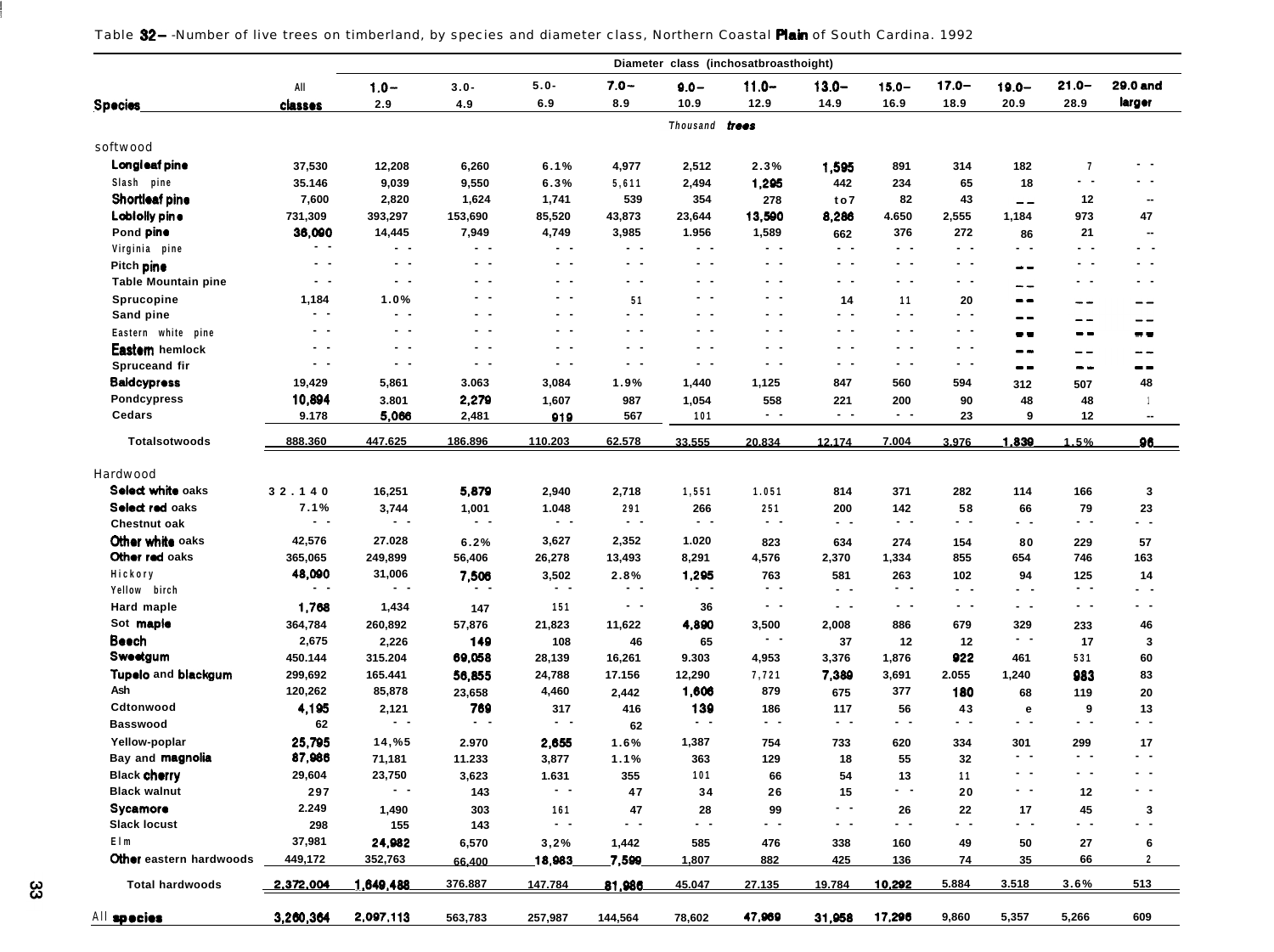Table 33--Number of growing-stock trees on timberland, by species and diameter class, Northern Coastal Plain of South Carolina. 1992

|                                       |                              |                |                |                              |                | Diameter class (inches at breast height)       |                                       |                              |                   |                     |                              |                       |                  |
|---------------------------------------|------------------------------|----------------|----------------|------------------------------|----------------|------------------------------------------------|---------------------------------------|------------------------------|-------------------|---------------------|------------------------------|-----------------------|------------------|
|                                       | AII                          | $1.0 -$        | $3.0 -$        | $5.0 -$                      | $7.0 -$        | $9.0 -$                                        | $11.0 -$                              | $13.0 -$                     | $15.0 -$          | $17.0 -$            | $19.0 -$                     | $21.0 -$              | 29.0 and         |
| <b>Species</b>                        | classes                      | 2.9            | 4.9            | 5.9                          | 8.9            | 10.0                                           | 12.9                                  | 14.9                         | 16.0              | 16.0                | 20.0                         | 26.9                  | larger           |
|                                       |                              |                |                |                              |                | Thousand trees                                 |                                       |                              |                   |                     |                              |                       |                  |
| Softwood                              |                              |                |                |                              |                |                                                |                                       |                              |                   |                     |                              |                       |                  |
| Longicaf pine                         | 36,029                       | 10,901         | 6,117          | 6,185                        | 4,926          | 2,512                                          | 2,399                                 | 1,595                        | 891               | 314                 | 182                          | $\overline{7}$        |                  |
| Slash pine                            | 34,179                       | 6,582          | 9,650          | 6,085                        | 5,546          | 2,416                                          | 1,241                                 | 442                          | 234               | 65                  | 18                           | $\sim$ $ \sim$        |                  |
| Shortleaf pine                        | 7,067                        | 2,526          | 1,475          | 1,741                        | 495            | 354                                            | 252                                   | 107                          | 62                | 43                  |                              | 12                    |                  |
| Lobiolly pine                         | 691,671                      | 363,034        | 146,509        | 63,840                       | 42,802         | 23,282                                         | 13,555                                | 8,267                        | 4,623             | 2,565               | 1,184                        | a73                   | 47               |
| Pond pine                             | 32,913                       | 12,710         | 7,067          | 4,312                        | 3,877          | 1.921                                          | 1,589                                 | 662                          | 375               | 272                 | 86                           | 21                    |                  |
| Virginia <b>pine</b>                  | $\qquad \qquad -$            | $ -$           | $ -$           | $\sim$ $-$                   | $- -$          | $\sim$ $\sim$                                  | $\sim$ $-$                            | $ -$                         | $\sim$ $-$        | $ -$                |                              | $\sim$ $-$            | $\sim$ $\sim$    |
| Pitch pine                            | $\qquad \qquad \blacksquare$ | $- -$          | --             | $- -$                        |                | $ -$                                           | $\sim$ $-$                            | $= -$                        | $\sim$ $-$        | $\blacksquare$      | --                           |                       |                  |
| <b>Table Mountain pine</b>            | $\qquad \qquad \blacksquare$ | $\blacksquare$ | --             |                              | $\bullet$      | . .                                            | $ -$                                  | $\qquad \qquad \blacksquare$ | . .               | $\sim$ $\sim$       | $\qquad \qquad \blacksquare$ | . .                   | --               |
| Spruce pine                           | 1,184                        | 1,088          | --             |                              | 51             | $\sim$ $-$                                     | $\sim$ $\sim$                         | 14                           | 11                | 20                  | --                           | --                    | - -              |
| Sand pine                             | $\sim$ $-$                   | $\sim$ $-$     | --             | $\blacksquare$               |                |                                                |                                       | $\sim$ $-$                   | - -               | - -                 | --                           |                       |                  |
|                                       | . .                          | . .            | $- -$          | --                           | --             | $\qquad \qquad \blacksquare$                   | $\qquad \qquad \blacksquare$          | $\blacksquare$               | . .               | . .                 | . .                          |                       |                  |
| Eastern white pine<br>Eastern homlock | $\sim$ $-$                   |                |                |                              |                |                                                |                                       |                              | . .               | $\sim$ $ -$         |                              | --                    | - -              |
|                                       |                              | $\sim$ $\sim$  | --             | --                           |                | $\qquad \qquad \blacksquare$<br>$\blacksquare$ | $- -$<br>$\qquad \qquad \blacksquare$ | $=$ $-$                      | $\sim$ $\sim$     | $\sim$ $-$          | $\qquad \qquad \blacksquare$ |                       | $-$              |
| Spruce and fir                        | $- -$                        | $- -$          | --             | $\qquad \qquad \blacksquare$ | $- -$          |                                                |                                       |                              |                   |                     |                              | --                    | 30               |
| <b>Baldcypress</b>                    | 16,625                       | 3.602          | 2,912          | 2,961                        | 1,841          | 1,334                                          | 1,054                                 | 794                          | 560               | 540<br>72           | 303<br>41                    | 494                   |                  |
| Pondcypross                           | 10,015                       | 3,232          | 2,139          | 1.607                        | 884            | 1,054                                          | 536<br>$ -$                           | 221<br>$\sim$ $\sim$         | 187<br>$\sim$ $-$ |                     | ٠                            | 42                    | $ -$             |
| Cedars                                | 7,149                        | 3,481          | 2,174          | 709                          | 557            | 101                                            |                                       |                              |                   | 12                  |                              | 6                     |                  |
| Total softwoods                       | 836.852                      | 410.256        | 178.053        | 107.530                      | 60.989         | 32.974                                         | 20.636                                | 12.102                       | 6.964             | 3.893               | 1.823                        | 1.555                 | 77               |
| Hardwood                              |                              |                |                |                              |                |                                                |                                       |                              |                   |                     |                              |                       |                  |
| Soled white oaks                      | 21,218                       | 7.247          | 4,563          | 2,648                        | 2,554          | 1,453                                          | 1,008                                 | 762                          | 358               | 261                 | 114                          | 14Q                   |                  |
| Select rod oaks                       | 4,757                        | 1,875          | 710            | 928                          | 291            | 231                                            | 204                                   | 182                          | 142               | 58                  | 41                           | 72                    | 23               |
| Chestnut oak                          | $\sim$ $-$                   | $\sim$ $-$     | $ -$           | $\sim$ $-$                   | $\sim$ $-$     | $\sim$ $\sim$                                  | $\sim$ $-$                            | $\sim$ $-$                   | $\sim$ $-$        | $\sim$ $\sim$       | $\sim$                       | $ -$                  | $ -$             |
| Other white oaks                      | 22,224                       | 10,389         | 4,668          | 2,742                        | 1,857          | 773                                            | 666                                   | 406                          | 194               | 83                  | 64                           | 146                   | 36               |
| Other red oaks                        | 248,564                      | 153,584        | 43,580         | 22482                        | 11,897         | 7,520                                          | 4,054                                 | 2,117                        | 1,204             | 772                 | 576                          | 637                   | 132              |
| Hickory                               | 30,251                       | 15,473         | 6,011          | 3,285                        | 2,467          | 1,213                                          | 712                                   | 549                          | 249               | 91                  | 85                           | 106                   | 10               |
| Yellow birch                          | $\sim$ $-$                   | $\sim$ $\sim$  | $\sim$ $-$     | $ -$                         | $ -$           | $\sim$ $\sim$                                  | $\sim$ $ -$                           | $\sim$ $-$                   | $\sim$ $\sim$     | $\sim$ $\sim$       | $\sim$                       | $\sim$ $\sim$         | $ -$             |
| Hard maple                            | 429                          | 429            | $\sim$ $-$     | $ -$                         | $\sim$ $\sim$  | $\sim$ $\sim$                                  | $\sim$ $\sim$                         | $\sim$ $-$                   | $\sim$ $-$        | $\sim$ $-$          | $\sim$                       | $\sim$ $ -$           | $\sim$ $\sim$    |
|                                       |                              | 100,602        | 33,543         | 15,748                       | 8,428          | 3,922                                          | 2,538                                 | 1,480                        | 675               | 468                 | 251                          | 116                   | 14               |
| Sot maple                             | 167,785                      |                | $ -$           | 108                          | $\sim$ $\sim$  | 34                                             | $\sim$ $\sim$                         | 37                           | 12                |                     | $\sim$ $-$                   | 13                    | . .              |
| Beech                                 | 1,250                        | 1,034          |                |                              |                | 8.380                                          | 4,556                                 | 3,081                        | 1,716             | 12<br>892           | 426                          | 521                   | 50               |
| Sweetgum                              | 304,716                      | 201,204        | 46,181         | 23,503                       | 14,212         |                                                |                                       |                              |                   |                     |                              |                       |                  |
| Tupelo and blackgum                   | 172,288                      | 68,896         | 38,150         | 20,060                       | 15,155         | 10,526                                         | 6,618                                 | 6.187                        | 3,219             | 1,738               | 1,040                        | 650                   | 30               |
| Ash                                   | 38,001                       | 21,071         | 9,364          | 2,845                        | 1,580          | 1,313                                          | 607                                   | 591                          | 338               | 138                 | 60                           | 95                    | 20               |
| Cottonwood                            | 3,000                        | 1,083          | 769            | 180                          | 416            | 139<br>$\sim$ $\sim$                           | 186<br>$\sim$ $\sim$                  | 117<br>$\sim$ $-$            | 56<br>$\sim$ $-$  | 32<br>$\sim$ $\sim$ | 9<br>$\sim$                  | 9<br>$\sim$ $-$       | 13<br>$\sim$ $-$ |
| <b>Basswood</b>                       | 62                           | $\sim$ $\sim$  | $ -$           | $\sim$ $-$                   | 62             |                                                |                                       |                              |                   |                     |                              |                       |                  |
| Yellow-poplar                         | 19.300                       | 0,841          | 1,612          | 1,026                        | 1,548          | 1,327                                          | 703                                   | 717                          | 56 @              | 314                 | 286<br>$\sim$ $\sim$         | 268<br>$\sim$ $ \sim$ | - -              |
| Bay and magnolia                      | 24,494                       | 16,722         | 4,095          | 2.518                        | 682            | 282                                            | 100                                   | 18                           | 55                | 22                  |                              |                       |                  |
| <b>Black cherry</b>                   | 14,332                       | 11.688         | 1,611          | 652                          | 262            | 101                                            | $\sim$ $-$                            | 18                           | . .               | - -                 | $ -$                         | $\sim$ $\sim$         | $\sim$ $-$       |
| Black walnut                          | 142                          | $\sim$         |                |                              | 47             | 34                                             | 26                                    | 15                           | $\sim$ $-$        | 20                  |                              |                       |                  |
| Sycamore                              | 1,480                        | 743            | 303            | 161                          | 47             | 28                                             | 99                                    | $ -$                         | 26                | 11                  | 17                           | 45                    | - -              |
| Black locust                          | $\sim$ $\sim$                | $\sim$ $\sim$  | $\sim$ $\sim$  | $\sim$ $-$                   | $\sim$ $-$     | $\sim$ $-$                                     | $\sim$ $-$                            | $\sim$ $-$                   | $\sim$ $\sim$     | $ -$                | $ -$                         | - -                   |                  |
| Elm<br>Other eastern hardwoods        | 17,145<br>13,883             | 7,90@<br>7,091 | 4,071<br>2,624 | 2,723<br>1,713               | 1,223<br>1.113 | 407<br>504                                     | 374<br>275                            | 195<br>315                   | 147<br>120        | 28<br>52            | 50<br>35                     | 12<br><u>41</u>       | $\sim$ $-$       |
| <b>Total hardwoods</b>                | 1,105,420                    | 636.881        | 202.264        | 104,222                      | 63,960         | 38,187                                         | 22,778                                | 16.787                       | 9,080             | 4.992               | 3.043                        | 2.880                 | 346              |
|                                       |                              |                |                |                              |                |                                                |                                       |                              |                   |                     |                              |                       |                  |
| All species                           | 1,942,272                    | 1,047,137      | 380,317        | 211,752                      | 124,049        | 71,161                                         | 43,414                                | 28,889                       | 16.044            | 8,885               | 4,868                        | 4,435                 | 423              |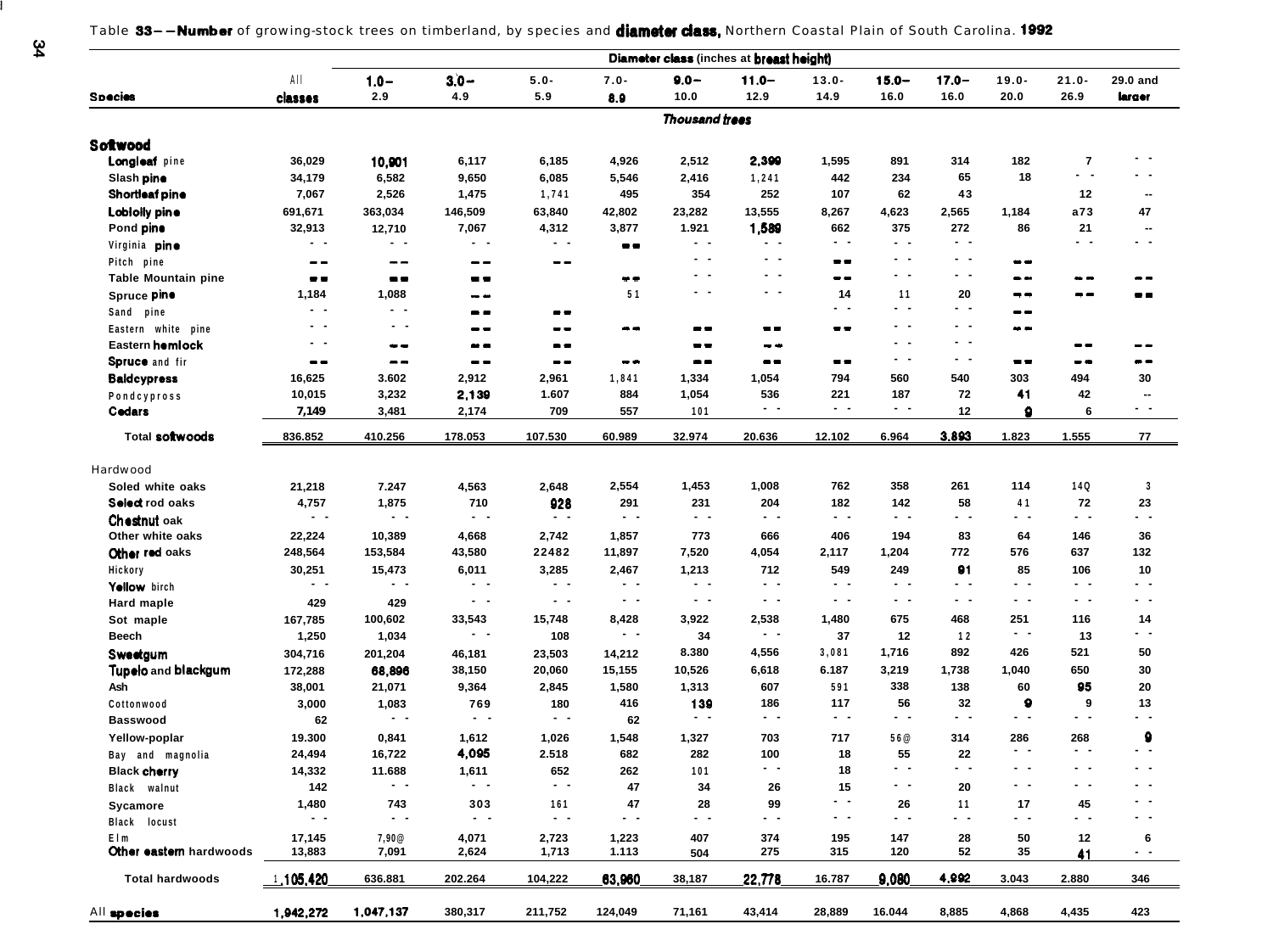|                                      |                    |                        |                   |                     |                         | Diameter class (inches at breast height) |                   |                    |                         |                        |                      |
|--------------------------------------|--------------------|------------------------|-------------------|---------------------|-------------------------|------------------------------------------|-------------------|--------------------|-------------------------|------------------------|----------------------|
|                                      | AII                | $5.0 -$                | $7.0 -$           | $9.0 -$             | $11.0 -$                | $13.0 -$                                 | $15.0 -$          | $17.0 -$           | $19.0 -$                | $21.0 -$               | 29.0 and             |
| <b>Species</b>                       | classes            | 6.9                    | 8.9               | 10.9                | 12.9                    | 14.0                                     | 16.9              | 18.9               | 20.9                    | 28.9                   | larger               |
|                                      |                    |                        |                   |                     |                         | Thousand cubic feet                      |                   |                    |                         |                        |                      |
| Soltwood                             |                    |                        |                   |                     |                         |                                          |                   |                    |                         |                        |                      |
| Longleaf pine                        | 231,271            | 16,692                 | 32,775            | 31,%0               | 48,357                  | 43,833                                   | 32,283            | 14,205             | 10.549                  | 617                    |                      |
| Slash pine                           | 126,728            | 17,376                 | 33,979            | 27.153              | 23,775                  | 11,868                                   | 8,557             | 3,173              | 847                     | $ -$                   | . .                  |
| Shortleaf pine                       | 28,510             | 4,260                  | 3,329             | 5,258               | 5.415                   | 3,115                                    | 3.159             | 2,753              | $\sim$ $\sim$           | 1,221                  | $ -$                 |
| <b>Lobiolly</b> pine                 | 1,754,071          | 201,761                | 255,981           | 272,177             | 260,017                 | 235,894                                  | 190,692           | 142,673            | 84,524                  | 102.024                | 8,328                |
| Pond pine                            | 132,080            | 10,816                 | 22,903            | 20,199              |                         | 17,457                                   | 12,743            | 12,672             | 6,514                   | 2,442                  | $\sim$ $-$           |
| Virginia pine                        | $\sim$ $\sim$      | $\sim$ $-$             | $\sim$ $-$        | $\sim$ $\sim$       | 27,334<br>- -           | $\sim$ $\sim$                            | $\sim$ $-$        | $\sim$ $-$         | $\sim$ $-$              | $\sim$ $\sim$          | $\sim$ $-$           |
| Pitch pine                           |                    |                        | $\sim$ $\sim$     | $\sim$ $\sim$       | $\blacksquare$          | - -                                      | $\sim$ $-$        | $\sim$ $-$         | $ -$                    | $\sim$ $\sim$          | $\sim$ $\sim$        |
|                                      |                    | $- -$                  | $\qquad \qquad -$ |                     |                         | - -                                      | $\sim$ $-$        | $ -$               | --                      |                        |                      |
| <b>Table Mountain pine</b><br>Spruce | 2.6%               |                        |                   | $- -$               | --                      |                                          |                   |                    |                         |                        |                      |
| pins<br>Sand pine                    | - -                |                        | 360<br>$\sim$ $-$ | --                  | --                      | 524<br>$\sim$ $\sim$                     | 687<br>$ -$       | 1.1%<br>$\sim$ $-$ | --                      |                        |                      |
|                                      | $ -$               | --                     |                   | --                  | --                      |                                          | $\sim$ $-$        |                    | - -                     | --                     | --                   |
| Eastern white pins                   |                    | --                     |                   | --                  | - -                     | --                                       |                   |                    | --                      |                        |                      |
| Eastern hemlock                      |                    |                        |                   |                     |                         |                                          |                   |                    |                         |                        |                      |
| Spruce and fir                       | --                 | $\bullet -$            | --                | $- -$               | --                      | --                                       | --                | --                 | --                      | --                     | - -                  |
| <b>Baldcypress</b>                   | 204,451            | 9.344                  | 13,816            | 17,369              | 19,869                  | 22,356                                   | 20,638            | 28,803             | 18.806                  | 46,052                 | 7.398                |
| <b>Pondcypress</b>                   | 55,014             | 5,404                  | 5,499             | 12,823              | 9,328                   | 5,244                                    | 6,517             | 3,901              | 2,582                   | 3,621                  | 104<br>$ -$          |
| Cedars                               | 8,958              | 2.224                  | 3,094             | 1,064               | $ -$                    | - -                                      | $\sim$ $-$        | 859                | 586                     | 1,131                  |                      |
| <b>Total softwoods</b>               | 29543.739          | 267.877                | 371.727           | 388.003             | 394.095                 | 340.291                                  | 275.176           | 210.224            | 123.408                 | 157.108                | 15.830               |
| Hardwood                             |                    |                        |                   |                     |                         |                                          |                   |                    |                         |                        |                      |
| Select white oaks                    | 135,365            | 8,484                  |                   | 17,868              |                         |                                          | 13,155            |                    |                         |                        |                      |
| Select red oaks                      | 41,583             | 3,161                  | 16,529<br>1,524   | 3,108               | 18,844<br>3,997         | 21,721<br>5,087                          | 5,918             | 15,102<br>2,061    | 6,897<br>4,190          | 16,085<br>7,236        | 680<br>4,401         |
| <b>Chestnut oak</b>                  | $\sim$ $\sim$      | $ -$                   | $\qquad \qquad -$ | $ -$                | $ -$                    | . .                                      | $\sim$ $-$        | $\sim$ $\sim$      | $\sim$ $-$              | $\sim$ $\sim$          | $\sim$ $\sim$        |
| Other white oaks                     |                    |                        |                   | 9,499               |                         | 12,500                                   | 7,7%              | 5,103              |                         | 16.820                 | 8,052                |
| Other red oaks                       | 100,888<br>593.263 | 8,862<br>72,587        | 13,427<br>77322   |                     | 13,484                  |                                          |                   |                    | 4.4%<br>39,388          | 67.419                 | 28,233               |
| Hickory                              | 96,036             | 7.889                  | 15,656            | 87,347<br>12,192    | 74,252<br>13.145        | 59,335<br>14,492                         | 48,933<br>8,921   | 40,467<br>5,121    | 6,246                   | 9,993                  | 2,381                |
| Yellow birch                         | $\sim$ $ \sim$     | $\sim$ $\sim$          | $\qquad \qquad -$ | $\sim$ $-$          | $\blacksquare$          | . .                                      | $ -$              | $\sim$ $\sim$      | $ -$                    | $\sim$ $-$             | $\sim$ $\sim$        |
|                                      |                    |                        | $\sim$ $-$        | 340                 | $\sim$ $\sim$           | $ -$                                     | $\sim$ $-$        | $ -$               | $\sim$ $-$              | $\sim$ $-$             | $\sim$ $-$           |
| <b>Hard maple</b><br>Sot maple       | 726                | 386                    |                   |                     |                         |                                          |                   |                    |                         |                        | 5.997                |
| Beech                                | 392,103            | 64,593                 | 70,310            | 53,333              | 58,652<br>$\sim$ $\sim$ | 48,788                                   | 28,%1             | 27,523             | 17,904<br>$\sim$ $\sim$ | 16,442                 |                      |
|                                      | 4,279              | 210                    | 31                | 555                 |                         | 931                                      | 461               | 543                |                         | 1,310                  | 238                  |
| Sweetgum                             | 700,737            | 74,129                 | 101,225           | 109,915             | 92,620                  | 96,218                                   | 74,347            | 48,284             | 31.449                  | 59,586                 | 12,964               |
| Tupelo and <b>blackgum</b><br>Ash    | 997,499            | 74,702                 | 107.128           | 136,931             | 135,610                 | 185,548                                  | 128,092           | 86,965             | 67,296                  | 66.892                 | 8,335                |
|                                      | 117,287            | 10,411                 | 14,809            | 18,612              | 15.803                  | 18,885                                   | 13,980            | 8,262              | 4,289                   | 10.034                 | 2,402                |
| Cdtonwood<br><b>Basswood</b>         | 21,997             | 663<br>$ -$            | 2,263             | 1,613<br>$\sim$ $-$ | 4.047<br>$ -$           | 3,578<br>. .                             | 1,943<br>$ -$     | 1,920<br>$ -$      | 528<br>$\sim$ $-$       | 1,327<br>$\sim$ $\sim$ | 4,115<br>$ -$        |
|                                      | 285                |                        | 285               |                     |                         |                                          |                   |                    |                         |                        |                      |
| Yellow-poplar                        | 160.978            | 7,632                  | 10,354            | 16,%9               | 13,958                  | 21,368                                   | 24,452            | 16,822             | 19,370<br>- -           | 27,%9                  | 2,464                |
| Bay and magnolia                     | 25,194             | 10,015                 | 5,882             | 3,877               | 2,182                   | 399                                      | 1.617             | 1.222              | $\sim$ $-$              | $\sim$ $\sim$          |                      |
| <b>Black cherry</b>                  | 9,404              | 3,887<br>$\sim$ $\sim$ | 2,064             | 901                 | 736                     | 086                                      | 532<br>$\sim$ $-$ | 298                | $\sim$ $-$              |                        | $\sim$ $\sim$        |
| Black walnut                         | 3,576              |                        | 311               | 460                 | 453                     | 451                                      |                   | 897                |                         | 1,004                  |                      |
| Sycamore                             | 10,352             | 666                    | 529               | 419                 | 1,685                   | $\sim$ $\sim$                            | 1,077             | 954                | 1,170                   | 3,543                  | 329<br>$\sim$ $\sim$ |
| Black locust                         | $\sim$ $\sim$      | $ -$                   | $\sim$ $\sim$     | $\sim$ $-$          | $\sim$ $\sim$           | $\sim$ $-$                               | $\sim$ $-$        | $ -$               | $\sim$ $-$              | $ -$                   |                      |
| Elm                                  | 53,734             | 7.5%                   | 8,815             | 6.0%                | 8,248                   | 7,351                                    | 5.6%              | 2,534              | 3,604                   | 2,647                  | 1,353                |
| Other $\bullet$<br>astom hardwoods   | 127,586            | 38,269                 | 35,211            | 16,852              | 13.017                  | 9,334                                    | 4,574             | 2,818              | 2,158                   | 5,037                  | 316                  |
| <b>Total hardwoods</b>               | 3.592.872          | 394.084                | 483,675           | 496.469             | 470.713                 | 506.772                                  | 367,987           | 267.796            | 208.972                 | 313.244                | 83.160               |
| All species                          | 6,136,611          | 661.961                | 855.402           | 884.472             | 864.808                 | 847.063                                  | 643.163           | 478.020            | 332.380                 | 470.352                | 98.990               |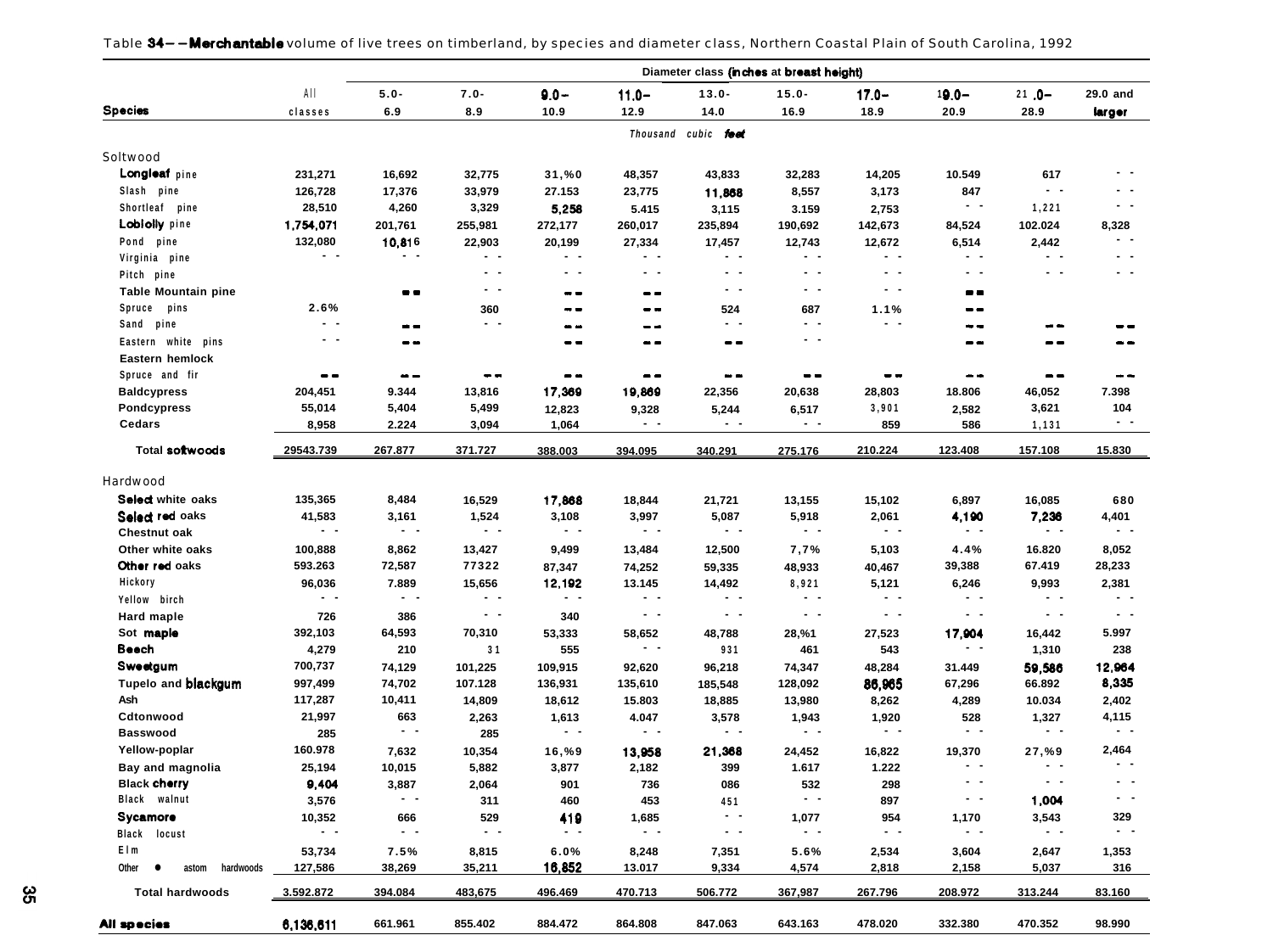Table 35--Volume of growing stock on timberland. by species and diameter class, Northern Coastal Plain of South Carolina. 1992

| All<br>$5.0 -$<br>$7.0 -$<br>$9.0 -$<br>$11.0 -$<br>$13.0 -$<br>$15.0 -$<br>$19.0 -$<br>$17.0 -$<br>$21.0 -$<br>29.0 and<br><b>Species</b><br>6.9<br>8.Q<br>10.9<br>classes<br>12.9<br>14.9<br>16.9<br>18.9<br>20.9<br>28.9<br>larger<br>Thousand cubic feet<br>Softwood<br>Longleaf pine<br>817<br>231,045<br>18,892<br>32,549<br>31,980<br>48,357<br>43,833<br>32,283<br>14,205<br>10,549<br>$ -$<br>$ -$<br>3,173<br>847<br>Slash pine<br>22,940<br>124,859<br>16.830<br>33,853<br>28,591<br>11,888<br>8,557<br>$ -$<br>Shortleaf pine<br>28,098<br>4.250<br>3,122<br>5,258<br>5,208<br>3,115<br>3,159<br>2,783<br>1,221<br>142,873<br>8,328<br>Lobi olly pine<br>189,958<br>84,824<br>102,024<br>1,740,637<br>199,073<br>250,243<br>288,932<br>259,576<br>235,308<br>$\sim$ $\sim$<br>130.538<br>19,934<br>27,334<br>17,457<br>12,872<br>5,514<br>2,442<br>Pond pine<br>10,041<br>22,401<br>12,743<br>$\sim$ $-$<br>$ -$<br>$ -$<br>$ -$<br>$\sim$ $\sim$<br>$ -$<br>$\sim$ $\sim$<br>$\sim$ $\sim$<br>$\sim$ $\sim$<br>$\sim$ $-$<br>$\sim$ $\sim$<br>Virginia pine<br>$\sim$ $\sim$<br>$\sim$ $-$<br>$ -$<br>$ -$<br>$ -$<br>$ -$<br>. .<br>$\sim$ $\sim$<br>$ -$<br>$\sim$ $-$<br>$ -$<br>Pitch pine<br>$\sim$ $\sim$<br>$\sim$ $-$<br>$\sim$ $\sim$<br>$\sim$ $\sim$<br>$\sim$ $-$<br>$\sim$ $\sim$<br>$\sim$ $\sim$<br>$\sim$ $\sim$<br>$\sim$ $-$<br>. .<br>. .<br><b>Table Mountain pine</b><br>- -<br>. .<br>$ -$<br>. .<br>. .<br>$\sim$ $-$<br>524<br>350<br>587<br>1,185<br>Spruce pine<br>2,558<br>$ -$<br>$\sim$ $\sim$<br>$\sim$ $\sim$<br>$\sim$ $\sim$<br>$\sim$ $\sim$<br>- -<br>- -<br>$ -$<br>$\sim$ $-$<br>- -<br>$\sim$ $\sim$<br>Sand pine<br>- -<br>- -<br>$ -$<br>$\sim$ $-$<br>$\sim$ $\sim$<br>$\sim$ $\sim$<br>$\sim$ $\sim$<br>. .<br>. .<br>$ -$<br>- -<br>Eastern white pine<br>$\sim$ $-$<br>$\sim$ $-$<br>$\sim$ $-$<br>$\sim$ $-$<br>$\sim$ $\sim$<br>$\sim$ $-$<br>$\sim$ $\sim$<br>$\sim$ $\sim$<br>$\sim$<br>$\sim$ $-$<br>$\sim$ $\sim$<br>Eastern hemlock<br>$ -$<br>- -<br>- -<br>$\sim$ $-$<br>$\sim$ $-$<br>$\sim$ $\sim$<br>$\sim$ $\sim$<br>$\sim$ $\sim$<br>$\sim$ $\sim$<br>$\sim$ $\sim$<br>$\sim$ $-$<br>Spruce and fir<br>9.120<br>18,888<br>19,358<br>21,382<br>20,838<br>27.472<br><b>Baldcypress</b><br>195,849<br>13,048<br>18,381<br>45,533<br>5,281<br>- -<br>9,135<br>53,099<br>5,404<br>5,275<br>12,823<br>5,244<br>8,232<br>3,378<br>2,247<br><b>Pondcypress</b><br>3,381<br>$ -$<br>$ -$<br>$\sim$ $\sim$<br>$\sim$ $-$<br><b>Cedars</b><br>588<br>3,094<br>1,084<br>575<br>7,954<br>2,051<br>583<br>363.943<br>Total softwoods<br>29515.533<br>283.471<br>383.230<br>391.918<br>338.709<br>208.094<br>122.828<br>155.774<br>13.809<br><u>274.157</u><br>Hardwood<br>15,118<br>Select white oaks<br>129,351<br>7,737<br>15,388<br>18.801<br>18,278<br>20,582<br>12.837<br>14,085<br>6,897<br>880<br>5,918<br>4,401<br>Soled red oaks<br>38,280<br>2,888<br>1,524<br>2,932<br>3,428<br>4.751<br>2,981<br>2,551<br>8,818<br>$ -$<br>$\sim$ $-$<br>$\sim$ $\sim$<br>$\sim$ $\sim$<br>$\sim$ $-$<br>$\sim$ $\sim$<br>$\sim$ $\sim$<br>$ -$<br>$\sim$ $-$<br>$ -$<br>$\sim$ $-$<br>Chestnut oak<br>8,919<br>Other white oaks<br>79.540<br>7,582<br>98285<br>12,339<br>5,959<br>11,499<br>11,885<br>5,089<br>3,225<br>3,995<br>Other red oaks<br>545,918<br>53.708<br>70888<br>82,292<br>89.597<br>53,981<br>44,302<br>37.900<br>38,740<br>51,839<br>24,711<br>5,788<br>2.111<br>13,843<br>a.489<br>4,898<br>9,189<br>90,008<br>7,525<br>14,173<br>11.580<br>12,434<br>Hickory<br>$ -$<br>$ -$<br>$ -$<br>$ -$<br>$\sim$ $\sim$<br>$\sim$ $\sim$<br>$\sim$ $-$<br>$ -$<br>$\sim$ $\sim$<br>$\sim$ $\sim$<br>. .<br>Yellow birch<br>$ -$<br>$\sim$ $-$<br>$\sim$ $\sim$<br>$\sim$ $\sim$<br>$ -$<br>$ -$<br>$\sim$ $\sim$<br>$ -$<br>$\sim$ $\sim$<br>$ -$<br>$ -$<br>Hard maple<br>Soft maple<br>50.702<br>55,225<br>45,883<br>39.815<br>23,808<br>15,870<br>2,105<br>309,477<br>44,495<br>21,478<br>9,712 |
|--------------------------------------------------------------------------------------------------------------------------------------------------------------------------------------------------------------------------------------------------------------------------------------------------------------------------------------------------------------------------------------------------------------------------------------------------------------------------------------------------------------------------------------------------------------------------------------------------------------------------------------------------------------------------------------------------------------------------------------------------------------------------------------------------------------------------------------------------------------------------------------------------------------------------------------------------------------------------------------------------------------------------------------------------------------------------------------------------------------------------------------------------------------------------------------------------------------------------------------------------------------------------------------------------------------------------------------------------------------------------------------------------------------------------------------------------------------------------------------------------------------------------------------------------------------------------------------------------------------------------------------------------------------------------------------------------------------------------------------------------------------------------------------------------------------------------------------------------------------------------------------------------------------------------------------------------------------------------------------------------------------------------------------------------------------------------------------------------------------------------------------------------------------------------------------------------------------------------------------------------------------------------------------------------------------------------------------------------------------------------------------------------------------------------------------------------------------------------------------------------------------------------------------------------------------------------------------------------------------------------------------------------------------------------------------------------------------------------------------------------------------------------------------------------------------------------------------------------------------------------------------------------------------------------------------------------------------------------------------------------------------------------------------------------------------------------------------------------------------------------------------------------------------------------------------------------------------------------------------------------------------------------------------------------------------------------------------------------------------------------------------------------------------------------------------------------------------------------------------------------------------------------------------------------------------------------------------------------------------------------------------------------------------------------------------------------------------------------------------------------------------------------------------------------------------------------------------------------------------------------------------------------------------------------------------------------------------------|
|                                                                                                                                                                                                                                                                                                                                                                                                                                                                                                                                                                                                                                                                                                                                                                                                                                                                                                                                                                                                                                                                                                                                                                                                                                                                                                                                                                                                                                                                                                                                                                                                                                                                                                                                                                                                                                                                                                                                                                                                                                                                                                                                                                                                                                                                                                                                                                                                                                                                                                                                                                                                                                                                                                                                                                                                                                                                                                                                                                                                                                                                                                                                                                                                                                                                                                                                                                                                                                                                                                                                                                                                                                                                                                                                                                                                                                                                                                                                                                    |
|                                                                                                                                                                                                                                                                                                                                                                                                                                                                                                                                                                                                                                                                                                                                                                                                                                                                                                                                                                                                                                                                                                                                                                                                                                                                                                                                                                                                                                                                                                                                                                                                                                                                                                                                                                                                                                                                                                                                                                                                                                                                                                                                                                                                                                                                                                                                                                                                                                                                                                                                                                                                                                                                                                                                                                                                                                                                                                                                                                                                                                                                                                                                                                                                                                                                                                                                                                                                                                                                                                                                                                                                                                                                                                                                                                                                                                                                                                                                                                    |
|                                                                                                                                                                                                                                                                                                                                                                                                                                                                                                                                                                                                                                                                                                                                                                                                                                                                                                                                                                                                                                                                                                                                                                                                                                                                                                                                                                                                                                                                                                                                                                                                                                                                                                                                                                                                                                                                                                                                                                                                                                                                                                                                                                                                                                                                                                                                                                                                                                                                                                                                                                                                                                                                                                                                                                                                                                                                                                                                                                                                                                                                                                                                                                                                                                                                                                                                                                                                                                                                                                                                                                                                                                                                                                                                                                                                                                                                                                                                                                    |
|                                                                                                                                                                                                                                                                                                                                                                                                                                                                                                                                                                                                                                                                                                                                                                                                                                                                                                                                                                                                                                                                                                                                                                                                                                                                                                                                                                                                                                                                                                                                                                                                                                                                                                                                                                                                                                                                                                                                                                                                                                                                                                                                                                                                                                                                                                                                                                                                                                                                                                                                                                                                                                                                                                                                                                                                                                                                                                                                                                                                                                                                                                                                                                                                                                                                                                                                                                                                                                                                                                                                                                                                                                                                                                                                                                                                                                                                                                                                                                    |
|                                                                                                                                                                                                                                                                                                                                                                                                                                                                                                                                                                                                                                                                                                                                                                                                                                                                                                                                                                                                                                                                                                                                                                                                                                                                                                                                                                                                                                                                                                                                                                                                                                                                                                                                                                                                                                                                                                                                                                                                                                                                                                                                                                                                                                                                                                                                                                                                                                                                                                                                                                                                                                                                                                                                                                                                                                                                                                                                                                                                                                                                                                                                                                                                                                                                                                                                                                                                                                                                                                                                                                                                                                                                                                                                                                                                                                                                                                                                                                    |
|                                                                                                                                                                                                                                                                                                                                                                                                                                                                                                                                                                                                                                                                                                                                                                                                                                                                                                                                                                                                                                                                                                                                                                                                                                                                                                                                                                                                                                                                                                                                                                                                                                                                                                                                                                                                                                                                                                                                                                                                                                                                                                                                                                                                                                                                                                                                                                                                                                                                                                                                                                                                                                                                                                                                                                                                                                                                                                                                                                                                                                                                                                                                                                                                                                                                                                                                                                                                                                                                                                                                                                                                                                                                                                                                                                                                                                                                                                                                                                    |
|                                                                                                                                                                                                                                                                                                                                                                                                                                                                                                                                                                                                                                                                                                                                                                                                                                                                                                                                                                                                                                                                                                                                                                                                                                                                                                                                                                                                                                                                                                                                                                                                                                                                                                                                                                                                                                                                                                                                                                                                                                                                                                                                                                                                                                                                                                                                                                                                                                                                                                                                                                                                                                                                                                                                                                                                                                                                                                                                                                                                                                                                                                                                                                                                                                                                                                                                                                                                                                                                                                                                                                                                                                                                                                                                                                                                                                                                                                                                                                    |
|                                                                                                                                                                                                                                                                                                                                                                                                                                                                                                                                                                                                                                                                                                                                                                                                                                                                                                                                                                                                                                                                                                                                                                                                                                                                                                                                                                                                                                                                                                                                                                                                                                                                                                                                                                                                                                                                                                                                                                                                                                                                                                                                                                                                                                                                                                                                                                                                                                                                                                                                                                                                                                                                                                                                                                                                                                                                                                                                                                                                                                                                                                                                                                                                                                                                                                                                                                                                                                                                                                                                                                                                                                                                                                                                                                                                                                                                                                                                                                    |
|                                                                                                                                                                                                                                                                                                                                                                                                                                                                                                                                                                                                                                                                                                                                                                                                                                                                                                                                                                                                                                                                                                                                                                                                                                                                                                                                                                                                                                                                                                                                                                                                                                                                                                                                                                                                                                                                                                                                                                                                                                                                                                                                                                                                                                                                                                                                                                                                                                                                                                                                                                                                                                                                                                                                                                                                                                                                                                                                                                                                                                                                                                                                                                                                                                                                                                                                                                                                                                                                                                                                                                                                                                                                                                                                                                                                                                                                                                                                                                    |
|                                                                                                                                                                                                                                                                                                                                                                                                                                                                                                                                                                                                                                                                                                                                                                                                                                                                                                                                                                                                                                                                                                                                                                                                                                                                                                                                                                                                                                                                                                                                                                                                                                                                                                                                                                                                                                                                                                                                                                                                                                                                                                                                                                                                                                                                                                                                                                                                                                                                                                                                                                                                                                                                                                                                                                                                                                                                                                                                                                                                                                                                                                                                                                                                                                                                                                                                                                                                                                                                                                                                                                                                                                                                                                                                                                                                                                                                                                                                                                    |
|                                                                                                                                                                                                                                                                                                                                                                                                                                                                                                                                                                                                                                                                                                                                                                                                                                                                                                                                                                                                                                                                                                                                                                                                                                                                                                                                                                                                                                                                                                                                                                                                                                                                                                                                                                                                                                                                                                                                                                                                                                                                                                                                                                                                                                                                                                                                                                                                                                                                                                                                                                                                                                                                                                                                                                                                                                                                                                                                                                                                                                                                                                                                                                                                                                                                                                                                                                                                                                                                                                                                                                                                                                                                                                                                                                                                                                                                                                                                                                    |
|                                                                                                                                                                                                                                                                                                                                                                                                                                                                                                                                                                                                                                                                                                                                                                                                                                                                                                                                                                                                                                                                                                                                                                                                                                                                                                                                                                                                                                                                                                                                                                                                                                                                                                                                                                                                                                                                                                                                                                                                                                                                                                                                                                                                                                                                                                                                                                                                                                                                                                                                                                                                                                                                                                                                                                                                                                                                                                                                                                                                                                                                                                                                                                                                                                                                                                                                                                                                                                                                                                                                                                                                                                                                                                                                                                                                                                                                                                                                                                    |
|                                                                                                                                                                                                                                                                                                                                                                                                                                                                                                                                                                                                                                                                                                                                                                                                                                                                                                                                                                                                                                                                                                                                                                                                                                                                                                                                                                                                                                                                                                                                                                                                                                                                                                                                                                                                                                                                                                                                                                                                                                                                                                                                                                                                                                                                                                                                                                                                                                                                                                                                                                                                                                                                                                                                                                                                                                                                                                                                                                                                                                                                                                                                                                                                                                                                                                                                                                                                                                                                                                                                                                                                                                                                                                                                                                                                                                                                                                                                                                    |
|                                                                                                                                                                                                                                                                                                                                                                                                                                                                                                                                                                                                                                                                                                                                                                                                                                                                                                                                                                                                                                                                                                                                                                                                                                                                                                                                                                                                                                                                                                                                                                                                                                                                                                                                                                                                                                                                                                                                                                                                                                                                                                                                                                                                                                                                                                                                                                                                                                                                                                                                                                                                                                                                                                                                                                                                                                                                                                                                                                                                                                                                                                                                                                                                                                                                                                                                                                                                                                                                                                                                                                                                                                                                                                                                                                                                                                                                                                                                                                    |
|                                                                                                                                                                                                                                                                                                                                                                                                                                                                                                                                                                                                                                                                                                                                                                                                                                                                                                                                                                                                                                                                                                                                                                                                                                                                                                                                                                                                                                                                                                                                                                                                                                                                                                                                                                                                                                                                                                                                                                                                                                                                                                                                                                                                                                                                                                                                                                                                                                                                                                                                                                                                                                                                                                                                                                                                                                                                                                                                                                                                                                                                                                                                                                                                                                                                                                                                                                                                                                                                                                                                                                                                                                                                                                                                                                                                                                                                                                                                                                    |
|                                                                                                                                                                                                                                                                                                                                                                                                                                                                                                                                                                                                                                                                                                                                                                                                                                                                                                                                                                                                                                                                                                                                                                                                                                                                                                                                                                                                                                                                                                                                                                                                                                                                                                                                                                                                                                                                                                                                                                                                                                                                                                                                                                                                                                                                                                                                                                                                                                                                                                                                                                                                                                                                                                                                                                                                                                                                                                                                                                                                                                                                                                                                                                                                                                                                                                                                                                                                                                                                                                                                                                                                                                                                                                                                                                                                                                                                                                                                                                    |
|                                                                                                                                                                                                                                                                                                                                                                                                                                                                                                                                                                                                                                                                                                                                                                                                                                                                                                                                                                                                                                                                                                                                                                                                                                                                                                                                                                                                                                                                                                                                                                                                                                                                                                                                                                                                                                                                                                                                                                                                                                                                                                                                                                                                                                                                                                                                                                                                                                                                                                                                                                                                                                                                                                                                                                                                                                                                                                                                                                                                                                                                                                                                                                                                                                                                                                                                                                                                                                                                                                                                                                                                                                                                                                                                                                                                                                                                                                                                                                    |
|                                                                                                                                                                                                                                                                                                                                                                                                                                                                                                                                                                                                                                                                                                                                                                                                                                                                                                                                                                                                                                                                                                                                                                                                                                                                                                                                                                                                                                                                                                                                                                                                                                                                                                                                                                                                                                                                                                                                                                                                                                                                                                                                                                                                                                                                                                                                                                                                                                                                                                                                                                                                                                                                                                                                                                                                                                                                                                                                                                                                                                                                                                                                                                                                                                                                                                                                                                                                                                                                                                                                                                                                                                                                                                                                                                                                                                                                                                                                                                    |
|                                                                                                                                                                                                                                                                                                                                                                                                                                                                                                                                                                                                                                                                                                                                                                                                                                                                                                                                                                                                                                                                                                                                                                                                                                                                                                                                                                                                                                                                                                                                                                                                                                                                                                                                                                                                                                                                                                                                                                                                                                                                                                                                                                                                                                                                                                                                                                                                                                                                                                                                                                                                                                                                                                                                                                                                                                                                                                                                                                                                                                                                                                                                                                                                                                                                                                                                                                                                                                                                                                                                                                                                                                                                                                                                                                                                                                                                                                                                                                    |
|                                                                                                                                                                                                                                                                                                                                                                                                                                                                                                                                                                                                                                                                                                                                                                                                                                                                                                                                                                                                                                                                                                                                                                                                                                                                                                                                                                                                                                                                                                                                                                                                                                                                                                                                                                                                                                                                                                                                                                                                                                                                                                                                                                                                                                                                                                                                                                                                                                                                                                                                                                                                                                                                                                                                                                                                                                                                                                                                                                                                                                                                                                                                                                                                                                                                                                                                                                                                                                                                                                                                                                                                                                                                                                                                                                                                                                                                                                                                                                    |
|                                                                                                                                                                                                                                                                                                                                                                                                                                                                                                                                                                                                                                                                                                                                                                                                                                                                                                                                                                                                                                                                                                                                                                                                                                                                                                                                                                                                                                                                                                                                                                                                                                                                                                                                                                                                                                                                                                                                                                                                                                                                                                                                                                                                                                                                                                                                                                                                                                                                                                                                                                                                                                                                                                                                                                                                                                                                                                                                                                                                                                                                                                                                                                                                                                                                                                                                                                                                                                                                                                                                                                                                                                                                                                                                                                                                                                                                                                                                                                    |
|                                                                                                                                                                                                                                                                                                                                                                                                                                                                                                                                                                                                                                                                                                                                                                                                                                                                                                                                                                                                                                                                                                                                                                                                                                                                                                                                                                                                                                                                                                                                                                                                                                                                                                                                                                                                                                                                                                                                                                                                                                                                                                                                                                                                                                                                                                                                                                                                                                                                                                                                                                                                                                                                                                                                                                                                                                                                                                                                                                                                                                                                                                                                                                                                                                                                                                                                                                                                                                                                                                                                                                                                                                                                                                                                                                                                                                                                                                                                                                    |
|                                                                                                                                                                                                                                                                                                                                                                                                                                                                                                                                                                                                                                                                                                                                                                                                                                                                                                                                                                                                                                                                                                                                                                                                                                                                                                                                                                                                                                                                                                                                                                                                                                                                                                                                                                                                                                                                                                                                                                                                                                                                                                                                                                                                                                                                                                                                                                                                                                                                                                                                                                                                                                                                                                                                                                                                                                                                                                                                                                                                                                                                                                                                                                                                                                                                                                                                                                                                                                                                                                                                                                                                                                                                                                                                                                                                                                                                                                                                                                    |
|                                                                                                                                                                                                                                                                                                                                                                                                                                                                                                                                                                                                                                                                                                                                                                                                                                                                                                                                                                                                                                                                                                                                                                                                                                                                                                                                                                                                                                                                                                                                                                                                                                                                                                                                                                                                                                                                                                                                                                                                                                                                                                                                                                                                                                                                                                                                                                                                                                                                                                                                                                                                                                                                                                                                                                                                                                                                                                                                                                                                                                                                                                                                                                                                                                                                                                                                                                                                                                                                                                                                                                                                                                                                                                                                                                                                                                                                                                                                                                    |
|                                                                                                                                                                                                                                                                                                                                                                                                                                                                                                                                                                                                                                                                                                                                                                                                                                                                                                                                                                                                                                                                                                                                                                                                                                                                                                                                                                                                                                                                                                                                                                                                                                                                                                                                                                                                                                                                                                                                                                                                                                                                                                                                                                                                                                                                                                                                                                                                                                                                                                                                                                                                                                                                                                                                                                                                                                                                                                                                                                                                                                                                                                                                                                                                                                                                                                                                                                                                                                                                                                                                                                                                                                                                                                                                                                                                                                                                                                                                                                    |
|                                                                                                                                                                                                                                                                                                                                                                                                                                                                                                                                                                                                                                                                                                                                                                                                                                                                                                                                                                                                                                                                                                                                                                                                                                                                                                                                                                                                                                                                                                                                                                                                                                                                                                                                                                                                                                                                                                                                                                                                                                                                                                                                                                                                                                                                                                                                                                                                                                                                                                                                                                                                                                                                                                                                                                                                                                                                                                                                                                                                                                                                                                                                                                                                                                                                                                                                                                                                                                                                                                                                                                                                                                                                                                                                                                                                                                                                                                                                                                    |
|                                                                                                                                                                                                                                                                                                                                                                                                                                                                                                                                                                                                                                                                                                                                                                                                                                                                                                                                                                                                                                                                                                                                                                                                                                                                                                                                                                                                                                                                                                                                                                                                                                                                                                                                                                                                                                                                                                                                                                                                                                                                                                                                                                                                                                                                                                                                                                                                                                                                                                                                                                                                                                                                                                                                                                                                                                                                                                                                                                                                                                                                                                                                                                                                                                                                                                                                                                                                                                                                                                                                                                                                                                                                                                                                                                                                                                                                                                                                                                    |
|                                                                                                                                                                                                                                                                                                                                                                                                                                                                                                                                                                                                                                                                                                                                                                                                                                                                                                                                                                                                                                                                                                                                                                                                                                                                                                                                                                                                                                                                                                                                                                                                                                                                                                                                                                                                                                                                                                                                                                                                                                                                                                                                                                                                                                                                                                                                                                                                                                                                                                                                                                                                                                                                                                                                                                                                                                                                                                                                                                                                                                                                                                                                                                                                                                                                                                                                                                                                                                                                                                                                                                                                                                                                                                                                                                                                                                                                                                                                                                    |
|                                                                                                                                                                                                                                                                                                                                                                                                                                                                                                                                                                                                                                                                                                                                                                                                                                                                                                                                                                                                                                                                                                                                                                                                                                                                                                                                                                                                                                                                                                                                                                                                                                                                                                                                                                                                                                                                                                                                                                                                                                                                                                                                                                                                                                                                                                                                                                                                                                                                                                                                                                                                                                                                                                                                                                                                                                                                                                                                                                                                                                                                                                                                                                                                                                                                                                                                                                                                                                                                                                                                                                                                                                                                                                                                                                                                                                                                                                                                                                    |
|                                                                                                                                                                                                                                                                                                                                                                                                                                                                                                                                                                                                                                                                                                                                                                                                                                                                                                                                                                                                                                                                                                                                                                                                                                                                                                                                                                                                                                                                                                                                                                                                                                                                                                                                                                                                                                                                                                                                                                                                                                                                                                                                                                                                                                                                                                                                                                                                                                                                                                                                                                                                                                                                                                                                                                                                                                                                                                                                                                                                                                                                                                                                                                                                                                                                                                                                                                                                                                                                                                                                                                                                                                                                                                                                                                                                                                                                                                                                                                    |
|                                                                                                                                                                                                                                                                                                                                                                                                                                                                                                                                                                                                                                                                                                                                                                                                                                                                                                                                                                                                                                                                                                                                                                                                                                                                                                                                                                                                                                                                                                                                                                                                                                                                                                                                                                                                                                                                                                                                                                                                                                                                                                                                                                                                                                                                                                                                                                                                                                                                                                                                                                                                                                                                                                                                                                                                                                                                                                                                                                                                                                                                                                                                                                                                                                                                                                                                                                                                                                                                                                                                                                                                                                                                                                                                                                                                                                                                                                                                                                    |
|                                                                                                                                                                                                                                                                                                                                                                                                                                                                                                                                                                                                                                                                                                                                                                                                                                                                                                                                                                                                                                                                                                                                                                                                                                                                                                                                                                                                                                                                                                                                                                                                                                                                                                                                                                                                                                                                                                                                                                                                                                                                                                                                                                                                                                                                                                                                                                                                                                                                                                                                                                                                                                                                                                                                                                                                                                                                                                                                                                                                                                                                                                                                                                                                                                                                                                                                                                                                                                                                                                                                                                                                                                                                                                                                                                                                                                                                                                                                                                    |
| $ -$<br>$ -$<br>$\blacksquare$<br>. .<br>931<br>349                                                                                                                                                                                                                                                                                                                                                                                                                                                                                                                                                                                                                                                                                                                                                                                                                                                                                                                                                                                                                                                                                                                                                                                                                                                                                                                                                                                                                                                                                                                                                                                                                                                                                                                                                                                                                                                                                                                                                                                                                                                                                                                                                                                                                                                                                                                                                                                                                                                                                                                                                                                                                                                                                                                                                                                                                                                                                                                                                                                                                                                                                                                                                                                                                                                                                                                                                                                                                                                                                                                                                                                                                                                                                                                                                                                                                                                                                                                |
| 210<br><b>Beech</b><br>3,580<br>481<br>543<br>1,088<br>91,900                                                                                                                                                                                                                                                                                                                                                                                                                                                                                                                                                                                                                                                                                                                                                                                                                                                                                                                                                                                                                                                                                                                                                                                                                                                                                                                                                                                                                                                                                                                                                                                                                                                                                                                                                                                                                                                                                                                                                                                                                                                                                                                                                                                                                                                                                                                                                                                                                                                                                                                                                                                                                                                                                                                                                                                                                                                                                                                                                                                                                                                                                                                                                                                                                                                                                                                                                                                                                                                                                                                                                                                                                                                                                                                                                                                                                                                                                                      |
| 855,725<br>54,894<br>101.280<br>90,077<br>71,229<br>47,558<br>11,712<br>Sweetgum<br>87991 5<br>$30.41 \quad 3$<br>58,945                                                                                                                                                                                                                                                                                                                                                                                                                                                                                                                                                                                                                                                                                                                                                                                                                                                                                                                                                                                                                                                                                                                                                                                                                                                                                                                                                                                                                                                                                                                                                                                                                                                                                                                                                                                                                                                                                                                                                                                                                                                                                                                                                                                                                                                                                                                                                                                                                                                                                                                                                                                                                                                                                                                                                                                                                                                                                                                                                                                                                                                                                                                                                                                                                                                                                                                                                                                                                                                                                                                                                                                                                                                                                                                                                                                                                                           |
| 62,796<br>118,952<br>164,959<br>Tupelo and blackgum<br>884,758<br>97.350<br>122,779<br>122,159<br>78,888<br>51,735<br>52,558<br>4,781                                                                                                                                                                                                                                                                                                                                                                                                                                                                                                                                                                                                                                                                                                                                                                                                                                                                                                                                                                                                                                                                                                                                                                                                                                                                                                                                                                                                                                                                                                                                                                                                                                                                                                                                                                                                                                                                                                                                                                                                                                                                                                                                                                                                                                                                                                                                                                                                                                                                                                                                                                                                                                                                                                                                                                                                                                                                                                                                                                                                                                                                                                                                                                                                                                                                                                                                                                                                                                                                                                                                                                                                                                                                                                                                                                                                                              |
| 101,890<br>7,782<br>10,983<br>15,325<br>13,810<br>17,358<br>13,134<br>7,085<br>3,957<br>9,294<br>2,402<br>Ash                                                                                                                                                                                                                                                                                                                                                                                                                                                                                                                                                                                                                                                                                                                                                                                                                                                                                                                                                                                                                                                                                                                                                                                                                                                                                                                                                                                                                                                                                                                                                                                                                                                                                                                                                                                                                                                                                                                                                                                                                                                                                                                                                                                                                                                                                                                                                                                                                                                                                                                                                                                                                                                                                                                                                                                                                                                                                                                                                                                                                                                                                                                                                                                                                                                                                                                                                                                                                                                                                                                                                                                                                                                                                                                                                                                                                                                      |
| 21,507<br>448<br>2,283<br>1,813<br>4,047<br>3,578<br>1,943<br>1,845<br>528<br>4,115<br>Cottonwood<br>1,327<br>$\sim$ $-$<br>$\sim$ $\sim$<br>$\sim$ $\sim$<br>$\sim$ $\sim$<br>$ -$<br>$ -$<br>$\sim$ $\sim$<br>$\sim$ $\sim$<br>$\sim$ $\sim$                                                                                                                                                                                                                                                                                                                                                                                                                                                                                                                                                                                                                                                                                                                                                                                                                                                                                                                                                                                                                                                                                                                                                                                                                                                                                                                                                                                                                                                                                                                                                                                                                                                                                                                                                                                                                                                                                                                                                                                                                                                                                                                                                                                                                                                                                                                                                                                                                                                                                                                                                                                                                                                                                                                                                                                                                                                                                                                                                                                                                                                                                                                                                                                                                                                                                                                                                                                                                                                                                                                                                                                                                                                                                                                     |
| 285<br>285<br><b>Basswood</b>                                                                                                                                                                                                                                                                                                                                                                                                                                                                                                                                                                                                                                                                                                                                                                                                                                                                                                                                                                                                                                                                                                                                                                                                                                                                                                                                                                                                                                                                                                                                                                                                                                                                                                                                                                                                                                                                                                                                                                                                                                                                                                                                                                                                                                                                                                                                                                                                                                                                                                                                                                                                                                                                                                                                                                                                                                                                                                                                                                                                                                                                                                                                                                                                                                                                                                                                                                                                                                                                                                                                                                                                                                                                                                                                                                                                                                                                                                                                      |
| 151,157<br>9.837<br>13,517<br>20,970<br>Yellow-poplar<br>5,888<br>15,201<br>22,880<br>18,009<br>i a.032<br>28,202<br>1,523<br>. .<br>$ -$<br>$ -$                                                                                                                                                                                                                                                                                                                                                                                                                                                                                                                                                                                                                                                                                                                                                                                                                                                                                                                                                                                                                                                                                                                                                                                                                                                                                                                                                                                                                                                                                                                                                                                                                                                                                                                                                                                                                                                                                                                                                                                                                                                                                                                                                                                                                                                                                                                                                                                                                                                                                                                                                                                                                                                                                                                                                                                                                                                                                                                                                                                                                                                                                                                                                                                                                                                                                                                                                                                                                                                                                                                                                                                                                                                                                                                                                                                                                  |
| 399<br>19,015<br>7,283<br>1,817<br>Bay and magnolia<br>3,725<br>3,400<br>1,801<br>all<br>$ -$<br>$\blacksquare$<br>$\sim$ $-$<br>$\blacksquare$<br>$\sim$ $\sim$<br>. .                                                                                                                                                                                                                                                                                                                                                                                                                                                                                                                                                                                                                                                                                                                                                                                                                                                                                                                                                                                                                                                                                                                                                                                                                                                                                                                                                                                                                                                                                                                                                                                                                                                                                                                                                                                                                                                                                                                                                                                                                                                                                                                                                                                                                                                                                                                                                                                                                                                                                                                                                                                                                                                                                                                                                                                                                                                                                                                                                                                                                                                                                                                                                                                                                                                                                                                                                                                                                                                                                                                                                                                                                                                                                                                                                                                            |
| 1,937<br>457<br>901<br>4.829<br>1,534<br>Black cherry                                                                                                                                                                                                                                                                                                                                                                                                                                                                                                                                                                                                                                                                                                                                                                                                                                                                                                                                                                                                                                                                                                                                                                                                                                                                                                                                                                                                                                                                                                                                                                                                                                                                                                                                                                                                                                                                                                                                                                                                                                                                                                                                                                                                                                                                                                                                                                                                                                                                                                                                                                                                                                                                                                                                                                                                                                                                                                                                                                                                                                                                                                                                                                                                                                                                                                                                                                                                                                                                                                                                                                                                                                                                                                                                                                                                                                                                                                              |
| - -<br>2,572<br>311<br>480<br>453<br>451<br>897<br>Black walnut                                                                                                                                                                                                                                                                                                                                                                                                                                                                                                                                                                                                                                                                                                                                                                                                                                                                                                                                                                                                                                                                                                                                                                                                                                                                                                                                                                                                                                                                                                                                                                                                                                                                                                                                                                                                                                                                                                                                                                                                                                                                                                                                                                                                                                                                                                                                                                                                                                                                                                                                                                                                                                                                                                                                                                                                                                                                                                                                                                                                                                                                                                                                                                                                                                                                                                                                                                                                                                                                                                                                                                                                                                                                                                                                                                                                                                                                                                    |
| $ -$<br>$ -$<br>9,609<br>529<br>419<br>1,585<br>1,077<br>1,170<br>855<br>540<br>3,543<br>Sycamore<br>$\sim$ $-$<br>$\sim$ $-$<br>$\sim$ $-$<br>$\sim$ $\sim$                                                                                                                                                                                                                                                                                                                                                                                                                                                                                                                                                                                                                                                                                                                                                                                                                                                                                                                                                                                                                                                                                                                                                                                                                                                                                                                                                                                                                                                                                                                                                                                                                                                                                                                                                                                                                                                                                                                                                                                                                                                                                                                                                                                                                                                                                                                                                                                                                                                                                                                                                                                                                                                                                                                                                                                                                                                                                                                                                                                                                                                                                                                                                                                                                                                                                                                                                                                                                                                                                                                                                                                                                                                                                                                                                                                                       |
| $\sim$ $\sim$<br>$ -$<br>$\sim$ $-$<br>$\sim$ $\sim$<br>$ -$<br>$\sim$ $\sim$<br>- -<br>Black locust                                                                                                                                                                                                                                                                                                                                                                                                                                                                                                                                                                                                                                                                                                                                                                                                                                                                                                                                                                                                                                                                                                                                                                                                                                                                                                                                                                                                                                                                                                                                                                                                                                                                                                                                                                                                                                                                                                                                                                                                                                                                                                                                                                                                                                                                                                                                                                                                                                                                                                                                                                                                                                                                                                                                                                                                                                                                                                                                                                                                                                                                                                                                                                                                                                                                                                                                                                                                                                                                                                                                                                                                                                                                                                                                                                                                                                                               |
| 7,188<br>5.093<br>5,553<br>1,595<br>3,504<br>Elm<br>44,548<br>8,389<br>7.838<br>4,582<br>1,571<br>1,353                                                                                                                                                                                                                                                                                                                                                                                                                                                                                                                                                                                                                                                                                                                                                                                                                                                                                                                                                                                                                                                                                                                                                                                                                                                                                                                                                                                                                                                                                                                                                                                                                                                                                                                                                                                                                                                                                                                                                                                                                                                                                                                                                                                                                                                                                                                                                                                                                                                                                                                                                                                                                                                                                                                                                                                                                                                                                                                                                                                                                                                                                                                                                                                                                                                                                                                                                                                                                                                                                                                                                                                                                                                                                                                                                                                                                                                            |
| $\sim$ $\sim$<br>7,488<br>2,382<br>Other eastern hardwoods<br>42,880<br>4,528<br>7,188<br>8,105<br>5,187<br>4,315<br>2,158<br>3,573                                                                                                                                                                                                                                                                                                                                                                                                                                                                                                                                                                                                                                                                                                                                                                                                                                                                                                                                                                                                                                                                                                                                                                                                                                                                                                                                                                                                                                                                                                                                                                                                                                                                                                                                                                                                                                                                                                                                                                                                                                                                                                                                                                                                                                                                                                                                                                                                                                                                                                                                                                                                                                                                                                                                                                                                                                                                                                                                                                                                                                                                                                                                                                                                                                                                                                                                                                                                                                                                                                                                                                                                                                                                                                                                                                                                                                |
| 3.134.918<br>Total hardwoods<br>302,098<br>403.177<br>440.078<br>419.559<br>242,281<br>453,755<br>340.404<br>193,528<br>273,113<br>88.915                                                                                                                                                                                                                                                                                                                                                                                                                                                                                                                                                                                                                                                                                                                                                                                                                                                                                                                                                                                                                                                                                                                                                                                                                                                                                                                                                                                                                                                                                                                                                                                                                                                                                                                                                                                                                                                                                                                                                                                                                                                                                                                                                                                                                                                                                                                                                                                                                                                                                                                                                                                                                                                                                                                                                                                                                                                                                                                                                                                                                                                                                                                                                                                                                                                                                                                                                                                                                                                                                                                                                                                                                                                                                                                                                                                                                          |
| All species<br>5,650,451<br>555,559<br>787.120<br>823.308<br>811.487<br>792,455<br>514,581<br>450.375<br>318,158<br>428.887<br>80.525                                                                                                                                                                                                                                                                                                                                                                                                                                                                                                                                                                                                                                                                                                                                                                                                                                                                                                                                                                                                                                                                                                                                                                                                                                                                                                                                                                                                                                                                                                                                                                                                                                                                                                                                                                                                                                                                                                                                                                                                                                                                                                                                                                                                                                                                                                                                                                                                                                                                                                                                                                                                                                                                                                                                                                                                                                                                                                                                                                                                                                                                                                                                                                                                                                                                                                                                                                                                                                                                                                                                                                                                                                                                                                                                                                                                                              |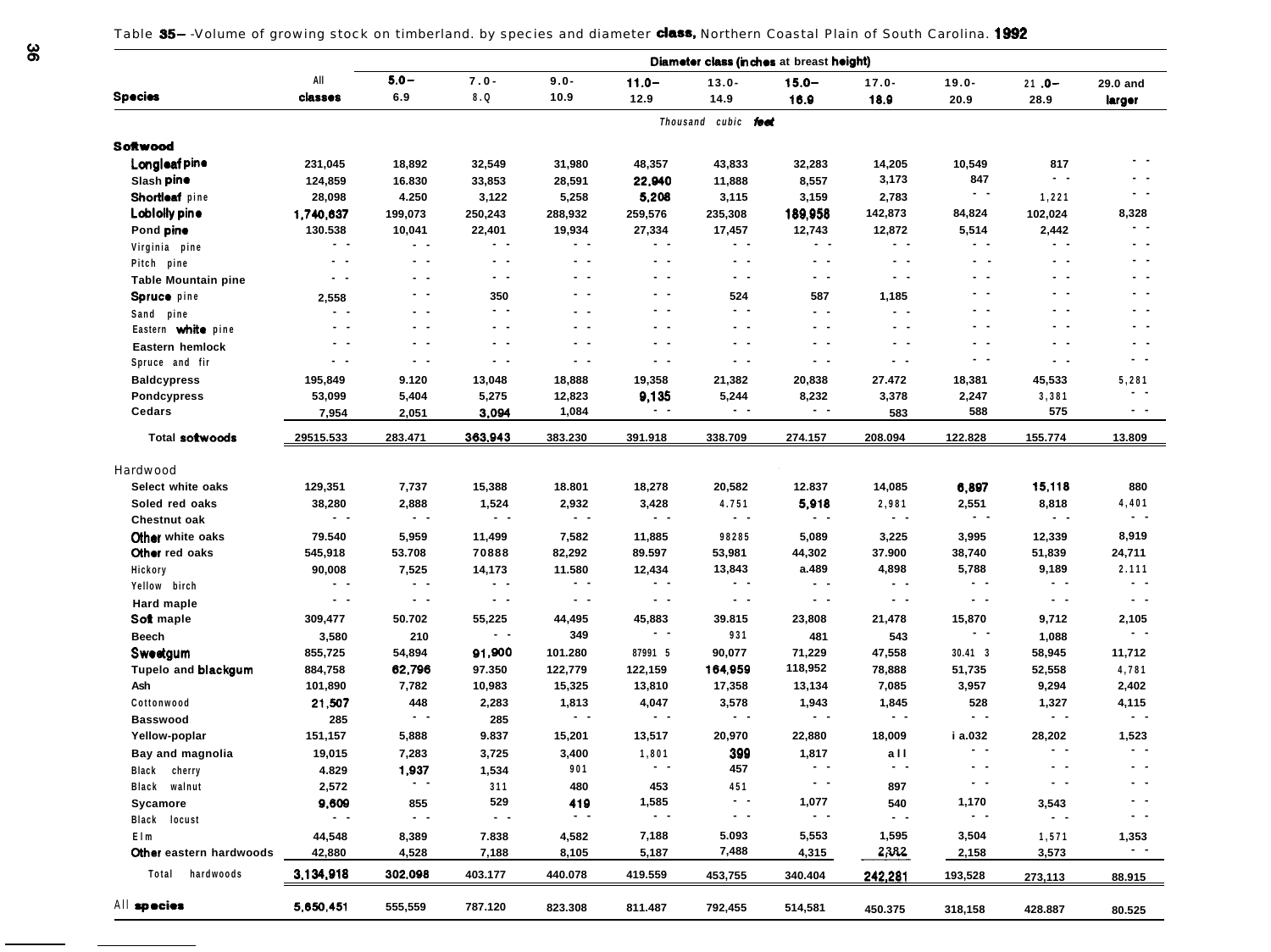|                                    |                      |               |                         |                | Diameter class (inches at breast height) |                      |                |                  |                         |
|------------------------------------|----------------------|---------------|-------------------------|----------------|------------------------------------------|----------------------|----------------|------------------|-------------------------|
|                                    | Αll                  | $9.0 -$       | $11.0 -$                | $13.0 -$       | $15.0 -$                                 | $17.0 -$             | $19.0 -$       | $21.0 -$         | 29.0 and                |
| <b>Species</b>                     | classes              | 10.9          | 12.0                    | 14.9           | 16.9                                     | 18.9                 | 20.0           | 28.9             | larger                  |
|                                    |                      |               |                         | Thousand       | board feet                               |                      |                |                  |                         |
| Softwood                           |                      |               |                         |                |                                          |                      |                |                  |                         |
| Longleaf pine                      | 942,881              | 131,679       | 233,244                 | 234,804        | 185,785                                  | 88,547               | 66,822         | 4,020            |                         |
| Stash pine                         | 338,207              | 08,799        | 104,417                 | 61.889         | 48,586                                   | 10,249               | 5,357          | - -              |                         |
| Shortleaf pine                     | 102,401              | 20.431        | 23,981                  | 15,856         | 17,581                                   | 16,450               | $ -$           | 8,093            | - -                     |
| Loblolly pin.                      | 6,558,516            | 064,802       | 1,166,215               | 1,210,314      | 1,072,838                                | 859,948              | 535,338        | 688,677          | 60,294                  |
| Pond pine                          | 485,425              | 73,894        | 125,775                 | 90,114         | 70,807                                   | 74,295               | 34.128         | 16.412           |                         |
| Virginia <b>pine</b>               | $\sim$ $\sim$        |               | $\sim$ $\sim$           | $ -$           | $\sim$ $\sim$                            | $\sim$ $\sim$        | $ -$           | . .              | . .                     |
| Pitch pine                         | - -                  | $ -$          | $ -$                    | $ -$           | $\sim$ $-$                               | $\sim$ $\sim$        | $\sim$ $\sim$  |                  |                         |
| Table Mcuntain pine                | . .                  | . .           | - -                     | $ -$           | $\sim$ $-$                               | $\sim$ $\sim$        | . .            |                  | $\sim$ $\sim$           |
| Spruce pine                        | 13,013               | . .           | $\qquad \qquad -$       | 2,810          | 3,338                                    | 6,865                | . .            | $\sim$ $\sim$    | $\sim$ $\sim$           |
| Sand pine                          | $ -$                 | . .           | $\sim$ $\sim$           | $ -$           | - -                                      | $\sim$ $\sim$        | . .            | . .              | $ -$                    |
| Eastern white pine                 | . .                  | . .           | $ -$                    | $ -$           | - -                                      | $\sim$ $\sim$        | . .            |                  |                         |
| Eastem hemlock                     | $\sim$ $\sim$        | $\sim$ $-$    | - -                     | $ -$           | $ -$                                     | $\sim$ $\sim$        | . .            | - -              |                         |
| Spruce and fir                     | $\sim$ $-$           | $\sim$ $\sim$ | $ -$                    | $ -$           | $\sim$ $\sim$                            | $\sim$ $\sim$        | $\sim$ $\sim$  | . .              | $ -$                    |
| <b>Baldcypress</b>                 | 850,405              | 50,359        | 74,064                  | 92,839         | 98,698                                   | 140,781              | 99,020         | 261,473          | 33,171                  |
| Pondcypross                        | 179,253              | 40,832        | 35,778                  | 23,362         | 30,123                                   | 17,502               | 12,201         | 19.456           |                         |
| Codars                             | 15,170               | 4,368         | $\blacksquare$          | $ -$           | $ -$                                     | 3,418                | 3,634          | 3.750            | - -                     |
|                                    |                      |               |                         |                |                                          |                      |                |                  |                         |
| Total sotwoods                     | @.485.361            | 1.385.254     | 1.763.474               | 1.731 .988     | 1.527.736                                | 1.225.064            | 756.500        | <u>1,001,880</u> | 93.465                  |
| Hardwood                           |                      |               |                         |                |                                          |                      |                |                  |                         |
| Select white oaks                  | 401,804              |               |                         |                |                                          |                      |                |                  |                         |
| Select rod oaks                    |                      |               | 62,502                  | 83.307         | 57,978                                   | 69,126               | 35,818         | 88,628           | 4,535                   |
| Chestnut oak                       | 158,514<br>$ -$      |               | 10,822<br>$\sim$ $\sim$ | 18,924<br>$ -$ | 27,909<br>. .                            | 14,072<br>$ -$       | 14,764<br>$ -$ | 41,209<br>. .    | 20,914<br>$\sim$ $\sim$ |
|                                    |                      |               |                         |                |                                          |                      |                |                  |                         |
| Other white oaks<br>Other rod oaks | 251,020<br>1,605,894 | - -           | 41,689                  | 38.01 0        | 27,872                                   | 15,226               | 20.179         | 66,539           | 41,514                  |
|                                    |                      | - -           | 259,410                 | 232,881        | 211,058                                  | 193,171              | 196,122        | 357,586          | 155,666                 |
| Hickory                            | 254,962<br>$ -$      | - -<br>- -    | 42,604<br>$\sim$ $\sim$ | 55.937<br>$ -$ | 38,455<br>$ -$                           | 24.053<br>$\sim$ $-$ | 29.683<br>$ -$ | 51,227<br>. .    | 13,003<br>$ -$          |
| Yellow birch                       | $\sim$ $\sim$        |               | $\sim$ $\sim$           | . .            | $\sim$ $\sim$                            | $ -$                 | . .            | $ -$             | $ -$                    |
| <b>Hard maple</b>                  |                      | - -           |                         |                |                                          |                      |                |                  |                         |
| Sot maple                          | 839,043              | --            | 152,432<br>$ -$         | 151,252        | 100,129                                  | 97,763               | 76332<br>$ -$  | 40,400           | 11,745<br>$ -$          |
| Beech                              | 11.917               | --            |                         | 3,608          | 1.807                                    | 2.144                |                | 4,458            |                         |
| Sweetgum                           | 1,896,603            | --            | 31 3,323                | 386,993        | 342,541                                  | 247,817              | 169,695        | 357,831          | 78403                   |
| Tupelo and blackgum                | 2,511,007            | --            | 370,435                 | 630,764        | 504,220                                  | 368,892              | 310,402        | 287,864          | 29,430                  |
| Ash                                | 285,232              | --            | 44,651                  | 67,459         | 56,777                                   | 33,257               | 19,775         | 49,283           | 14,030                  |
| Cdtonwood                          | 85,074<br>$ -$       | --            | 14,402<br>$\sim$ $\sim$ | 15,157         | 8,854<br>$ -$                            | 8,279<br>$ -$        | 2,760<br>$ -$  | 7,990<br>- -     | 27,632<br>$\sim$        |
| <b>Basswood</b>                    |                      | - -           |                         | - -            |                                          |                      |                |                  |                         |
| Yellow-poplar                      | 61 4,545             |               | 47560                   | 91,905         | 112,842                                  | 85,205               | 102,809<br>. . | 162,906          | 11,309<br>. .           |
| Bay and magnolia                   | 18,086               |               | 6,837                   | 1,503          | 7,044                                    | 3,702<br>. .         | - -            |                  | . .                     |
| Black cherry                       | 1,804                | - -           | $ -$                    | 1,804          | $ -$                                     |                      |                |                  |                         |
| Black walnut                       | 6,757                |               | 1,485                   | 1,680          |                                          | 3,592                |                |                  |                         |
| Sycamore                           | 37,121               |               | 5,182                   | $\sim$ $-$     | 4,683                                    | 2,503                | 5,891          | 18,862           | - -                     |
| Black locust                       | $ -$                 |               | $ -$                    | - -            | $\sim$ $\sim$                            | $ -$                 | $ -$           | - -              |                         |
| Elm                                | 108,330              |               | 24,71 8                 | 19,679         | 23.709                                   | 7,361                | 17,282         | 8,134            | 7,447                   |
| Other eastern hardwoods            | <u>1</u> 09,974      | - -           | 18,333                  | 30,457         | 18,385                                   | 11,588               | 10,581         | 19,630           | $\sim$ $\sim$           |
| <b>Total hardwoods</b>             | 8,997,786            | - -           | 1 424 394               | 1831220        | 1,545,263                                | <u>1,188,641</u>     | 1,012,093      | 1-571.547        | 424.628                 |
| All species                        | 18,483,147           | 1,385,254     | 3,187,868               | 3,563,208      | 3,072,999                                | 2,413,705            | 1,768,593      | 2,573,427        | 518,093                 |

| Table 36—-Volume of sawtimber on timberland, by species and diameter class, Northern Coastal Plain of South Carolina. 1992 |  |  |  |
|----------------------------------------------------------------------------------------------------------------------------|--|--|--|
|----------------------------------------------------------------------------------------------------------------------------|--|--|--|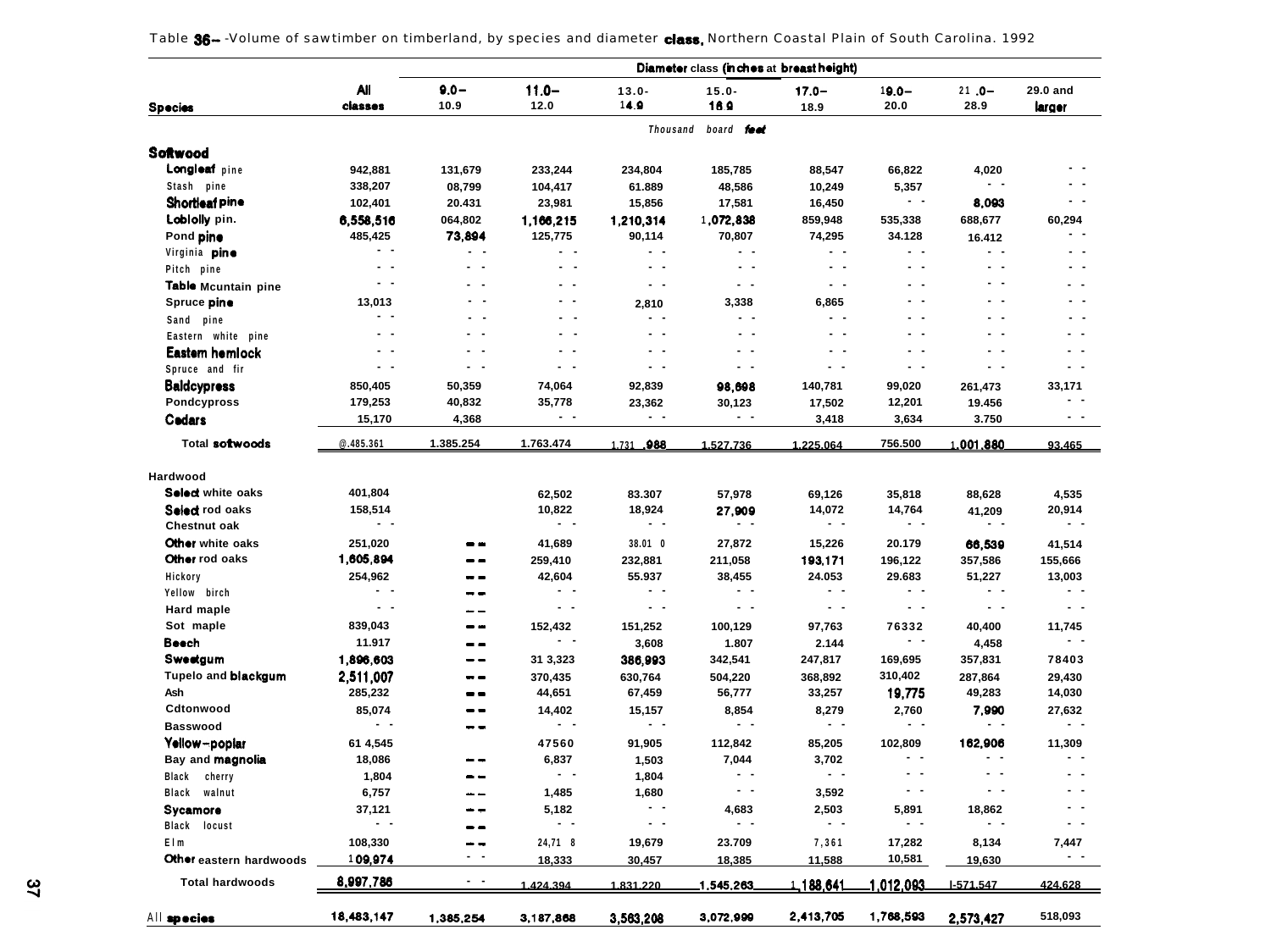|                                       |               |           | All size classes |               |               |                     |                |                   | Trees 15.0 inches d.b.h. and larger |               |
|---------------------------------------|---------------|-----------|------------------|---------------|---------------|---------------------|----------------|-------------------|-------------------------------------|---------------|
|                                       | All           |           | Tree grade       |               |               | All                 |                | Tree grade        |                                     |               |
| <b>Species</b>                        | grades        |           | 2                | 3             | 4             | grades              |                | $\mathbf{2}$      | 3                                   | 4             |
|                                       |               |           |                  |               |               | Thousand board feet |                |                   |                                     |               |
| Softwood<br>Yellow pines <sup>®</sup> | 8,440,533     | 2,218,274 | 2,351,253        | 3.871.006     | $\sim$ $\sim$ | 3,881,419           | 1,548,546      | 1,168,509         | 1.164,364                           |               |
| Eastern white<br>$\mathsf{pine}^b$    | - -           | - -       | - -              | . .           | . .           | . .                 | . .            | . .               | . .                                 | - -           |
| Spruce and fir"                       | . .           | . .       | $\sim$ $\sim$    | . .           | $\sim$ $\sim$ | $\sim$ $\sim$       | $\sim$         | $\sim$            | . .                                 | $\sim$ $\sim$ |
| Cypress=                              | 1,029,658     | 389,557   | 337.879          | 309,140       | 13,282        | 712,424             | 389,557        | 282,447           | 72,294                              | 8,128         |
| Other eastern softwoods <sup>b</sup>  | 15,170        | . .       | 1,398            | 8,390         | 7,384         | 10,802              | $\sim$ $ \sim$ | $\sim$ $ -$       | 3,418                               | 7,384         |
| Total                                 | 9,485,361     | 2,587,831 | 2,690,328        | 4,186,536     | 20.888        | 4,604,645           | 1.918.103      | <u>1,430,956 </u> | 1,240,076                           | 15,510        |
| Hardwood'                             |               |           |                  |               |               |                     |                |                   |                                     |               |
| Select white and red oaks             | 580,408       | 122,433   | 215,988          | 212,255       | 9,734         | 384,853             | 122,433        | 188.000           | 73,904                              | 2,518         |
| Other white and red oaks              | 1,856,923     | 218,721   | 507,859          | 918,448       | 214,097       | 1,284,933           | 218,721        | 484,297           | 504.032                             | 99,883        |
| <b>Hickory</b>                        | 254,982       | 21,348    | 93,094           | 122,282       | 18,258        | 158,421             | 21,348         | 75,195            | 58,494                              | 3,384         |
| Yellow birch                          | $\sim$ $\sim$ | . .       | $\sim$ $\sim$    | $\sim$ $\sim$ | $\sim$ $\sim$ | $\sim$ $\sim$       | $\sim$ $\sim$  | . .               | - -                                 | $\sim$ $\sim$ |
| Hard maple                            | $\sim$ $\sim$ | . .       | $\sim$ $\sim$    | $\sim$ $\sim$ | $\sim$ $\sim$ | - -                 | $\sim$ $\sim$  | . .               | . .                                 | $\sim$ $\sim$ |
| Sweetgum                              | 1,896,603     | 379,158   | 851,394          | 818,429       | 49,824        | 1,196,287           | 379,158        | 518,024           | 288,902                             | 14,205        |
| Ash, walnut, end black cherry         | 293,793       | 31,797    | 128,707          | 114,758       | 18,533        | 178,714             | 31,797         | 94,321            | 45,188                              | 5,410         |
| Yellow- poplar                        | 814,545       | 139,882   | 270,484          | 198,153       | 8,048         | 475,071             | 139,882        | 222,425           | 109,333                             | 3.431         |
| Other eastern hardwoods               | 3.520.552     | 480.238   | 1,201,024        | 1,660,742     | 178,548       | 2,067,893           | 480,238        | 880.719           | 823,803                             | 83,133        |
| Total                                 | 8.997.786     | 1.391.575 | 3,068,328        | 4,041,043     | 498.840       | 5,742,172           | 1.391.575      | 2.438.981         | .699.654                            | 211.982       |
| All species                           | 18483,147     | 3,979,406 | 5,758,656        | 8,227,579     | 517,508       | 10348,817           | 3,309,678      | 3.889.937         | 2,939,730                           | 227,472       |

Table  $37-$  Volume of sawtimber on timberland, by species, size class. and tree grade, Northern Coastal Plain of South Carolina, 1992

**a** For yellow pines, tree grade is based on "Scuthern Pine Tree Grades for Yard and Structural Lumbar.' Research Paper SE-40, publishad by the Southustm Forest Experiment Station, Asheville, NC, 1968. Tree grade 4 does not apply to yellow pine.

**b** For other softwoods (excluding cypress), tree grade is based on Tree Grades for Eastm White Pine,' Research Paper NE-21 4, published by the Northeastern Forest Experiment Station, **Radnor, PA, 1971.**

For hardwoods and cypress, tree grades 1, 2, and 3 are based on 'Hardwood Tree Grades for Factory Lumber," Research Papr NE-333, published by the Northeastern Forest Experimant Station. Radnor, PA, 1976. Grade 4 **trees are sawtimber** traes not qualifying as tree grades 1.2, or 3. The butt log of those trees qualify as construction (tie and timber) logs **based** on 'A Guide to Hardwood Log Grading (revised),<sup>\*</sup> General Technical Report NE-I, published by the Northeastern Forest Experiment Station, Radnor, PA, 1971.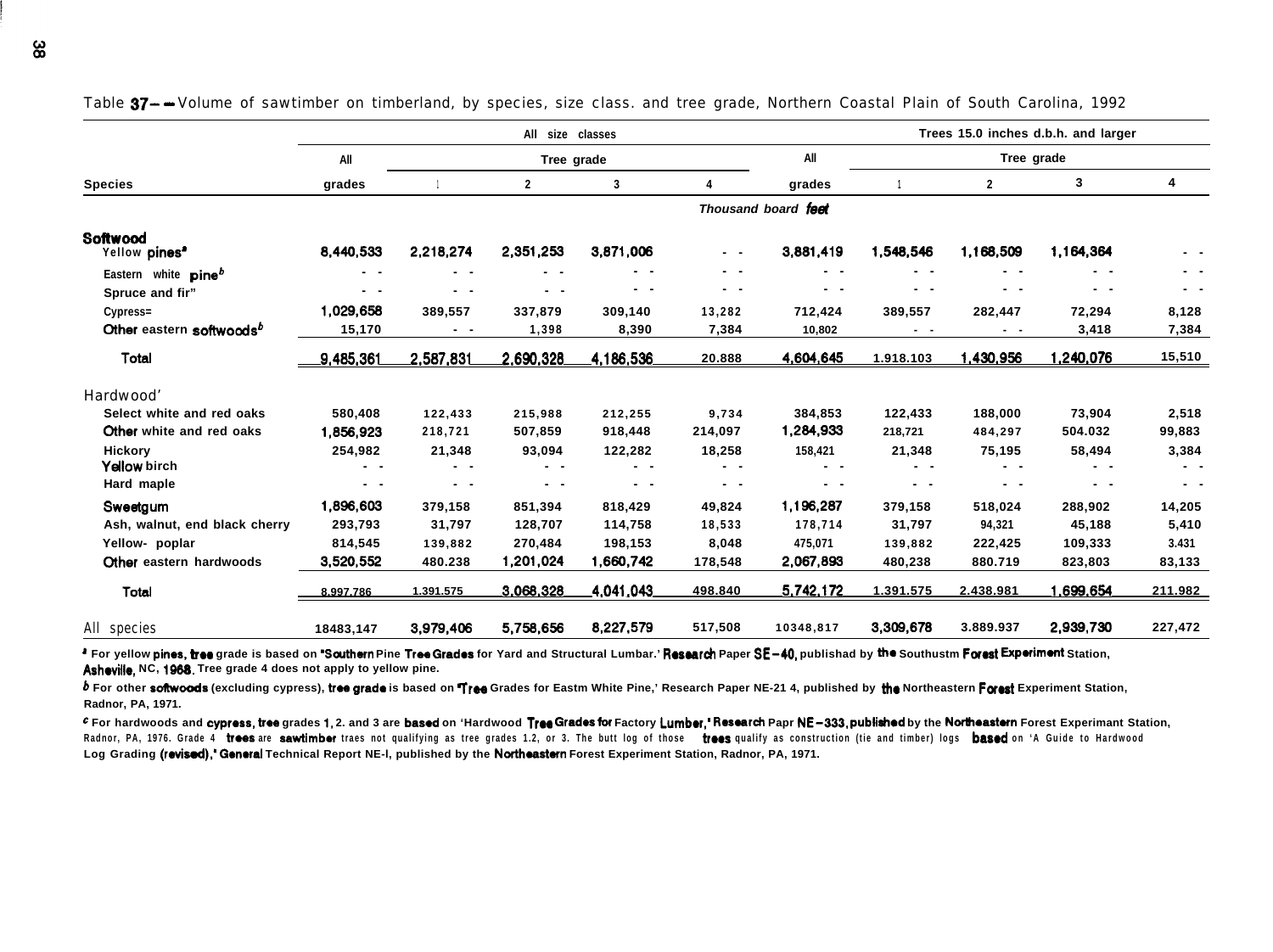|                                   |                          |               |                |                          |                          | Diameter class (inches at breast height) |                                            |                |                          |
|-----------------------------------|--------------------------|---------------|----------------|--------------------------|--------------------------|------------------------------------------|--------------------------------------------|----------------|--------------------------|
|                                   | Ail                      | $9.0 -$       | $11.0 -$       | $1 \times 0$ -           | $15.0 -$                 | $17.0 -$                                 | 19x)-                                      | $21.0 -$       | 29.0 and                 |
| <b>Species</b>                    | <b>classes</b>           | 10.9          | 12.9           | 14.9                     | 10.0                     | 10.e                                     | 20.9                                       | 28.0           | larger                   |
|                                   |                          |               |                |                          | Thousand cubic feet      |                                          |                                            |                |                          |
| Softwood                          |                          |               |                |                          |                          |                                          |                                            |                |                          |
| Longleaf pine                     | 158,927                  | 28.702        | 44,280         | 41,700                   | 31,293                   | 13,930                                   | 10,411                                     | 811            |                          |
| Slash pin                         | 55,478                   | 21,239        | 20,701         | 11,288                   | 8,310                    | 3,125                                    | 537                                        | $\sim$ $\sim$  | . .                      |
| <b>Shortleaf pine</b>             | 19,092                   | 4,373         | 4,751          | 2.958                    | 3,074                    | 2.717                                    | $\sim$ $\sim$                              | 1,209          | . .                      |
| Lobiolly pine                     | 1,181,801                | 209,122       | 232,795        | 222,388                  | 184,244                  | 140.322                                  | 83,577                                     | 101.008        | 8,244                    |
| Pond pine                         | 90,502                   | 15,998        | 25,042         | 18,583                   | 12,415                   | 12,485                                   | 5,481                                      | 2,418          | . .                      |
| Vii ginia pin                     | . .                      | $\sim$ $\sim$ | $\sim$ $\sim$  | . .                      | . .                      | . .                                      | . .                                        | . .            | . .                      |
| Pitch pin                         | $\sim$ $\sim$            | $\sim$ $\sim$ | $\sim$ $\sim$  | $\sim$ $\sim$            | $\sim$ $\sim$            | $\overline{a}$ $\overline{a}$            | $\ddot{\phantom{1}}$                       | . .            | . .                      |
| Tabk Mountain pin                 | $\overline{\phantom{a}}$ | $ -$          | $\sim$ $\sim$  | $ -$                     | $ -$                     | $\sim$ $\sim$                            | $\blacksquare$<br>$\overline{\phantom{a}}$ | . .            |                          |
| Spruce pine                       | 2,239                    | - -           | $ -$           | 503                      | 573                      | 1,153                                    | . .                                        | . .            | . .                      |
| Sand pine                         | $\sim$ $\sim$            | $\sim$ $\sim$ | $\sim$ $\sim$  | $\sim$ $-$               | . .                      | $\sim$ $\sim$                            | . .                                        | . .            | . .                      |
| Eastorn white pine                | $\overline{\phantom{a}}$ | . .           | $\sim$ $\sim$  | $ -$                     | $\overline{\phantom{a}}$ | . .                                      | $\overline{\phantom{a}}$                   | . .            | . .                      |
| Eastern hemlock                   | $\sim$ $\sim$            | $\sim$ $\sim$ | $\sim$ $\sim$  | $\sim$ $\sim$            | $ -$                     | $\sim$ $\sim$                            | $\sim$ $\sim$                              | $\sim$ $\sim$  | $ -$                     |
| Spruce and fir                    | $\sim$ $\sim$            | $\sim$ $\sim$ | $\sim$ $\sim$  | $\sim$ $\sim$            | - -                      | $\sim$ $\sim$                            | $\sim$ $\sim$                              | $\sim$ $\sim$  | . .                      |
| Baldcypress                       | 150,399                  | 11.938        | 18,388         | 19,117                   | 19,045                   | 25,783                                   | 17,411                                     | 43,508         | 5,111                    |
| <b>Pondcypnss</b>                 | 37,301                   | 9,984         | 8,018          | 4,819                    | 5,853                    | 3,218                                    | 2,158                                      | 3,253          | - -                      |
| Cedars                            | 2,555                    | 872           | $\blacksquare$ | $\sim$ $\sim$            | $ -$                     | 551                                      | 589                                        | 553            | $\overline{\phantom{a}}$ |
| Total softwoods                   | 1,726,304                | 300.228       | 351.984        | 319.434                  | 254.807                  | 203.302                                  | 120.524                                    | 152.870        | 13.355                   |
|                                   |                          |               |                |                          |                          |                                          |                                            |                |                          |
| Hardwood                          |                          |               |                |                          |                          |                                          |                                            |                |                          |
| Select while oaks                 | 75,470                   | $ -$          | 12,857         | 18,789                   | 11,223                   | 12,882                                   | 8,441                                      | 14,824         | 574                      |
| Select rod oaks                   | 27,1 29                  | - -           | 2,187          | 3.720                    | 5.187                    | 2,874                                    | 2,493                                      | 8,547          | 4,341                    |
| Chestnut oak                      | $\sim$ $\sim$            | $ -$          | $ -$           | $\sim$ $\sim$            | $\sim$ $\sim$            | $\sim$ $\sim$                            | - -                                        | $\sim$ $\sim$  | $\sim$ $\sim$            |
| Other white oaks                  | 45,180                   | $ -$          | 8,487          | 7,828                    | 5,330                    | 2,802                                    | 3,557                                      | 11,545         | 5,511                    |
| Other red oaks                    | 282,220                  | $\sim$ $-$    | 50.150         | 44,399                   | 38,505                   | 34,084                                   | 33,848                                     | 57,858         | 23,478                   |
| Hickory                           | 48,097                   | $\sim$ $\sim$ | 8,918          | 11,358                   | 7,425                    | 4,431                                    | 5.303                                      | 8,537          | 2,025                    |
| Yellow birch                      | $\sim$ $\sim$            | . .           | $\sim$ $\sim$  | $\sim$ $\sim$            | $ -$                     | . .                                      | - -                                        | $\sim$ $\sim$  | $\sim$ $\sim$            |
| Hard maple                        | $\sim$ $\sim$            | $\sim$ $\sim$ | $\sim$ $\sim$  | $\sim$ $-$               | $\sim$ $\sim$            | $\sim$ $\sim$                            | $\sim$ $-$                                 | $\blacksquare$ | $\sim$ $-$               |
| Soft map*                         | 127,408                  | $ -$          | 31,857         | 31,459                   | 20,075                   | 18,922                                   | 14,294                                     | 8,905          | 1,078                    |
| Beech                             | 2,593                    | $\sim$ $-$    | $ -$           | 742                      | 397                      | 472                                      | $ -$                                       | 982            | $ -$                     |
| Sweetgum                          | 340,924                  | $ -$          | 51,504         | 74,577                   | 83,249                   | 43,898                                   | 28.824                                     | 57,280         | 11,594                   |
| Tupelo and blackgum               | 503,825                  | $\sim$ $-$    | 85,285         | 134,791                  | 101,575                  | 70,701                                   | 58,557                                     | 49,237         | 4,578                    |
| Ash                               | 58,390                   | $\sim$ $\sim$ | 0,558          | 14,177                   | 11,443                   | 5,421                                    | 3,572                                      | 8,787          | 2,324                    |
| Cottonwood                        | 14,857                   | . .           | 2,897          | 2,969                    | 1,887                    | 1,498                                    | 489                                        | 1,279          | 4,038                    |
| Basswood                          | $ -$                     | $\sim$ $\sim$ | $\sim$ $\sim$  | $\overline{\phantom{a}}$ | $\sim$ $\sim$            | $\sim$ $\sim$                            | $\sim$ $\sim$                              | $\sim$ $\sim$  | $\sim$ $\sim$            |
| Yellow-poplar                     | 105,745                  | $ -$          | 9,209          | 17,358                   | 20,328                   | 14,745                                   | 17,058                                     | 25,441         | 1,805                    |
| Bay and magnolia                  | 3,707                    | $\sim$ $\sim$ | 1,204          | 324                      | 1,434                    | 745                                      | $\sim$ $\sim$                              | $\sim$ $\sim$  | $\sim$ $\sim$            |
| <b>Black cherry</b>               | 358                      | . .           | $\sim$ $\sim$  | 358                      | $\sim$ $\sim$            | $\sim$ $\sim$                            | $\overline{\phantom{a}}$                   | $\sim$ $\sim$  | $\overline{\phantom{a}}$ |
| Black walnut                      | 1,483                    | $\sim$ $\sim$ | 302            | 373                      | $ -$                     | 788                                      | $ -$                                       | $ -$           | $\sim$ $\sim$            |
| Sycamore                          | 5,813                    | $\sim$ $\sim$ | 1,078          | $\sim$ $\sim$            | 913                      | 474                                      | 1,055                                      | 3,285          | $ -$                     |
| <b>Black locust</b>               | $\sim$ $\sim$            | $ -$          | $\sim$ $\sim$  | $ -$                     | $ -$                     | $\sim$ $\sim$                            | $\sim$ $\sim$                              | $ -$           | $ -$                     |
| Elm                               | 21.148                   | $\sim$ $\sim$ | 5,075          | 4,039                    | 4.71 1                   | 1,405                                    | 3,225                                      | 1,437          | 1,255                    |
| Other •<br>astom<br>hardwoods     | 19,855                   | $ -$          | 3,51,5         | 5.819                    | 3,500                    | 1,975                                    | 1,883                                      | 3,083          | $\sim$ $\sim$            |
| <b>Total hardwoods</b>            | 1.684,063                | $ -$          | 295.190        | 370.700                  | 297.083                  | 218.985                                  | 178.719                                    | 258.907        | 54.408                   |
| <b>ODD</b> OOS<br>١u<br>$\bullet$ | 3,410,367                |               |                |                          |                          |                                          |                                            |                |                          |
|                                   |                          | 300.228       | 547,174        | 599,134                  | 551,870                  | 422,288                                  | 299,243                                    | 411,577        | 77,853                   |

Table 38 --Cubic volume in the merchantable **saw-log** portion of sawtimber trees on timberland. by species and diameter class, Northern Coastal Plain of South Carolina, 1992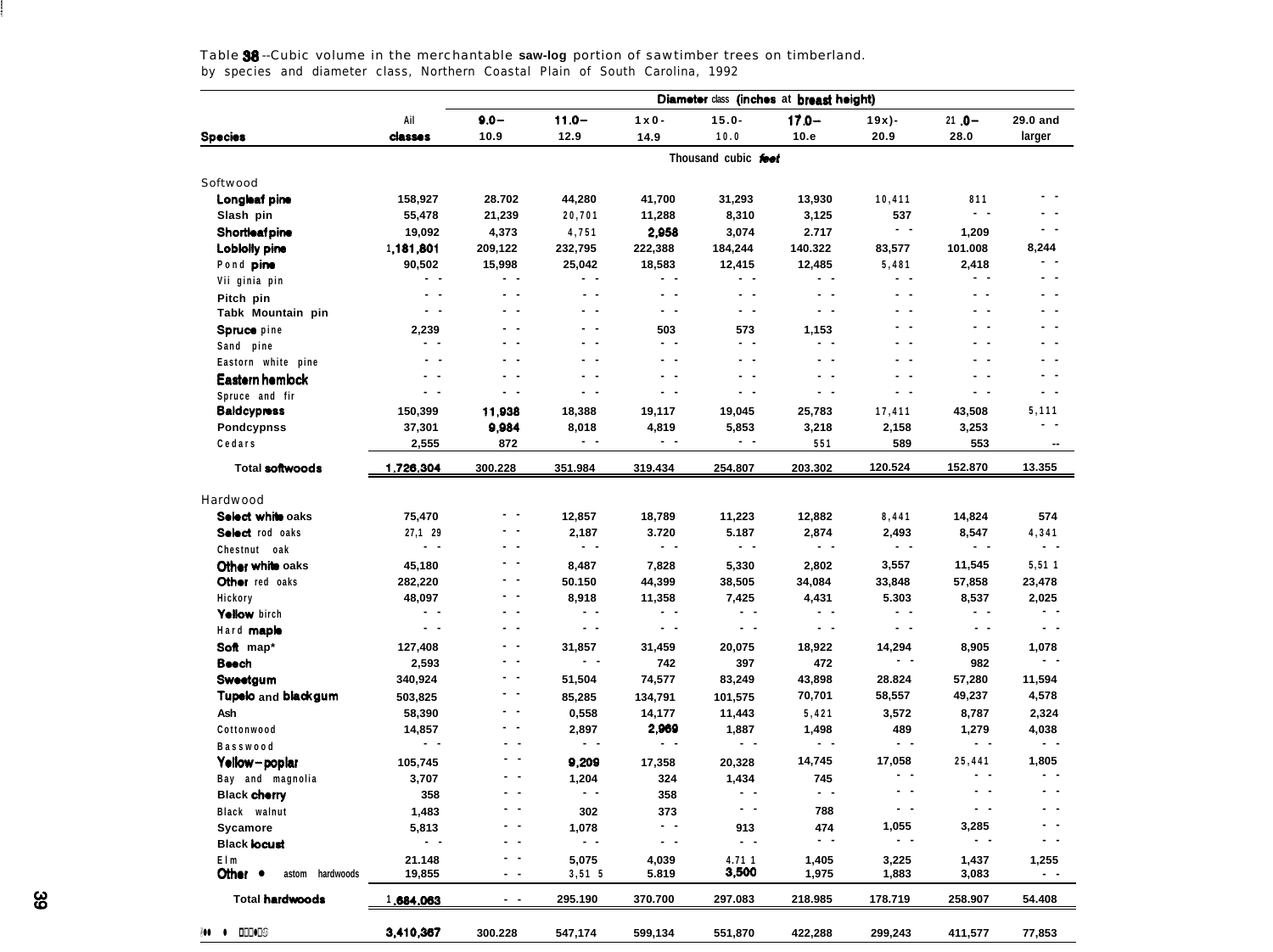Table 39--Total volume of live trees on timberland, by species and diameter class, Northern Coastal plain of South Cardina. 1992

|                                |                   |                   |                 |                  |                   |                 | Diameter class (inches at breast height) |                   |                     |                        |                        |                        |                   |
|--------------------------------|-------------------|-------------------|-----------------|------------------|-------------------|-----------------|------------------------------------------|-------------------|---------------------|------------------------|------------------------|------------------------|-------------------|
|                                | All               | $1.0 -$           | $3.0 -$         | $5.0 -$          | $7.0 -$           | $9.0 -$         | $11.0 -$                                 | $13.0 -$          | $15.0 -$            | $17.0 -$               | $19.0 -$               | $21.0 -$               | 29.0 and          |
| <b>Species</b>                 | <b>classes</b>    | 2.9               | 4.9             | 6.9              | 8.9               | 10.9            | 12.9                                     | 14.9              | 16.9                | 18.9                   | 20.9                   | 28.9                   | larger            |
|                                |                   |                   |                 |                  |                   |                 | Thousand cubic foot                      |                   |                     |                        |                        |                        |                   |
| Softwood                       |                   |                   |                 |                  |                   |                 |                                          |                   |                     |                        |                        |                        |                   |
| Longieaf pine                  | 280.148           | 2,730             | 8,839           | 23,068           | 39,601            | 36,926          | 54,990                                   | 49,419            | 36,226              | 15,884                 | 11,779                 | 687                    |                   |
| Slash pine                     | 164.773           | 2,606             | 11,390          | 23,966           | 40,961            | 31,397          | 27,018                                   | 13,356            | 9,582               | 3,542                  | 955                    | $ -$                   | . .               |
| <b>Shortleaf pine</b>          | 36,062            | 883               | 1,344           | 6,013            | 4,010             | 6,077           | 6.177                                    | 3,531             | 3,561               | 3,092                  | $\sim$ $-$             | 1.3%                   |                   |
| <b>Lobiolly</b> pine           | 2,301,250         | 82,537            | 142.344         | 287,677          | 312,666           | 317,457         | 297.593                                  | 267,452           | 214,978             | 160,362                | 94,765                 | 114,130                | 9,289             |
| Pond pine                      | 165.219           | 2,623             | 7.3%            | 14.717           | 27,674            | 23,571          | 31,443                                   | 19,933            | 14,503              | 14,382                 | 6,243                  | 2,762                  |                   |
| Virginia pine                  | $\sim$ $\sim$     | $\sim$ $\sim$     | $ -$            | $\sim$ $-$       | $\sim$ $-$        | $\sim$ $\sim$   | $\sim$ $\sim$                            | $\sim$ $-$        | $\sim$ $-$          | $\sim$ $\sim$          | $\sim$ $-$             | $\sim$ $\sim$          | . .               |
| Pitch pine                     | . .               | $ -$              | $\sim$ $ \sim$  | $\sim$ $-$       | $\qquad \qquad -$ | $\sim$ $\sim$   | $\sim$ $\sim$                            | $\sim$ $-$        | $\sim$ $-$          | $\sim$ $-$             | $\sim$ $-$             | $\sim$ $\sim$          | $\sim$ $\sim$     |
| Table Mountain pine            | . .               | . .               | $\sim$ $\sim$   | $\sim$ $\sim$    | $\qquad \qquad -$ | $ -$            | $ -$                                     | $ -$              | $\sim$ $\sim$       | $ -$                   | $ -$                   | $ -$                   | $ -$              |
| Spruce pine                    | 3,172             | 148               | . .             | $\sim$ $-$       | 435               | $ -$            | $ -$                                     | 593               | 661                 | 1,335                  | $ -$                   | $ -$                   | $\sim$ $\sim$     |
| Sand pine                      | $\qquad \qquad -$ | $\qquad \qquad -$ | $\sim$ $-$      | . .              | $\qquad \qquad -$ | $\sim$ $\sim$   | $\sim$ $\sim$                            | $\sim$ $-$        | $\sim$ $-$          | $\sim$ $-$             | $\sim$                 | $ -$                   | $\sim$ $\sim$     |
| Eastern <b>white</b> pine      | . .               | $ -$              | $\sim$ $\sim$   | $\sim$ $\sim$    | $\sim$ $\sim$     | $\sim$ $\sim$   | $ -$                                     | $\sim$ $\sim$     | $\sim$ $\sim$       | $\sim$ $\sim$          | $\sim$ $\sim$          | $ -$                   | $ -$              |
| Eastern hemlock                | . .               | $ -$              | $\sim$ $\sim$   | . .              | . .               | $\sim$ $\sim$   | $\sim$ $\sim$                            | $ -$              | $\sim$ $\sim$       | $ -$                   | $\sim$ $\sim$          | $ -$                   | $ -$              |
| Spruce and fir                 | $\sim$ $\sim$     | $ -$              | $\sim$ $-$      | $\sim$ $\sim$    | $ -$              | $ -$            | $\sim$ $-$                               | $ -$              | $ -$                | $\sim$ $-$             | $\sim$ $-$             | $\sim$ $\sim$          | - -               |
| <b>Baldcypress</b>             | 258,340           | 1,351             | 4,891           | 13,781           | 17.072            | 21,686          | 24,366                                   | 27,250            | 25,040              | 34,797                 | 22,557                 | 55.190                 | 9,559             |
| <b>Pondcypress</b>             | 79,145            | 1,775             | 3,320           | 9,101            | 7,972             | 16,808          | 12,069                                   | 6,674             | 0,249               | 5.047                  | 3,320                  | 4.581                  | 229               |
| Cedars                         | 16,136            | 1,275             | 3,242           | 3,279            | 3,965             | 1,310           | $\sim$ $\sim$                            | - -               | $ -$                | 1,021                  | 707                    | 1,337                  |                   |
|                                |                   |                   |                 |                  |                   |                 |                                          |                   |                     |                        |                        |                        |                   |
| Total softwoods                | 3.304.245         | 95.928            | 182.738         | 381.602          | 455.164           | 455.231         | 453.656                                  | 388.200           | 312.000             | 239.462                | 140.326                | 180.053                | 19.077            |
| Hardwood                       |                   |                   |                 |                  |                   |                 |                                          |                   |                     |                        |                        |                        |                   |
| Select white oaks              | 182,936           | 3,719             | 7,301           | 12,411           | 21,654            | 22,656          | 23,658                                   | 27,050            | 16,441              | 18,687                 | 8,529                  | 19,987                 | 843               |
| Select rod oaks                | 54,115            | 776               | 1,023           | 4,493            | 1,972             | 3,943           | 5,014                                    | 6,337             | 7,288               | 3,547                  | 5,223                  | 8.994                  | 5,495             |
| Chestnut oak                   | $\sim$ $\sim$     | . .               | $\sim$ $\sim$   | $\sim$ $\sim$    | $\sim$ $\sim$     | $\sim$ $\sim$   | $\sim$ $-$                               | $\sim$ $\sim$     | $\sim$ $-$          | $\sim$ $\sim$          | $\sim$ $\sim$          | $ -$                   | $ -$              |
| Other white oaks               | 143,143           | 5,257             | 7.6%            | 13,757           | 17,897            | 12,216          | 16,972                                   | 15,792            | 9.761               | 6.381                  | 5,524                  | 20,763                 | 11,217            |
| Other red oaks                 | 900,427           | 50,219            | 71,095          | 114,530          | 104,743           | 112,913         | 94327                                    | 74,415            | 58,730              | 50,353                 | 49.105                 | 84,410                 | 35,587            |
| Hickory                        | 136,844           | 6,182             | 8,245           | 12,448           | 20,833            | 15,315          | 16,185                                   | 17,689            | 10,919              | 6,184                  | 7,569                  | 12.357                 | 2,940             |
| Yellow birch                   | $\sim$ $\sim$     | $\sim$ $-$        | $\sim$ $-$      | $ -$             | $ -$              | $ -$            | $\sim$ $-$                               | $\sim$ $-$        | $\sim$ $-$          | $\sim$ $-$             | $\sim$ $-$             | $\sim$ $-$             | $\sim$ $-$        |
| Hard maple                     | 1,443             | 345               | 149             | 527              | $\sim$ $\sim$     | 422             | $\sim$ $-$                               | $ -$              | $ -$                | $\sim$ $\sim$          | $\sim$ $-$             | $\sim$ $\sim$          | - -               |
| Sot maple                      | 643,988           | 61,823            | 87,267          | 92,175           | 89,232            | 65,584          | 71,308                                   | 59,260            | 34,613              | 33,475                 | 21,766                 | 19,%7                  | 7.5%              |
| Beech                          | 6,311             | 548               | 173             | 336              | 124               | 711             | $ -$                                     | 1,154             | 568                 | 875                    | $\sim$ $\sim$          | 1.679                  | 343               |
| Swestgum                       | 986,115           | 60,366            | 82,583          | 109,802          | 126,005           | 130.274         | 107.953                                  | 110,830           | 85,133              | 55,%7                  | 35,848                 | 67,567                 | 14,747            |
| Tupelo and blackgum            | 1,397,935         | 47,428            | 77,357          | 111,528          | 139.842           | 173,249         | 169,501                                  | 230,619           | 158,571             | 108,694                | 84.006                 | 85,632                 | 11,568            |
| Ash                            | 190,374           | 22,001            | 27,614          | 15,149           | 18,261            | 22.199          | 18,523                                   | 21,691            | 16,161              | 9,530                  | 4,900                  | 11,555                 | 2,790             |
| Cottonwood                     | 27,536            | 412               | 1,094           | 969              | 2,838             | 1,922           | 4,741                                    | 4,160             | 2,259               | 2,261                  | 618                    | 1,525                  | 4,737             |
| <b>Basswood</b>                | 343               | $ -$              | $\sim$ $-$      | $\sim$ $\sim$    | 343               | $\sim$ $-$      | $\sim$ $-$                               | $\sim$ $\sim$     | $\sim$ $\sim$       | $\sim$ $-$             | $\sim$ $\sim$          | $\sim$ $\sim$          | $\sim$ $-$        |
| Yellow-poplar                  | 192,335           | 3,0%              | 4,036           | 10,511           | 12,488            | 19,158          | 16,000                                   | 24,176            | 27,621              | 18.91 6                | 21,955                 | 31,509                 | 2,875             |
| <b>Bay and magnolia</b>        | 86,779            | 17,185            | 15,367          | 15,449           | 7,575             | 4,744           | 2,617                                    | 473               | 1,917               | 1,452                  | . .                    | $\sim$ $\sim$          | $\sim$ $\sim$     |
|                                | 23,878            | 7,453             | 4,405           | 5,344            | 2,535             | 1,095           | 891                                      | 1,182             | 624                 | 349                    | . .                    |                        | - -               |
| Black cherry                   |                   |                   |                 |                  |                   |                 |                                          |                   |                     |                        |                        |                        |                   |
| Black walnut                   | 4,557             |                   | 243<br>435      |                  | 384<br>635        | 558<br>493      | 544                                      | 535<br>$\sim$ $-$ |                     | 1,069                  |                        | 1.224                  |                   |
| Sycamore                       | 12,936            | 319               |                 | 847<br>$ -$      | $ -$              | $\sim$ $\sim$   | 1,959<br>$\sim$ $-$                      | $\sim$ $\sim$     | 1,253<br>$\sim$ $-$ | 1,116<br>$\sim$ $\sim$ | 1,353<br>$\sim$ $\sim$ | 4.1%<br>$\sim$ $\sim$  | 420<br>$\sim$ $-$ |
| Black locust                   | 158               | 82                | 76              |                  |                   |                 |                                          |                   |                     |                        |                        |                        |                   |
| Elm<br>Other eastern hardwoods | 81.396<br>312,302 | 5,088<br>73,591   | 9,941<br>68,879 | 10,778<br>56,965 | 11,033<br>45,860  | 7,357<br>21,149 | 9,859<br>18,235                          | 8,900<br>11,372   | 6.7%<br>5,541       | 2,979<br>3,502         | 4,208<br>2,834         | 2,977<br>6,166         | 1,589<br>408      |
|                                |                   |                   |                 |                  |                   |                 |                                          |                   |                     |                        |                        |                        |                   |
|                                | 5.365.851         | 365,842           | 474.889         | <u>588.017</u>   | 624,254           | 615,958         | 578,287                                  | 615.635           | 444.109             | 324.277                | 253.238                | <u>380,348 102.997</u> |                   |
| <b>Total hardwoods</b>         |                   |                   |                 |                  |                   |                 |                                          |                   |                     |                        |                        |                        |                   |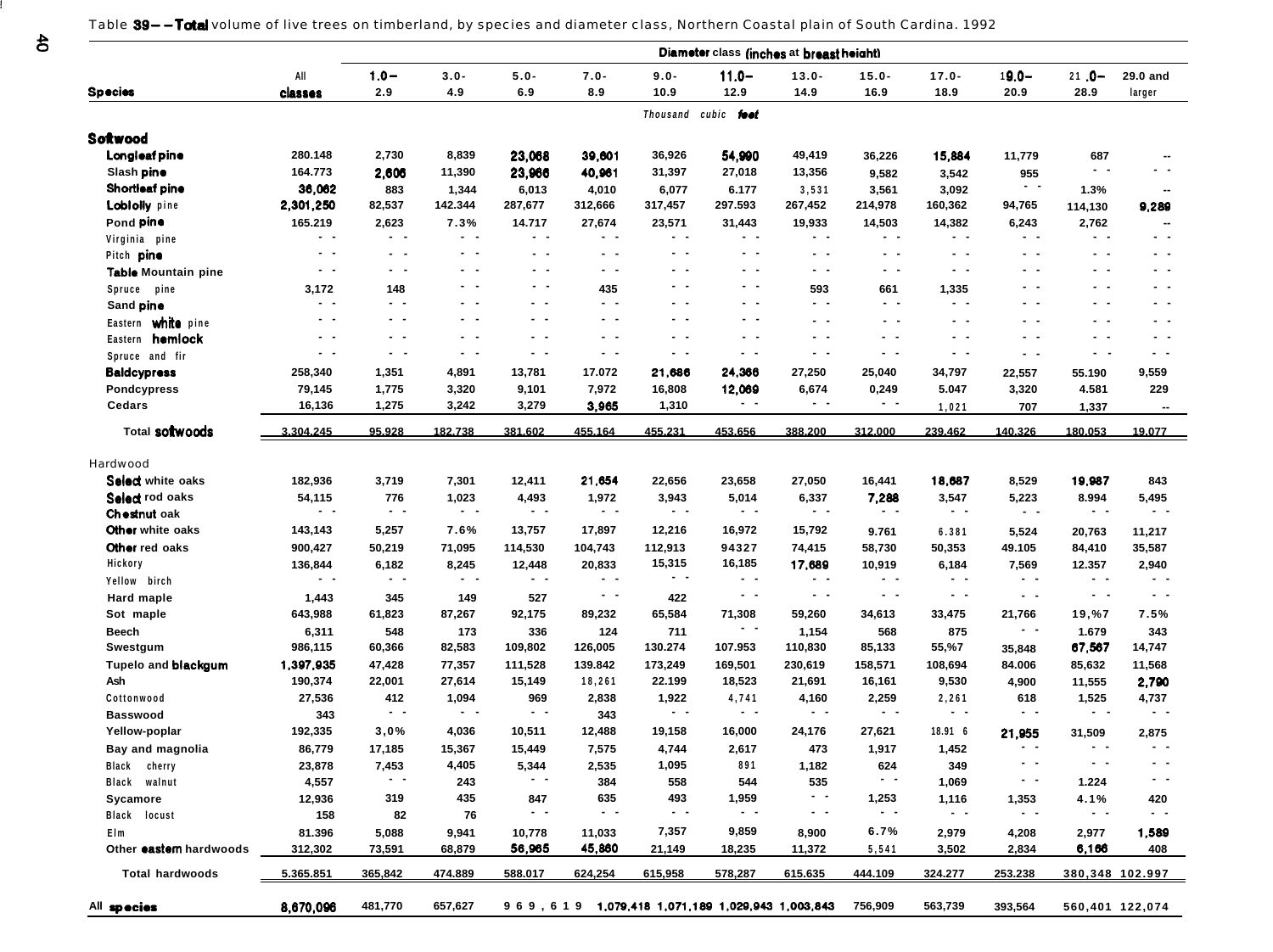Table 40--Green weight of forest biomass on timberland, by species and diameter class. Northern Coastal Plain of South Carolina. 1992

|                                |                  |                 |                |                       |                       |                       |                         | <b>Diameter</b> class (inches at breast height) |                         |                       |                         |                                                                                                                                                                                                                                                                                                                                                                                                                                                                                                                                      |                                                                                                              |
|--------------------------------|------------------|-----------------|----------------|-----------------------|-----------------------|-----------------------|-------------------------|-------------------------------------------------|-------------------------|-----------------------|-------------------------|--------------------------------------------------------------------------------------------------------------------------------------------------------------------------------------------------------------------------------------------------------------------------------------------------------------------------------------------------------------------------------------------------------------------------------------------------------------------------------------------------------------------------------------|--------------------------------------------------------------------------------------------------------------|
|                                | <b>All</b>       | $1.0 -$         | $3.0 -$        | $5.0 -$               | $7.0 -$               | $9.0 -$               | $11.0 -$                | $13.0 -$                                        | $15.0 -$                | $17.0 -$              | $19.0 -$                | $21.0 -$                                                                                                                                                                                                                                                                                                                                                                                                                                                                                                                             | 20.0 and                                                                                                     |
| <b>Species</b>                 | classes          | 2.0             | 4.9            | 6.9                   | 8.0                   | 10.0                  | 12.9                    | 14.9                                            | 16.9                    | 18.9                  | 20.9                    |                                                                                                                                                                                                                                                                                                                                                                                                                                                                                                                                      | larger                                                                                                       |
|                                |                  |                 |                |                       |                       |                       | Hundred thousand pounds |                                                 |                         |                       |                         | 28.9<br>547<br>$\sim$ $ \sim$<br>990<br>82.186<br>1,938<br>$\sim$ $\sim$<br>$\sim$ $\sim$<br>$\sim$ $\sim$<br>$\sim$ $\sim$<br>$\sim$ $\sim$<br>$\sim$ $ \sim$<br>$\sim$ $\sim$<br>$\sim$ $ \sim$<br>45.212<br>3,563<br>912<br>135.348<br>17,543<br>8,143<br>$\sim$ $ \sim$<br>19,340<br>69,143<br>10,864<br>$\sim$ $\sim$<br>$\sim$ $ \sim$<br>14,005<br>1,430<br>52,124<br>68,636<br>6,018<br>1,153<br>$\sim$ $ \sim$<br>23,285<br>$\sim$ $\sim$<br>$\sim$ $\sim$<br>1,085<br>3,258<br>$\sim$ $ \sim$<br>1,975<br>4,635<br>302,618 |                                                                                                              |
| <b>Softwood</b>                |                  |                 |                |                       |                       |                       |                         |                                                 |                         |                       |                         |                                                                                                                                                                                                                                                                                                                                                                                                                                                                                                                                      |                                                                                                              |
| Longleaf pine                  | 210.546          | 2.217           | 7,439          | 16,584                | 30,107                | 28,739                | 43,262                  | 30,383                                          | 29,010                  | 12,800                | 9,478                   |                                                                                                                                                                                                                                                                                                                                                                                                                                                                                                                                      |                                                                                                              |
| Slash pine                     | 129,009          | 2,027           | 10,571         | 17,599                | 31,765                | 24,614                | 21.036                  | 10,433                                          | 7.450                   | 2,753                 | 751                     |                                                                                                                                                                                                                                                                                                                                                                                                                                                                                                                                      |                                                                                                              |
| Shortleaf pine                 | 24,723           | 523             | 831            | 3,517                 | 2.777                 | 4,282                 | 4,472                   | 2,539                                           | 2,590                   | 2,202                 | $\sim$ $ \sim$          |                                                                                                                                                                                                                                                                                                                                                                                                                                                                                                                                      | $- -$                                                                                                        |
| <b>Lobiolly</b> pine           | 1,644,902        | 39,953          | 84,141         | 207,340               | 232,900               | 234,564               | 218,993                 | 108.839                                         | 156,332                 | 116,229               | 68,757                  |                                                                                                                                                                                                                                                                                                                                                                                                                                                                                                                                      | 6,650                                                                                                        |
| Pond pine                      | 116,602          | 1,413           | 4,157          | 10,381                | 19,732                | 18,929                | 22,670                  | 14,290                                          | 10,476                  | 10,102                | 4,424                   |                                                                                                                                                                                                                                                                                                                                                                                                                                                                                                                                      |                                                                                                              |
| Virginia pine                  | $\sim$ $ \sim$   | $\sim$ $ \sim$  | $\sim$ $ \sim$ | $\sim$ $ \sim$        | $\sim$ $ \sim$        | $\sim$ $\sim$         | $\sim$ $ \sim$          | $\sim$ $\sim$                                   | $\sim$ $\sim$           | $\sim$ $\sim$         | $\sim$ $ \sim$          |                                                                                                                                                                                                                                                                                                                                                                                                                                                                                                                                      | $\sim$ $ \sim$                                                                                               |
| Pitch pine                     | $ -$             | $\sim$ $ \sim$  | $ -$           | $\sim$ $ -$           | $\sim$ $\sim$         | $ -$                  | $\sim$ $\sim$           | $\sim$ $\sim$                                   | $\sim$ $\sim$           | $\sim$ $ \sim$        | $\sim$ $ \sim$          |                                                                                                                                                                                                                                                                                                                                                                                                                                                                                                                                      | $\frac{1}{2} \left( \frac{1}{2} \right) \left( \frac{1}{2} \right) = \frac{1}{2} \left( \frac{1}{2} \right)$ |
| Table Mountain pine            | $ -$             | $\sim$ $\sim$   | $ -$           | $\sim$ $ \sim$        | $\sim$ $ \sim$        | $\sim$ $\sim$         | $\sim$ $\sim$           | $\sim$ $\sim$                                   | $\sim$ $\sim$           | $\sim$ $\sim$         | $\sim$ $ \sim$          |                                                                                                                                                                                                                                                                                                                                                                                                                                                                                                                                      | $\sim$ $\sim$                                                                                                |
| Spruce pine                    | 2,183            | 81              | $\sim$ $\sim$  | $\sim$ $ \sim$        | 270                   | $\sim$ $ \sim$        | $\sim$ $ \sim$          | 417                                             | 465                     | 941                   | $\sim$ $\sim$           |                                                                                                                                                                                                                                                                                                                                                                                                                                                                                                                                      | $\frac{1}{2} \left( \frac{1}{2} \right) \left( \frac{1}{2} \right) = \frac{1}{2} \left( \frac{1}{2} \right)$ |
| Sand pine                      | $\sim$ $ \sim$   | $\sim$ $ \sim$  | $\sim$ $ \sim$ | $\sim$ $ \sim$        | $\sim$ $ \sim$        | $\sim$ $ \sim$        | $\sim$ $ \sim$          | $\sim$ $ \sim$                                  | $\sim$ $ \sim$          | $\sim$ $ \sim$        | $\sim$ $\sim$           |                                                                                                                                                                                                                                                                                                                                                                                                                                                                                                                                      | $\sim$ $\sim$                                                                                                |
| Eastom white pine              | $ -$             | $\sim$ $ \sim$  | $ -$           | $\sim$ $ \sim$        | $\sim$ $ \sim$        | $\sim$ $ \sim$        | $\sim$ $\sim$           | $\sim$ $\sim$                                   | $\sim$ $ \sim$          | $\sim$ $ \sim$        | $\sim$ $ \sim$          |                                                                                                                                                                                                                                                                                                                                                                                                                                                                                                                                      | $ -$                                                                                                         |
| Eastom homlock                 | . .              | $\sim$ $ \sim$  | $\sim$ $\sim$  | $\sim$ $ \sim$        | $\sim$ $ \sim$        | $\sim$                | $\sim$ $\sim$           | $\sim$ $ \sim$                                  | $\sim$ $ \sim$          | $\sim$ $ \sim$        | $\sim$ $ \sim$          |                                                                                                                                                                                                                                                                                                                                                                                                                                                                                                                                      | $ -$                                                                                                         |
| Spruce and fir                 | $\sim$           | $\sim$ $ \sim$  | $\sim 100$     | $\sim$ $ \sim$        | $\sim$ $ \sim$        | $\sim$ $\sim$         | $\sim$ $\sim$           | $\sim$ $ \sim$                                  | $\sim$ $ \sim$          | $\sim$ $ \sim$        | $\sim$ $ \sim$          |                                                                                                                                                                                                                                                                                                                                                                                                                                                                                                                                      | $\sim$ $ \sim$                                                                                               |
|                                |                  | 670             |                |                       |                       |                       |                         |                                                 |                         |                       |                         |                                                                                                                                                                                                                                                                                                                                                                                                                                                                                                                                      |                                                                                                              |
| <b>Baldcypress</b>             | 193,950          |                 | 3,069          | 7,080                 | 11,197                | 14.810                | 17,935                  | 20,588                                          | 19,427                  | 27,486                | 18,226                  |                                                                                                                                                                                                                                                                                                                                                                                                                                                                                                                                      | 8,250                                                                                                        |
| Pondcypross                    | 50,410           | 1,068           | 2,082          | 3,040                 | 4,278                 | 10,370                | 8,026<br>$\sim$ $ \sim$ | 4,665<br>$\sim$ $ \sim$                         | 5,973<br>$\sim$ $ \sim$ | 3,744                 | 2.505                   |                                                                                                                                                                                                                                                                                                                                                                                                                                                                                                                                      | 196                                                                                                          |
| Cedars                         | 11,238           | 792             | 2,064          | 2,437                 | 2,893                 | 925                   |                         |                                                 |                         | 741                   | 474                     |                                                                                                                                                                                                                                                                                                                                                                                                                                                                                                                                      | $\sim$                                                                                                       |
| Total softwoods                | 2.392.563        | 48.744          | 114.354        | 268.867               | 335.037               | 335.233               | 336.394                 | 289.154                                         | 231.733                 | 177.088               | 104.615                 |                                                                                                                                                                                                                                                                                                                                                                                                                                                                                                                                      | 15.996                                                                                                       |
| Hudwocd                        |                  |                 |                |                       |                       |                       |                         |                                                 |                         |                       |                         |                                                                                                                                                                                                                                                                                                                                                                                                                                                                                                                                      |                                                                                                              |
| Soled white oaks               | 150,558          | 2,981           | 5,535          | 8,850                 | 17,103                | 18,393                | 19,583                  | 22,733                                          | 13,922                  | 15,682                | 7,382                   |                                                                                                                                                                                                                                                                                                                                                                                                                                                                                                                                      | 751                                                                                                          |
| Select rod oaks                | 46,244           | 637             | 807            | 3,017                 | 1,568                 | 3,199                 | 4,228                   | 5.419                                           | 6,312                   | 3,194                 | 4,679                   |                                                                                                                                                                                                                                                                                                                                                                                                                                                                                                                                      | 5.043                                                                                                        |
| <b>Chestnut</b> oak            | $\sim$ $ \sim$   | $\sim$ $ \sim$  | $\sim$ $ \sim$ | $\sim$ $ \sim$        | $\sim$ $ \sim$        | $\sim$ $ \sim$        | $\sim$ $ \sim$          | $\sim$ $ \sim$                                  | $\sim$ $ \sim$          | $\sim$ $ \sim$        | $\sim$ $ \sim$          |                                                                                                                                                                                                                                                                                                                                                                                                                                                                                                                                      | $\sim$ $ \sim$                                                                                               |
| Other white oaks               | 119,904          | 3,715           | 5,362          | 9,386                 | 14,175                | 10,064                | 14,200                  | 13,902                                          | 8,524                   | 5,860                 | 4,945                   |                                                                                                                                                                                                                                                                                                                                                                                                                                                                                                                                      | 10,451                                                                                                       |
| Other rod oaks                 | 724,171          | 42,888          | 54,183         | 82,642                | 84,582                | 91,885                | 78.138                  | 61,819                                          | 48,545                  | 42,292                | 40,197                  |                                                                                                                                                                                                                                                                                                                                                                                                                                                                                                                                      | 27,857                                                                                                       |
| Hickory                        | 112,771          | 5,337           | 7,255          | 8,835                 | 16,177                | 12,655                | 13,211                  | 14,769                                          | 9,285                   | 5,292                 | 6,430                   |                                                                                                                                                                                                                                                                                                                                                                                                                                                                                                                                      | 2.660                                                                                                        |
| Yellow birch                   | $\sim$ $\sim$    | $\sim$ $ \sim$  | $\sim 100$     | $\sim$ $ \sim$        | $\sim$ $ \sim$        | $\sim$ $ \sim$        | $\sim$ $ \sim$          | $\sim$ $ \sim$                                  | $\sim$ $ \sim$          | $\sim$                | $\sim$ $ \sim$          |                                                                                                                                                                                                                                                                                                                                                                                                                                                                                                                                      | $\sim$ $\sim$                                                                                                |
| Hard maple                     | 1,278.           | 286             | 129            | 488                   | $\sim$ $ \sim$        | 375                   | $\sim$ $ \sim$          | $\sim$ $ \sim$                                  | $\sim$ $ \sim$          | $\sim$ $ \sim$        | $\sim$ $ \sim$          |                                                                                                                                                                                                                                                                                                                                                                                                                                                                                                                                      | $\sim$ $ \sim$                                                                                               |
| Soft maple                     | 468,380          | 46,874          | 62,073         | 63,928                | 67,457                | 48,808                | 52,478                  | 43,161                                          | 25,228                  | 24,182                | 15,251                  |                                                                                                                                                                                                                                                                                                                                                                                                                                                                                                                                      | 5,147                                                                                                        |
| Beech                          | 5,282            | 465             | 148            | 205                   | 100                   | 620                   | $\sim$ $ \sim$          | 952                                             | 483                     | 545                   | $\sim$ $-$              |                                                                                                                                                                                                                                                                                                                                                                                                                                                                                                                                      | 334                                                                                                          |
| Sweetgum                       | 708,022          | 39,595          | 54,816         | 69,897                | 89,701                | 04,607                | 79,442                  | 82,814                                          | 64,073                  | 41,858                | 27,479                  |                                                                                                                                                                                                                                                                                                                                                                                                                                                                                                                                      | 11,616                                                                                                       |
| <b>Tupelo and blackgum</b>     | 953.092          | 31,958          | 52,740         | 55,045                | 85,256                | 112,241               | 114,328                 | 162,521                                         | 114,567                 | 81,641                | 64,179                  |                                                                                                                                                                                                                                                                                                                                                                                                                                                                                                                                      | 9,971                                                                                                        |
| Ash                            | 118,700          | 13,412          | 17,577         | 11.435                | 13,023                | 14,173                | 11,394                  | 12.803                                          | 9,306                   | 5,426                 | 2,716                   |                                                                                                                                                                                                                                                                                                                                                                                                                                                                                                                                      | 1,418                                                                                                        |
| Cottonwood                     | 19,567           | 280             | 758            | 578                   | 1,854                 | 1,298                 | 3,250                   | 2,052                                           | 1,639                   | 1,662                 | 451                     |                                                                                                                                                                                                                                                                                                                                                                                                                                                                                                                                      | 3,712                                                                                                        |
| Basswood                       | 235              | $\sim$ $ \sim$  | $\sim 100$     | $\sim$ $ \sim$        | 235                   | $\sim$ $ \sim$        | $\sim$ $ \sim$          | $\sim$ $ \sim$                                  | $\sim$ $ \sim$          | $\sim$ $ \sim$        | $\sim$ $ \sim$          |                                                                                                                                                                                                                                                                                                                                                                                                                                                                                                                                      | $\sim$ $ \sim$                                                                                               |
| Yellow-poplar                  | 137,408          | 2,282           | 2,68@          | 6,293                 |                       | 13,487                |                         | 17,399                                          | 20,040                  | 13,838                | 15,939                  |                                                                                                                                                                                                                                                                                                                                                                                                                                                                                                                                      | 2,201                                                                                                        |
| Bay and magnolia               |                  |                 |                |                       | 8,668                 |                       | 11,286                  | 315                                             |                         | 999                   | $ -$                    |                                                                                                                                                                                                                                                                                                                                                                                                                                                                                                                                      | $\sim$ $\sim$                                                                                                |
| Black cherry                   | 39,529<br>14,155 | 10,528<br>3,428 | 0,414          | 7,715                 | 4,668                 | 2,934                 | 1,647                   |                                                 | 1,311                   |                       |                         |                                                                                                                                                                                                                                                                                                                                                                                                                                                                                                                                      |                                                                                                              |
|                                |                  |                 | 2,944          | 3,198                 | 1,674                 | 742                   | 627                     | 833                                             | 435                     | 274                   |                         |                                                                                                                                                                                                                                                                                                                                                                                                                                                                                                                                      |                                                                                                              |
| Black walnut                   | 3,941            |                 | 201            |                       | 341                   | 457                   | 456                     | 469                                             |                         | 051                   |                         |                                                                                                                                                                                                                                                                                                                                                                                                                                                                                                                                      |                                                                                                              |
| Sycamore                       | 9,493            | 200             | 300            | 485<br>$\sim$ $ \sim$ | 385<br>$\sim$ $ \sim$ | 336<br>$\sim$ $ \sim$ | 1,362<br>$\sim$ $ \sim$ | $\sim$ $\sim$                                   | 924<br>$\sim$ $ \sim$   | 853<br>$\sim$ $ \sim$ | 1,035<br>$\sim$ $ \sim$ |                                                                                                                                                                                                                                                                                                                                                                                                                                                                                                                                      | 346<br>- -                                                                                                   |
| Black locust                   | 142              | 74              | 88             |                       |                       |                       |                         | $\sim$ $ \sim$                                  |                         |                       |                         |                                                                                                                                                                                                                                                                                                                                                                                                                                                                                                                                      |                                                                                                              |
| Elm                            | 53,747           | 3,676           | 6,877          | 6,870                 | 7,021                 | 4.788                 | 6.417                   | 5,880                                           | 4,432                   | 1,980                 | 2,772                   |                                                                                                                                                                                                                                                                                                                                                                                                                                                                                                                                      | 1,049                                                                                                        |
| Other <b>eastern</b> hardwoods | 258,615          | 62.731          | 62.795         | 45,541                | 36,803                | 16,393                | 12.353                  | 8,318                                           | 4,262                   | 2,584                 | 2,067                   |                                                                                                                                                                                                                                                                                                                                                                                                                                                                                                                                      | 333                                                                                                          |
| Total hardwoods                | 3,945,244        | 271.334         | 346.680        | 384.389               | 450,590               | 447.255               | 424,498                 | 457.059                                         | 333,287                 | 249.123               | 105.522                 |                                                                                                                                                                                                                                                                                                                                                                                                                                                                                                                                      | 82.889                                                                                                       |
| All species                    | 6,337,807        | 320.078         | 461.034        | 653,256               | 786,527               | 782,488               | 760,892                 | 746,213                                         | 565.020                 | 426.211               | 300.137                 | 437.066                                                                                                                                                                                                                                                                                                                                                                                                                                                                                                                              | 97,985                                                                                                       |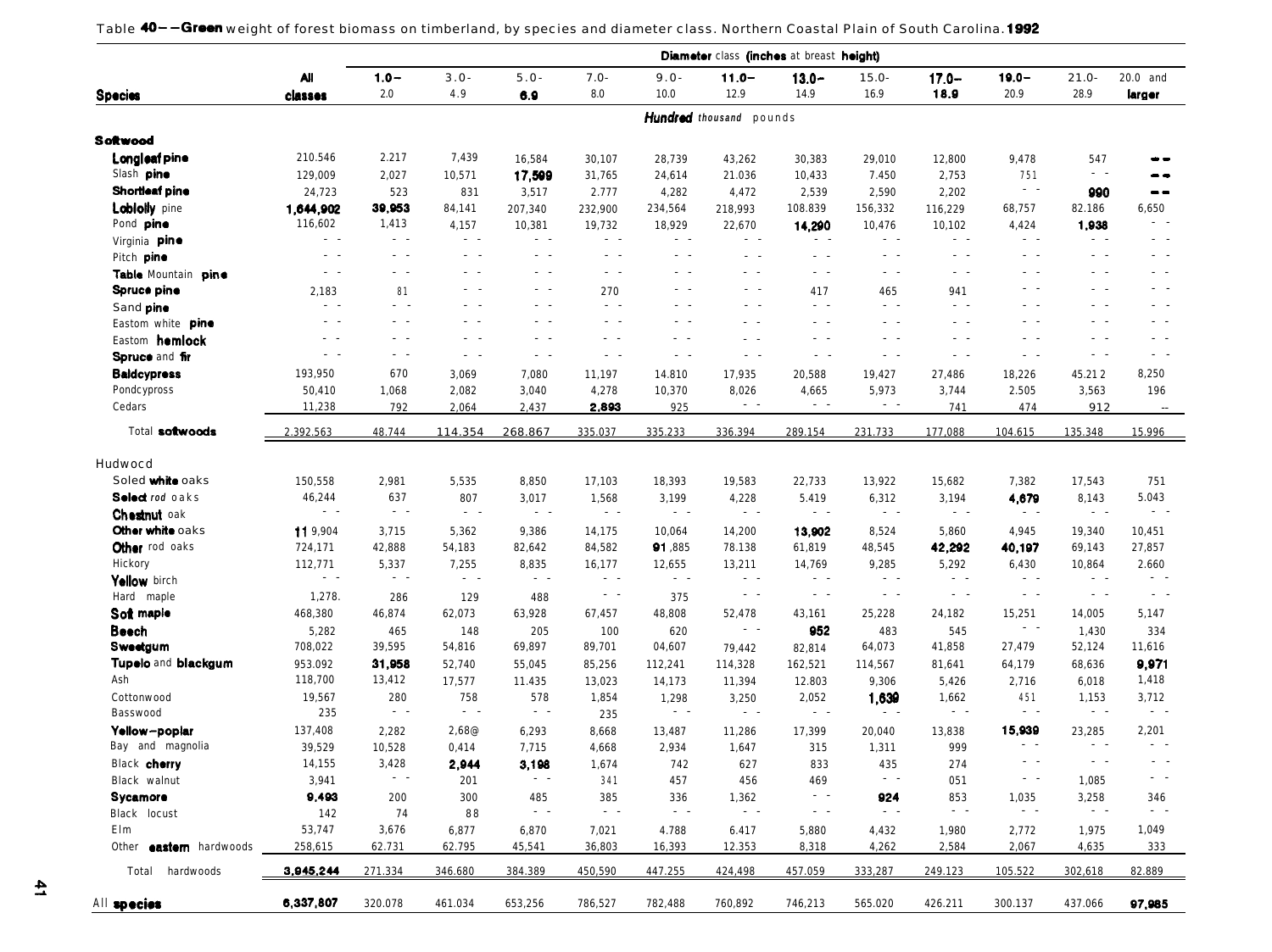|                                 |          | Live timber"   |                     | Growing stock |
|---------------------------------|----------|----------------|---------------------|---------------|
|                                 | Net      | Annual         | Net                 | Annual        |
|                                 | annual   | timber         | annual              | timber        |
| <b>Species</b>                  | growth   | removals       | growth              | removals      |
|                                 |          |                | Thousand cubic feet |               |
| Softwood                        |          |                |                     |               |
| Yelbw pines                     | 26,419   | 172,090        | 25,973              | 170,725       |
| Eastern white pine              |          |                |                     |               |
| Spruce and fir                  |          |                |                     |               |
| Cypress                         | 2,525    | 4,704          | 2,330               | 4,568         |
| <b>Other</b> eastern softwoods  | $-14$    | 49             | $-26$               | - -           |
| Total softwoods                 | 28,930   | 176,863        | 28, 277             | 175, 296      |
| Hardwood                        |          |                |                     |               |
| Select white and red oaks       | $-914$   | 8,357          | - 669               | 8,190         |
| <b>Other</b> white and red oaks | $-7,724$ | 27,882         | $-6,348$            | 25, 496       |
| Hickory                         | 1,045    | 3,096          | 901                 | 2,911         |
| Yellow birch                    |          |                |                     |               |
| Hard maple                      | 30       | $\overline{a}$ |                     |               |
| Sweetgum                        | 5, 211   | 20, 338        | 5,386               | 19,120        |
| Ash, walnut, and black cherry   | $-1,041$ | 3,336          | $-721$              | 2,812         |
| Yellow-poplar                   | 2,748    | 4,954          | 2,738               | 4,762         |
| Tupelo and blackgum             | 11,109   | 14,638         | 12,006              | 12,372        |
| Say and magnolia                | 521      | 247            | 635                 | 127           |
| Other eastern hardwoods         | 10, 251  | 14,894         | 8,928               | 11, 314       |
| Total hardwoods                 | 21,236   | 97, 742        | 22.856              | 87.104        |
| All species                     | 50, 166  | 274, 605       | 51, 133             | 262,400       |

# **Table 41 - -Average net annual growth and removals of live timber and growing stock on timberland, by species, Northern Coastal Plain of South Carolina, 1 g88- 1991**

**a Merchantable portion only.**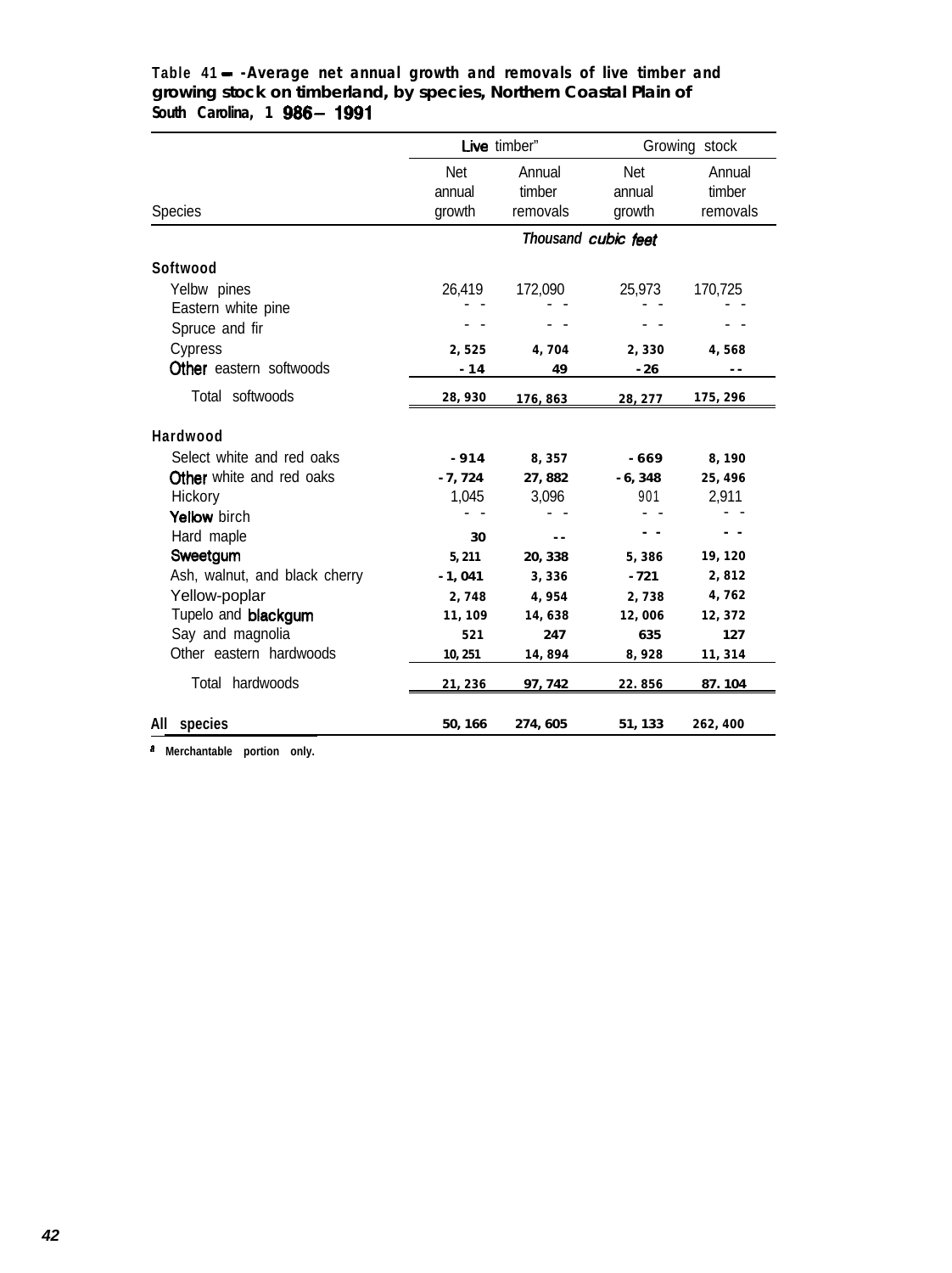|                                | Net           |                     | Annual          |
|--------------------------------|---------------|---------------------|-----------------|
| Species                        | annual growth |                     | timber removals |
|                                |               | Thousand board feet |                 |
| Softwood                       |               |                     |                 |
| Yellow pines                   | 9,770         |                     | 756, 575        |
| Eastern white<br>pine          |               |                     |                 |
| Spruce and fir                 |               |                     |                 |
| Cypress                        | 11,099        |                     | 22,879          |
| Other eastern softwoods        | -869          |                     |                 |
| Total softwoods                | 20,008        |                     | 779, 454        |
| Hardwood                       |               |                     |                 |
| Select white and red oaks      | $-2, 345$     |                     | 31,783          |
| Other white and<br>oaks<br>red | $-50, 107$    |                     | 00,930          |
| Hickory                        | $-940$        |                     | 12,061          |
| Yellow birch                   | - -           |                     |                 |
| Hard maple                     |               |                     |                 |
| Sweetgum                       | 19,009        |                     | 60, 393         |
| Ash, walnut, and black cherry  | 1,140         |                     | 11, 397         |
| Yellow-poplar                  | 13, 122       |                     | 19, 904         |
| Tupelo and blackgum            | 46, 237       |                     | 42, 272         |
| Bay and magnolia               | 291           |                     |                 |
| Other eastern hardwoods        | 15, 237       |                     | 36,694          |
| Total hardwoods                | 41,644        |                     | 303, 442        |
| <b>All</b> species             | 61, 652       |                     | 1,082,896       |

#### **Table 42 --Average net annual growth and removals of sawtimber on timberland, by species, Northern Coastal Plain of South Carolina, 1988-1991**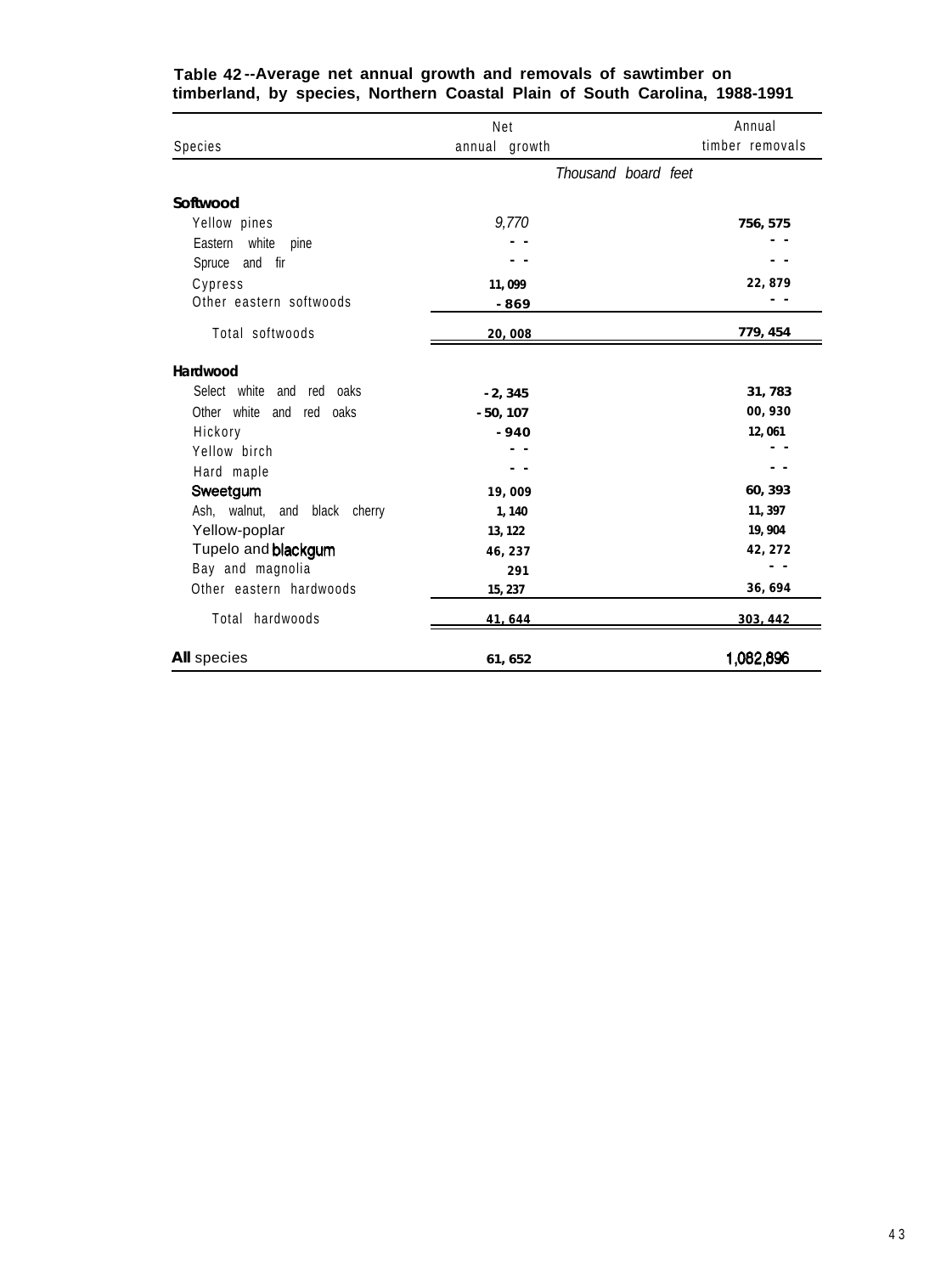|                                                     | Table 43--Average annual removals of growing stock on timberland, by species and diameter class, |  |
|-----------------------------------------------------|--------------------------------------------------------------------------------------------------|--|
| Northern Coastal Plain of South Carolina, 1986-1991 |                                                                                                  |  |

|                                   |         |         |                          |         | Diameter class |                     |             | (inches at breast height) |          |                    |          |
|-----------------------------------|---------|---------|--------------------------|---------|----------------|---------------------|-------------|---------------------------|----------|--------------------|----------|
|                                   | All     | $5.0 -$ | $7.0 -$                  | $9.0 -$ | $11.0 -$       | $13.0 -$            | $15.0 -$    | $17.0 -$                  | $19.0 -$ | $21.0 -$           | 29.0 and |
| <b>Species</b>                    | classes | 6.9     | 6.9                      | 10.9    | 12.9           | 14.9                | 16.9        | 18.9                      | 20.9     | 26.9               | larger   |
|                                   |         |         |                          |         |                | Thousand cubic feet |             |                           |          |                    |          |
| Softwood                          |         |         |                          |         |                |                     |             |                           |          |                    |          |
| Yellow pines                      | 170,726 | 9,336   | 17,997                   | 24,956  | 26,474         | 27,207              | 19,476      | 17,760                    | 13,451   | 13,194             | 673      |
| Eastern white pins                |         |         |                          |         |                |                     |             |                           |          |                    |          |
| Spruce and fir                    |         | --      |                          |         |                |                     |             |                           |          |                    |          |
| cypress                           | 4,566   | 66      | 162                      |         | 216            | 630                 | 333         | 776                       | 566      | 1,369              | 370      |
| <b>Other</b> eastern softwoods    | --      | --      |                          |         | --             |                     |             |                           |          |                    |          |
| <b>Total softwoods</b>            | 175.296 | 9,424   | 16.179                   | 24,956  | 26,690         | 27,637              | 19.609      | 16,536                    | 14.037   | 14.563             | 1,243    |
| Hardwood                          |         |         |                          |         |                |                     |             |                           |          |                    |          |
| Select white and red<br>oaks      | 6,190   | 357     | 426                      | 900     | 1,433          | 609                 | 584         | 1,163                     | 601      | 1,367              | 730      |
| Other<br>white<br>and<br>red oaks | 25,496  | 2,336   | 2,269                    | 2,927   | 3,561          | 2,113               | 1,671       | 1,907                     | 1,443    | 5,267              | 1,780    |
| Hickory                           | 2,911   | 39      | 226                      | 227     | 149            | 373                 | 306         | 508                       | 108      | 683                | 292      |
| Yellow<br>birch                   | --      | --      | $\overline{\phantom{a}}$ | --      | --             |                     |             |                           |          | --                 | --       |
| <b>Hard maple</b>                 | --      | --      | н.                       | --      | --             | --                  |             |                           | --       | --                 | -        |
| Sweetgum                          | 19,120  | 1,694   | 2,341                    | 2,191   | 3,308          | 2,592               | 2,510       | 1,356                     | 537      | 2.347              | 244      |
| Ash, walnut, and black cherry     | 2812    | 189     | 41                       | 185     | 293            | 71                  | 579         | 230                       | 231      | 751                | 242      |
| Yellow-poplar                     | 4.762   | 213     | 55                       | 709     | 235            |                     | 446 1.091   | 282                       | 532      | 1,080              | 119      |
| Tupelo and blackgum               | 12,372  | 447     | 690                      | 1,382   | 1,982          | 1,745               | 1,490       | 1,743                     |          | 1,229 1,453        | 211      |
| Bay and magnoiia                  | 127     | 127     | $\overline{\phantom{0}}$ |         |                |                     |             |                           |          |                    |          |
| Other eastern<br>hardwoods        | 11,314  | 1,297   | 718                      | 1,056   | 1,437          |                     | 1,845 1,198 | 1,102                     | 511      | 1,586              | 562      |
| <b>Total hardwoods</b>            | 87.104  | 6.701   | 6.786                    | 9.577   | 12.398         |                     | 9.794 9.829 | 8.311                     |          | 5.192 14.536 4.180 |          |
| All species                       | 262.400 | 16.125  | 24.965                   | 34,535  | 39,088         | 37,631              | 29,438      | 28.847                    | 19.229   | 29.119 5.423       |          |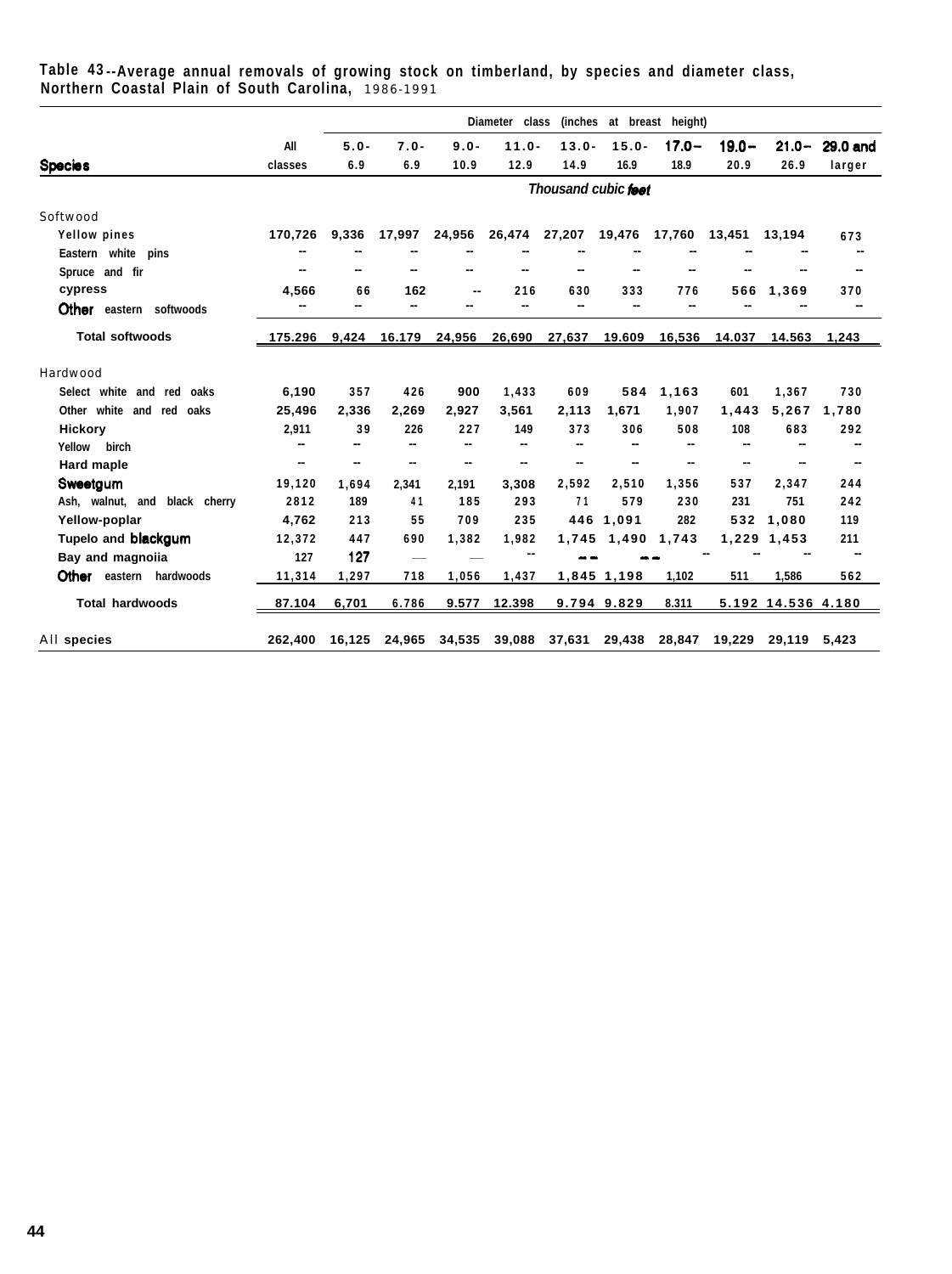| species                       | Live timber <sup>a</sup> | Growing stock      | Sawtimber              |  |
|-------------------------------|--------------------------|--------------------|------------------------|--|
|                               |                          | Thousand cubicfeet | Thousand<br>board feet |  |
| softwood                      |                          |                    |                        |  |
| Yelbw pines                   | 171, 313                 | 170, 254           | 791, 490               |  |
| Eastern white pine            |                          |                    |                        |  |
| Spruce and fir                |                          |                    |                        |  |
| Cypress                       | 3,159                    | 3,118              | 15, 105                |  |
| Other eastern softwoods       | 339                      | 339                | 1,383                  |  |
| Total softwoods               | 174.811                  | 173,709            | 807.958                |  |
| Hardwood                      |                          |                    |                        |  |
| Select white and red oaks     | 8,808                    | 8,281              | 38,480                 |  |
| Other white and red oaks      | 47, 717                  | 42, 914            | 177,858                |  |
| Hickory                       | 2,515                    | 2,388              | 11, 571                |  |
| Yelbw birch                   |                          |                    |                        |  |
| Hard maple                    | <b>NO 980</b>            | --                 |                        |  |
| Sweetgum                      | 21, 944                  | 19,848             | 88, 828                |  |
| Ash, walnut, and black cherry | 5,821                    | 4,411              | 10,810                 |  |
| Yelbw-poplar                  | 5,592                    | 5,197              | 24, 387                |  |
| Tupelo and <b>blackgum</b>    | 10,172                   | 8,758              | 20,709                 |  |
| Bay and magnolia              | 858                      | 488                | 708                    |  |
| Other eastern hardwoods       | 19,332                   | 12,172             | 39,487                 |  |
| Total hardwoods               | 122.757                  | 102.433            | 390.814                |  |
| All species                   | 297,588                  | 278, 142           | 1,198,572              |  |

**Table 44--Average annual mortality of live timber, growing stock, and sawtimber on timberland, by species, Northern Coastal Plain of South Carolina, 1996-1991**

 $a$  **Merchantable** portion only.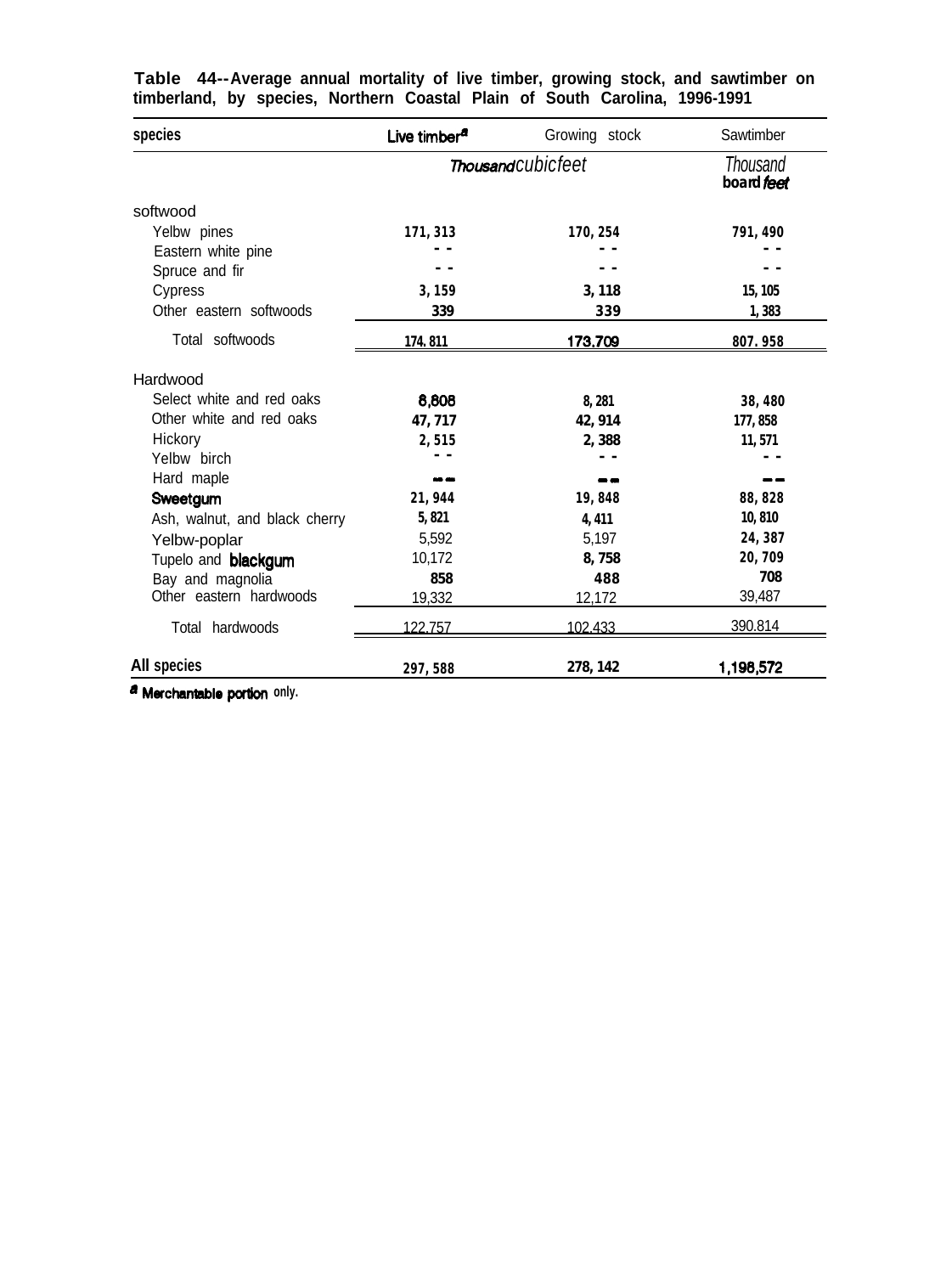| Species group<br>and year<br>Yellow<br>pine |            | Diameter class (inches at breast height) |           |          |                |          |          |          |          |  |
|---------------------------------------------|------------|------------------------------------------|-----------|----------|----------------|----------|----------|----------|----------|--|
|                                             | All        | $1.0 -$                                  | $3.0 -$   | $5.0 -$  | $7.0 -$        | $9.0 -$  | $11.0 -$ | $13.0 -$ | 15.0 and |  |
|                                             | classes    | 2.9                                      | 4.9       | 6.9      | 6.9            | 10.9     | 12.9     | 14.9     | larger   |  |
|                                             |            |                                          |           |          | Thousand trees |          |          |          |          |  |
|                                             |            |                                          |           |          |                |          |          |          |          |  |
| 1966                                        | 636,551    | 224,294                                  | 147,993   | 103,291  | 64,065         | 38,466   | 25,119   | 15,690   | 19,593   |  |
| 1992                                        | 848,859    | 432,897                                  | 179,073   | 104,593  | 59,036         | 30,960   | 19,151   | 11,106   | 12,043   |  |
| Change                                      | +210,308   | +208,603                                 | $+31.080$ | $+1,302$ | $-5,049$       | $-7,526$ | -5,968   | -4,584   | $-7,550$ |  |
| Other softwood                              |            |                                          |           |          |                |          |          |          |          |  |
| 1966                                        | 43,949     | 17,220                                   | 9,510     | 4,919    | 3,592          | 2,780    | 1,661    | 1,099    | 3,168    |  |
| 1992                                        | 39,501     | 14,728                                   | 7,623     | 5,610    | 3,542          | 2,595    | 1,683    | 1,068    | 2,452    |  |
| Change                                      | -4,448     | $-2,492$                                 | $-1,667$  | $+691$   | $-50$          | $-185$   | $+22$    | -31      | -716     |  |
| Hardwood                                    |            |                                          |           |          |                |          |          |          |          |  |
| 1986                                        | 2,515,741  | 1,721,192                                | 411,659   | 164,821  | 86,203         | 47,846   | 31,973   | 21,129   | 30,918   |  |
| 1992                                        | 2,372,004  | 1,649,488                                | 376,667   | 147,784  | 81,986         | 45,047   | 27,135   | 19,784   | 23,893   |  |
| Change                                      | $-143.737$ | $-71,704$                                | $-34,772$ | -17,037  | -4,217         | $-2,799$ | -4,838   | $-1,345$ | $-7,025$ |  |

**Table 4% - Change in number of live trees on timberland, by species group, survey completion date and diameter class, Northern Coastal Plain of South Carolina**

**Table 46- - Land area, by land use class, major forest type, and survey c6mpletion date, Northern Coastal Plain of South Carolina**

|                          | Survey completion date | Change    |           |           |
|--------------------------|------------------------|-----------|-----------|-----------|
| Land use class           | 1976                   | 1986      | 1992      | 1986-1992 |
|                          |                        |           | Acres     |           |
| <b>Forest</b><br>land    |                        |           |           |           |
| <b>Timberland</b>        |                        |           |           |           |
| Pine and oak-pine types  | 2600,595               | 2,511,636 | 2,659,521 | +147,885  |
| Hardwood types           | 2,150,891              | 2.063.239 | 2,058,928 | $-4,311$  |
| Total                    | 4,751,486              | 4,574,875 | 4,718,449 | +143,574  |
| Reserved timberland      | 16,652                 | 32,713    | 75,713    | $+43,000$ |
| Wood land                | 3,893                  |           |           |           |
| <b>Total forest land</b> | 4,772,031              | 4,607,588 | 4,794,162 | +186,574  |
| <b>Nonforest</b><br>land |                        |           |           |           |
| Cropland                 | 1,709,100              | 1,738,390 | 1,514,587 | -223,803  |
| Pasture and range        | 150,762                | 124,675   | 117,192   | $-7,463$  |
| Other                    | 747,778                | 896,013   | 983,080   | +87,067   |
| <b>Total</b>             | 2.607.640              | 2,759,078 | 2,614,859 | -144.219  |
| land"<br>All             | 7,379,671              | 7,366,666 | 7,409,021 | $+42,355$ |

**a Excludes al! water areas.**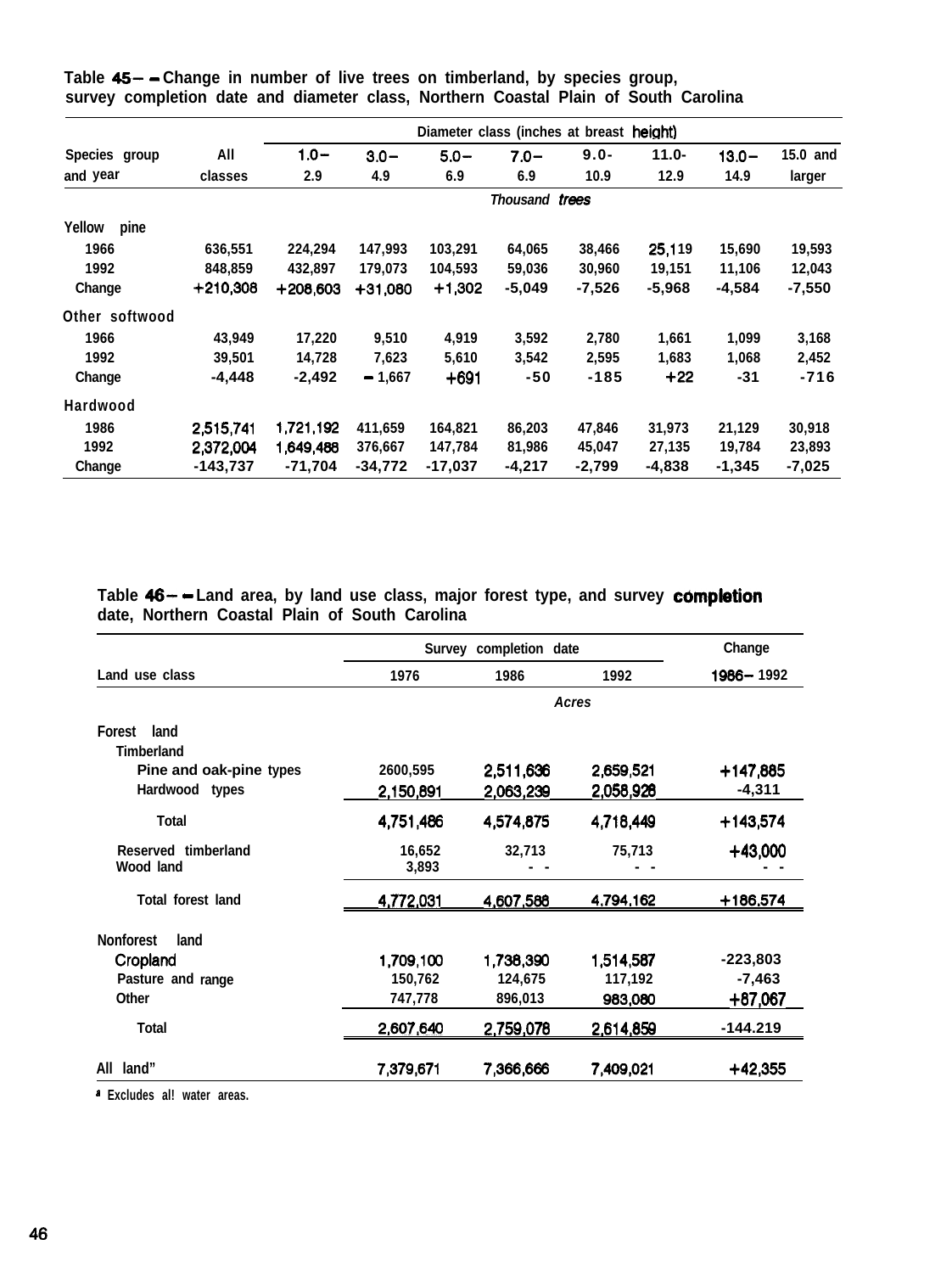|                     |            | Diameter class (inches at breast height) |          |                        |                                                   |                        |                        |           |           |                        |
|---------------------|------------|------------------------------------------|----------|------------------------|---------------------------------------------------|------------------------|------------------------|-----------|-----------|------------------------|
| <b>Speciesgroup</b> | <b>All</b> | $5.0 -$                                  | $7.0-$   | $9.0 -$                | $11.0 -$                                          | $13.0 -$               | $15.0 -$               | $17.0 -$  | $19.0 -$  | 21.0 and               |
| andvear             | classes    | 8.9                                      | 8.9      | 10.9                   | 12.9                                              | 14.9                   | 18.9                   | 18.9      | 20.9      | larger                 |
|                     |            |                                          |          |                        | <b>SAWTIMBER</b> (in thousand board feet)         |                        |                        |           |           |                        |
|                     |            |                                          |          |                        |                                                   |                        |                        |           |           |                        |
| Softwood<br>1978    | 12,973,990 |                                          |          |                        | 2,380,569                                         |                        | 2,212,829              | 1,603,818 | 1,000,911 | 1,555,222              |
| 1988                | 14,124,723 | - -<br>--                                |          | 1,748,760<br>1,758,597 | 2,338,120                                         | 2,471,881<br>2,437,477 | 2,301,893              | 1,932,233 | 1,309,418 | 2,046,985              |
| 1992                | 9,485,361  | --                                       |          | 1,385,254              | 1,763,474                                         | 1,731,988              | 1,527,736              | 1,225,064 | 758, 500  | 1,095,345              |
|                     |            |                                          |          |                        |                                                   |                        |                        |           |           |                        |
| Hardwood<br>1978    | 10,745,622 |                                          |          |                        |                                                   |                        |                        | 1,443,241 | 1,145,023 |                        |
| 1988                | 11,337,114 | --                                       |          | --<br>$\overline{a}$   | 1,578,803<br>1,706,558                            | 1,856,635<br>1,910,013 | 1,767,427<br>1,785,703 | 1,588,348 | 1,232,950 | 2,954,493<br>3,113,544 |
| 1992                | 8,997,786  |                                          |          | $\sim$ $\sim$          | 1, 424, 394                                       | 1,831,220              | 1,545,263              | 1,188,641 | 1,012,093 | 1,996,175              |
|                     |            |                                          |          |                        |                                                   |                        |                        |           |           |                        |
|                     |            |                                          |          | <b>GROWING</b>         | <b>STOCK</b>                                      | (inthoueandcubicfeet)  |                        |           |           |                        |
| Softwood            |            |                                          |          |                        |                                                   |                        |                        |           |           |                        |
| 1978                | 3,265,859  | 271,052                                  | 407, 363 | 485, 160               | 531, 878                                          | 489.050                | 403, 240               | 274, 423  | 164, 579  | 239, 314               |
| 1988                | 3,410,187  | 287,663                                  | 409,633  | 482, 057               | 514, 784                                          | 473, 987               | 412, 364               | 324, 541  | 212, 077  | 313,081                |
| 1992                | 2,515,533  | 283, 471                                 | 383, 943 | 383, 230               | 391, 918                                          | 338,709                | 274, 157               | 208,094   | 122,628   | 169, 383               |
| Hardwood            |            |                                          |          |                        |                                                   |                        |                        |           |           |                        |
| 1978                | 3,412,208  | 283, 396                                 | 367, 279 | 426, 596               | 473, 378                                          | 463, 086               | 390, 522               | 291,830   | 217,081   | 499, 040               |
| 1988                | 3,618,277  | 317, 813                                 | 409, 245 | 442, 631               | 496, 347                                          | 470, 733               | 391, 612               | 323, 102  | 234,738   | 532, 255               |
| 1992                | 3,134,918  | 302,098                                  | 403, 177 | 440, 078               | 419,589                                           | 453, 758               | 340, 404               | 242, 281  | 193, 528  | 340, 029               |
|                     |            |                                          |          |                        | LIVE TIMBER <sup>®</sup> (in thousand cubic feet) |                        |                        |           |           |                        |
| Softwood            |            |                                          |          |                        |                                                   |                        |                        |           |           |                        |
| 1978                | 3,354,537  | 292, 586                                 | 426, 400 | 500, 225               | 540, 426                                          | 494, 345               | 406, 229               | 275, 719  | 187, 126  | 251, 481               |
| 1988                | 3,444,525  | 274,064                                  | 415, 595 | 466, 288               | 517,084                                           | 476, 814               | 414, 809               | 325, 504  | 212,658   | 319, 710               |
| 1992                | 2,543,739  | 267,877                                  | 371, 727 | 386,003                | 394, 095                                          | 340, 291               | 275, 178               | 210, 224  | 123, 408  | 172,938                |
| Hardwood            |            |                                          |          |                        |                                                   |                        |                        |           |           |                        |
| 1978                | 4,277,334  | 434, 950                                 | 504,393  | 552,593                | 576, 832                                          | 555, 254               | 448, 125               | 336, 192  | 252, 161  | 618, 834               |
| 1988                | 4,224,923  | 423, 857                                 | 495, 487 | 522, 305               | 566, 211                                          | 536, 410               | 432,708                | 354, 242  | 260, 948  | 632, 955               |
| 1992                | 3,592,872  | 394, 084                                 | 463, 875 | 496,469                | 470, 713                                          | 506, 772               | 367, 987               | 267,796   | 206, 972  | 396,404                |

Table 47 --Volume of sawtimber, growing stock, and live timber on timberland, by species group, survey completion date, and diameter class, Northern Coastal Plain of South Carolina

**'Merchantablevolume.**